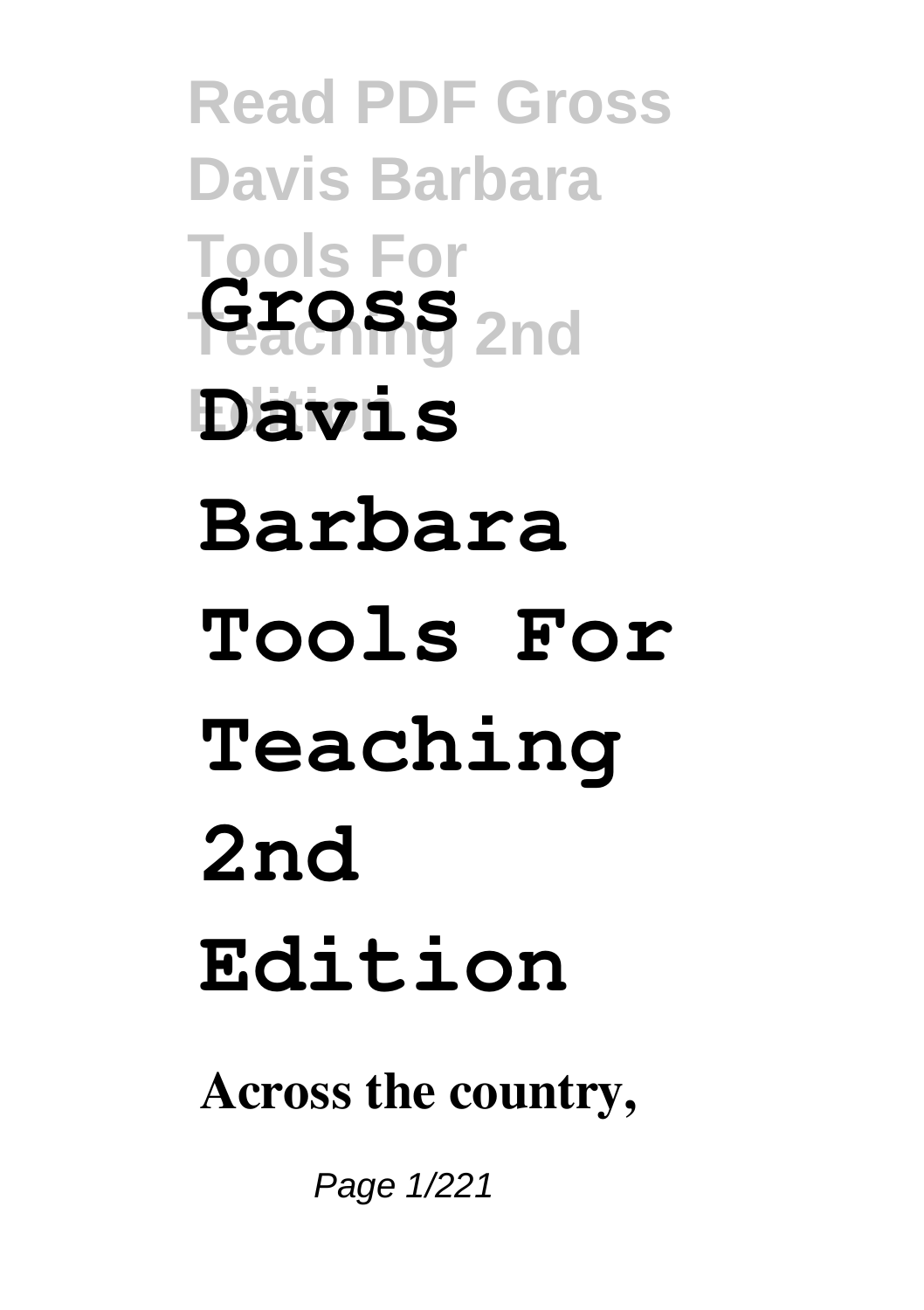**Read PDF Gross Davis Barbara Tools For our children are beginning life from very different starting points. Some have aspirations and believe they can be achieved. For too many others, aspirations are tempered, if not dashed, by the sobering realities of everyday life. These different starting points place children** Page 2/221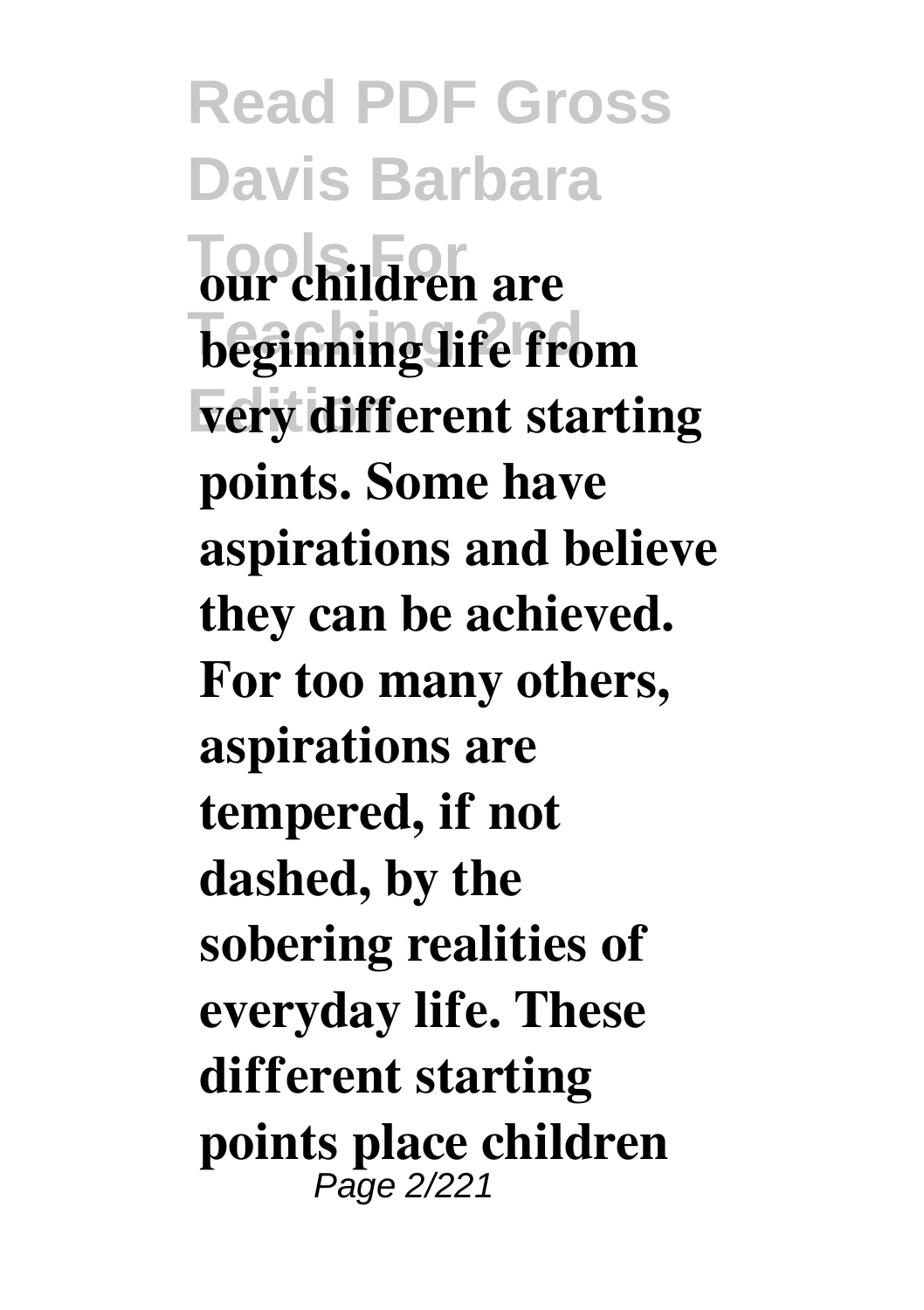**Read PDF Gross Davis Barbara Tools Tools For different trajectories of growth Edition and development, ultimately leading to vastly different adult outcomes. How did we get to a place where circumstances of birth have become so determinative? And what must we do, within communities and across our country, to better** Page 3/221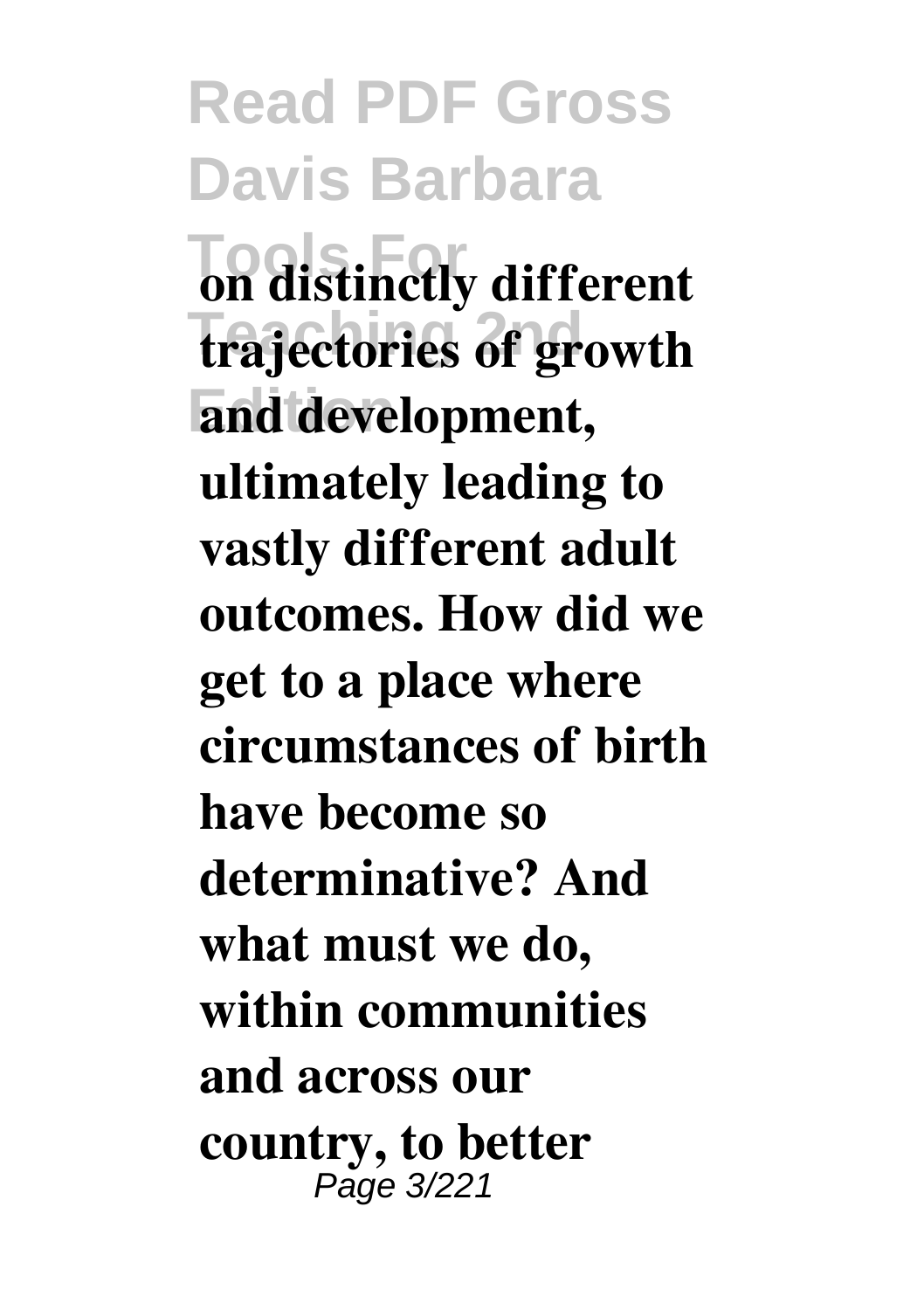**Read PDF Gross Davis Barbara Tools For equalize opportunity For more Americans – Edition both young and old? The editors of this volume contend that if, as a nation, we do nothing, then we will continue to drift apart, placing an unsustainable strain on the nation's social fabric and the character of its democracy.** Page 4/221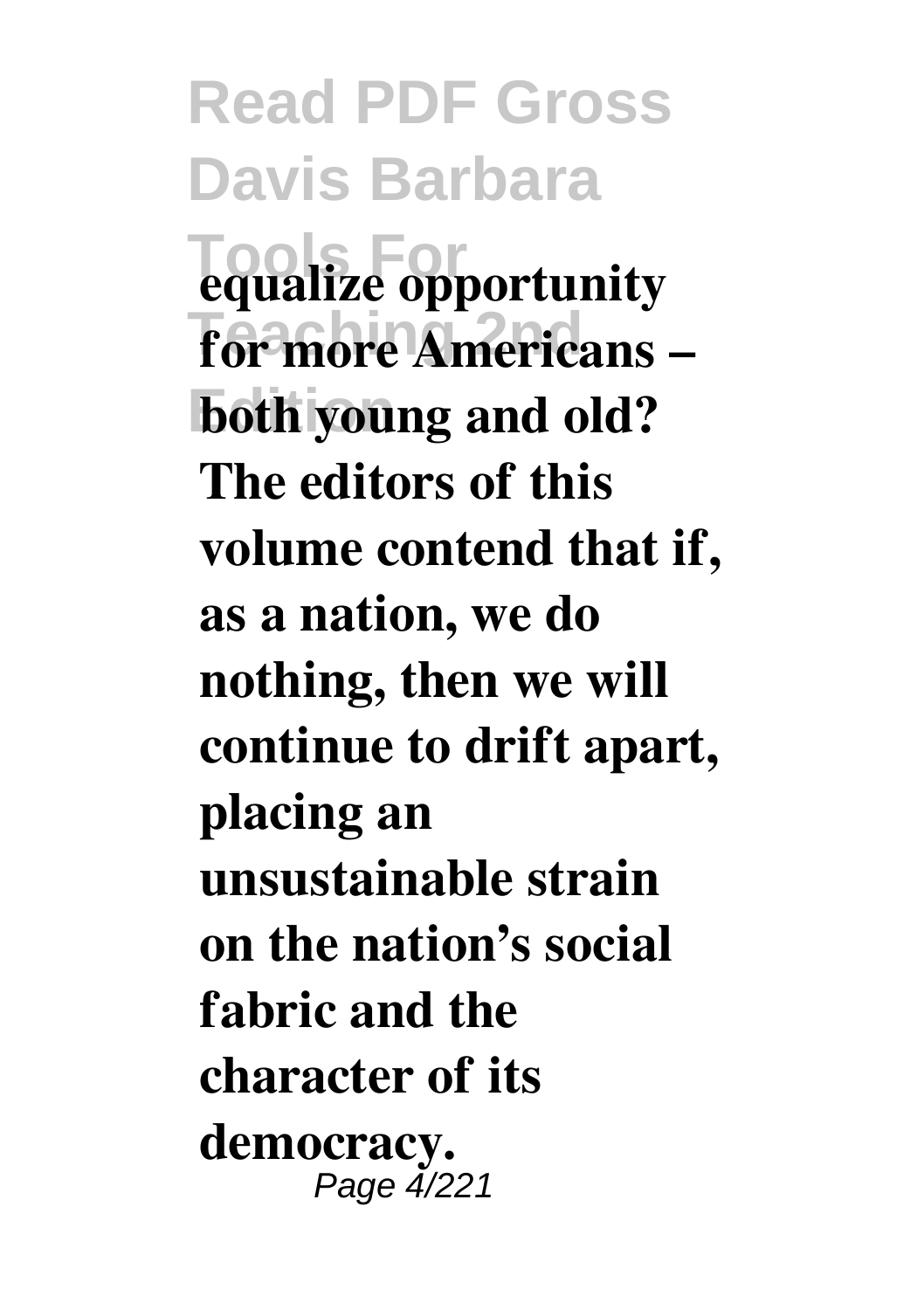**Read PDF Gross Davis Barbara Tools For Consequently, understanding the Edition dynamics governing the distribution and transmission of opportunity – and transforming this understanding into policies and programs – is critical for not only the life outcomes of individual Americans and their children, but also the** Page 5/221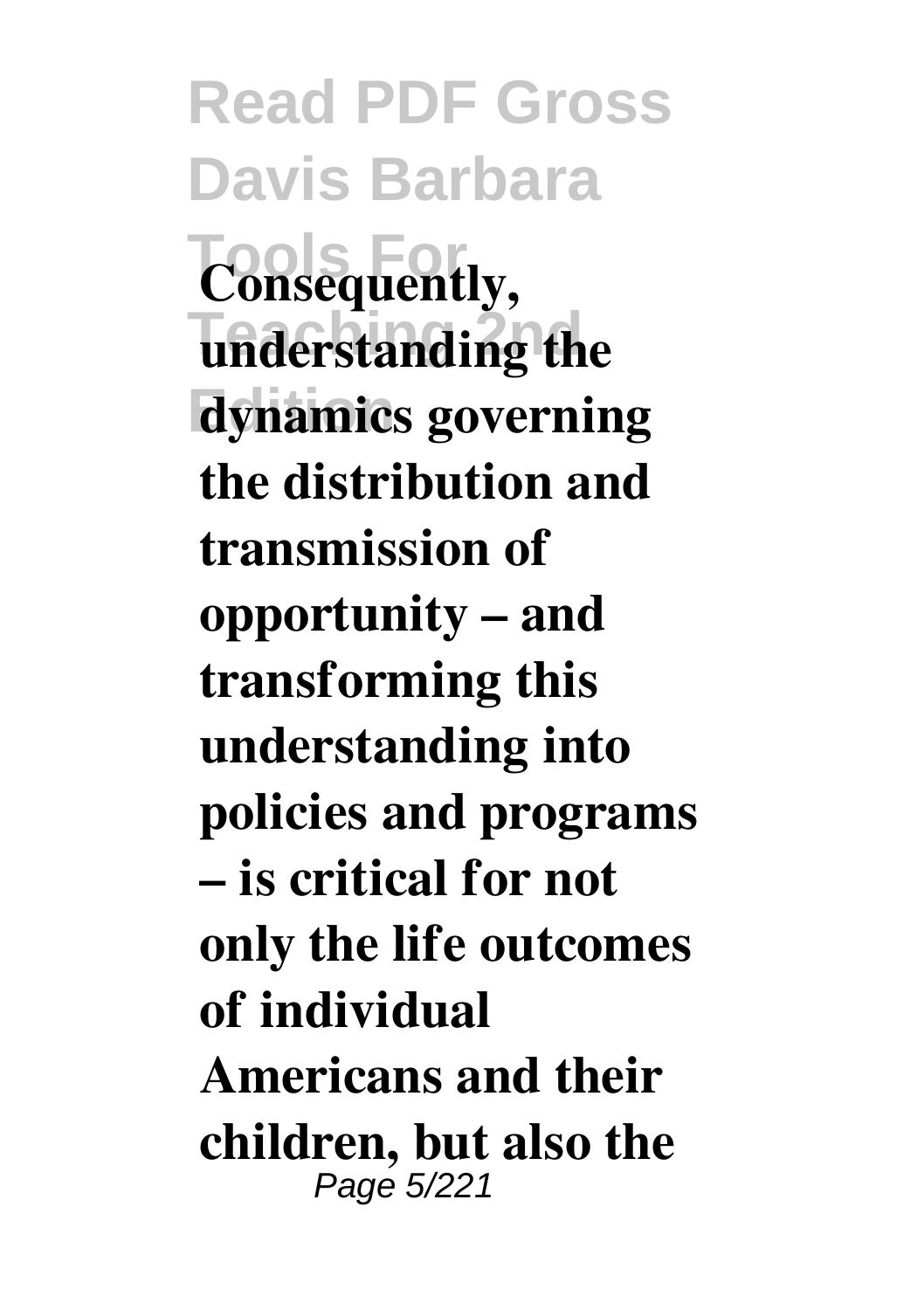**Read PDF Gross Davis Barbara Tools For country as a whole. The goal of** 2nd **Educational Testing Service's Opportunity in America initiative is to explore these powerful dynamics and to describe and convey them in a way that advances the national conversation about why we must take action – and how best to do so. This** Page 6/221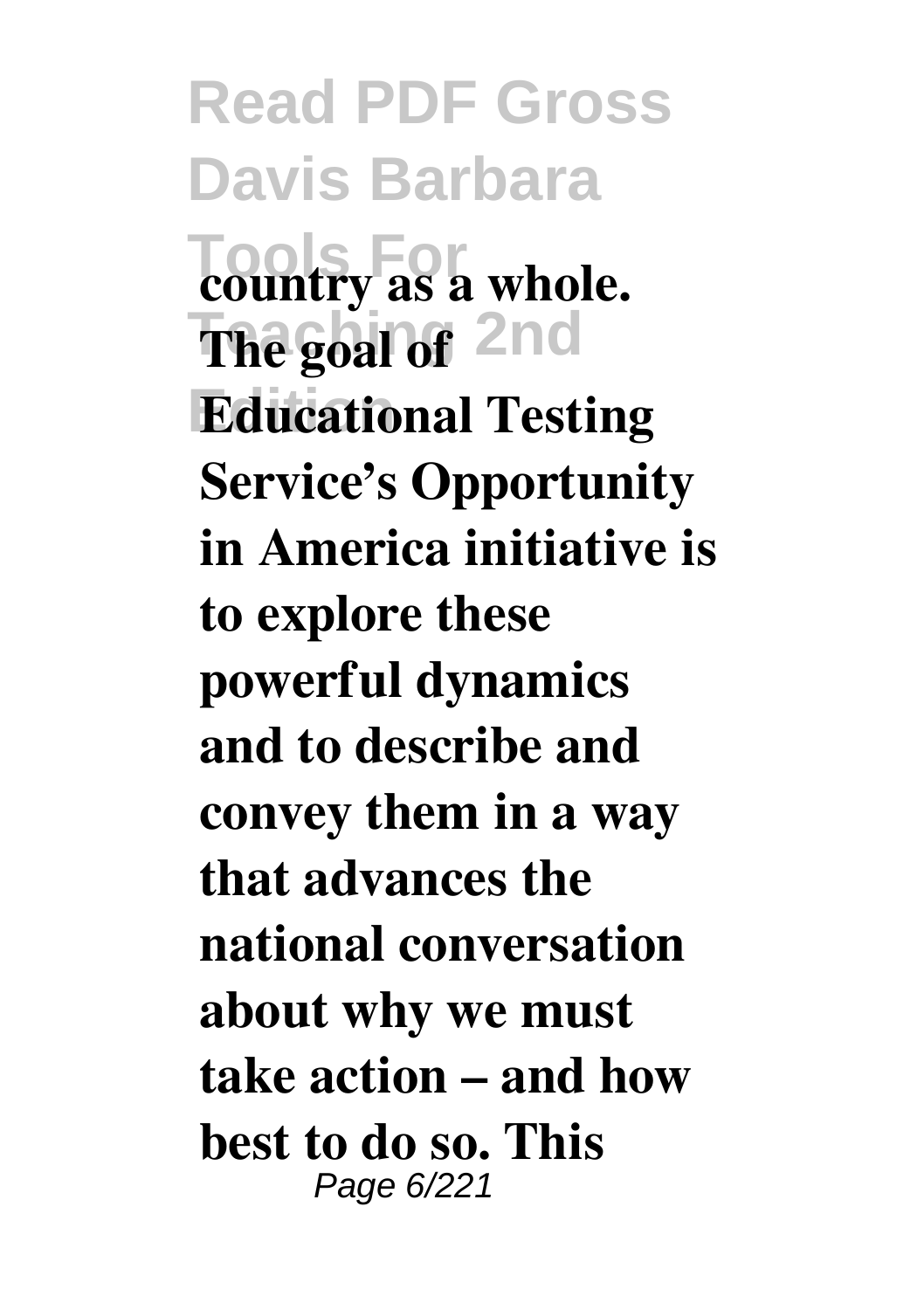**Read PDF Gross Davis Barbara Tools For volume contains 14**  $t$ **chapters, including an Edition epilogue, written by leaders from a range of fields including education, economics, demography, and political science. Collectively, they not only illuminate key aspects of the problem but also offer suggestions of what policies, programs,** Page 7/221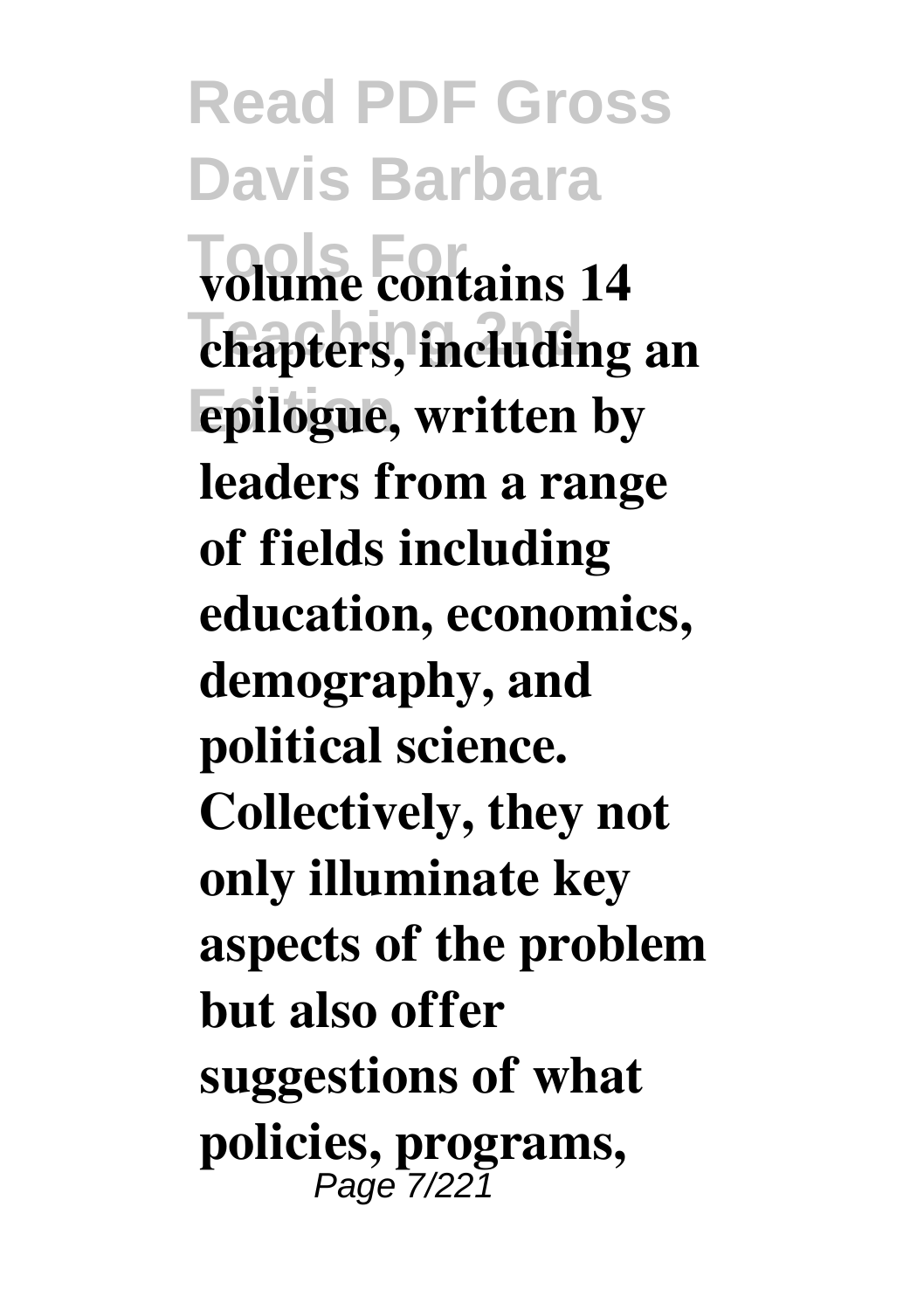**Read PDF Gross Davis Barbara Tools For and changes in practices could begin Edition to reverse the trends we are seeing. Written in an engaging style, this volume constitutes an essential foundation for informed discussion and strategic analysis. Author biography, chapter summaries, discussion questions, vocabulary builders,** Page 8/221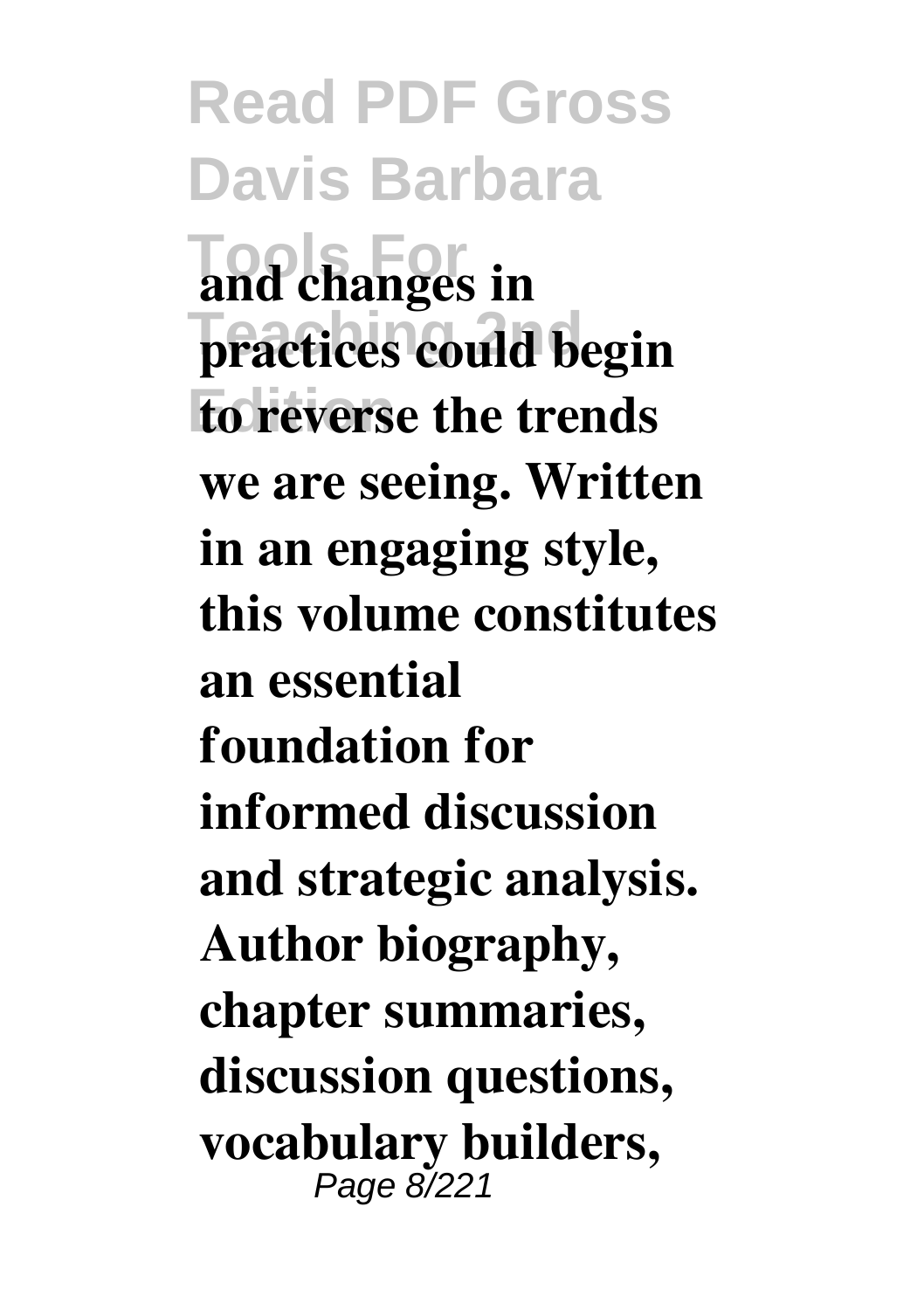**Read PDF Gross Davis Barbara Tools For reproducibles, cross-Teaching 2nd curricular activities Edition for students of all learning styles for the novel Island of the Blue Dolphins by Scott O'Dell. Pauses constitute a simple technique for enlivening and enhancing the effectiveness of lectures, or indeed of any form of** Page 9/221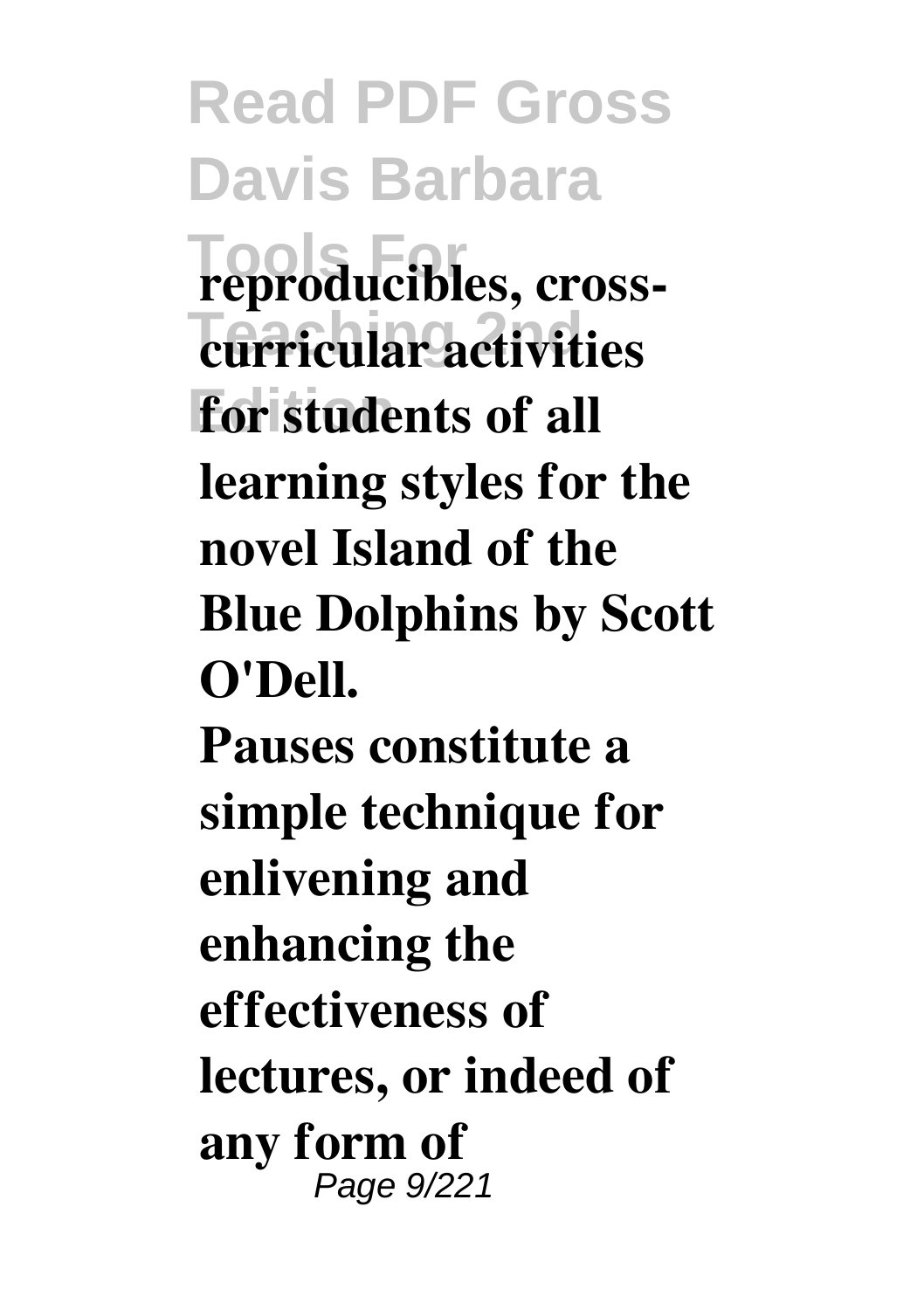**Read PDF Gross Davis Barbara Instruction**, whether a **presentation** or in an **Experiential setting. This book presents the evidence and rationale for breaking up lectures into shorter segments by using pauses to focus attention, reinforce key points, and review learning. It also provides 65 adaptable pause ideas to use at** Page 10/221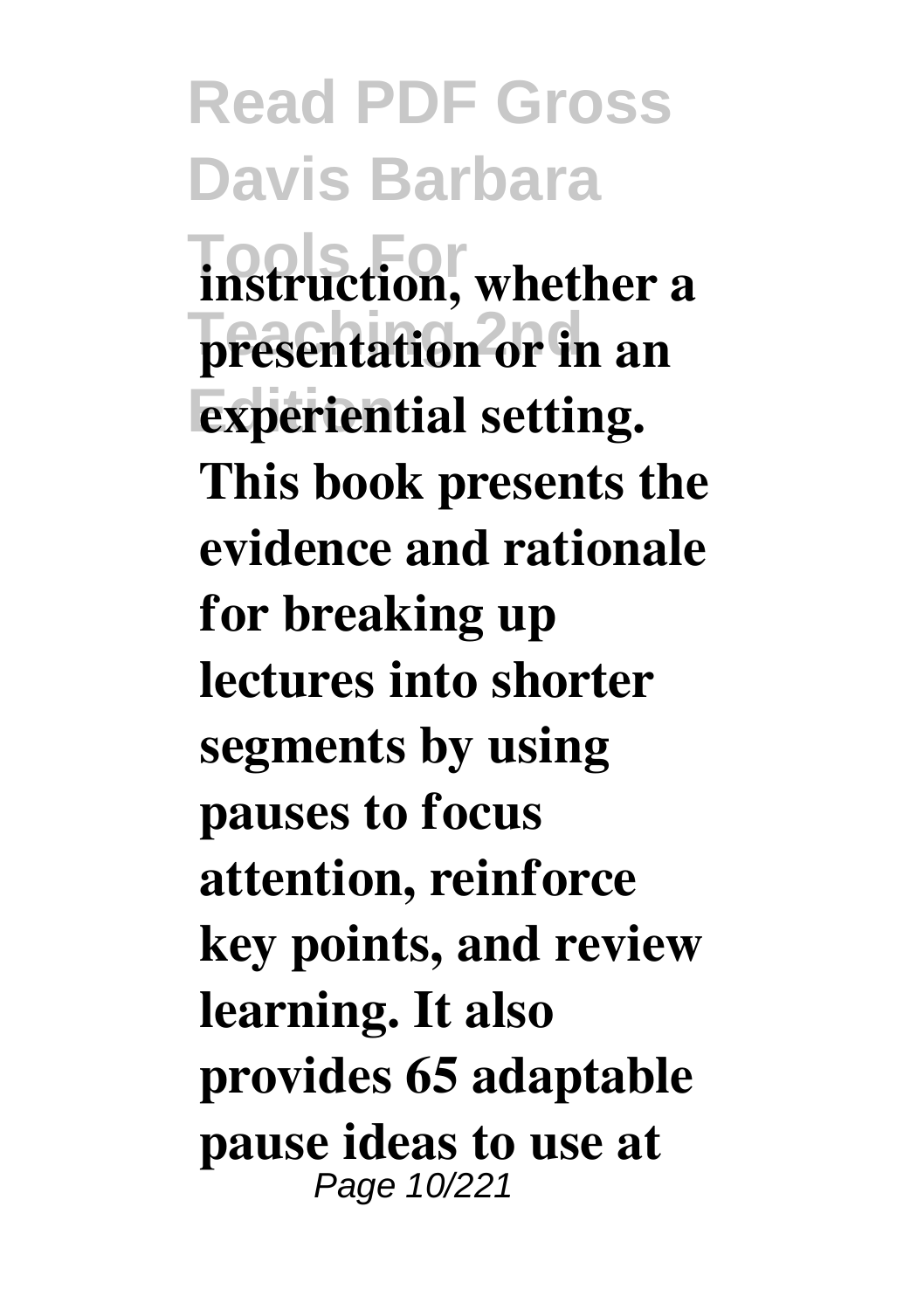**Read PDF Gross Davis Barbara Tools For the opening of class,**  $m$ id-way through, or **Edition as closers. Starting with brain science research on attention span and cognitive load, Rice bases her book on two fundamental principles: shorter segments of instruction are better than longer ones, and learners who actively** Page 11/221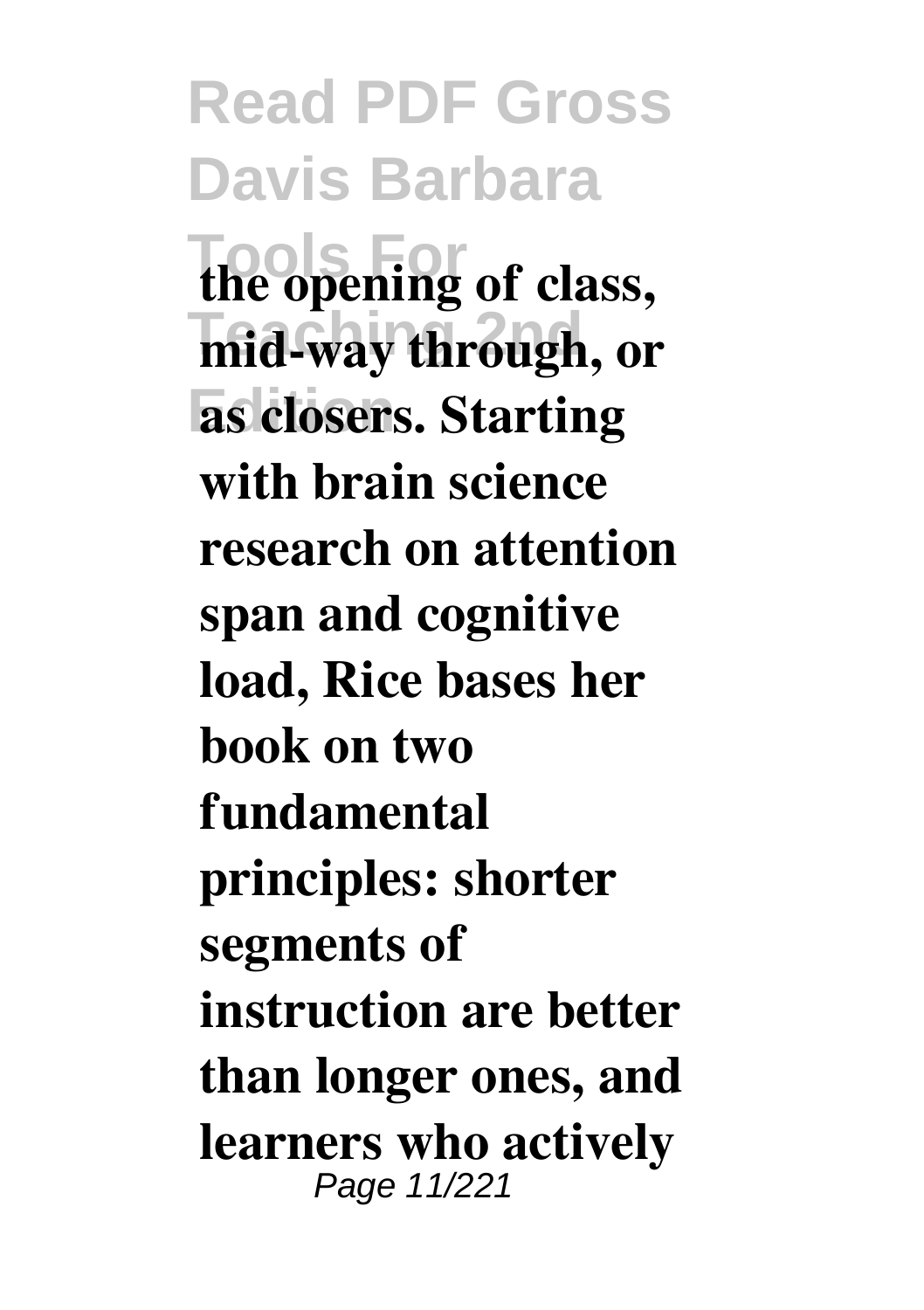**Read PDF Gross Davis Barbara Tools For participate in instruction learn Edition better than those who don't. Pausing helps teachers apply these principles and create student engagement without requiring major changes in their lesson plans. With careful planning, they can integrate pauses into learning sessions with ease and** Page 12/221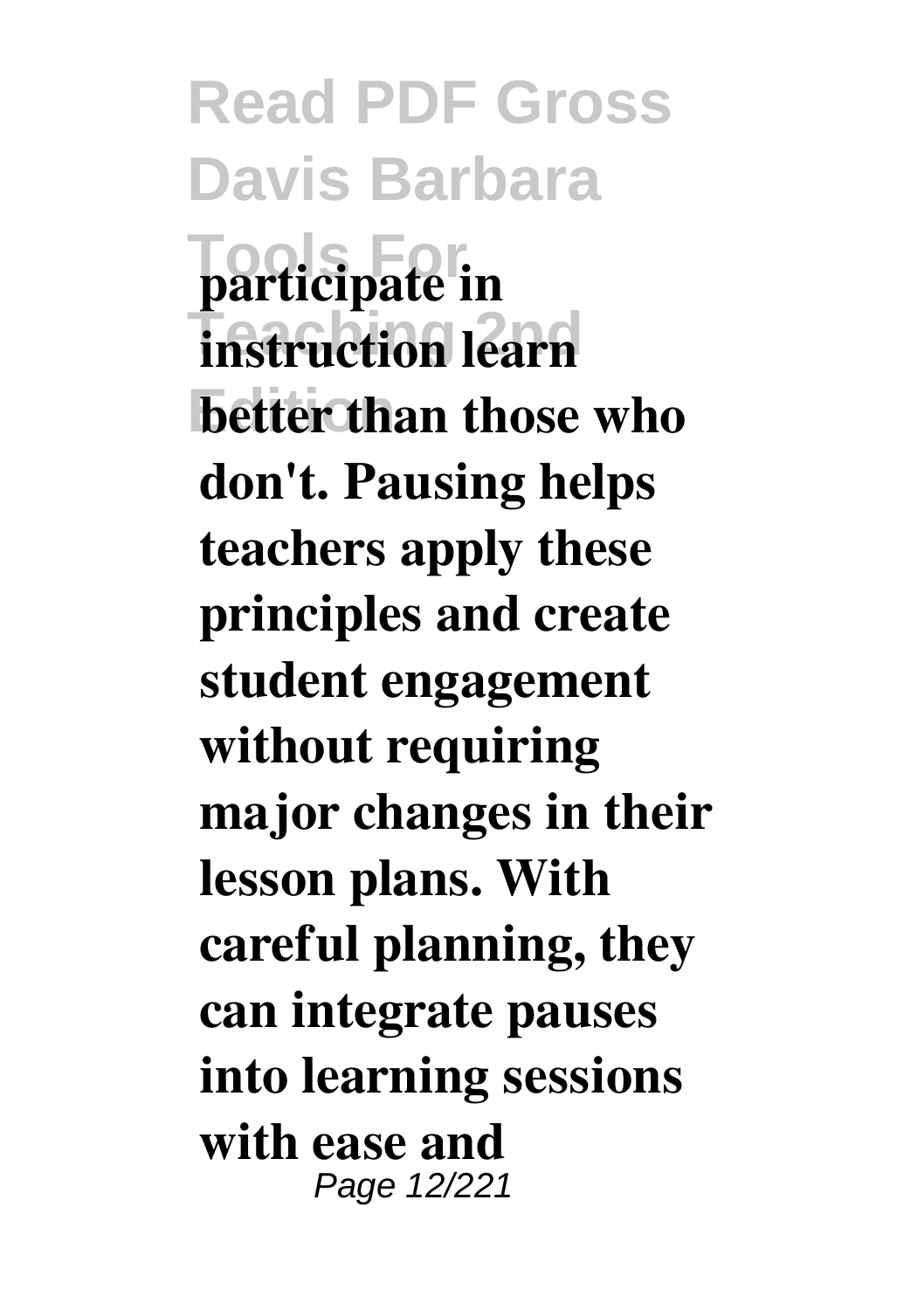**Read PDF Gross Davis Barbara Tools For significantly reinforce Teacht learning. They Edition will also gain feedback on students' comprehension. Rice sets out the characteristics of good pauses, gives advice on how to plan them and how to introduce them to maximum effect. She provides compelling examples and concludes with a** Page 13/221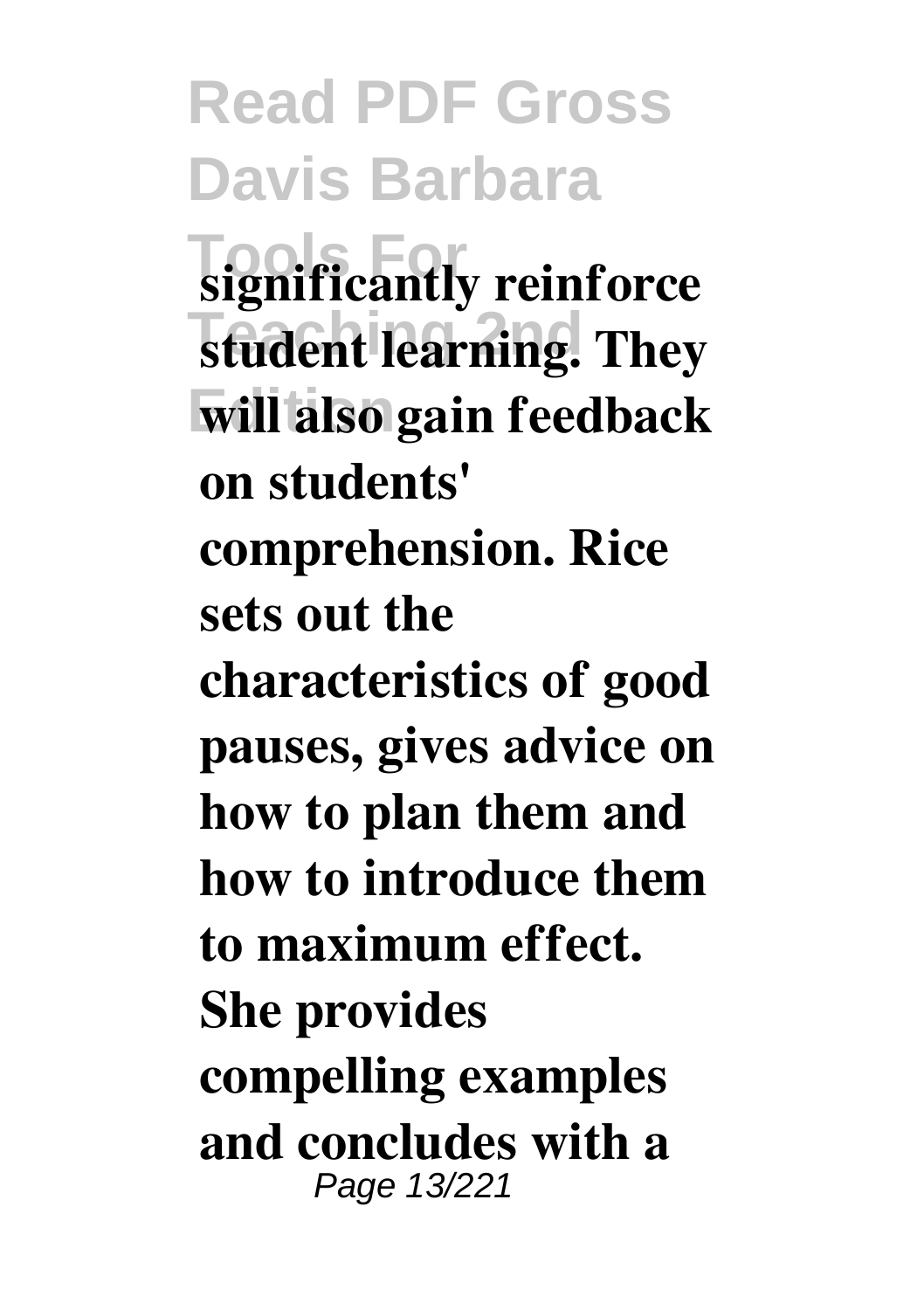**Read PDF Gross Davis Barbara Tools For repertory of pauses Teaders can easily modify and apply to any discipline. This book contains a compendium of strategies that any teacher can fruitfully use to reinforce learning, as well as a stepping stone to those seeking to transition to more active learning methods. It: \* Makes** Page 14/221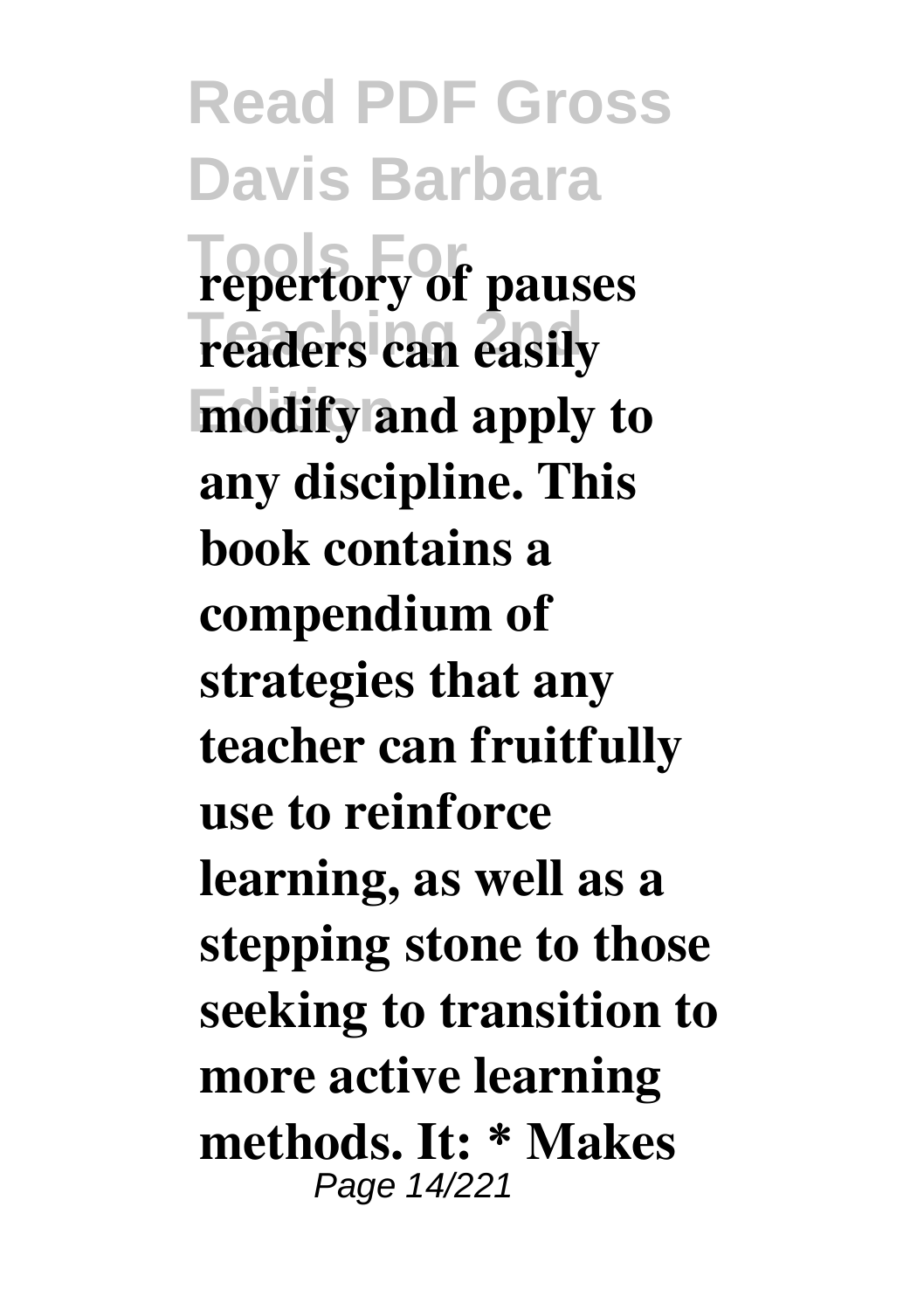**Read PDF Gross Davis Barbara Tools For the case for using pauses \* Identifies the Edition primary functions of pauses: focusing, refocusing, enhancing retention, or closing off the learning experience \* Provides research evidence from cognitive science and educational psychology \* Provides practical guidance for creating quick active** Page 15/221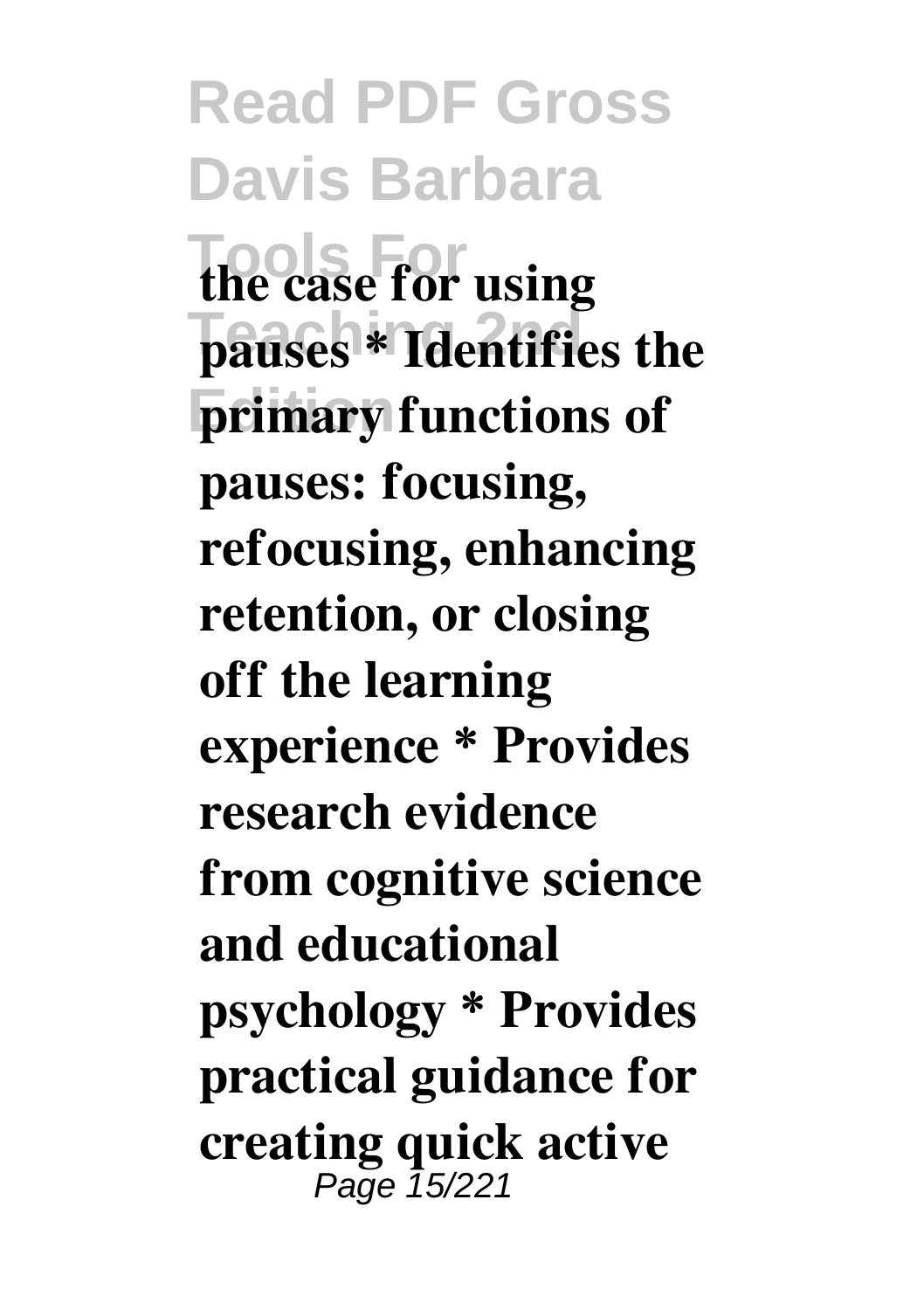**Read PDF Gross Davis Barbara Tools For learning breaks \* Distinguishes between Edition starting, middle, and closing pauses \* Includes descriptions, with suggested applications, of 65 pauses Written specifically for teachers, Motivating Students to Learn offers a wealth of research-based principles on the** Page 16/221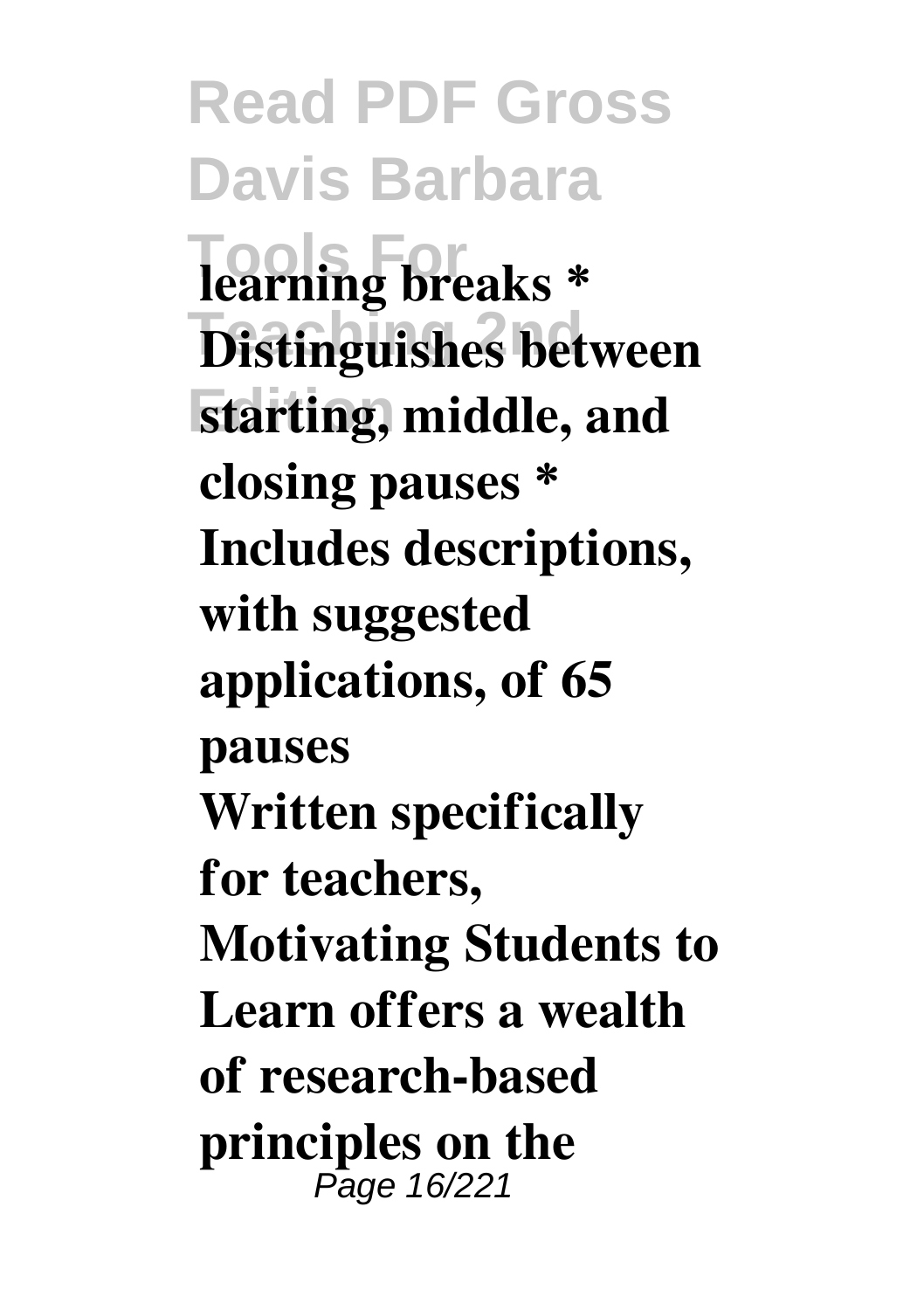**Read PDF Gross Davis Barbara Tools For subject of student motivation for use by Edition classroom teachers. Now in its fourth edition, this book discusses specific classroom strategies by tying these principles to the realities of contemporary schools, curriculum goals, and classroom dynamics. The authors lay out effective extrinsic and** Page 17/221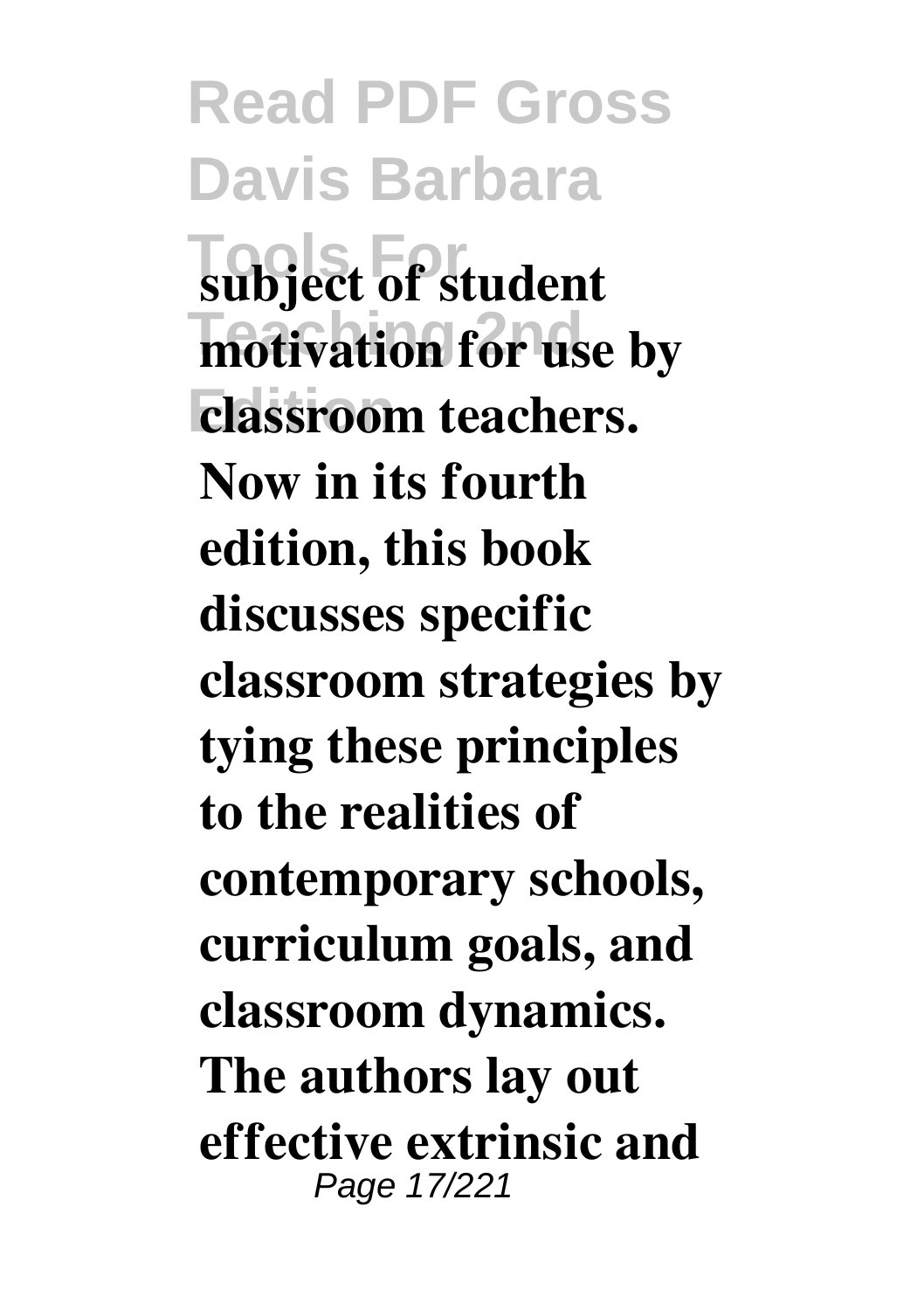**Read PDF Gross Davis Barbara Intrinsic strategies to Teaching 2nd guide teachers in their Edition day-to-day practice, provide guidelines for adapting to group and individual differences, and discuss ways to reach students who have become discouraged or disaffected learners. This edition features new material on the roles that classroom** Page 18/221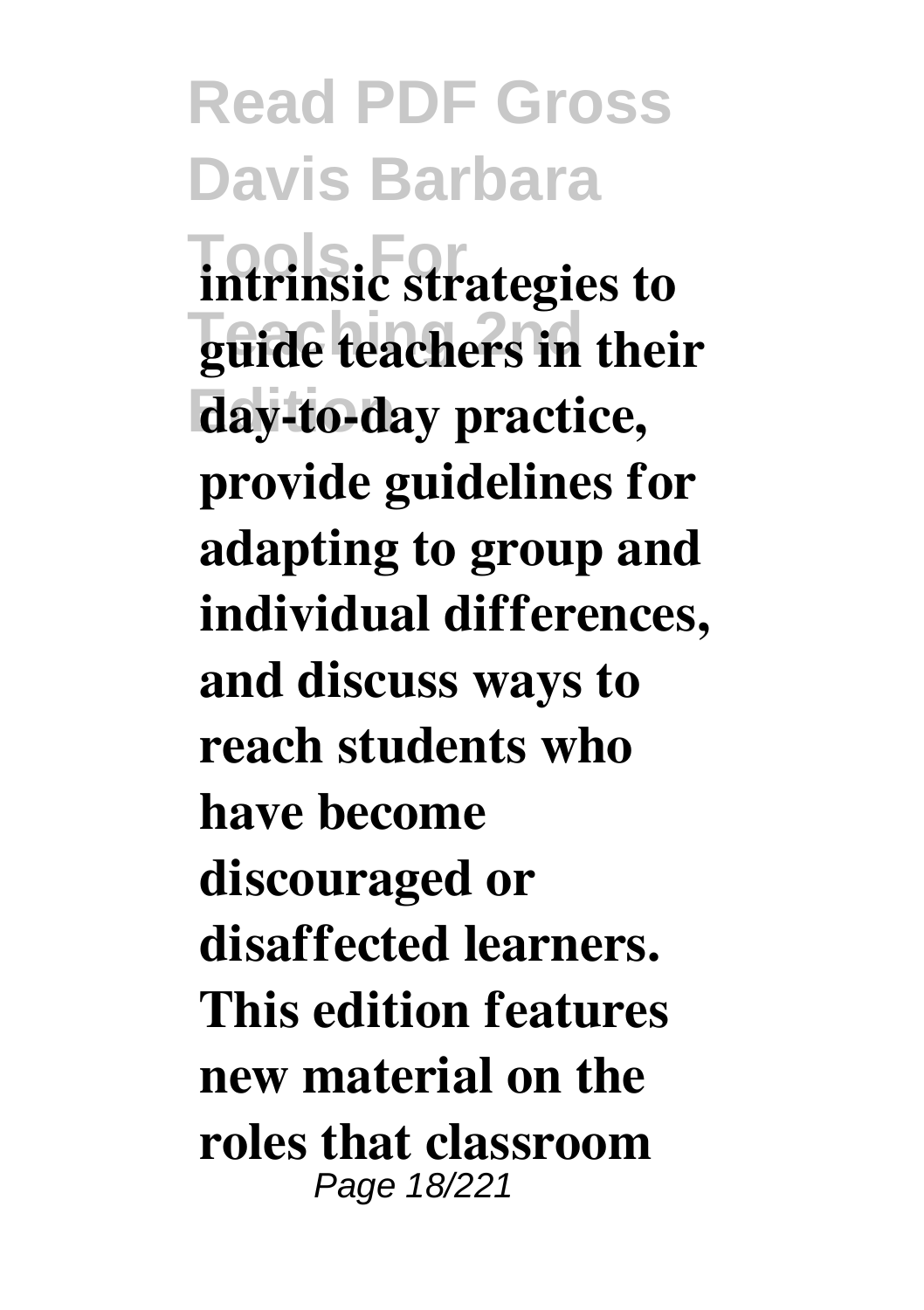**Read PDF Gross Davis Barbara Tools For goal setting,** developing students' **interest, and teacherstudent and peer relationships play in student motivation. It has been reorganized to address six key questions that combine to explain why students may or may not be motivated to learn. By focusing more closely on the** Page 19/221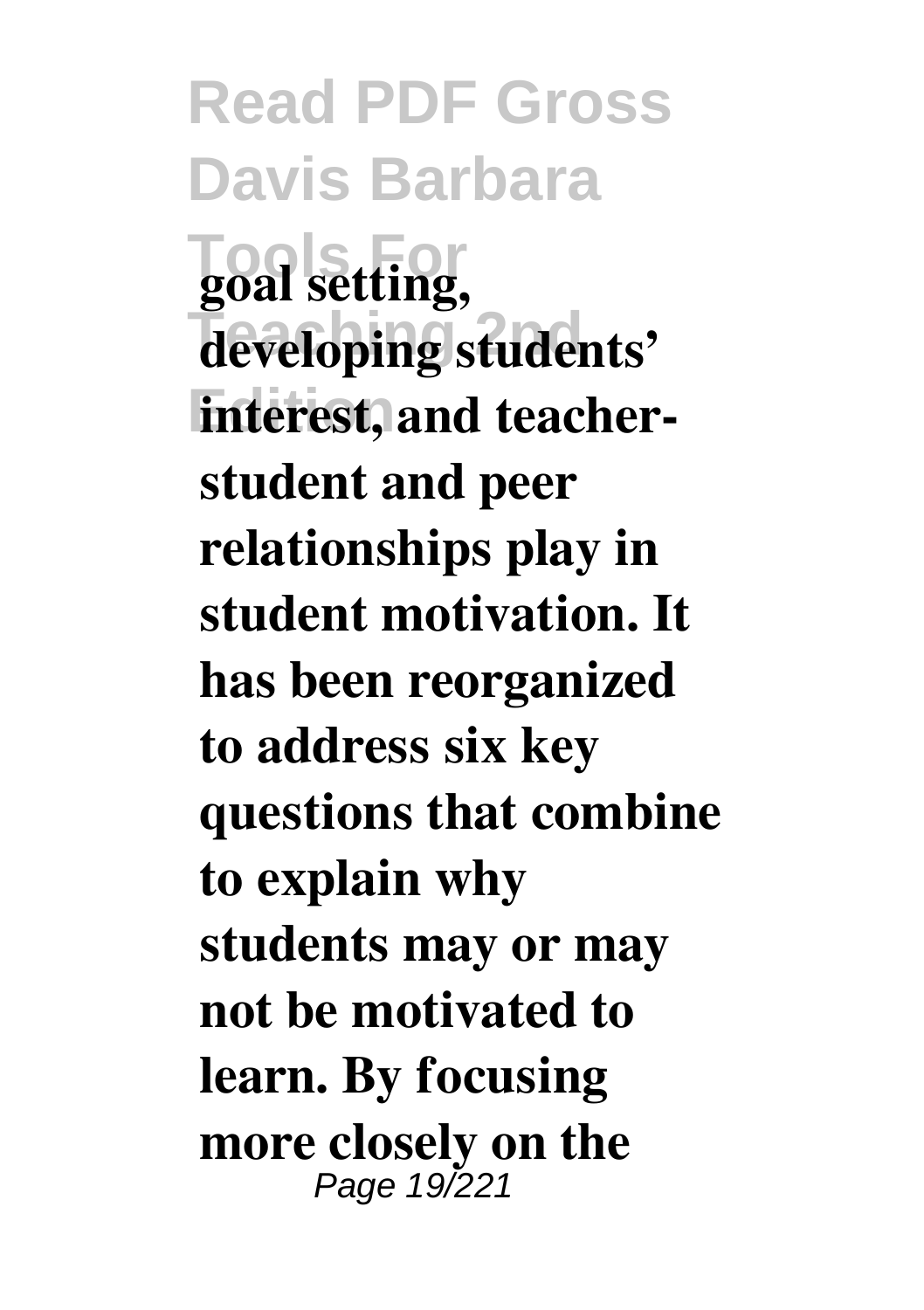**Read PDF Gross Davis Barbara Tools For teacher as the motivator, this text presents a wide range of motivational methods to help students see value in the curriculum and lessons taught in the classroom. Strengthening Forensic Science in the United States Harnessing Technology for** Page 20/221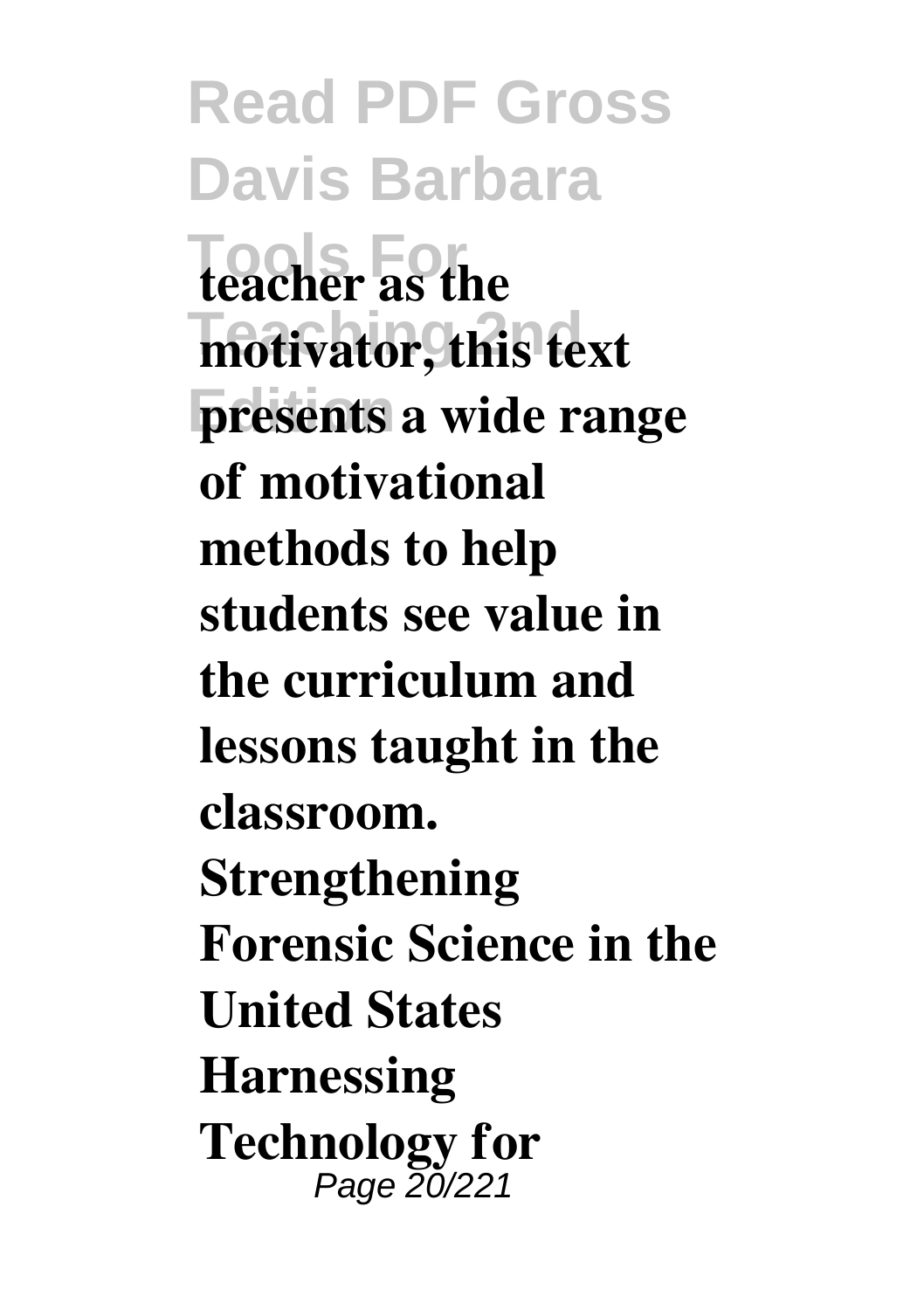**Read PDF Gross Davis Barbara Tools For Engagement and**  $A$ chievement<sup>2</sup>nd **Edition Curriculum Development for Medical Education Strategies for Developing and Maintaining Good Relationships With Your Board Creating Active Learning Environments A Handbook** Page 21/221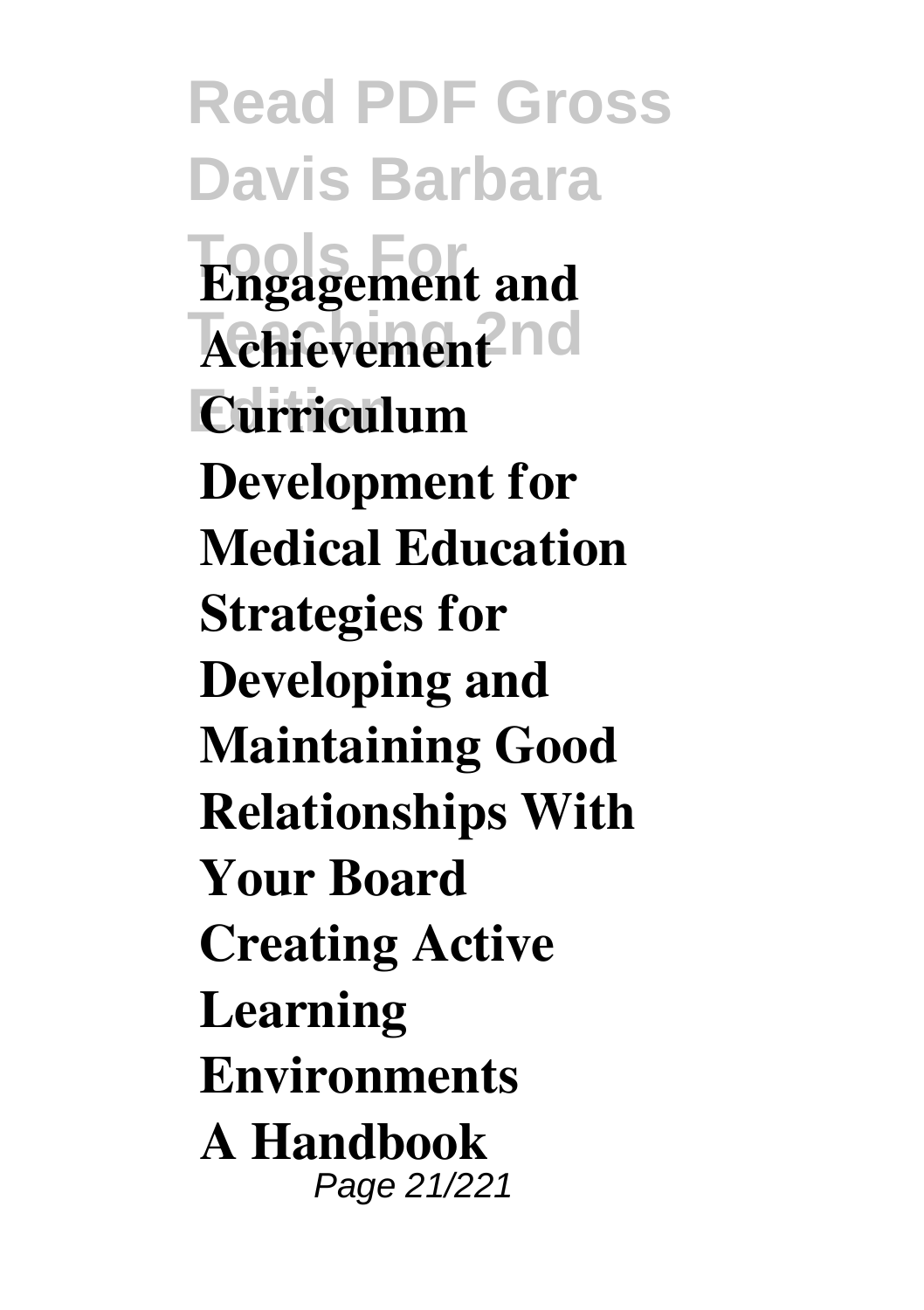**Read PDF Gross Davis Barbara Tools For Teaching Tips Tools for 2nd Edition** TeachingJohn Wiley & Sons Scores of talented and dedicated people serve the forensic science community, performing vitally important work. However, they are often Page 22/221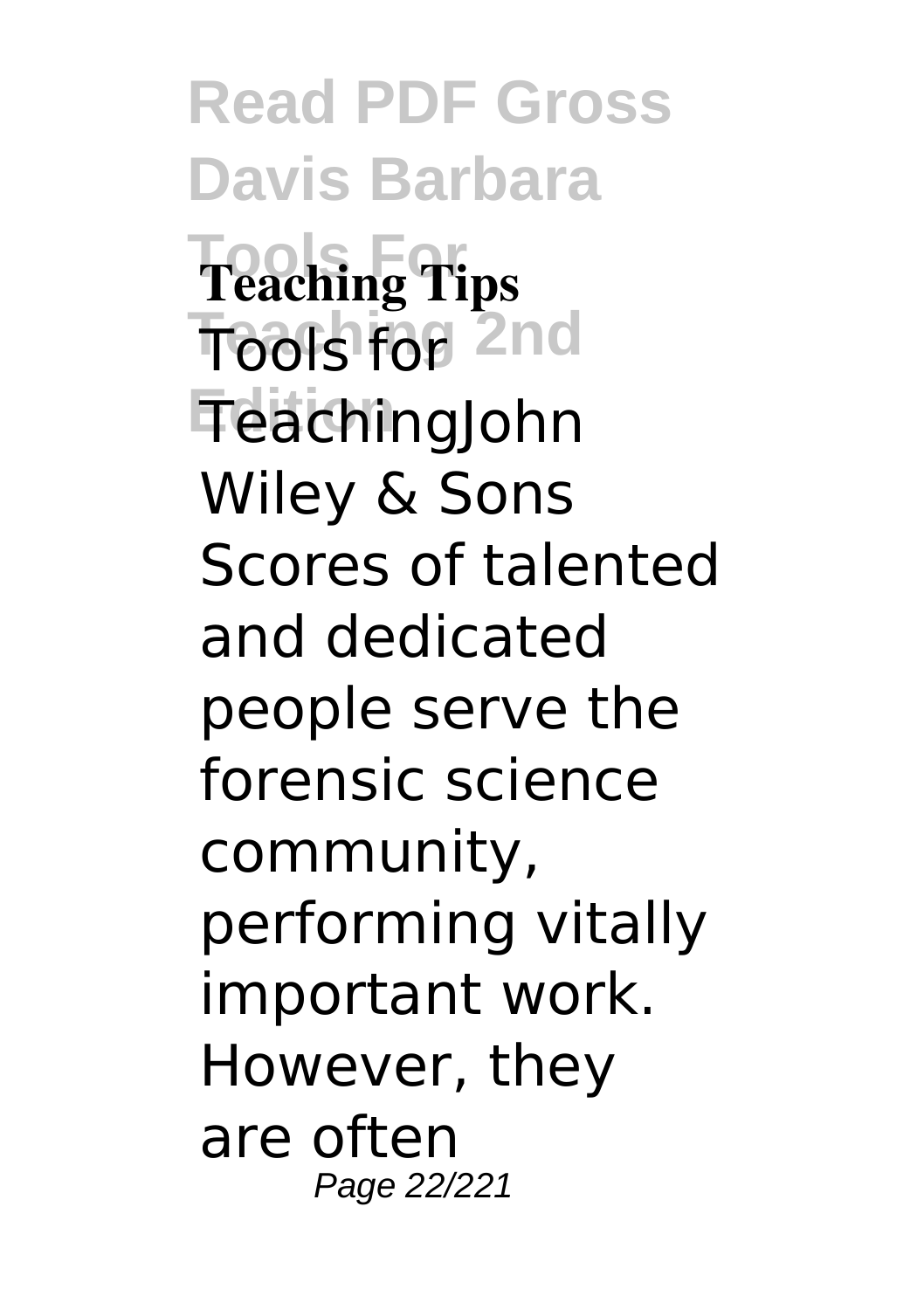**Read PDF Gross Davis Barbara Tools For** constrained by lack of adequate **Edition** resources, sound policies, and national support. It is clear that change and advancements, both systematic and scientific, are needed in a number of forensic science Page 23/221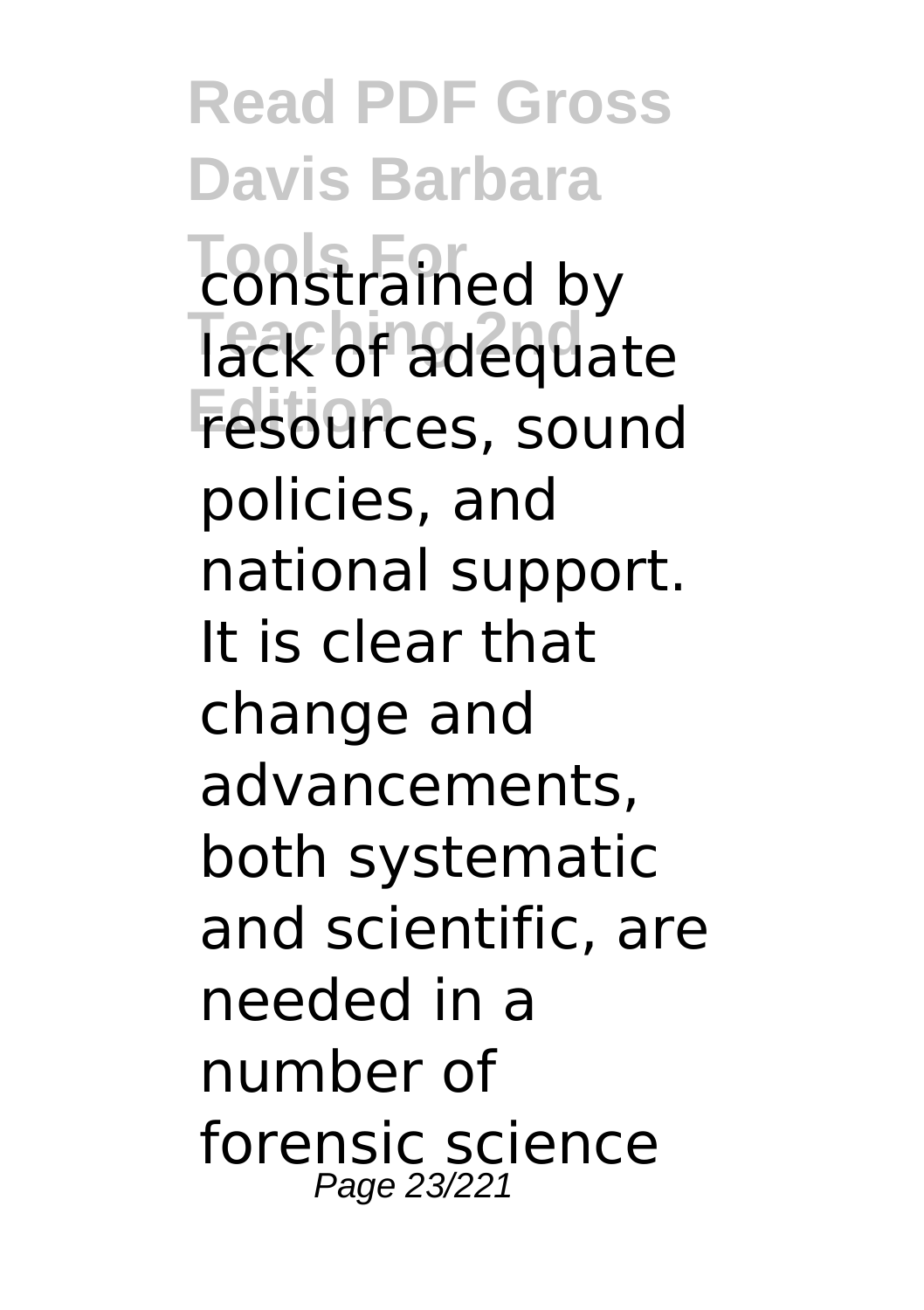**Read PDF Gross Davis Barbara Tools For** disciplines to **Teaching 2nd** ensure the **Feliability of work,** establish enforceable standards, and promote best practices with consistent application. **Strengthening** Forensic Science in the United Page 24/221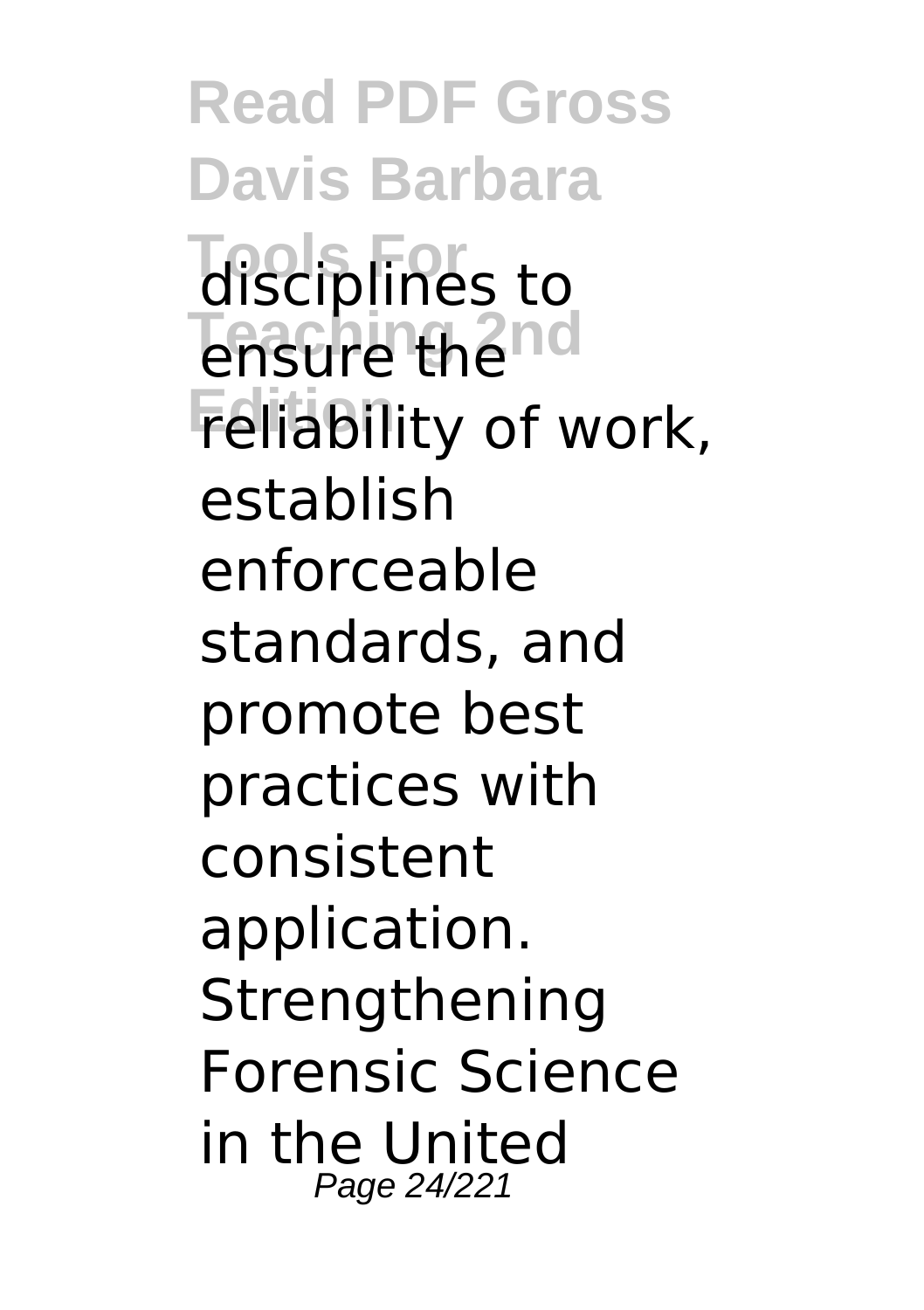**Read PDF Gross Davis Barbara Tools For** States: A Path **Teaching 2nd** Forward provides a<sup>c</sup>detailed plan for addressing these needs and suggests the creation of a new government entity, the National Institute of Forensic Science, to establish and Page 25/221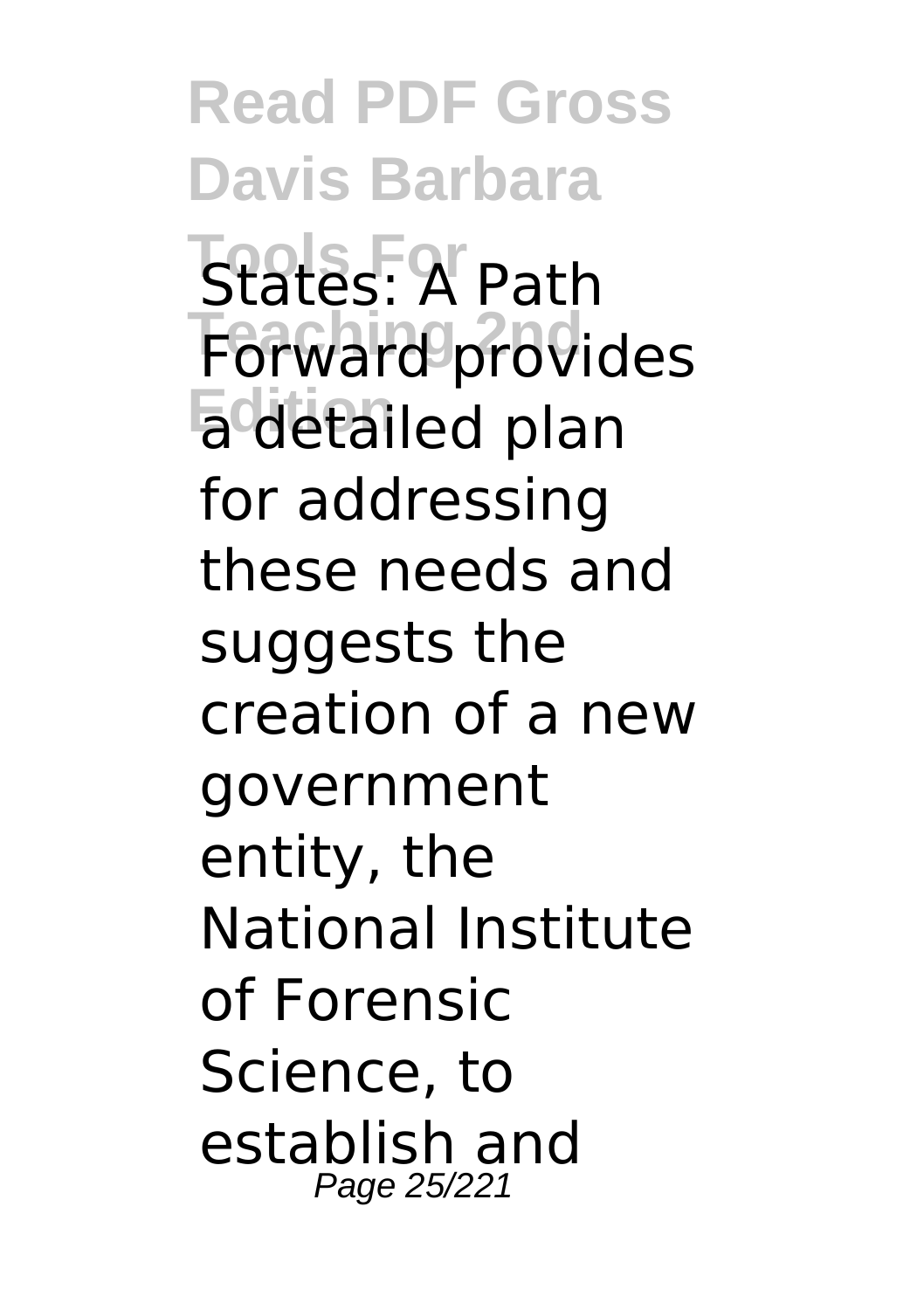**Read PDF Gross Davis Barbara Tools For** enforce standards **Within the 2nd Edition** forensic science community. The benefits of improving and regulating the forensic science disciplines are clear: assisting law enforcement officials, enhancing Page 26/221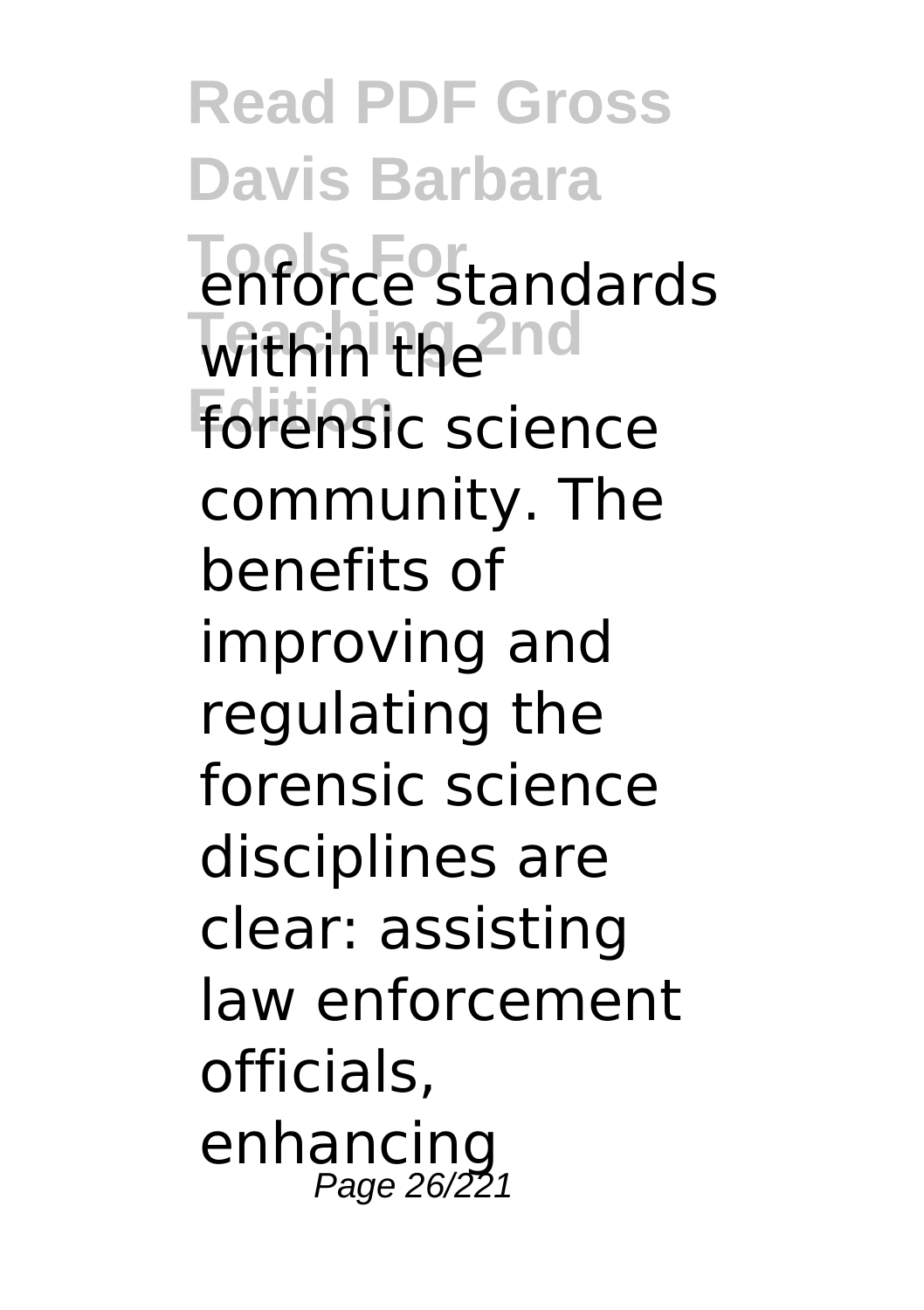**Read PDF Gross Davis Barbara Tools For** homeland **Teaching 2nd** security, and **Feducing the risk** of wrongful conviction and exoneration. Strengthening Forensic Science in the United States gives a full account of what is needed to advance the Page 27/221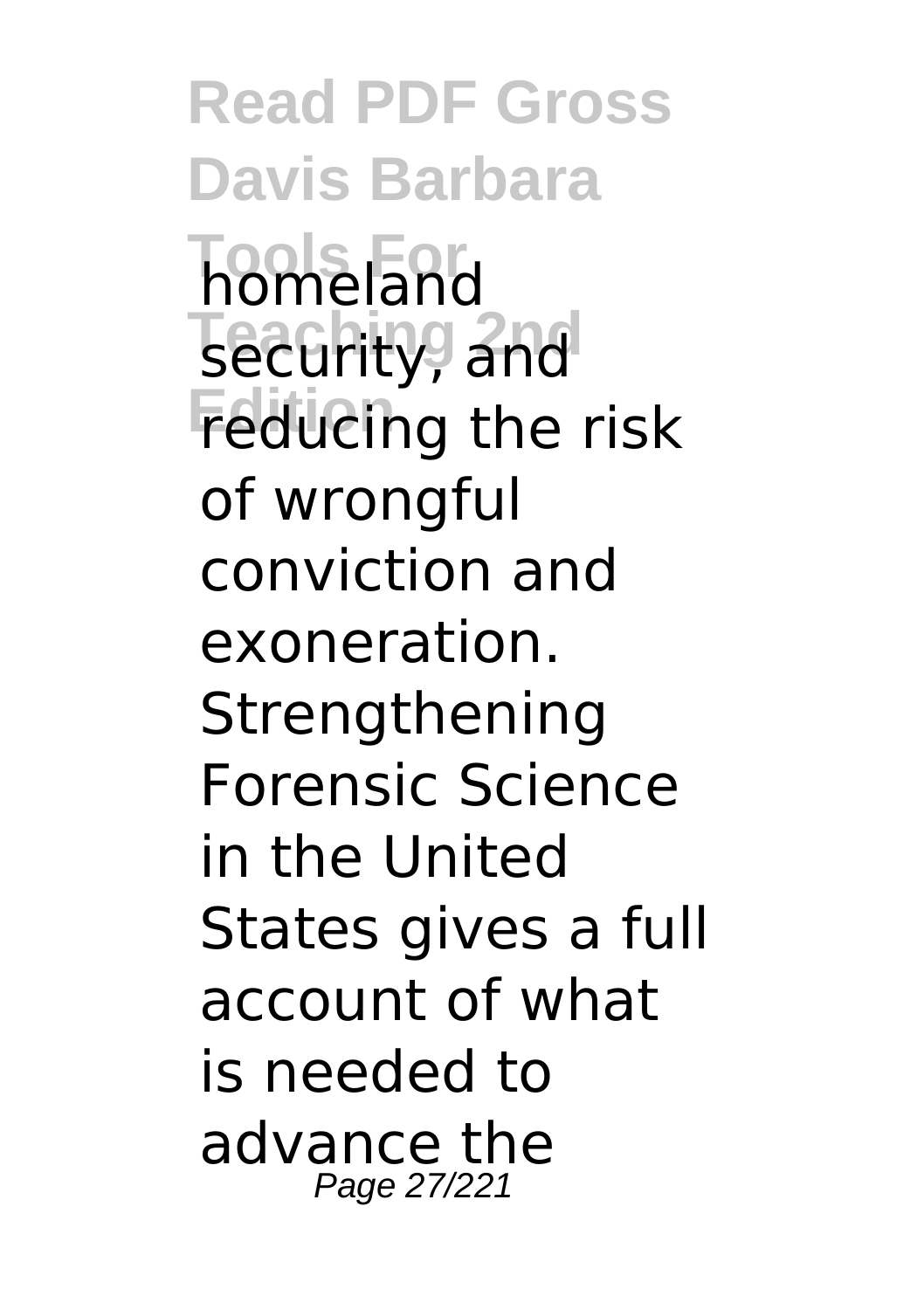**Read PDF Gross Davis Barbara Tools For** forensic science **Teaching 2nd** disciplines, **Fincluding** upgrading of systems and organizational structures, better training, widespread adoption of uniform and enforceable best practices, and Page 28/221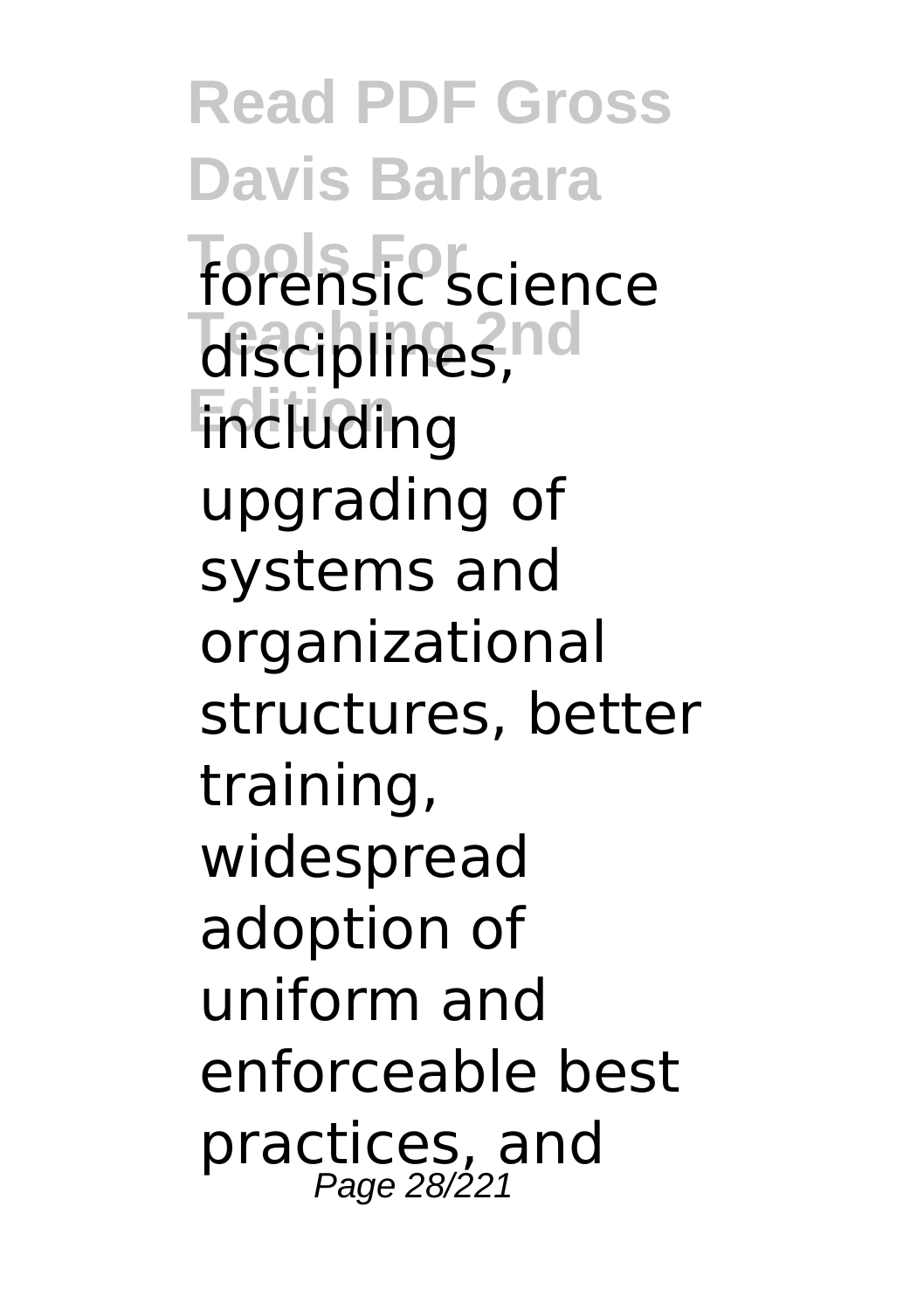**Read PDF Gross Davis Barbara Tools For** mandatory **Teaching 2nd** certification and **Edition** accreditation programs. While this book provides an essential call-toaction for congress and policy makers, it also serves as a vital tool for law enforcement Page 29/221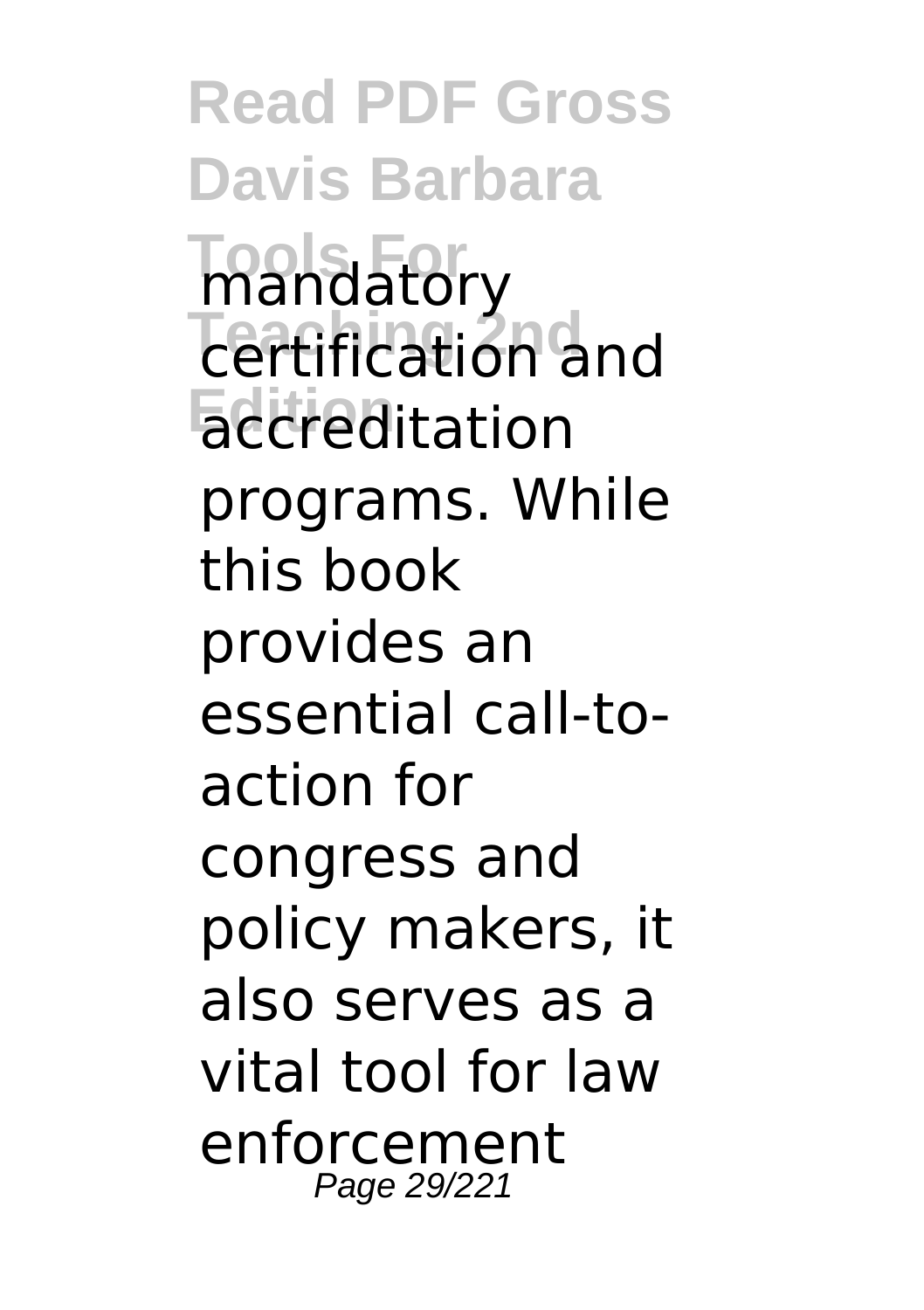**Read PDF Gross Davis Barbara Tools For** agencies, criminal prosecutors and **Edition** attorneys, and forensic science educators. Presents a multifaceted model of understanding, which is based on the premise that people can demonstrate Page 30/221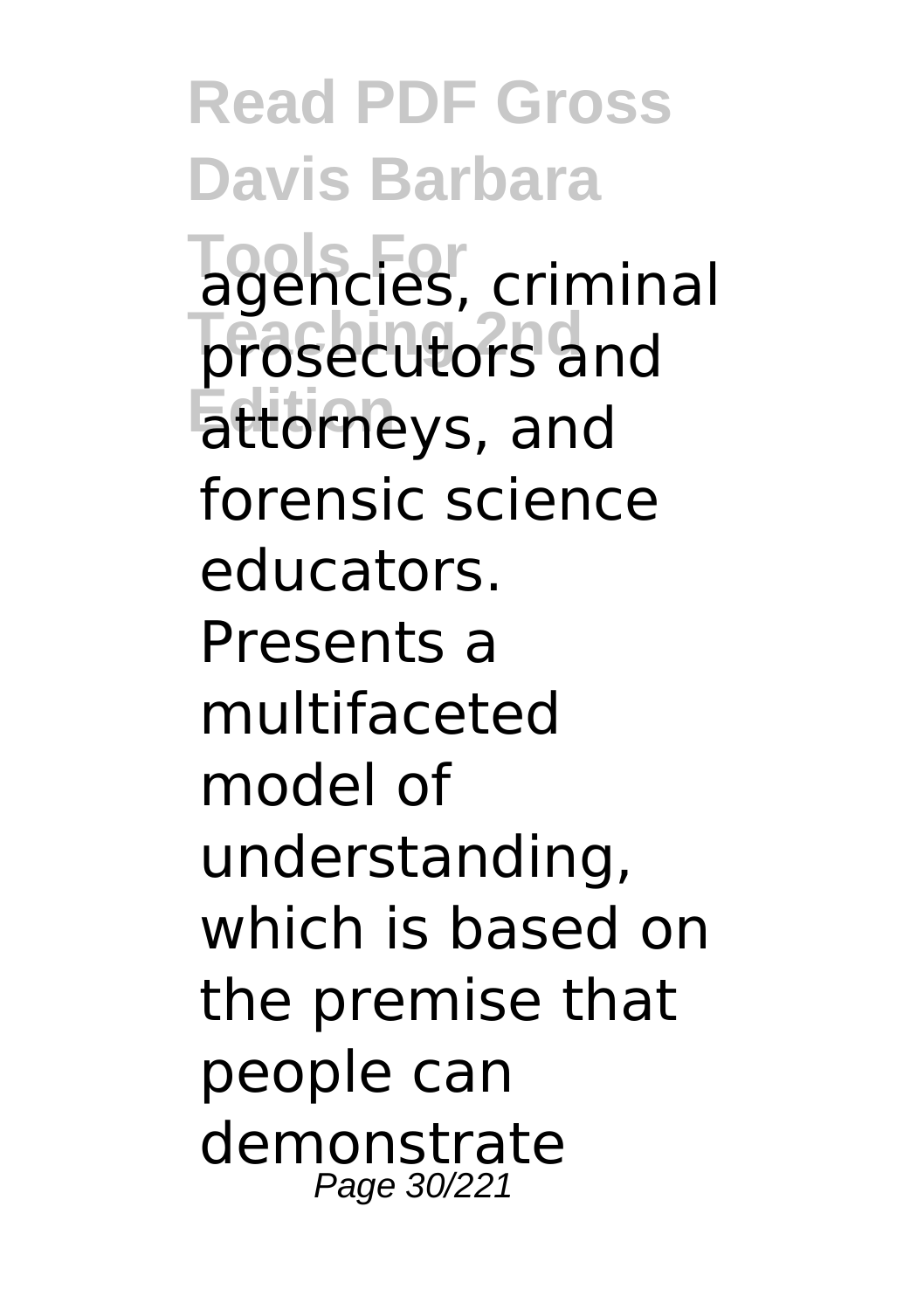**Read PDF Gross Davis Barbara Tools For** understanding in **Tevariety of ways. Plant & Soil** Science Fundamentals and Applications combines the basic knowledge of plant and soil science, in and easy to read and teach format, and provides practical Page 31/221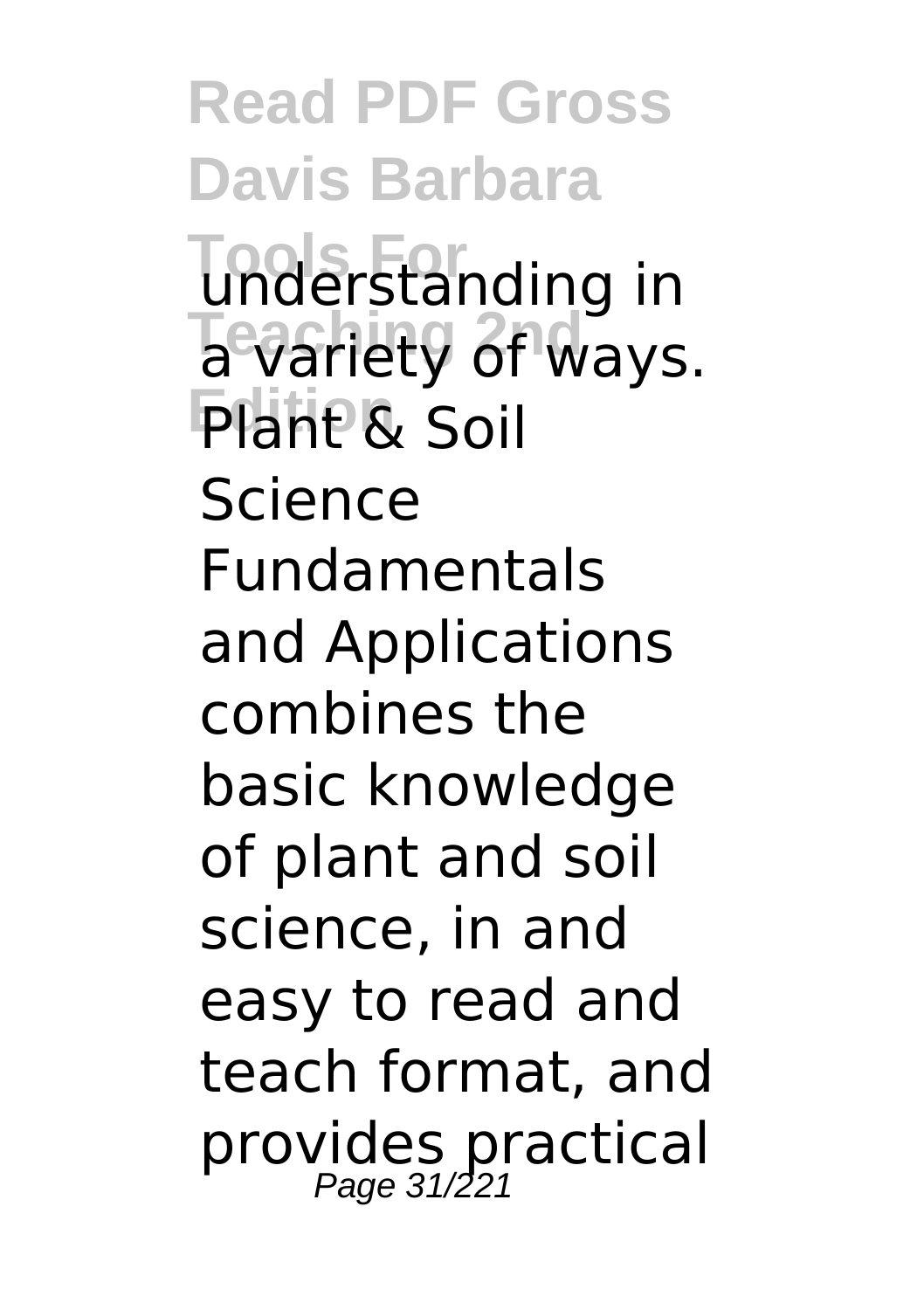**Read PDF Gross Davis Barbara Tools For** real world **Tapplication for Edition** information learned. Important Notice: Media content referenced within the product description or the product text may not be available in the ebook version. Page 32/221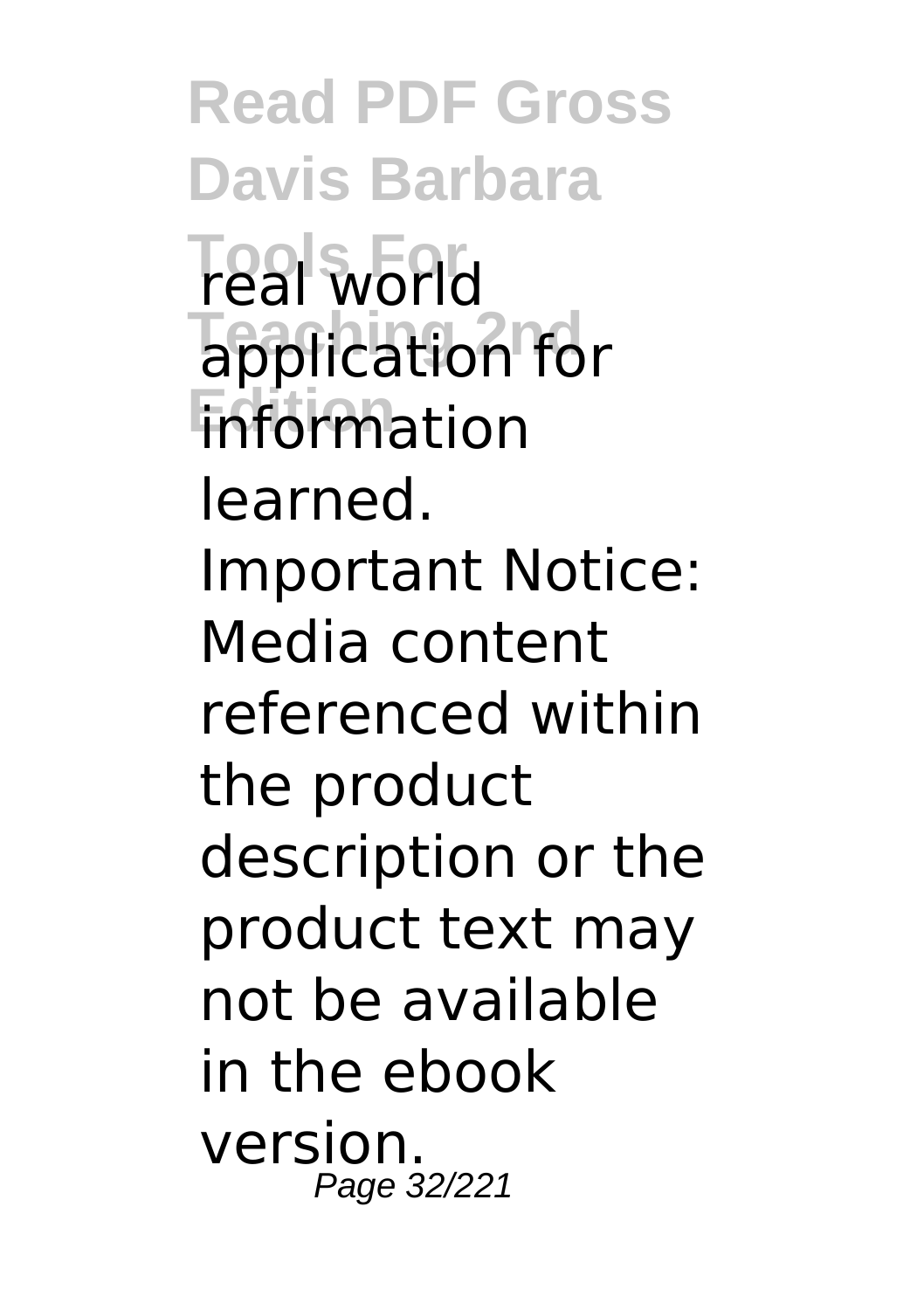**Read PDF Gross Davis Barbara Tools For** Understanding and Managing **Publich Organizations** The Company He Keeps How Learning Works What's the Use of Lectures? Handbook on Teaching Social Issues Page 33/221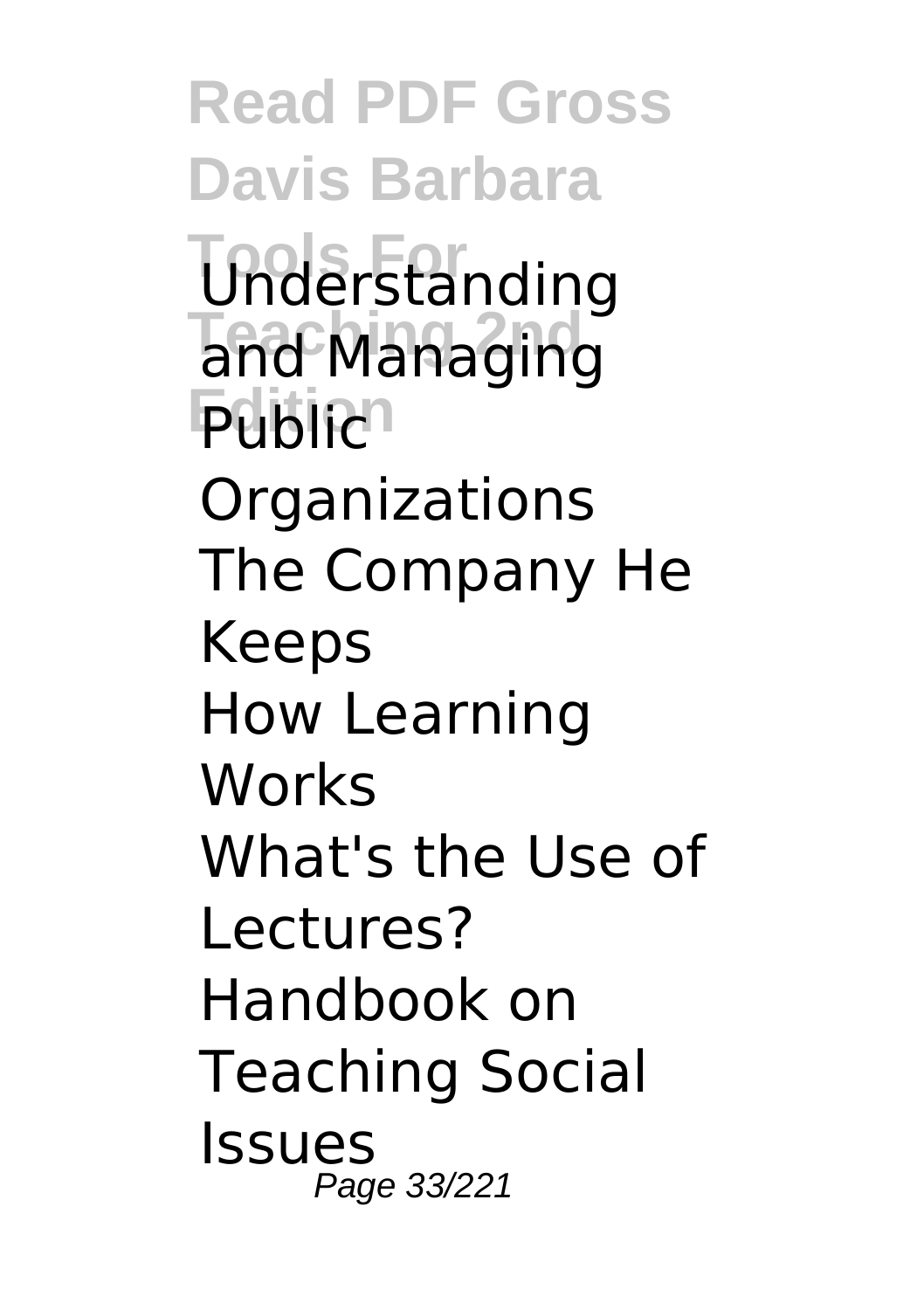**Read PDF Gross Davis Barbara Tools For** 2nd edition **Teaching 2nd** Evidence and **Edition** Perspectives There are many reasons to be curious about the way people learn, and the past several decades have seen an explosion of research that has important implications for individual learning, schooling, workforce Page 34/221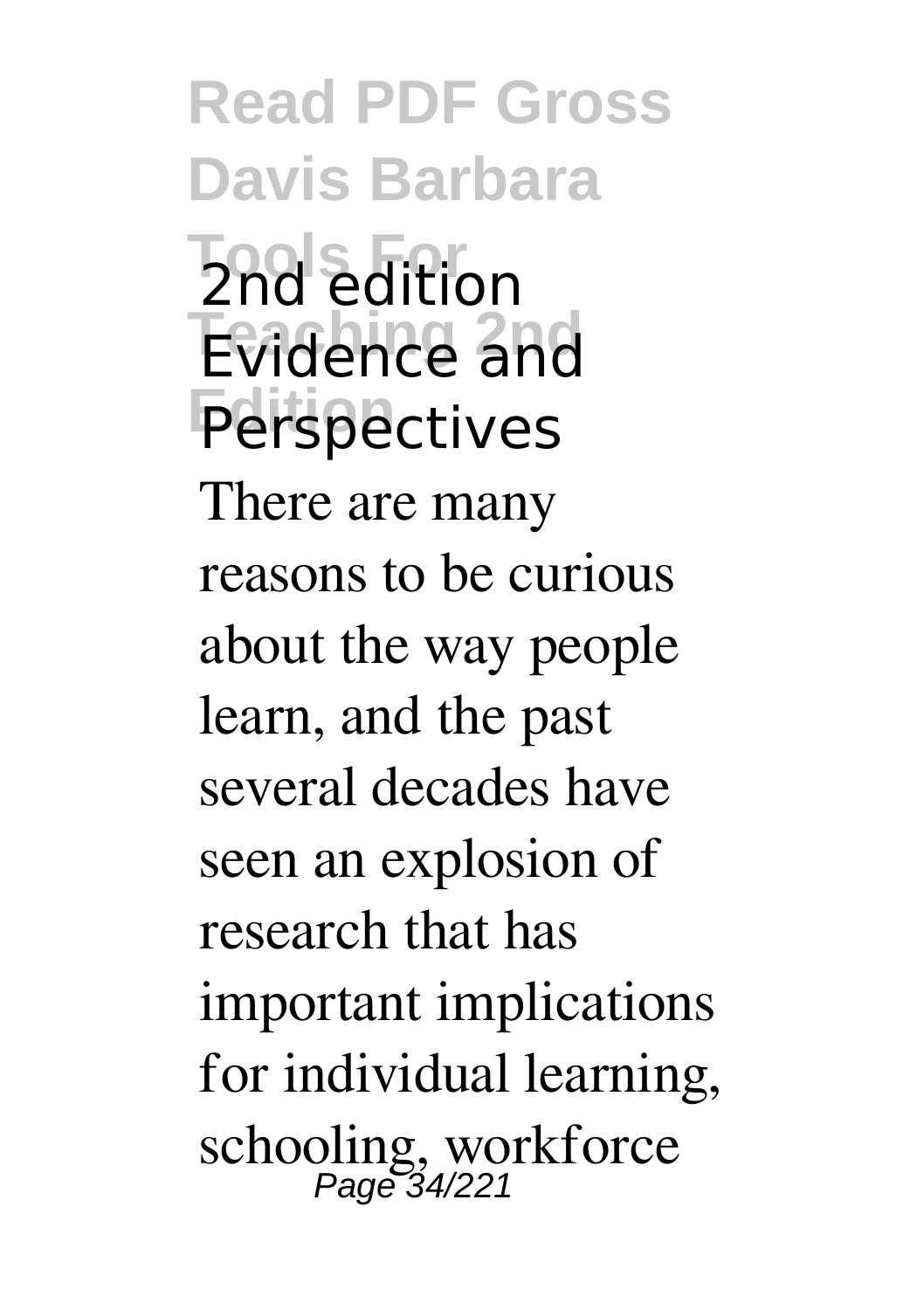**Read PDF Gross Davis Barbara Tools For** training, and policy. In **Z000, How People** Learn: Brain, Mind, Experience, and School: Expanded Edition was published and its influence has been wide and deep. The report summarized insights on the nature of learning in schoolaged children; Page 35/221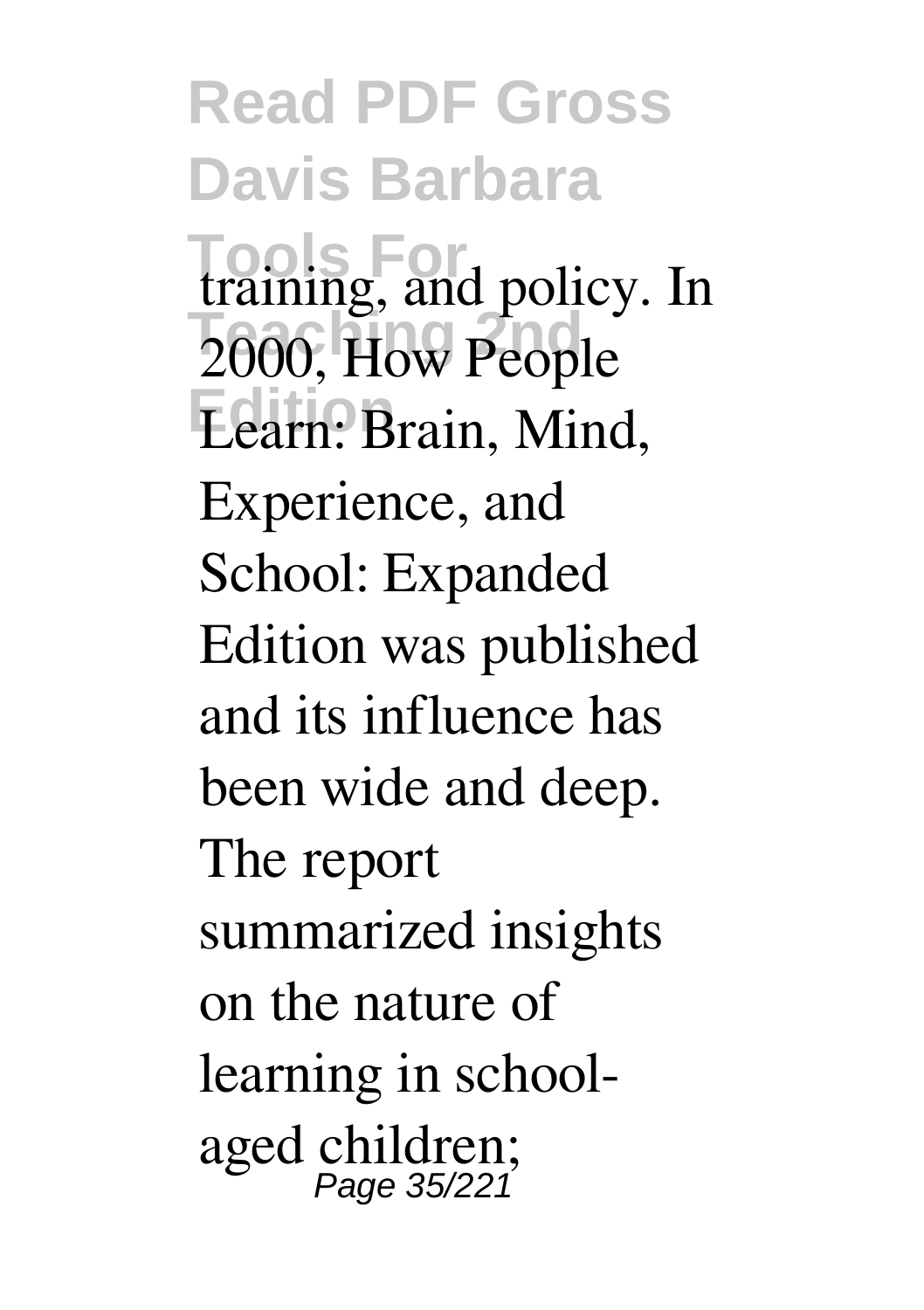**Read PDF Gross Davis Barbara The Towns** for the design of **effective** learning environments; and provided examples of how that could be implemented in the classroom. Since then, researchers have continued to investigate the nature of learning and have generated new Page 36/221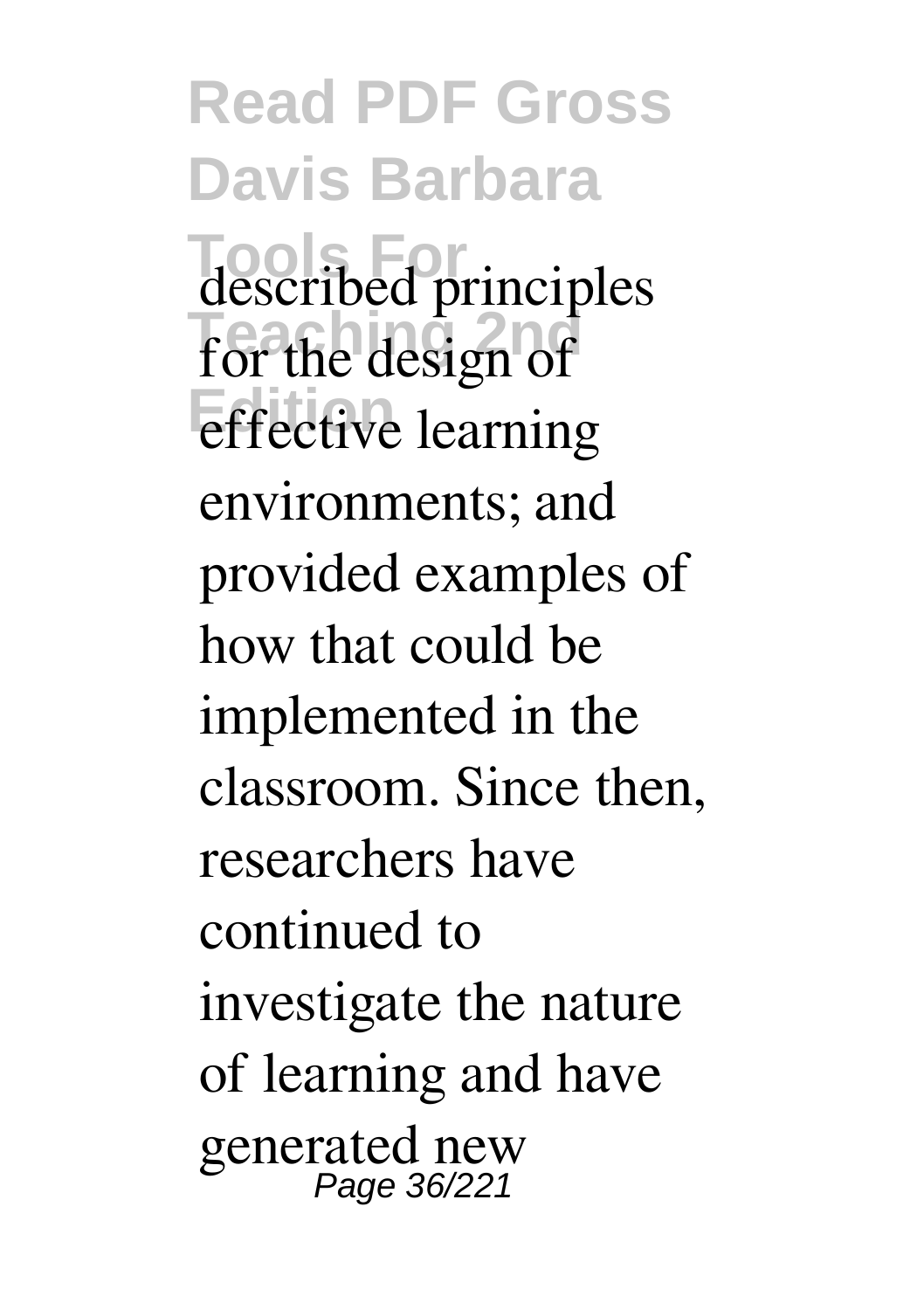**Read PDF Gross Davis Barbara Trindings** related to the **Teaching 2nd** neurological processes involved in learning, individual and cultural variability related to learning, and educational technologies. In addition to expanding scientific understanding of the mechanisms of learning and how the Page 37/221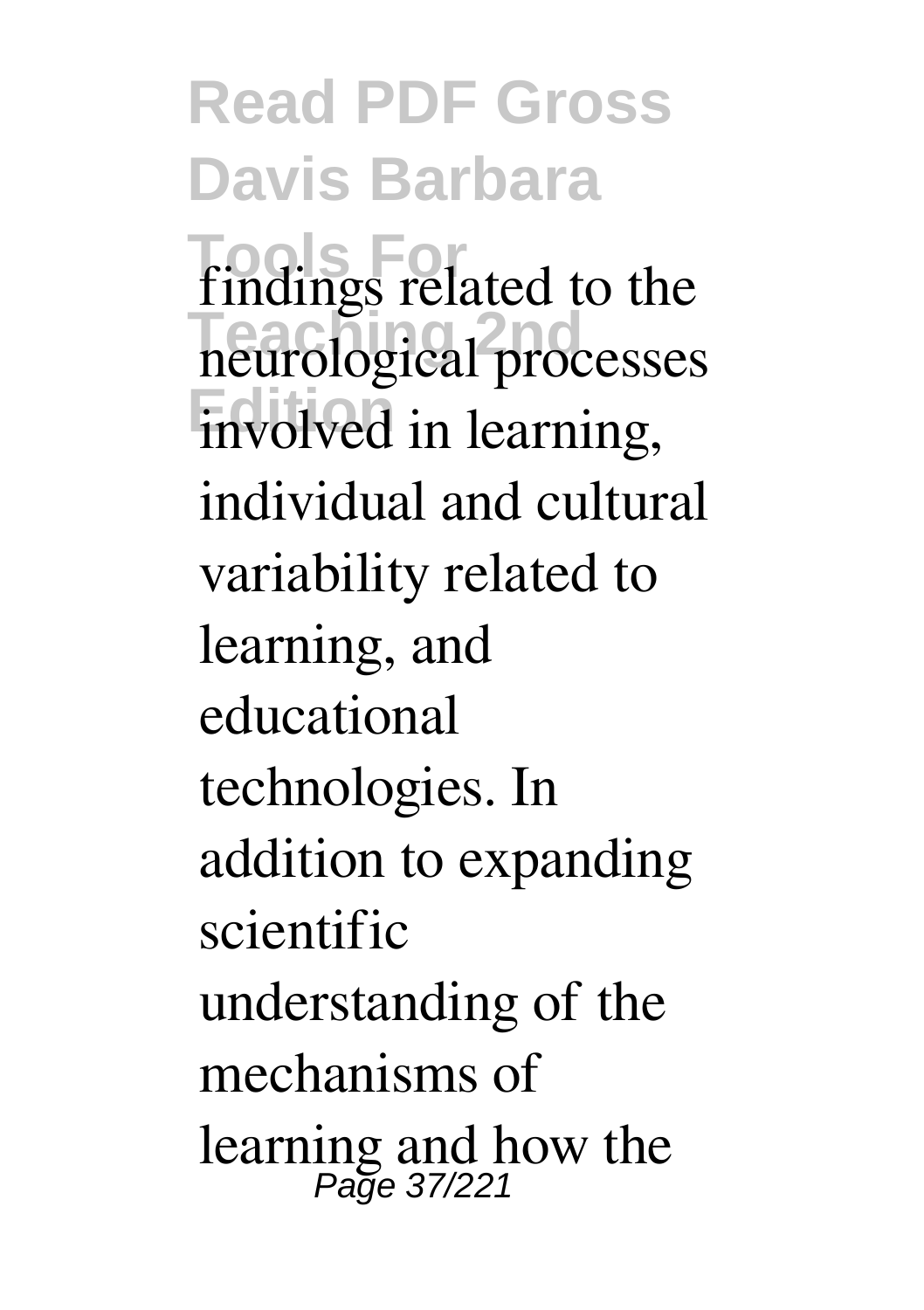**Read PDF Gross Davis Barbara Tools For** brain adapts throughout the **c Edition**, there have been important discoveries about influences on learning, particularly sociocultural factors and the structure of learning environments. How People Learn II: Learners, Contexts, and Cultures provides Page 38/221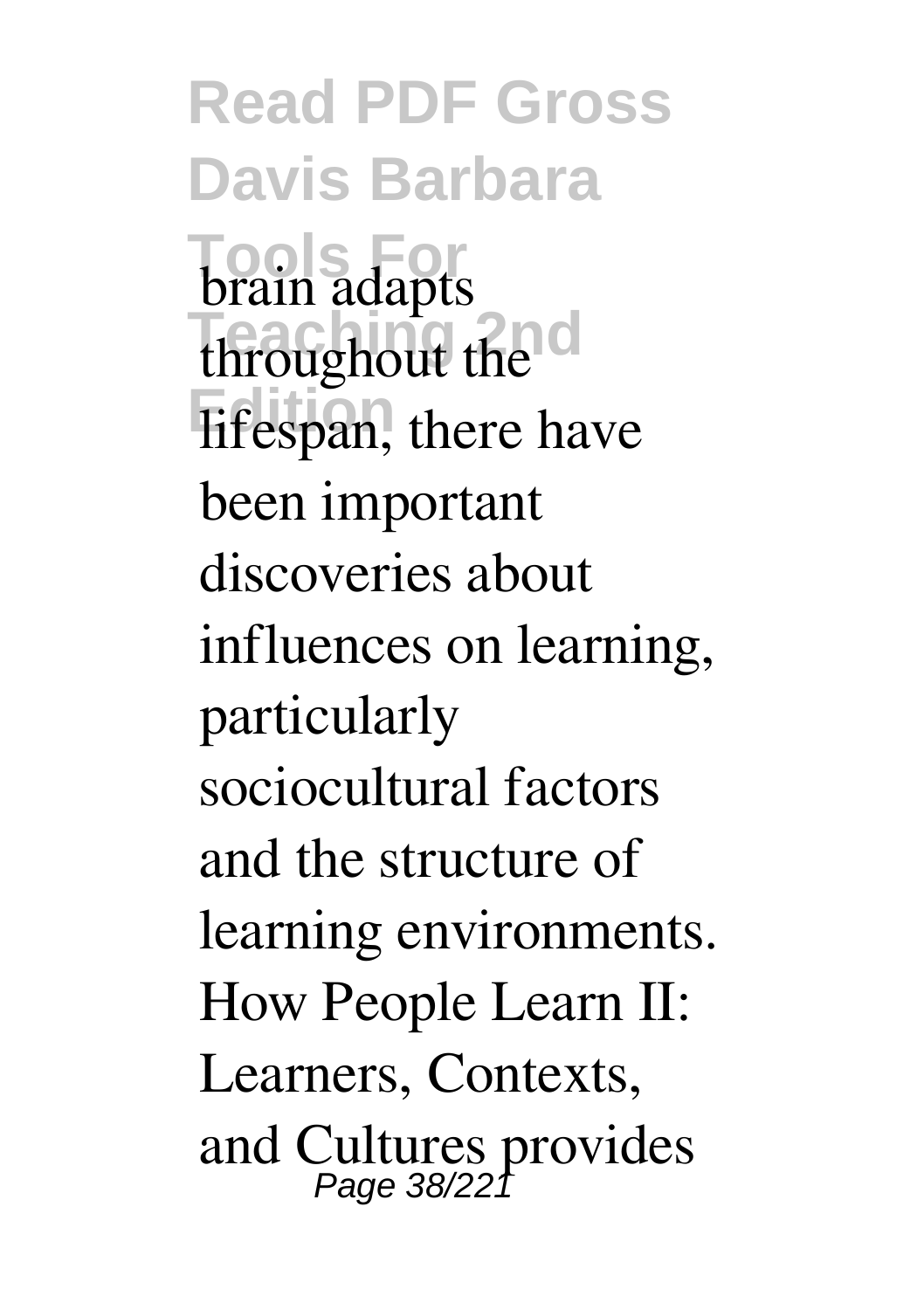**Read PDF Gross Davis Barbara Tools For** a much-needed update **Theorporating insights Edition** gained from this research over the past decade. The book expands on the foundation laid out in the 2000 report and takes an in-depth look at the constellation of influences that affect individual learning. How People Learn II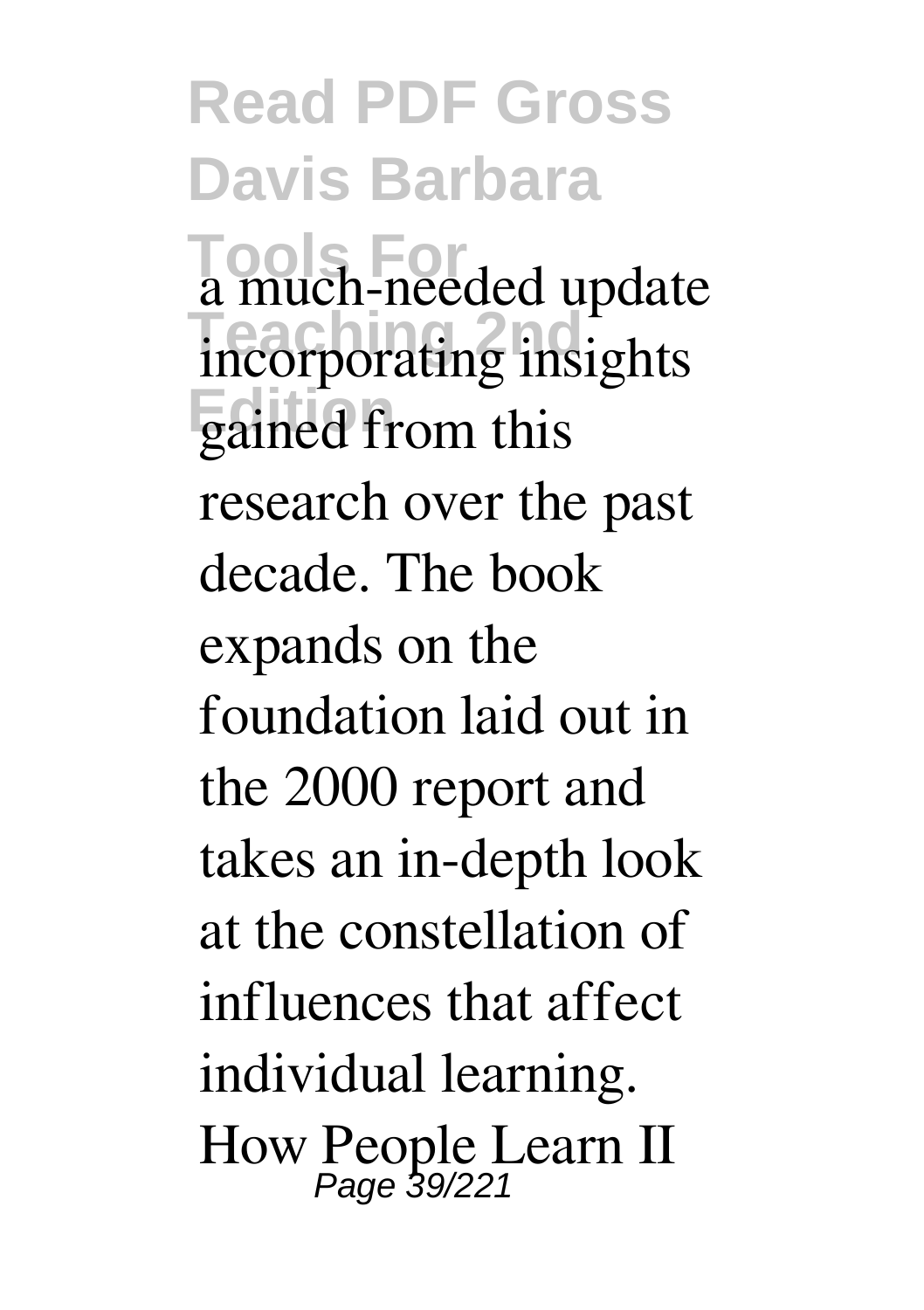**Read PDF Gross Davis Barbara** will become an indispensable resource to understand learning throughout the lifespan for educators of students and adults. Effective science teaching requires creativity, imagination, and innovation. In light of concerns about American science Page 40/221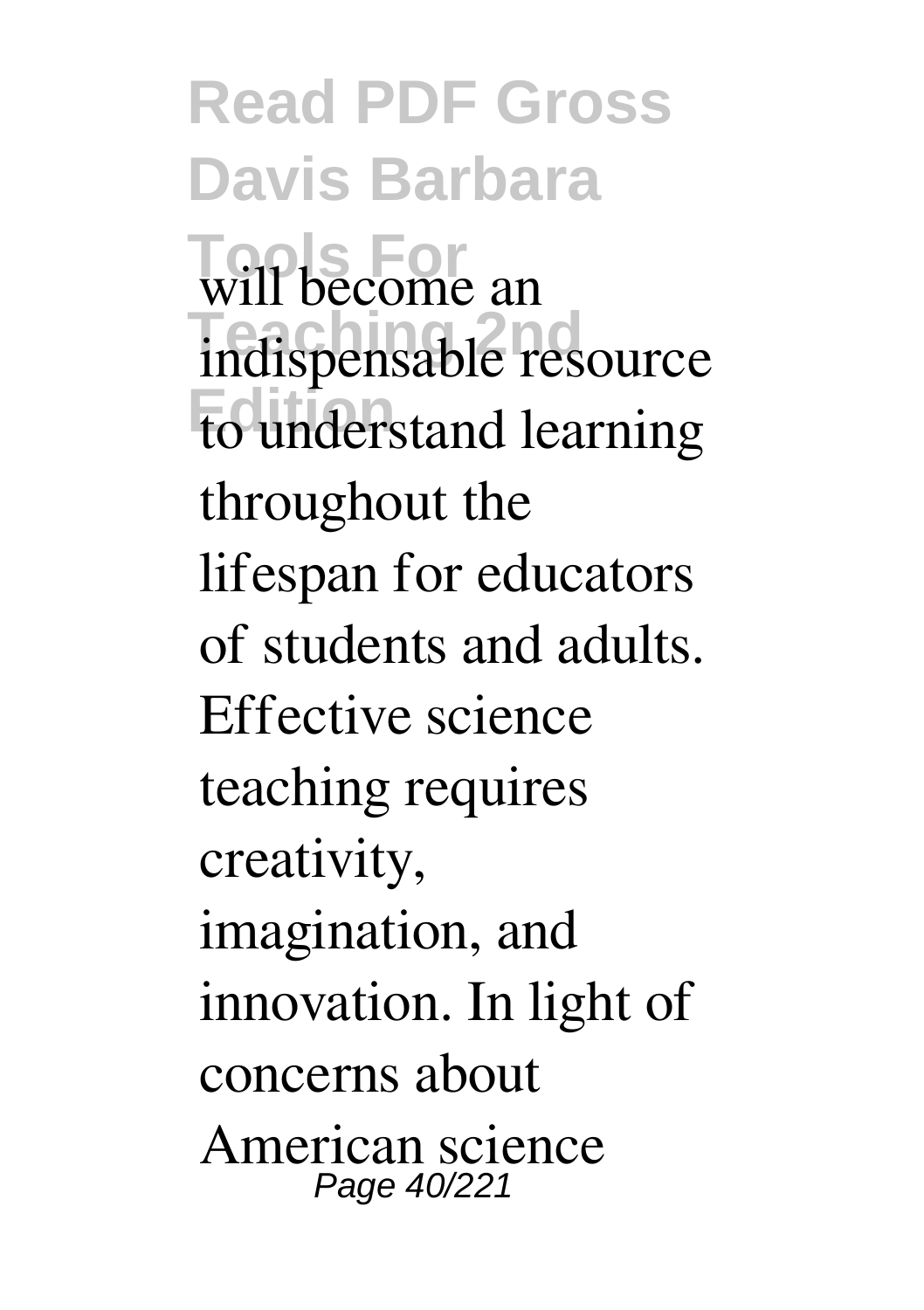**Read PDF Gross Davis Barbara Tools For** literacy, scientists and educators have struggled to teach this discipline more effectively. Science Teaching Reconsidered provides undergraduate science educators with a path to understanding students, accommodating their individual differences, Page 41/221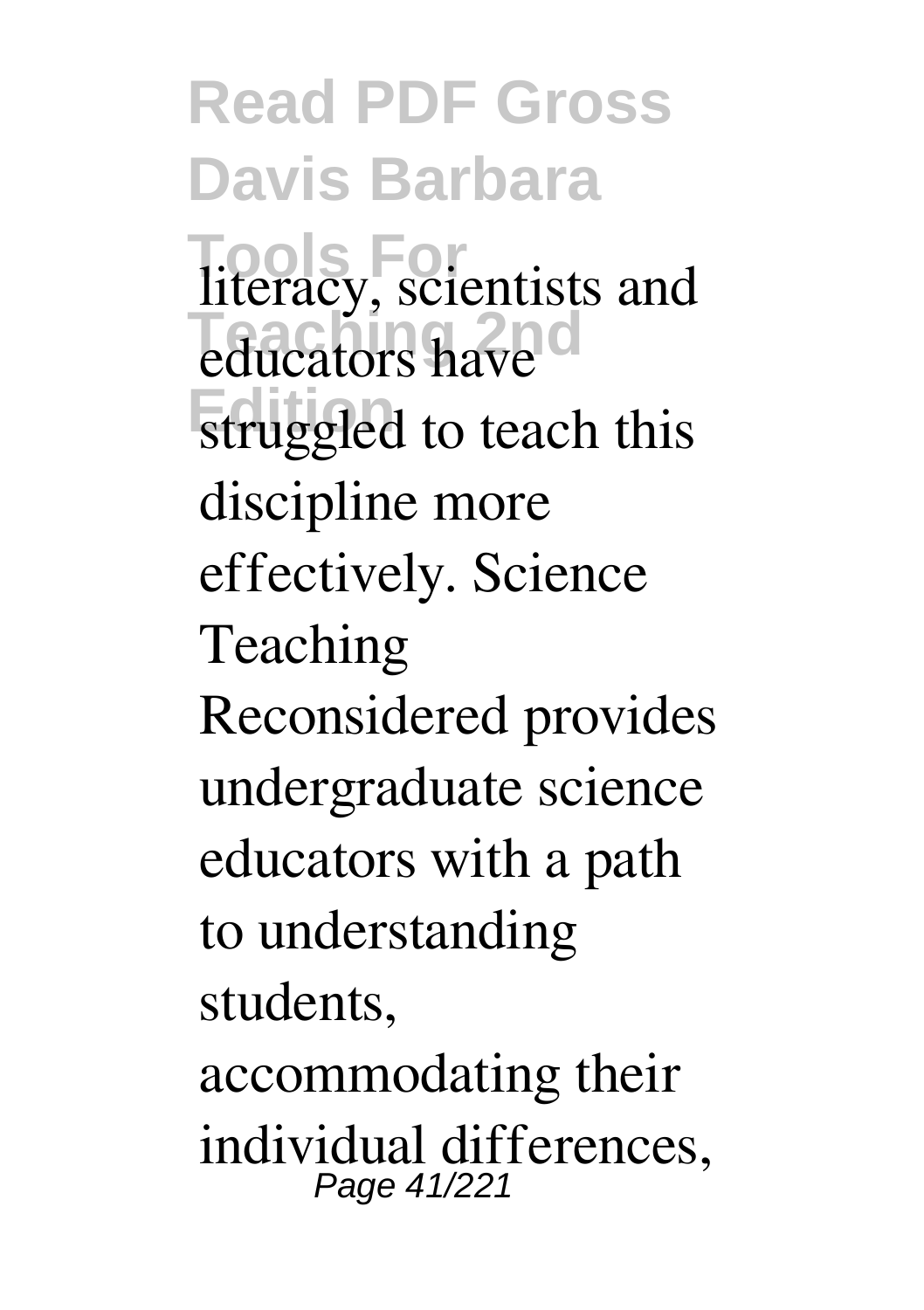**Read PDF Gross Davis Barbara Tools For** and helping them **Teaching 2nd** grasp the methods--and the wonder--of science. What impact does teaching style have? How do I plan a course curriculum? How do I make lectures, classes, and laboratories more effective? How can I tell what students are thinking? Why don't Page 42/221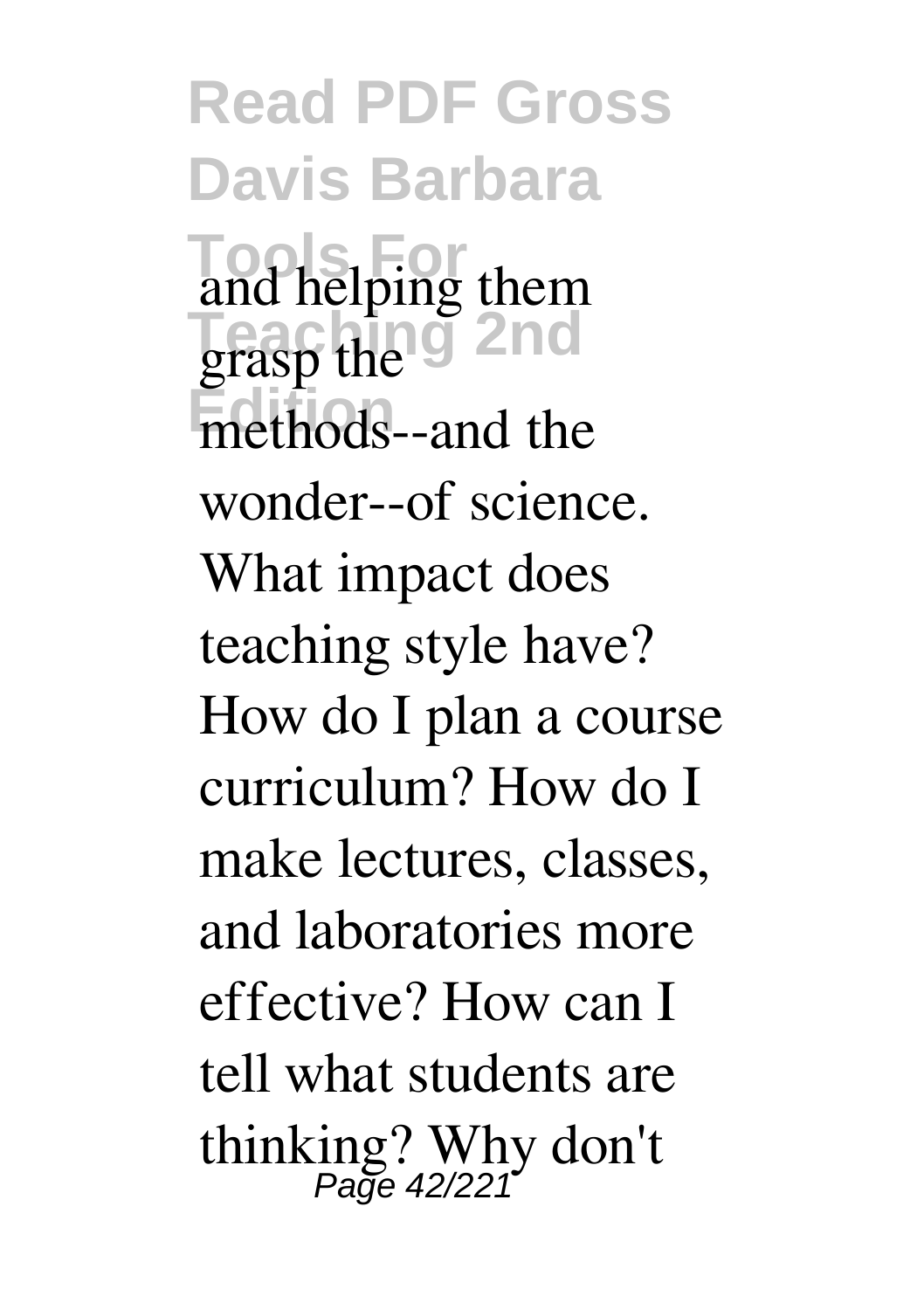**Read PDF Gross Davis Barbara Tools For** they understand? This **handbook** provides productive approaches to these and other questions. Written by scientists who are also educators, the handbook offers suggestions for having a greater impact in the classroom and provides resources for further research. Page 43/221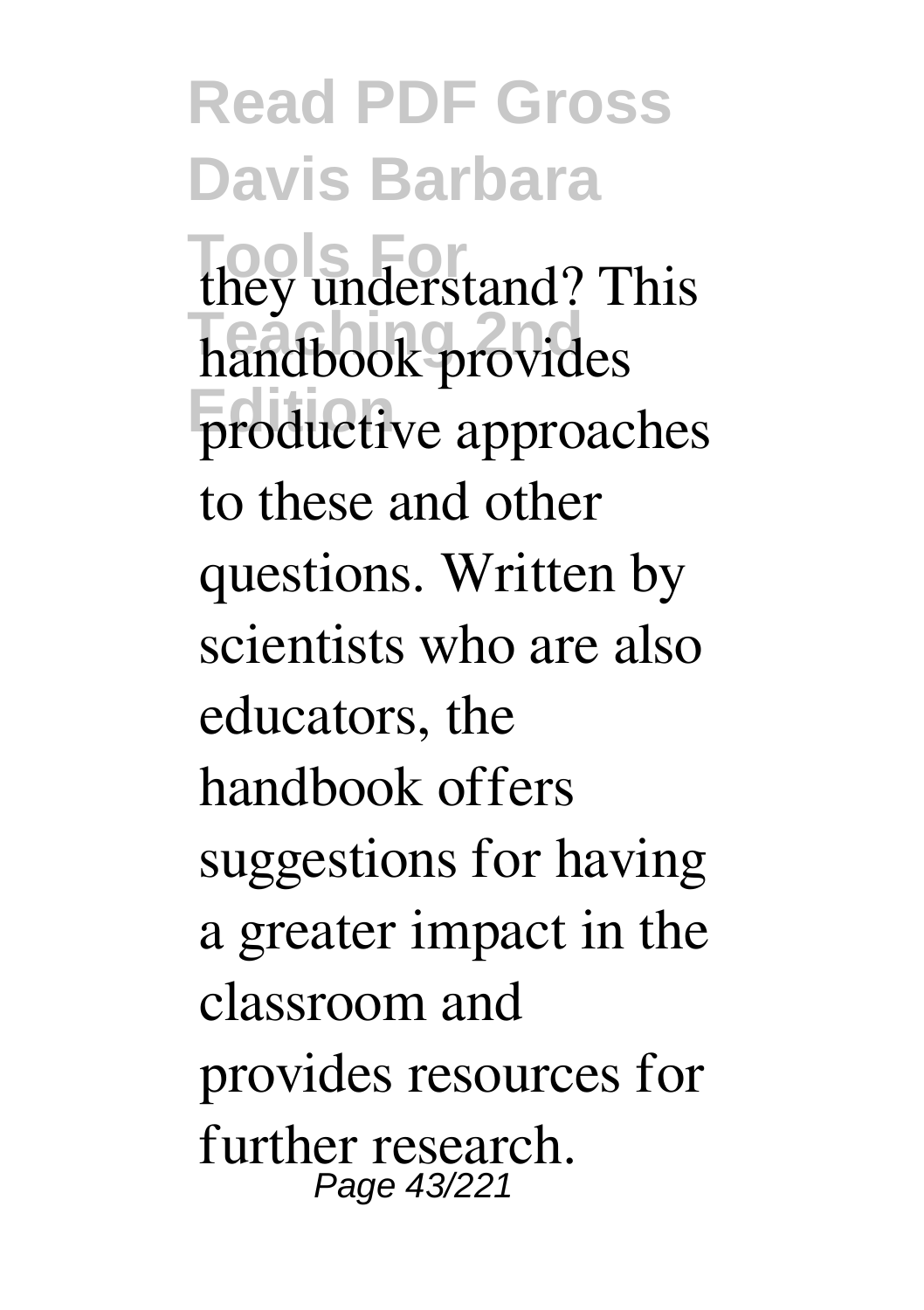**Read PDF Gross Davis Barbara Tools For** Hard-headed evidence **The 2nd** why the returns from investing in girls are so high that no nation or family can afford not to educate their girls. Gene Sperling, author of the seminal 2004 report published by the Council on Foreign Relations, and Rebecca Winthrop, Page 44/221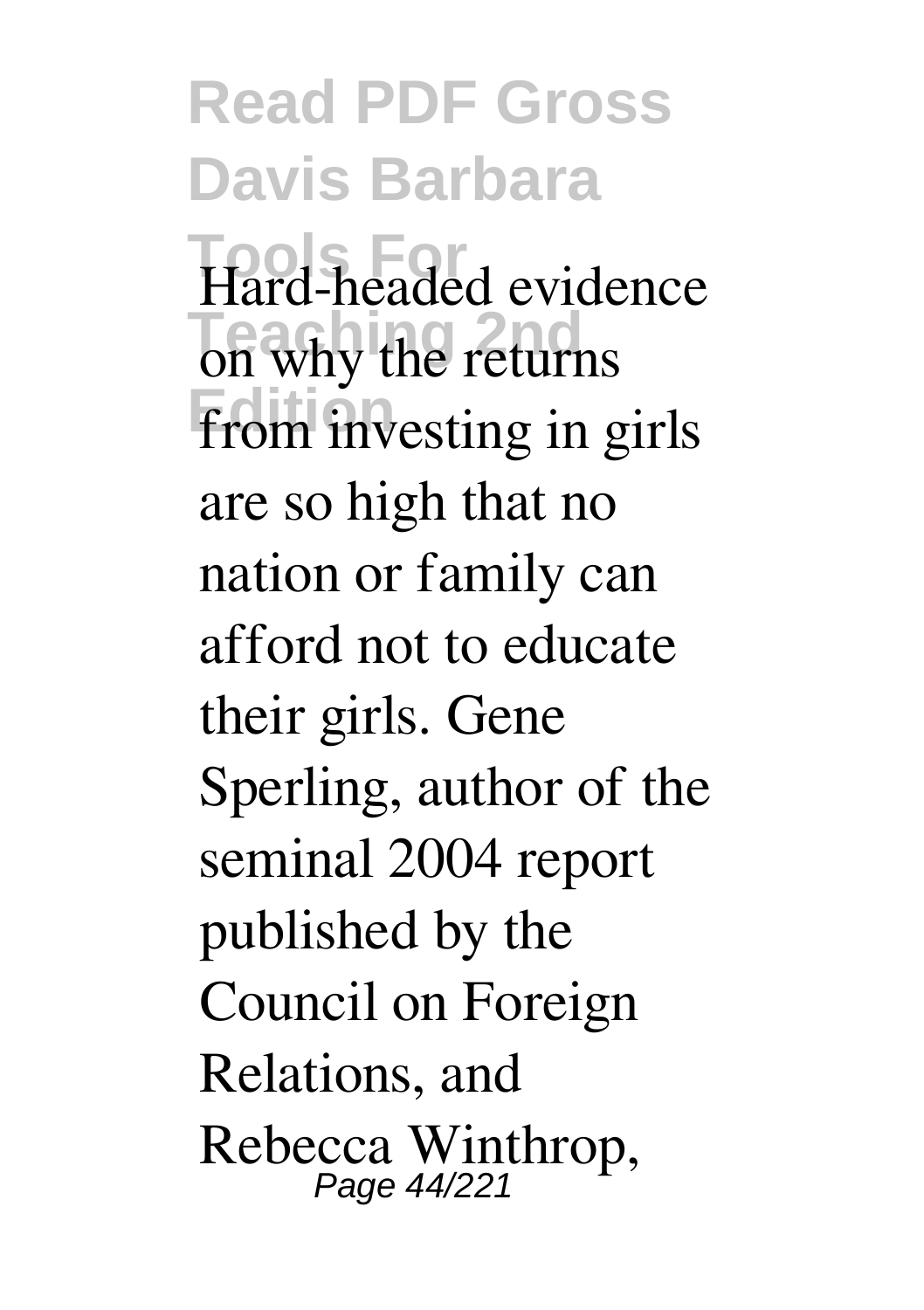**Read PDF Gross Davis Barbara** director of the Center for Universal<sup>nd</sup> Education, have written this definitive book on the importance of girls' education. As Malala Yousafzai expresses in her foreword, the idea that any child could be denied an education due to poverty, custom, the law, or Page 45/221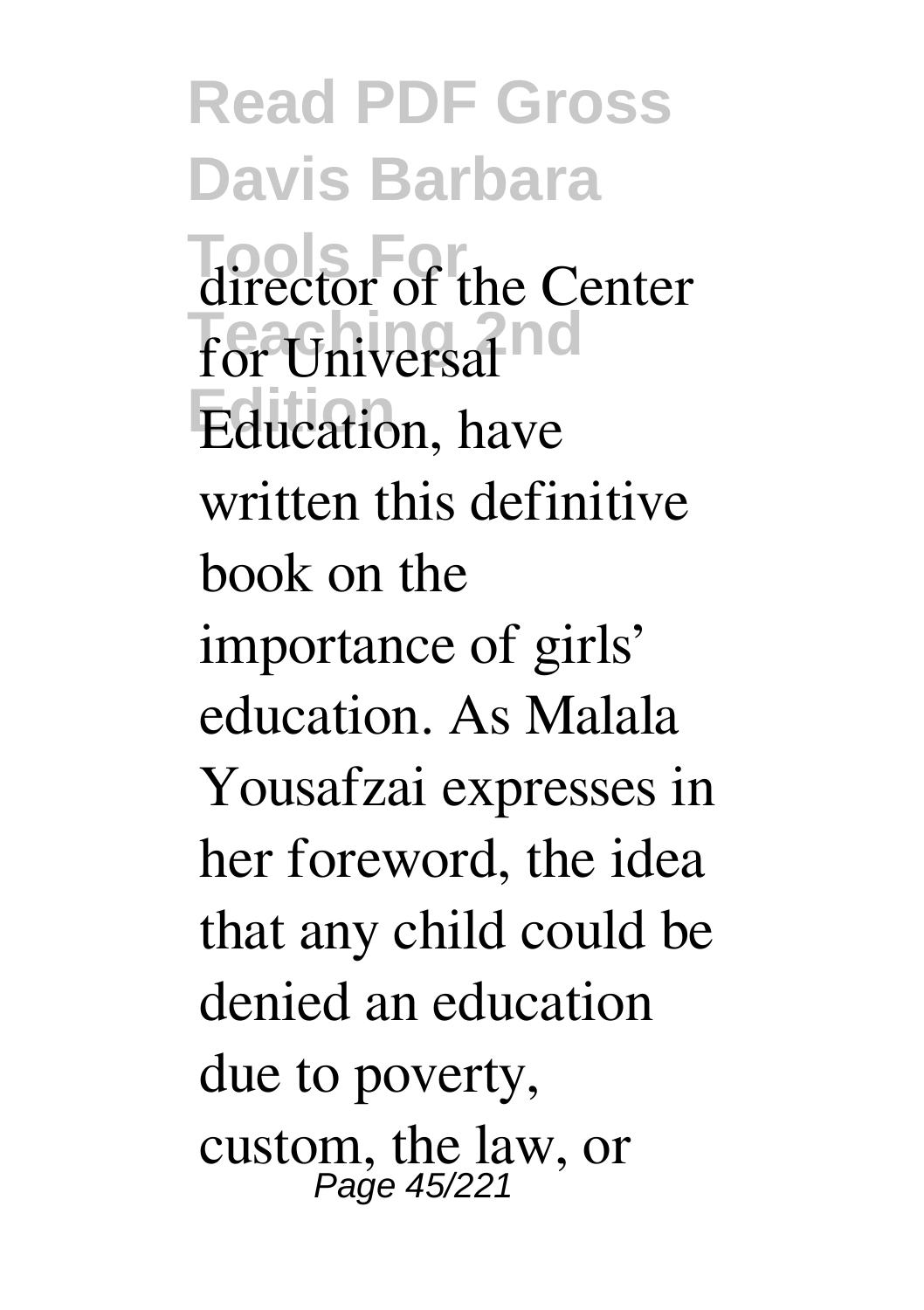**Read PDF Gross Davis Barbara Tools For** terrorist threats is just wrong and 2nd unimaginable. More than 1,000 studies have provided evidence that highquality girls' education around the world leads to wide-ranging returns: Better outcomes in economic areas of growth and incomes Reduced rates Page 46/221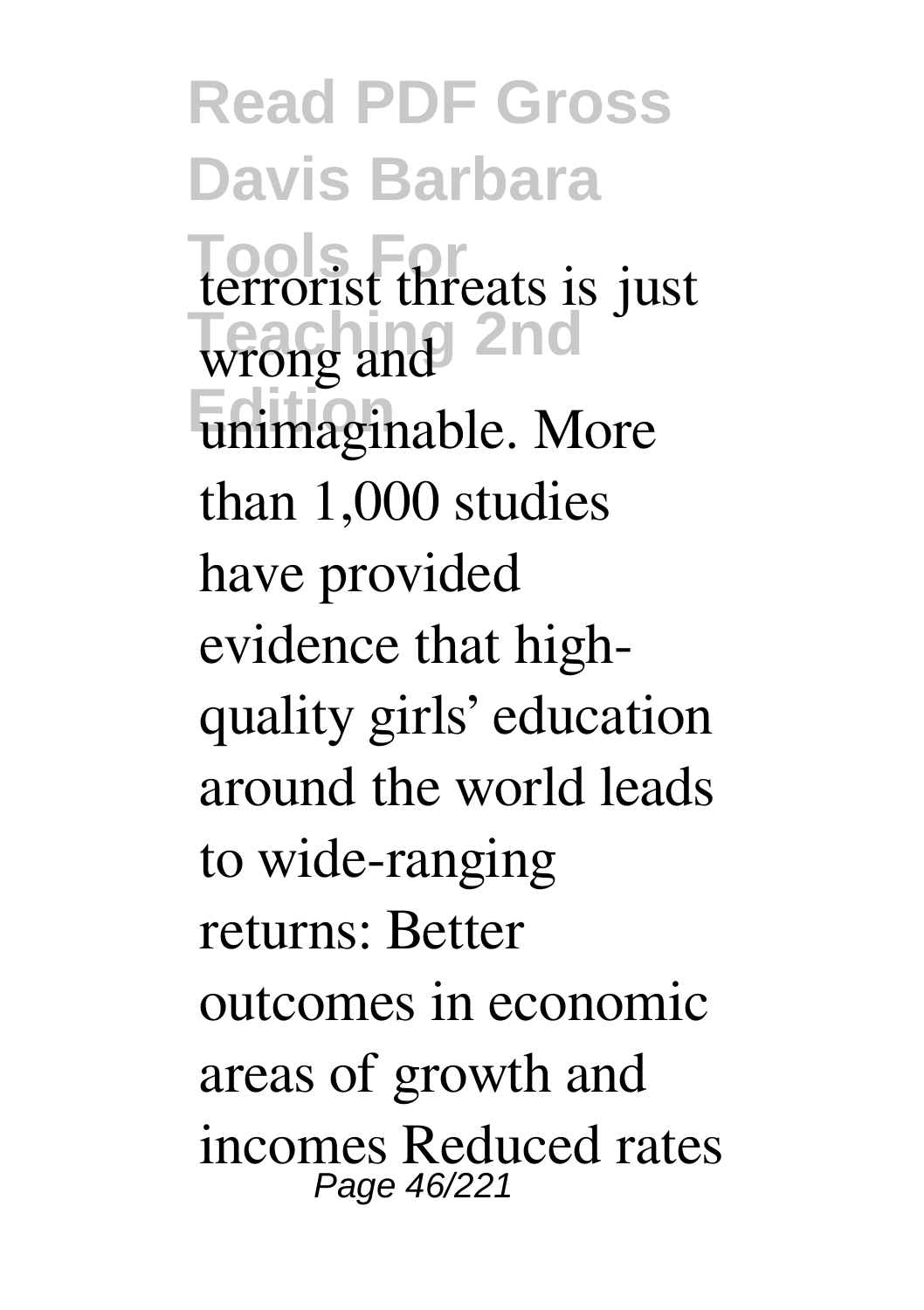**Read PDF Gross Davis Barbara Tools** infant and maternal **The Teacher 2nd** rates of child marriage Reduced rates of the incidence of HIV/AIDS and malaria Increased agricultural productivity Increased resilience to natural disasters Women's empowerment What Works in Girls' Page 47/221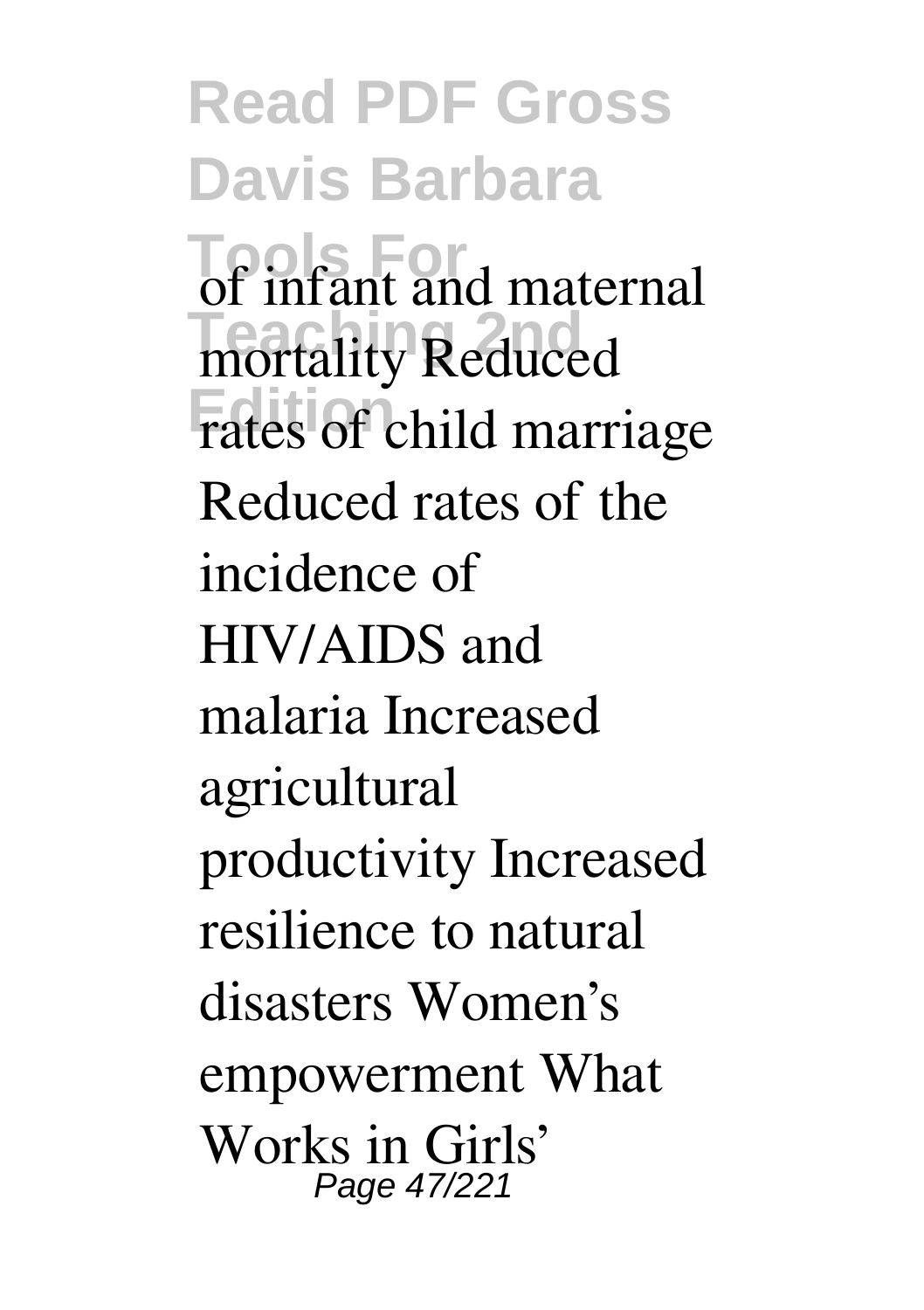**Read PDF Gross Davis Barbara Education** is a **Teaching** work for both concerned global citizens, and any academic, expert, nongovernmental organization (NGO) staff member, policymaker, or journalist seeking to dive into the evidence and policies on girls' education. Page 48/221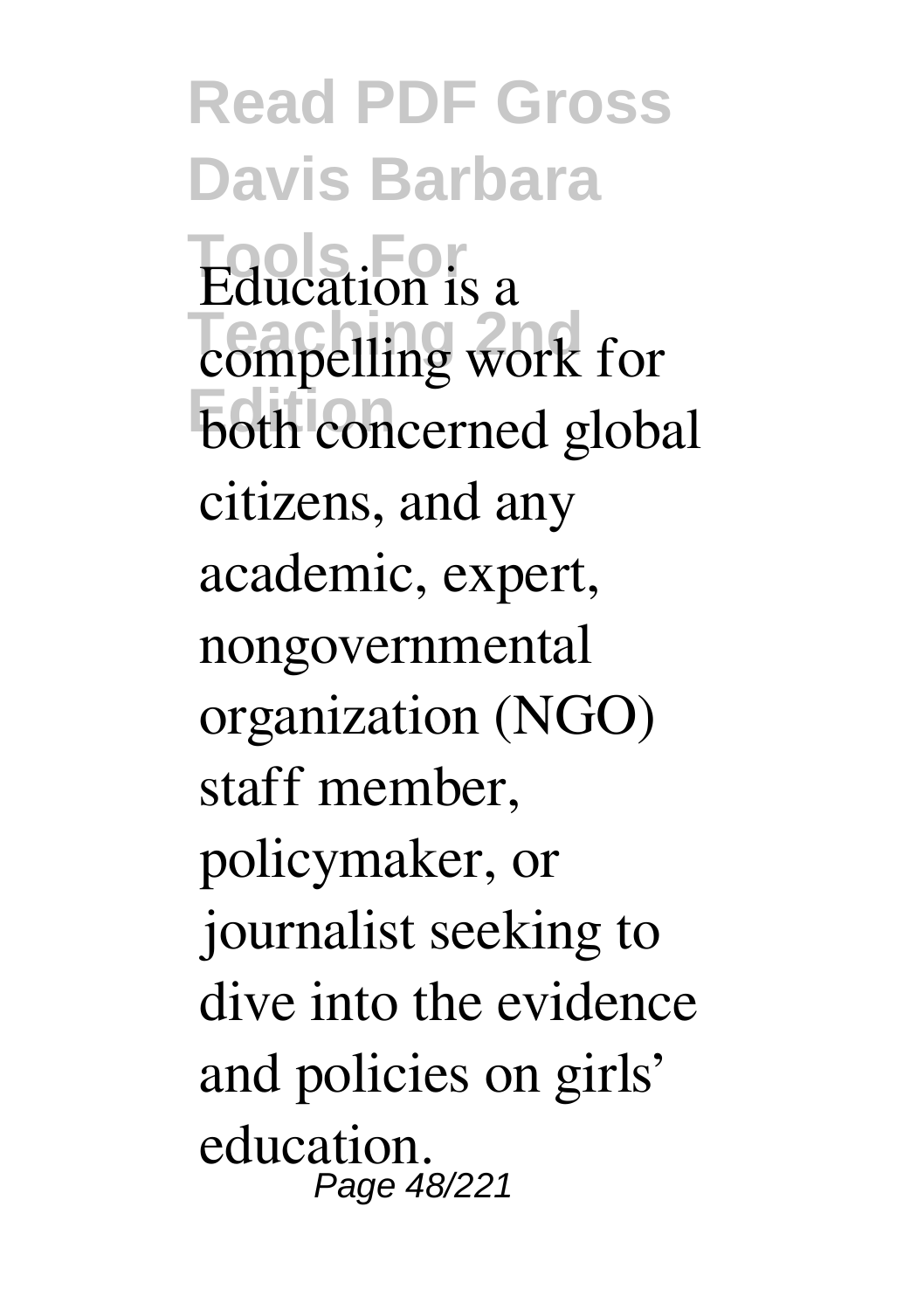**Read PDF Gross Davis Barbara** With this significant **Teaching 2nd** new work, Larry **Edition** Cuban provides a unique and insightful perspective on the bridging of the longstanding and wellknown gap between teachers and administrators. Drawing on the literature of the field as well as personal Page 49/221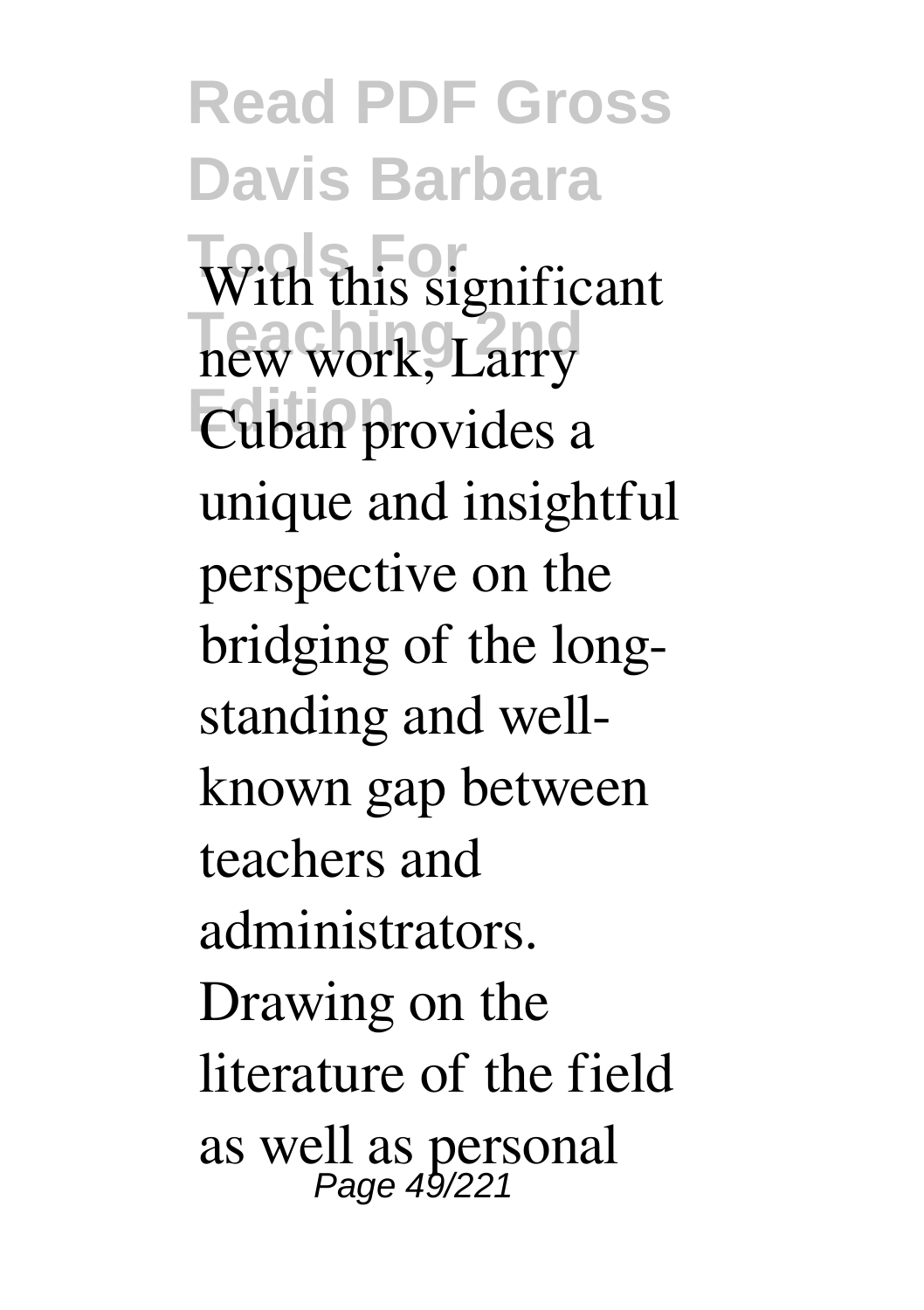**Read PDF Gross Davis Barbara Tools For** experience, Cuban recognizes the **Edition** enduring structural relationship within school organizations inherited by teachers, principals, and superintendents, and calls for a renewal of their sense of common purpose regarding the role of schooling in a democratic society. Page 50/221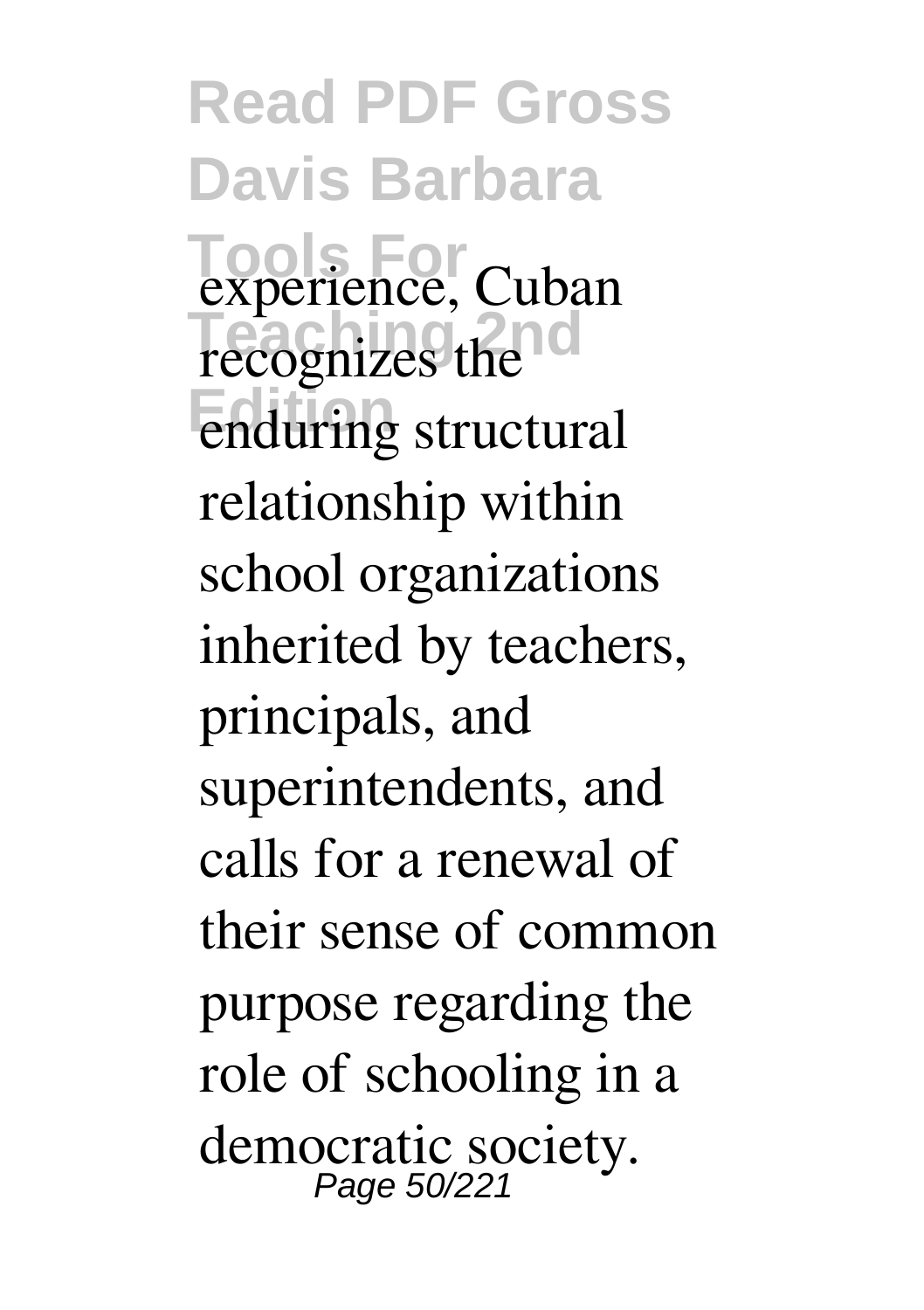**Read PDF Gross Davis Barbara Tools For** Cuban analyzes the **Teaching 2nd** (moral and technical), roles (instructional, managerial, and political), and contexts (classroom, school, and district) within which teachers, principals, and superintendents have worked over the last century. He concludes Page 51/221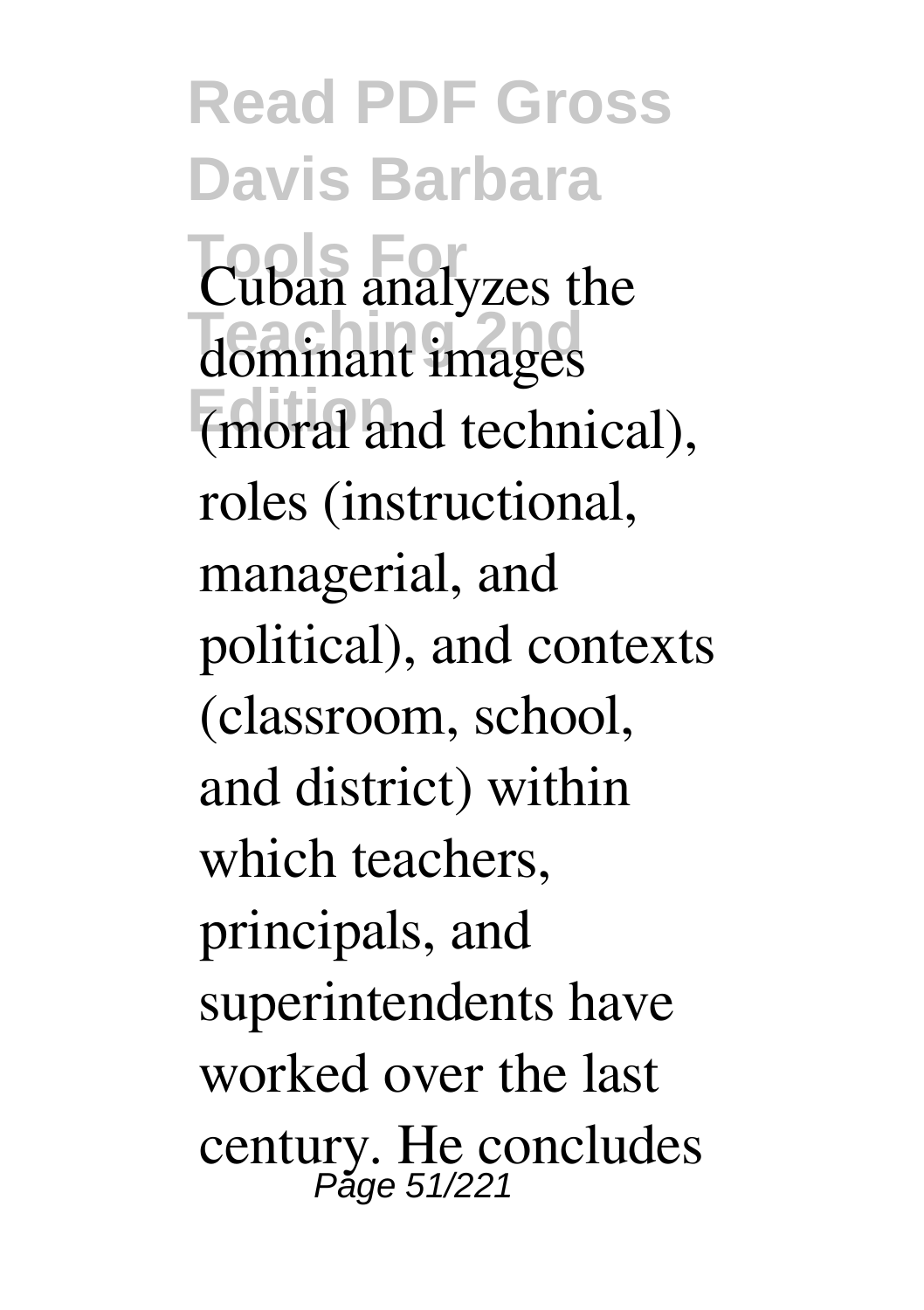**Read PDF Gross Davis Barbara** that when these powerful images and roles are wedded to the structural conditions in which schooling occurs, ?managerial behavior<sup>[7]</sup> results, thus narrowing the potential for more thoughtful, effective, and appropriate leadership. Cuban then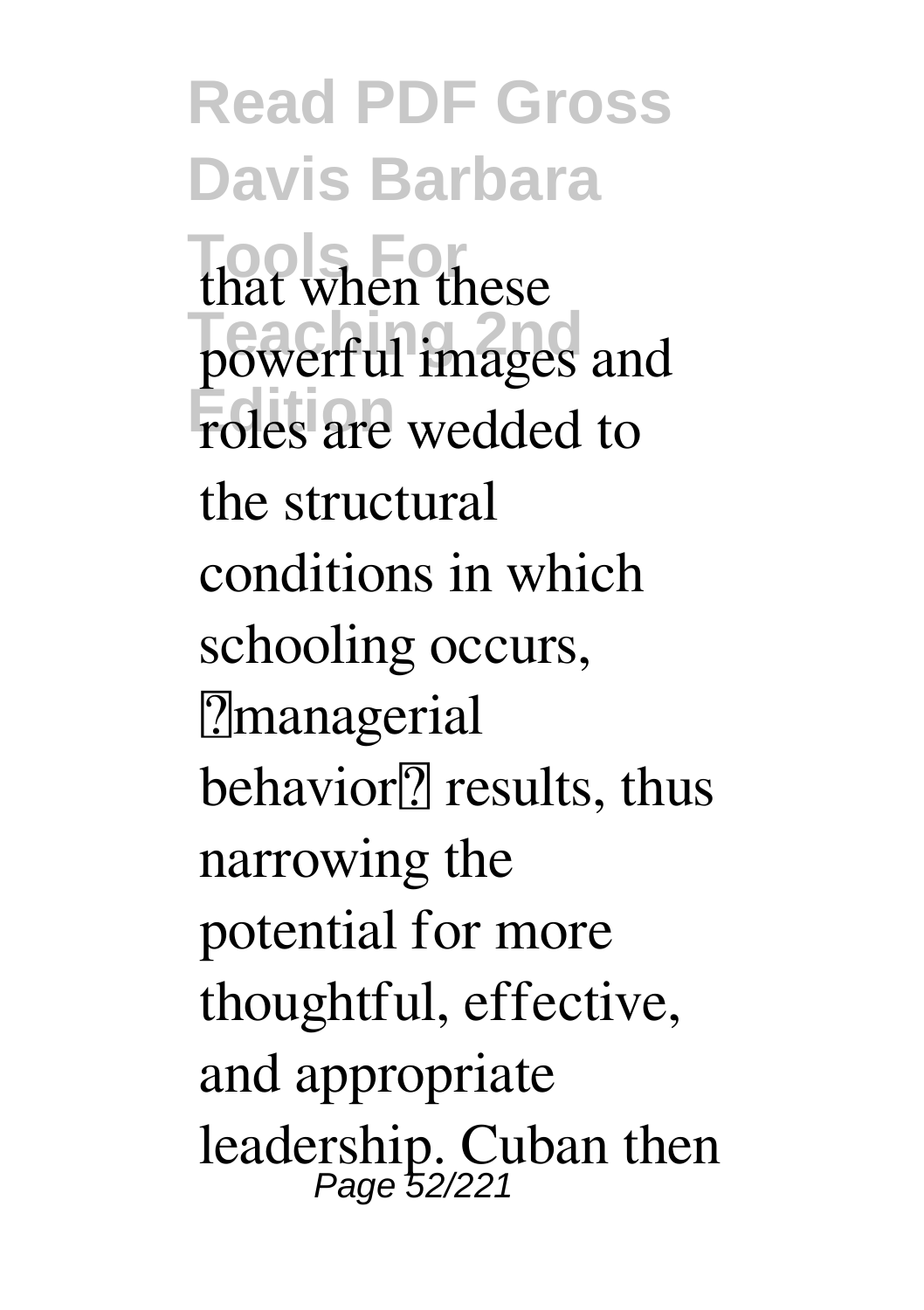**Read PDF Gross Davis Barbara Turns** to consider this situation with respect to the contemporary movement for school reform, identifying significant concerns both for policymakers and practitioners. This honest, thoughtprovoking book by a leading scholar, writer, and practitioner in the field represents an Page 53/221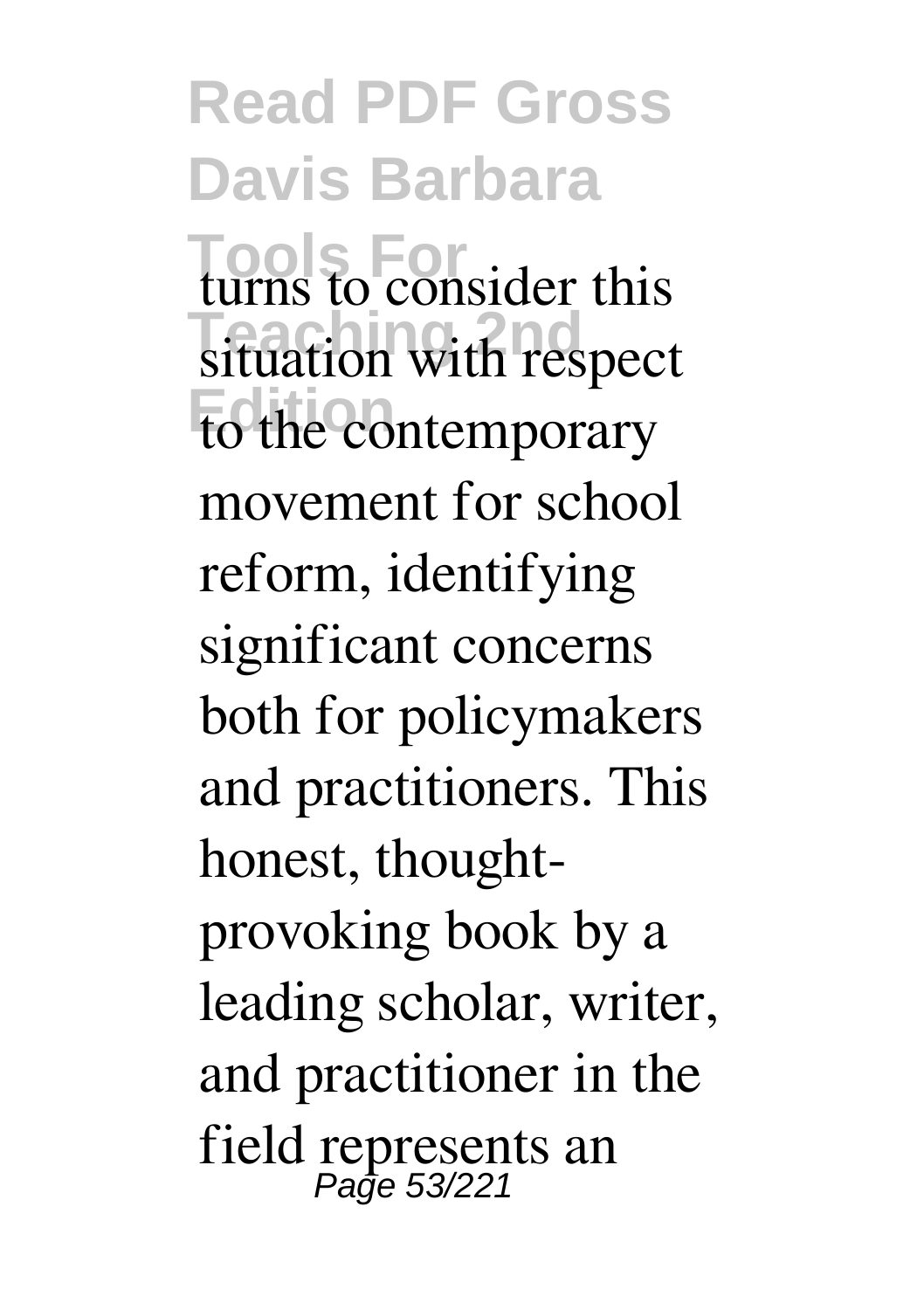**Read PDF Gross Davis Barbara Tools For** invaluable resource<sup>[7]</sup>an insightful introduction for those just entering the field and a fresh, new perspective for those long-familiar with its complexities. Cuban $\sqrt{2}$ s ethnographic approach to the development of his own career and viewpoint, as well as his highly readable Page 54/221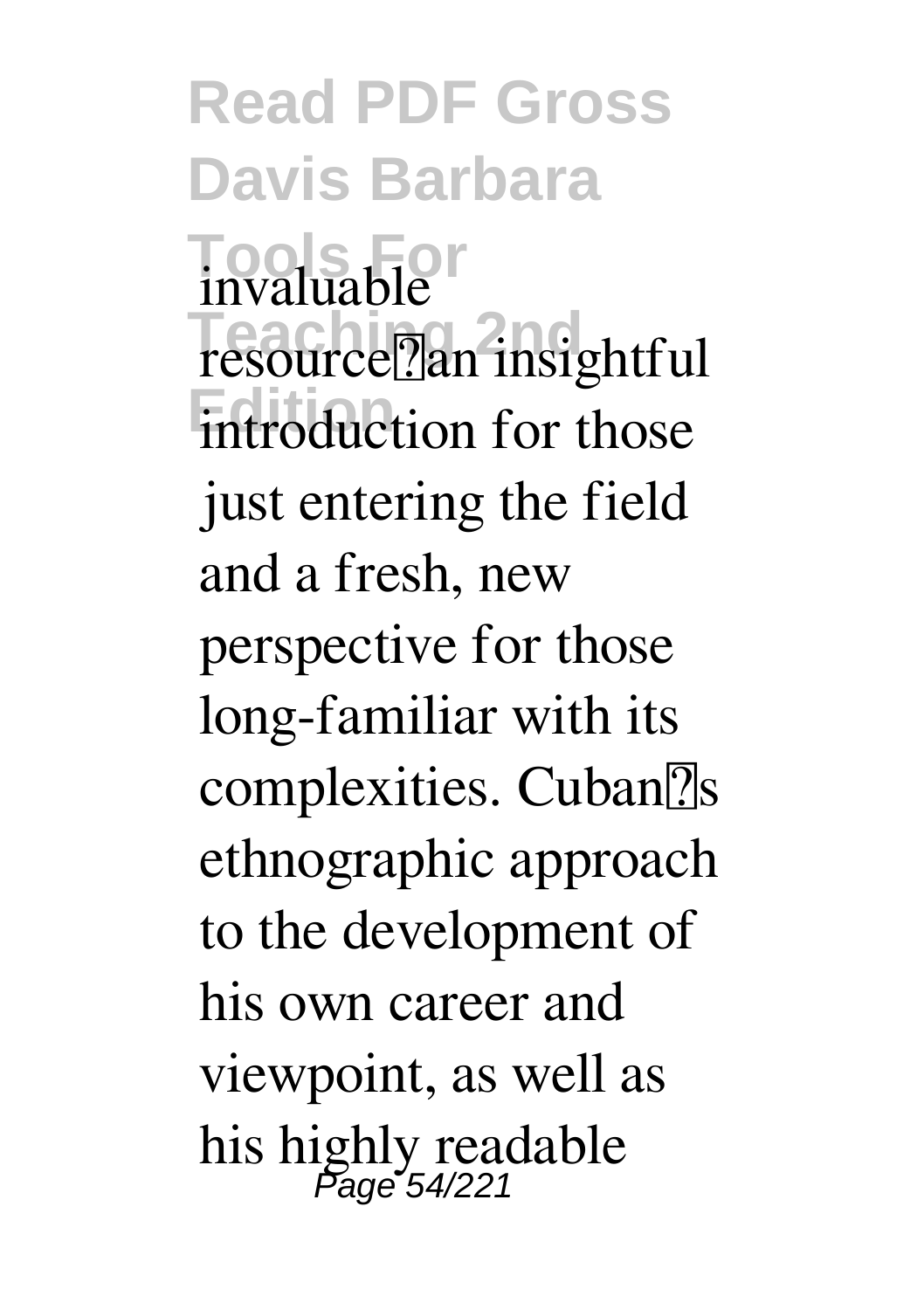**Read PDF Gross Davis Barbara Tools For** style, make this a work of lasting value. **Edition** A Concise Guide to Teaching With Desirable Difficulties Engaging Minds What Works in Girls' Education Plant & Soil Science: Fundamentals & Applications On Course A Six Step Approach Page 55/221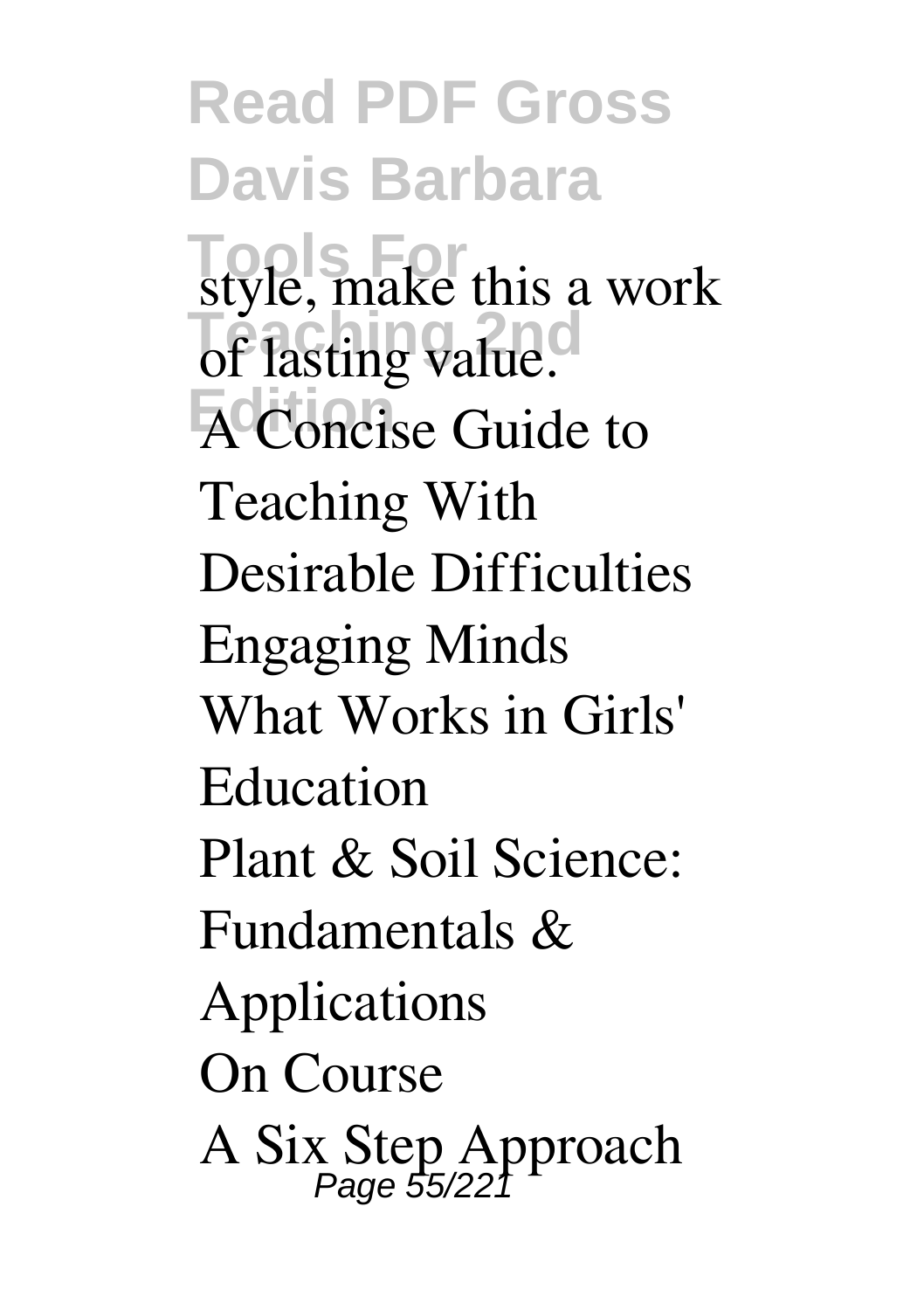**Read PDF Gross Davis Barbara Tools For** Teaching with **Classroom Response Systems** At a time when society is demanding accountability from the medical education system and residency review committees are demanding

Page 56/221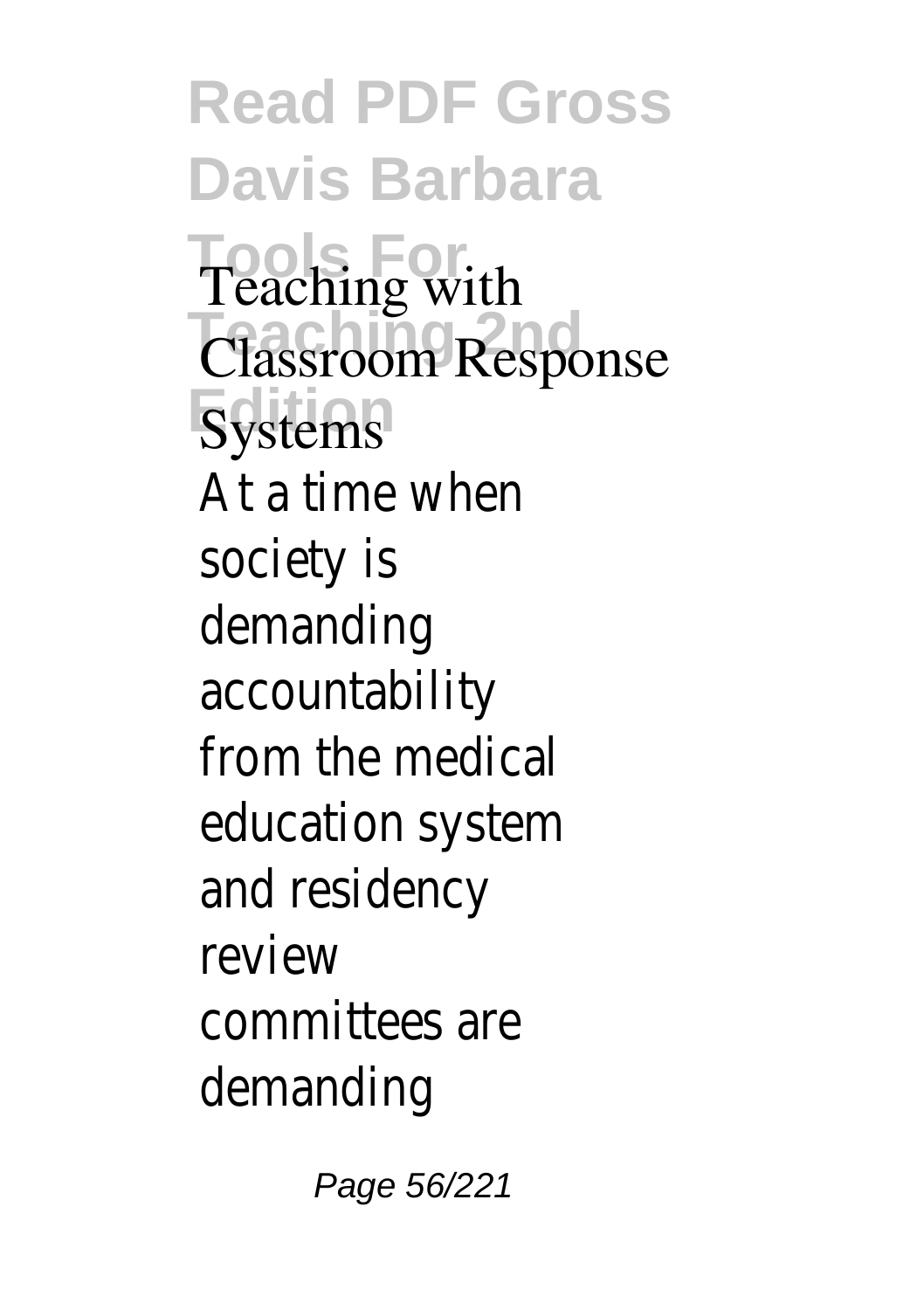**Read PDF Gross Davis Barbara** Written<sup>or</sup> **Tearricula, this**d book offers a practical, yet theoretically sound, approach to curriculum development in medicine. Short, practical, and generic in its approach, the book begins with an overview of a Page 57/221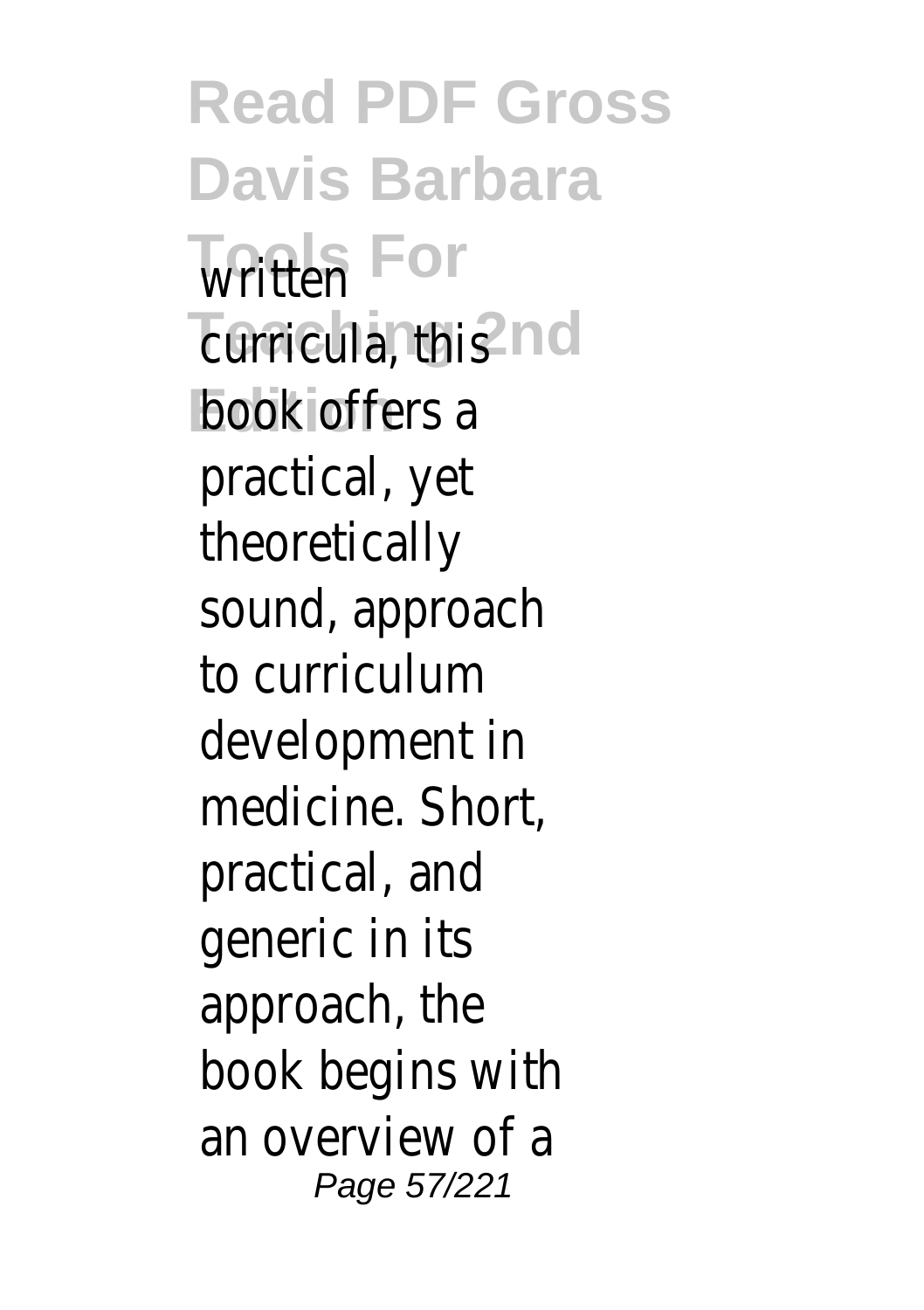**Read PDF Gross Davis Barbara Tools For** six-step **Tapproach tond Edition** curriculum development. Each succeeding chapter then covers one of the six steps: problem identification, targeted needs assessment, goals and objectives, Page 58/221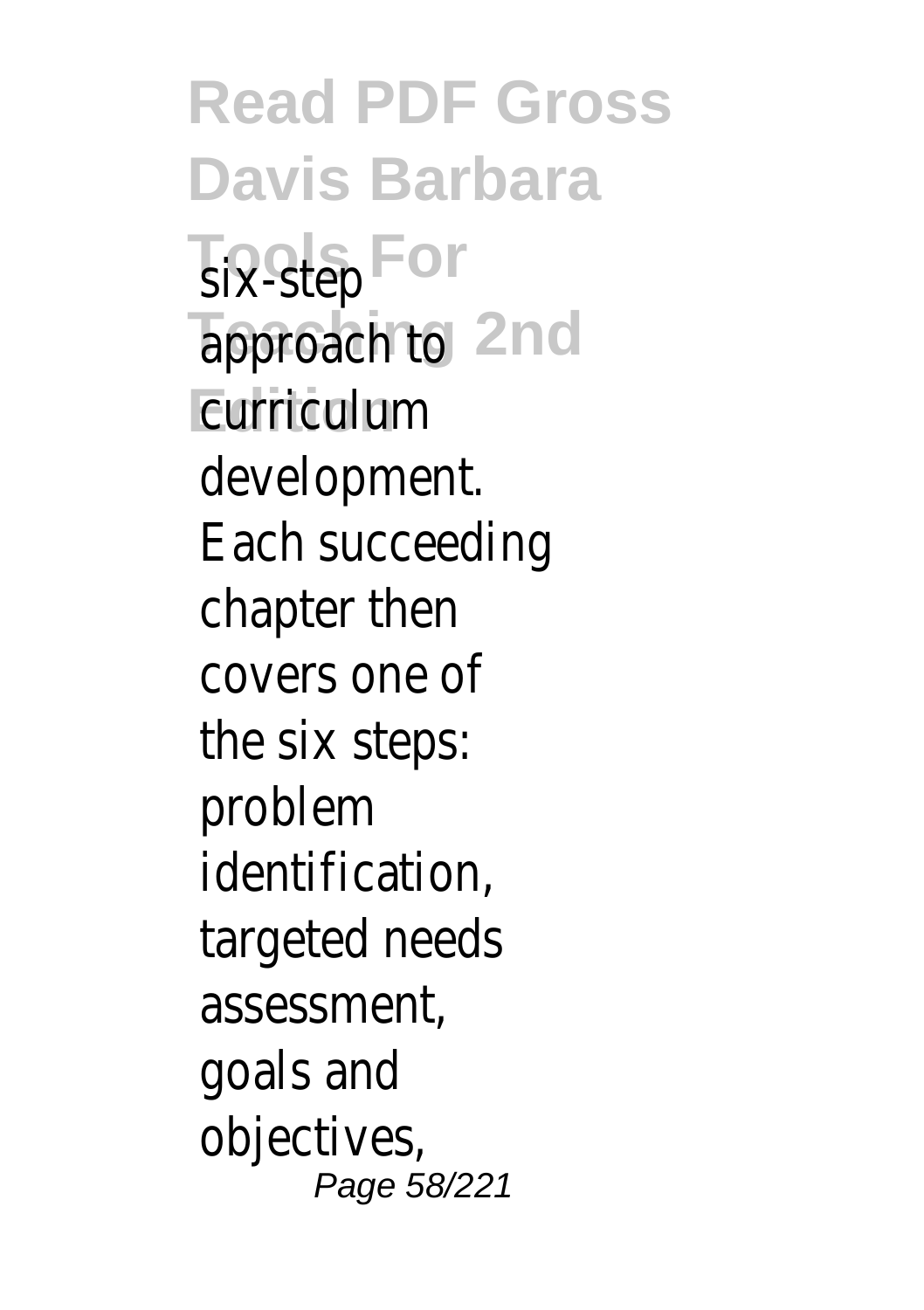**Read PDF Gross Davis Barbara** *<u>Education</u>* **Thethodsg 2nd Edition** implementation, and evaluation. Additional chapters address curriculum maintenance, enhancement, and dissemination. Throughout, examples are used to illustrate major Page 59/221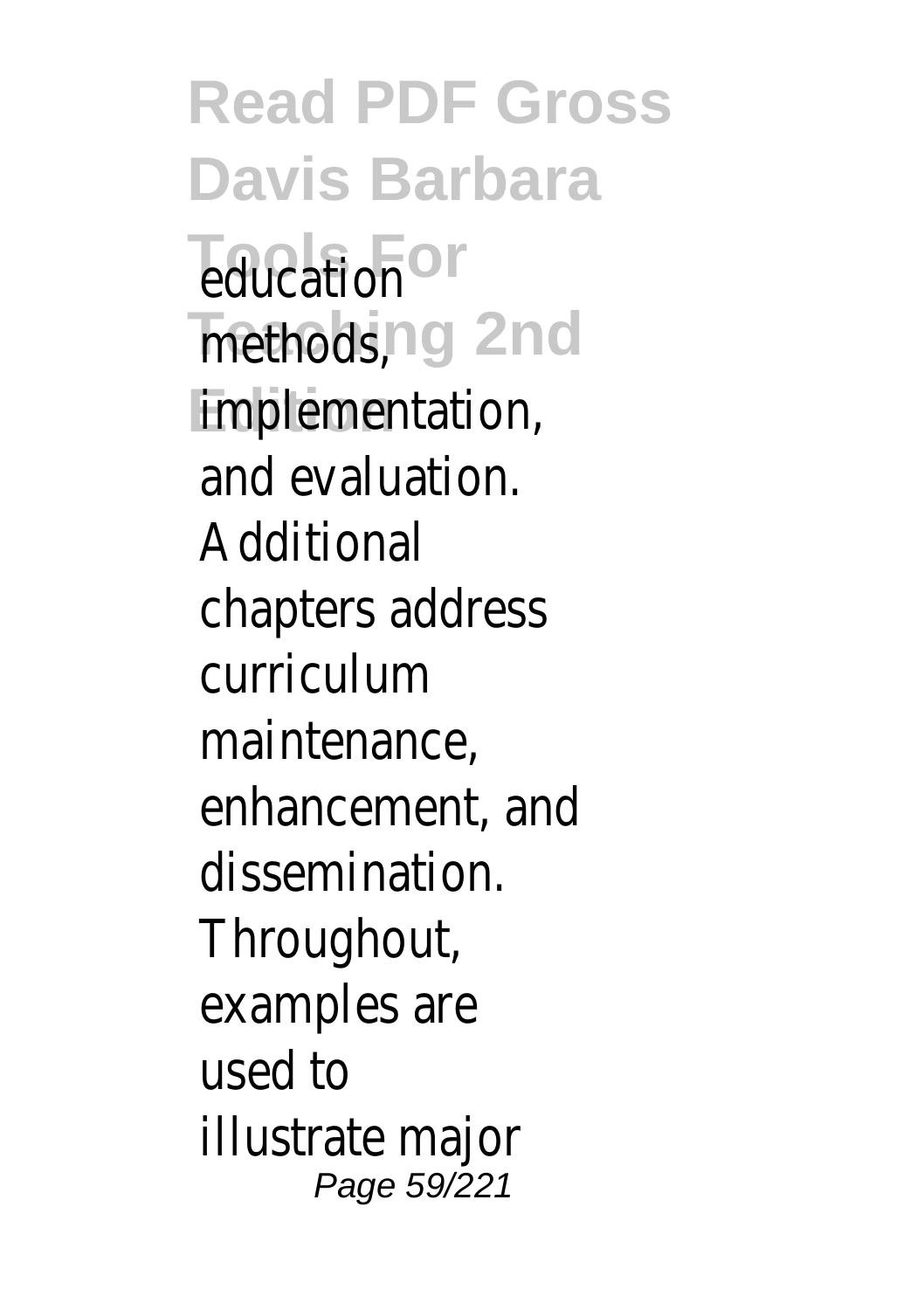**Read PDF Gross Davis Barbara Tools For** points. An **Tappendixg 2nd** provides the reader with a selected list of published and unpublished resources on funding, faculty development, and already developed curricula. There is a need Page 60/221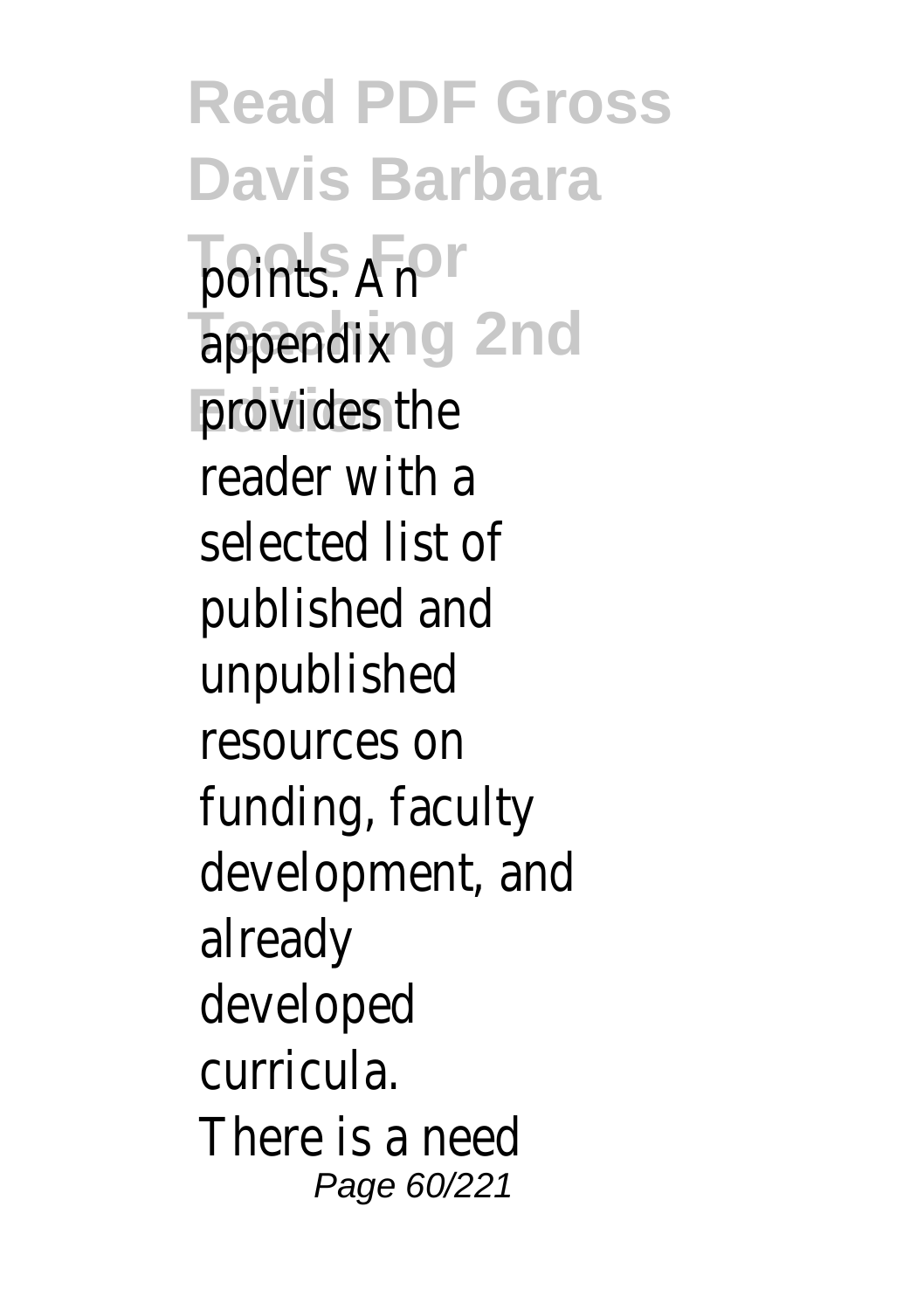**Read PDF Gross Davis Barbara In the higher** *<u>Education</u>* arena **Edition** for a book that responds to the need for using technology in a classroom of tech-savvy students. This book is filled with illustrative examples of questions and Page 61/221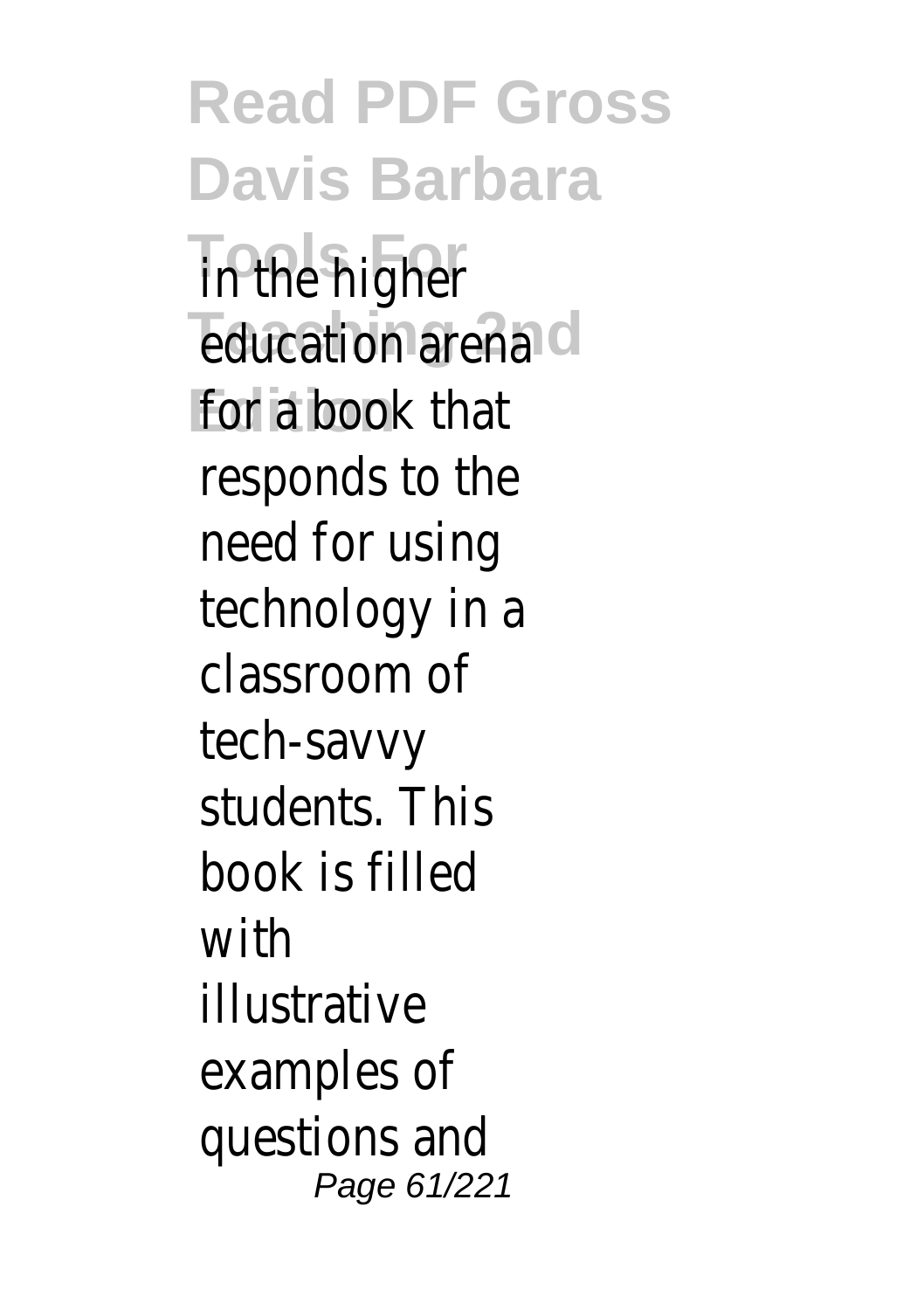**Read PDF Gross Davis Barbara Tools For** teaching **Tactivities** that use classroom response systems from a variety of disciplines (with a discipline index). The book also incorporates results from research on the effectiveness of Page 62/221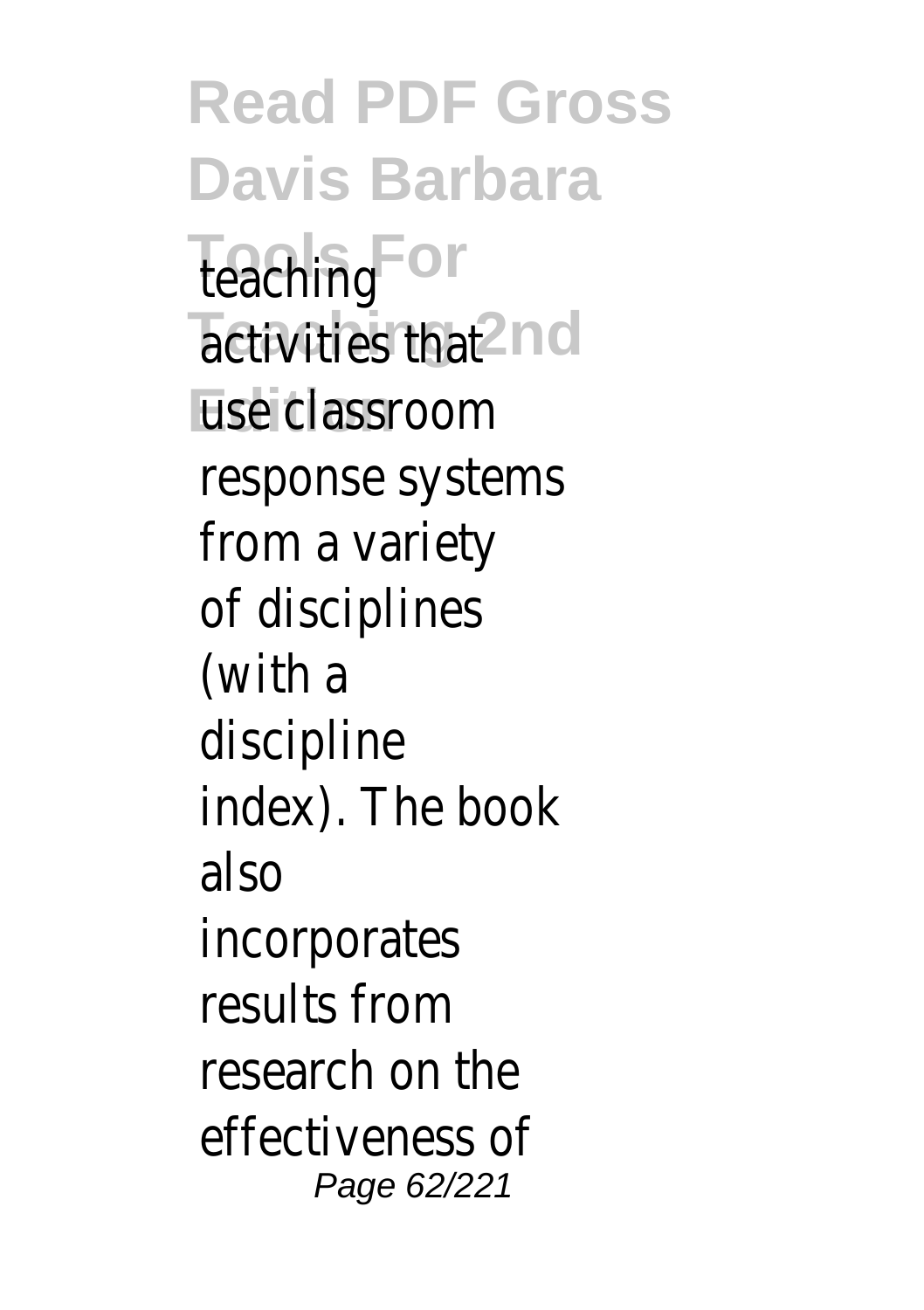**Read PDF Gross Davis Barbara Tools For** the technology **For teaching id Edition** Written for instructional designers and redesigners as well as faculty across disciplines. A must-read for anyone interested in interactive teaching and the Page 63/221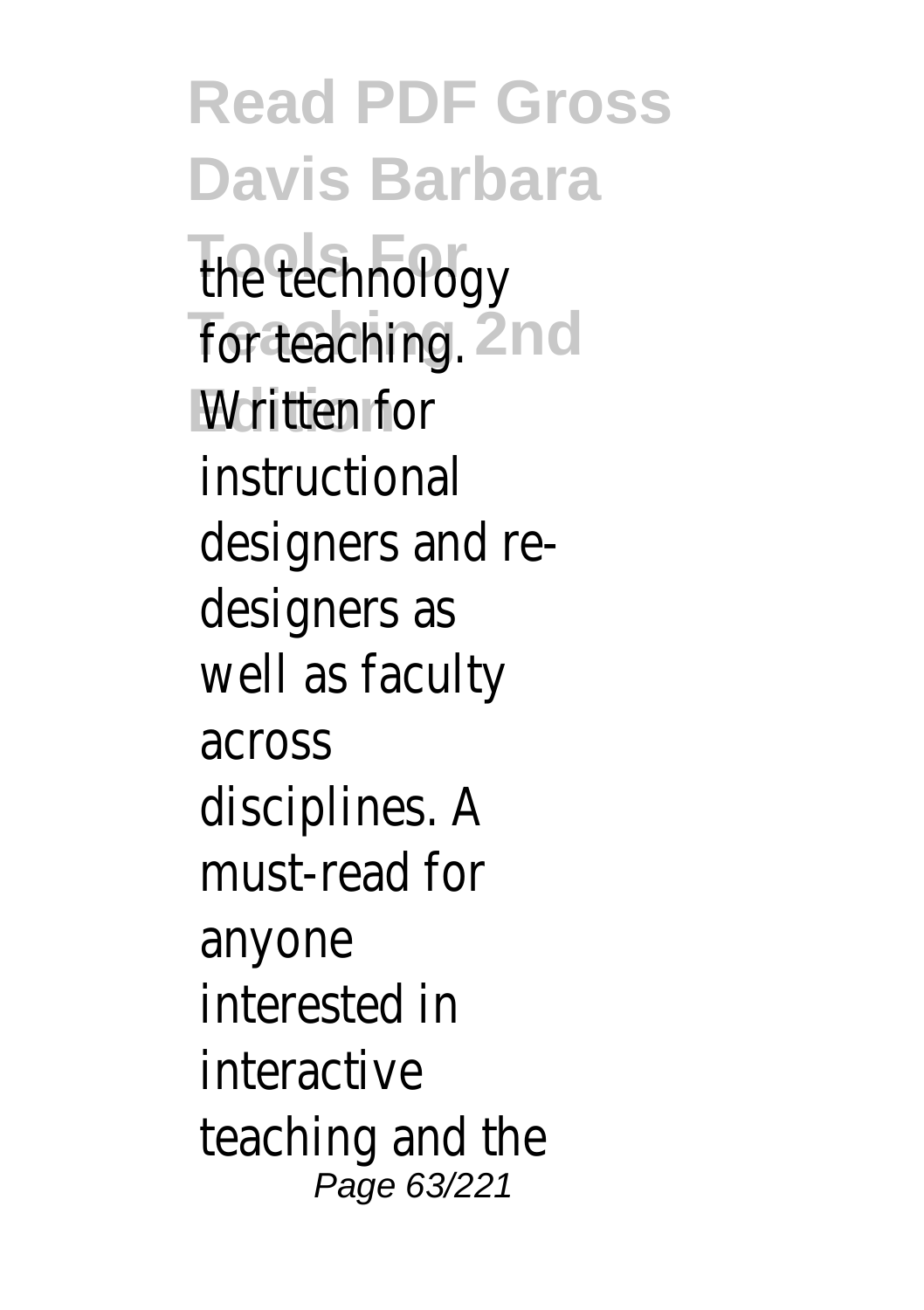**Read PDF Gross Davis Barbara Tools For** use of clickers. **This book draws Edition** on the experiences of countless instructors across a wide range of disciplines to provide both novice and experienced teachers with practical advice Page 64/221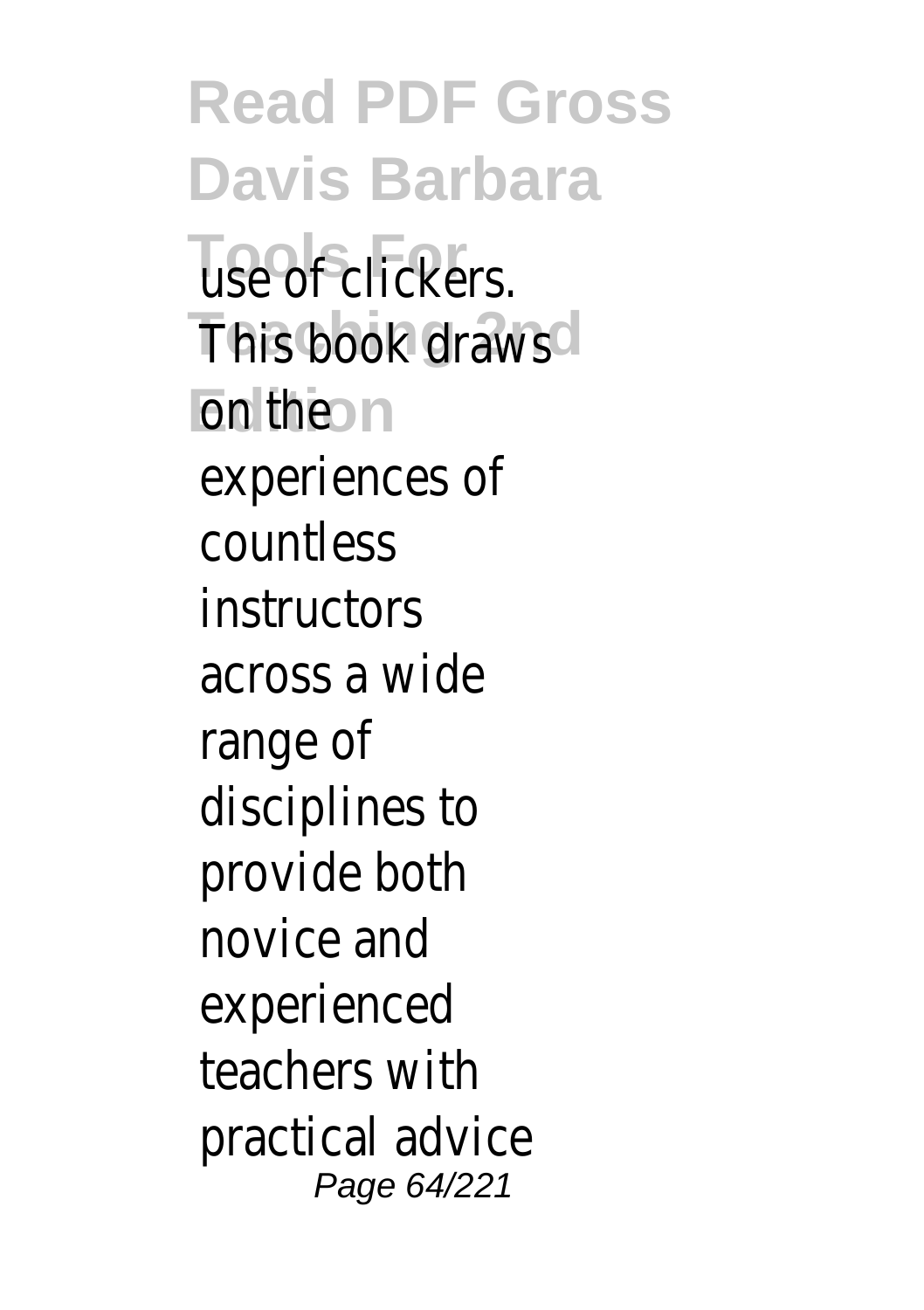**Read PDF Gross Davis Barbara To** how to make *<u>Classes more</u>* fun and more effecti ve."--Eric Mazur, Balkanski Professor of Physics and Applied Physics, Harvard University, and author, Peer Instruction: A User's Manual "Those who come Page 65/221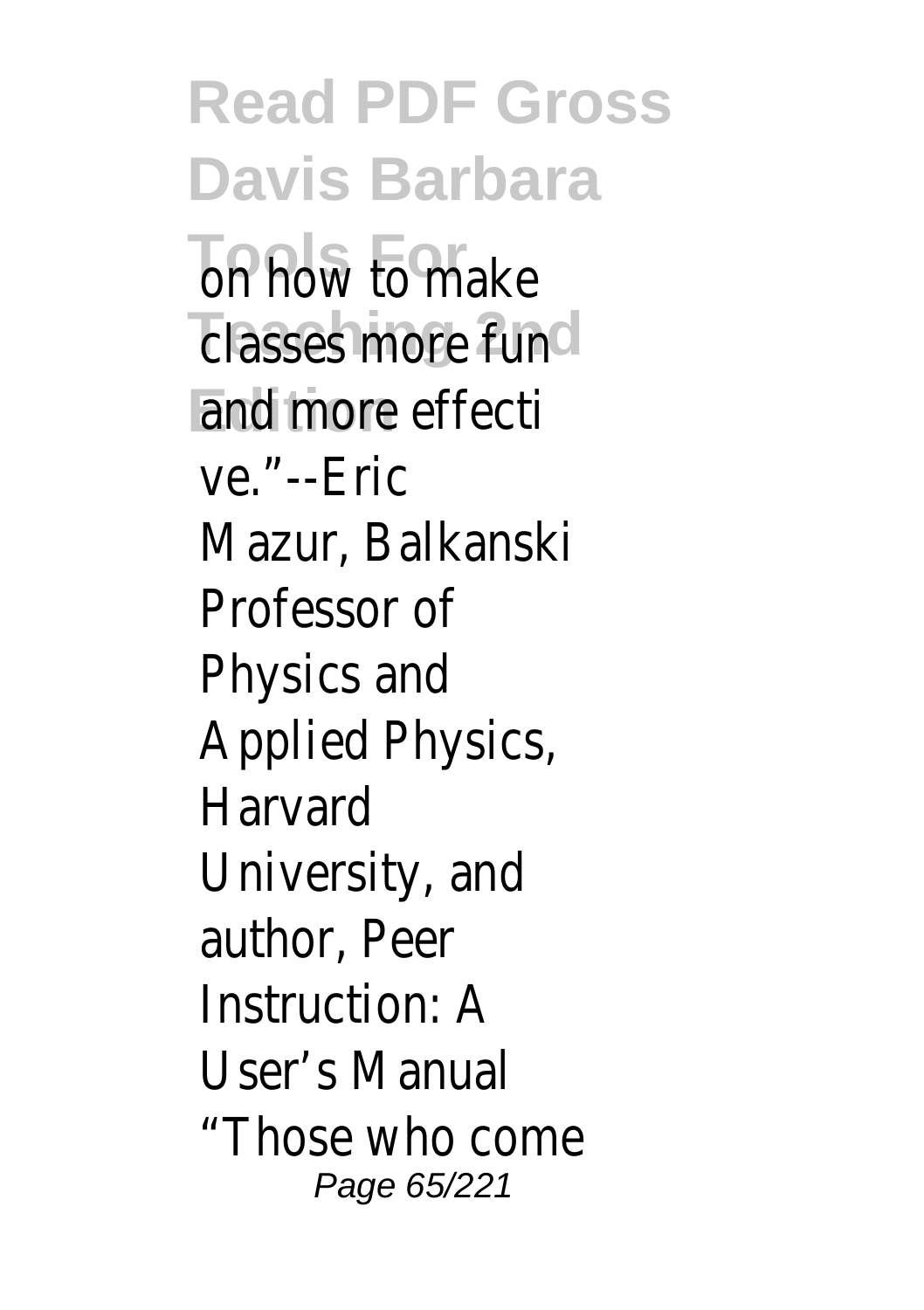**Read PDF Gross Davis Barbara Tools For** to this book **Theeding 2nd** practical advice on using 'clickers' in the classroom will be richly rewarded: with case studies, a refreshing historical perspective, and much pedagogical ingenuity. Those Page 66/221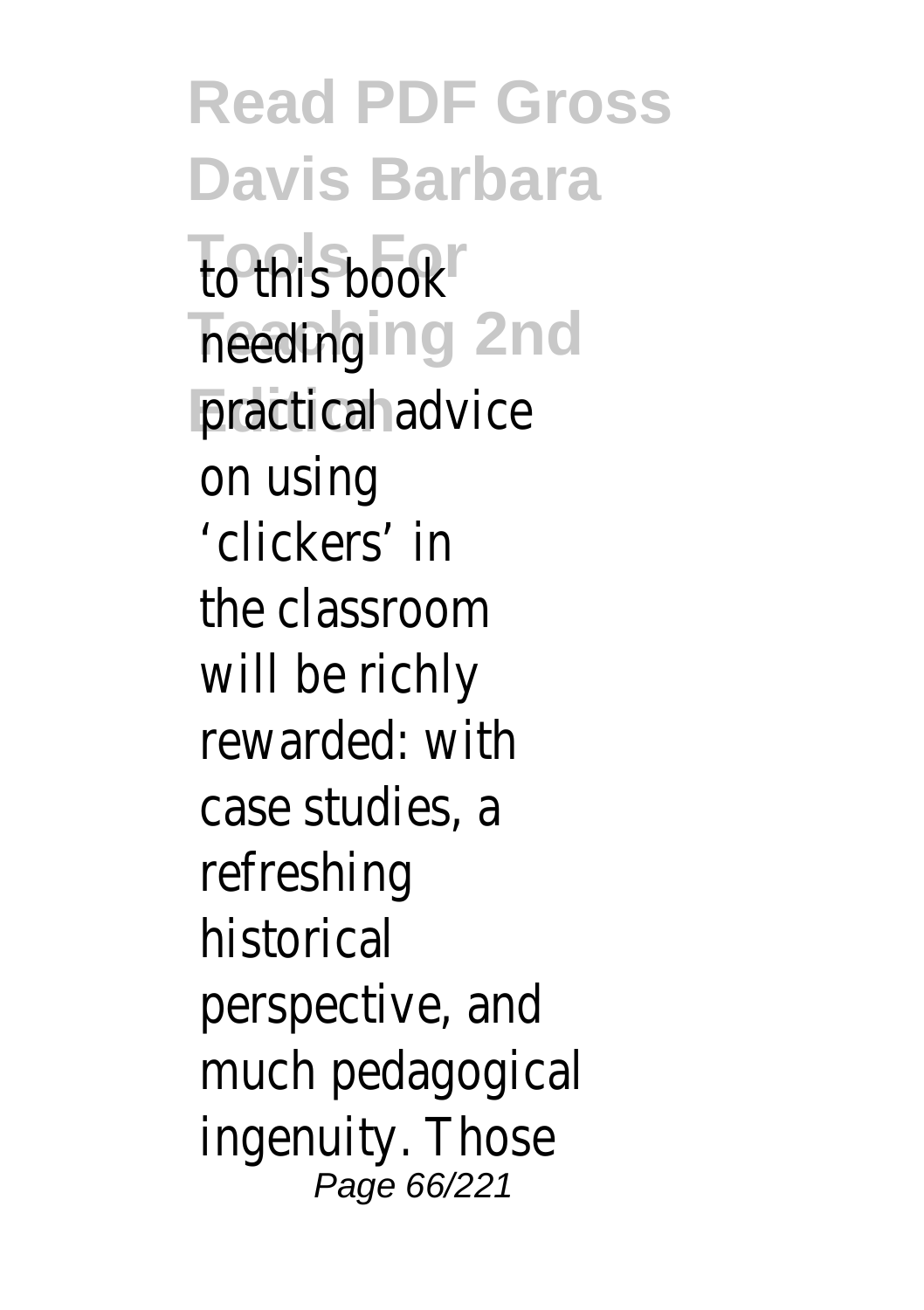**Read PDF Gross Davis Barbara Tools For** who seek a deep, **Teaching 2nd** thoughtful **Edition** examination of strategies for active learning will find that here as well—in abundance. Dr. Bruff achieves a marvelous synthesis of the pragmatic and the philosophical Page 67/221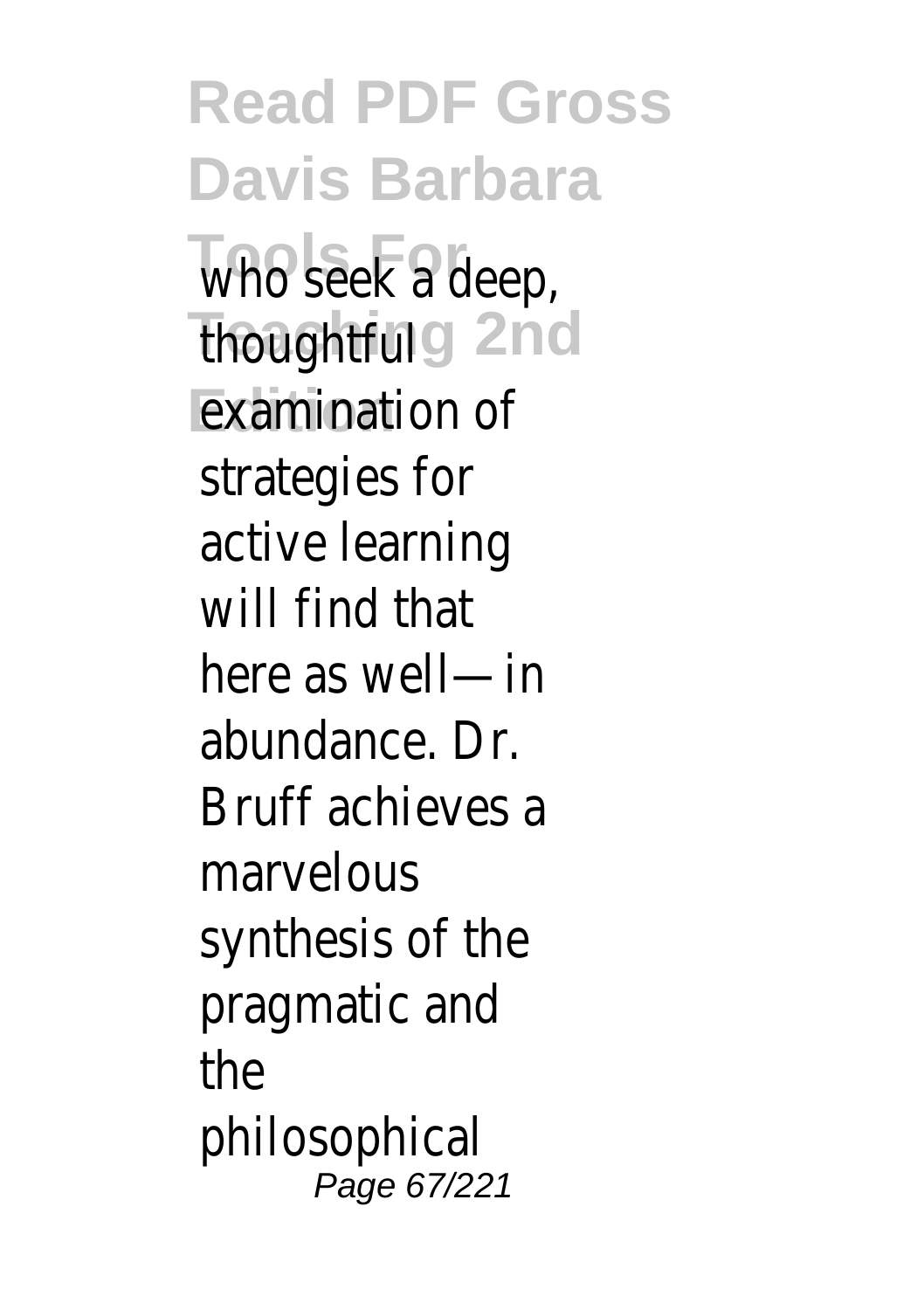**Read PDF Gross Davis Barbara Tools For** that will be **Tiseful far 2nd** beyond the life span of any single technology." --Gardner Campbell, Director, Academy for Teaching and Learning, and Associate Professor of Page 68/221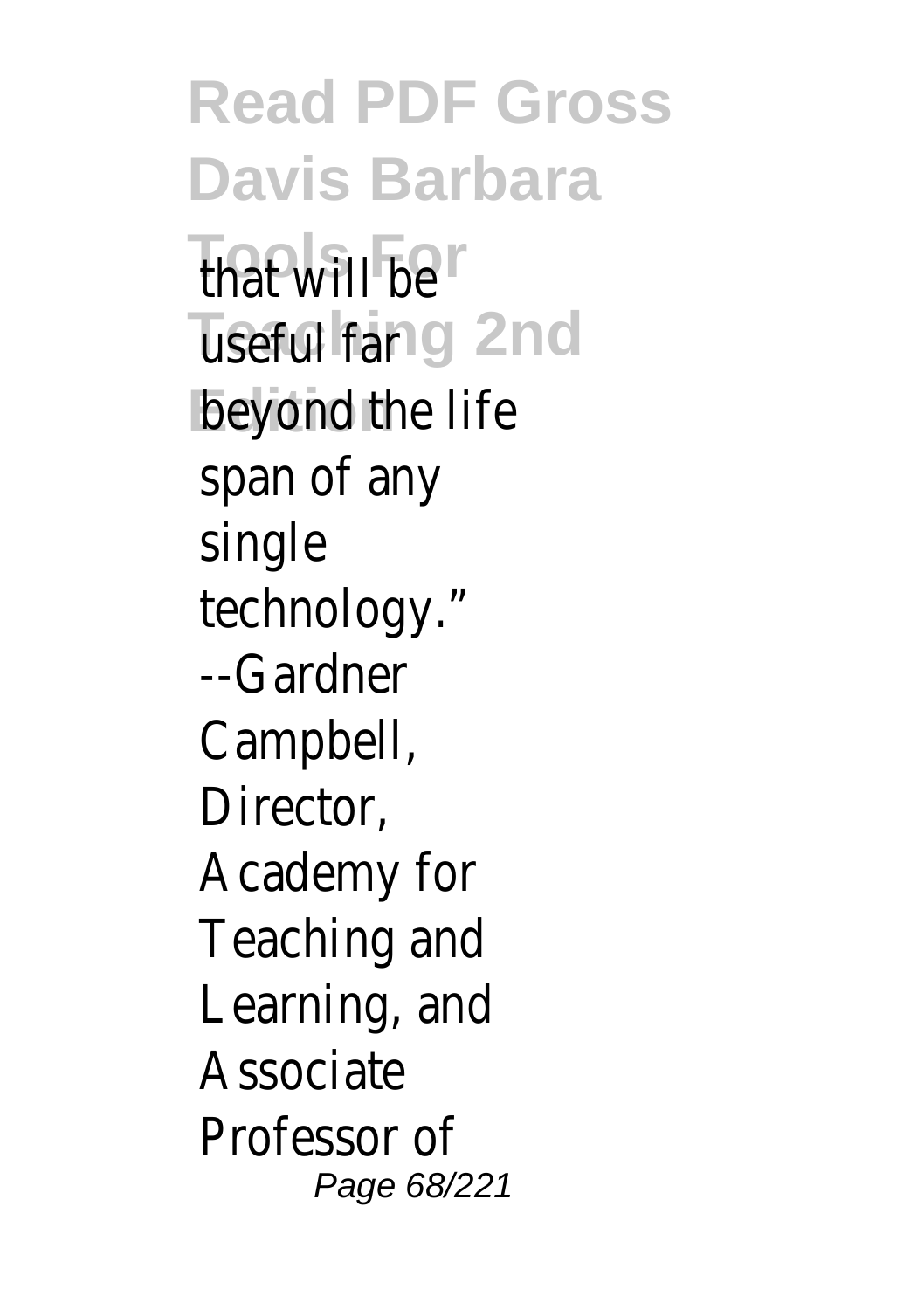**Read PDF Gross Davis Barbara Tools For** Literature, Media, and<sup>2</sup>nd **Edition** Learning, Honors College, Baylor **University** Superintendents and board members are provided reallife vignettes highlighting challenges and successes, information on Page 69/221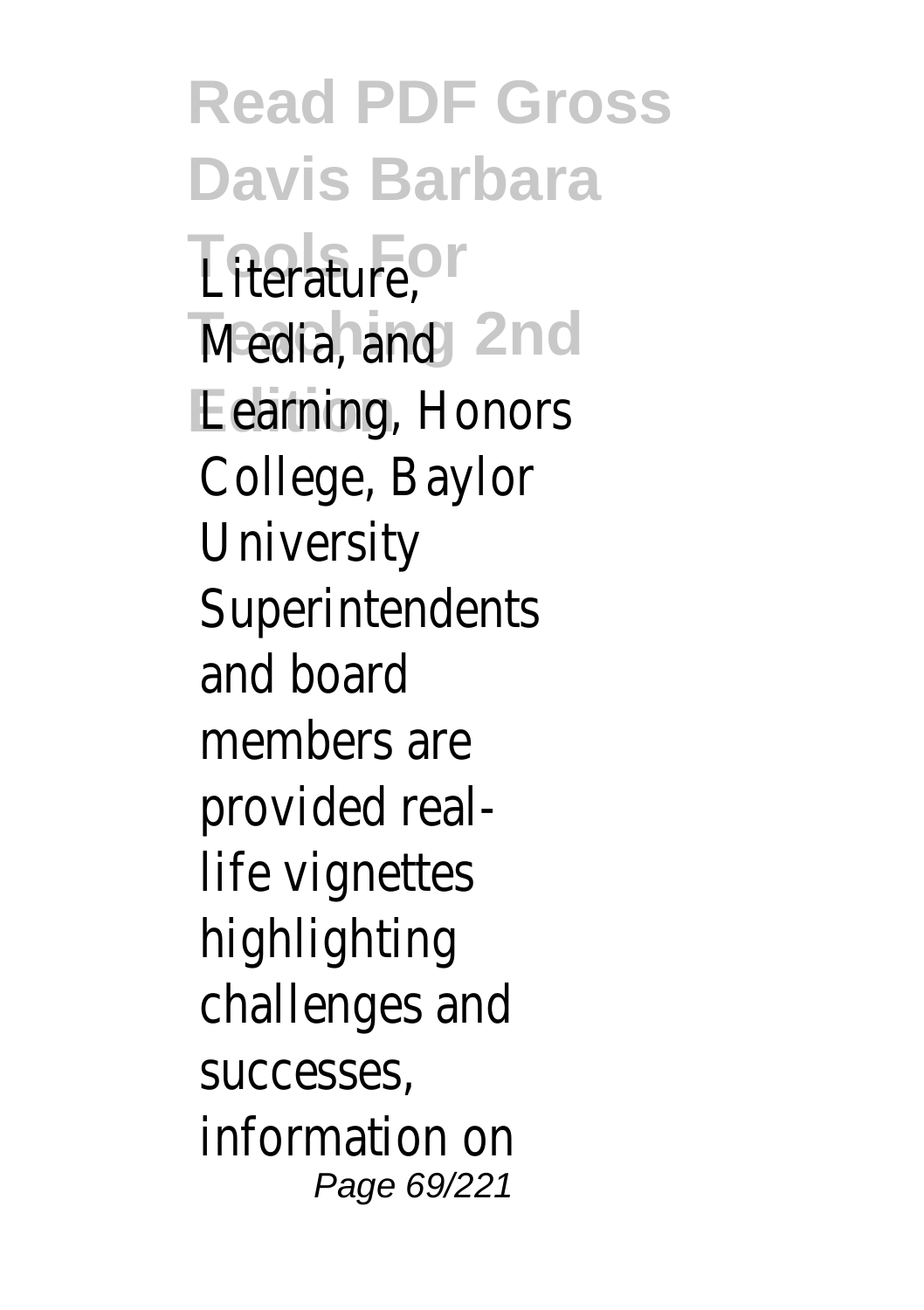**Read PDF Gross Davis Barbara Tonding** or **Teaching 2nd** relationships and managing conflict, and reflective practice questions and self-assessment. The National **Science** Foundation funded a synthesis study on the status, Page 70/221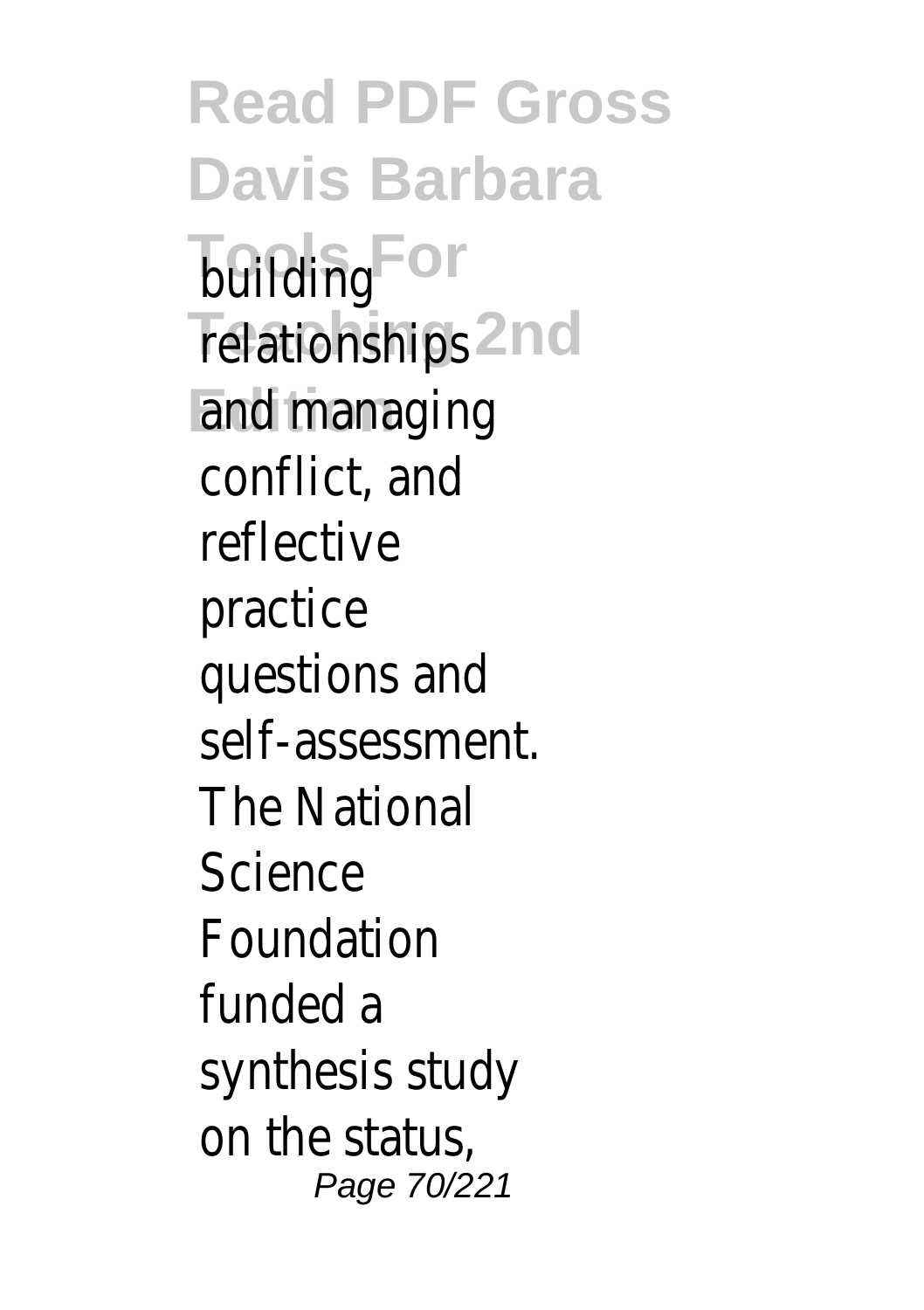**Read PDF Gross Davis Barbara Tools For** contributions, **Teaching 2nd** and future direction of discipline-based education research (DBER) in physics, biological sciences, geosciences, and chemistry. DBER combines knowledge of teaching and Page 71/221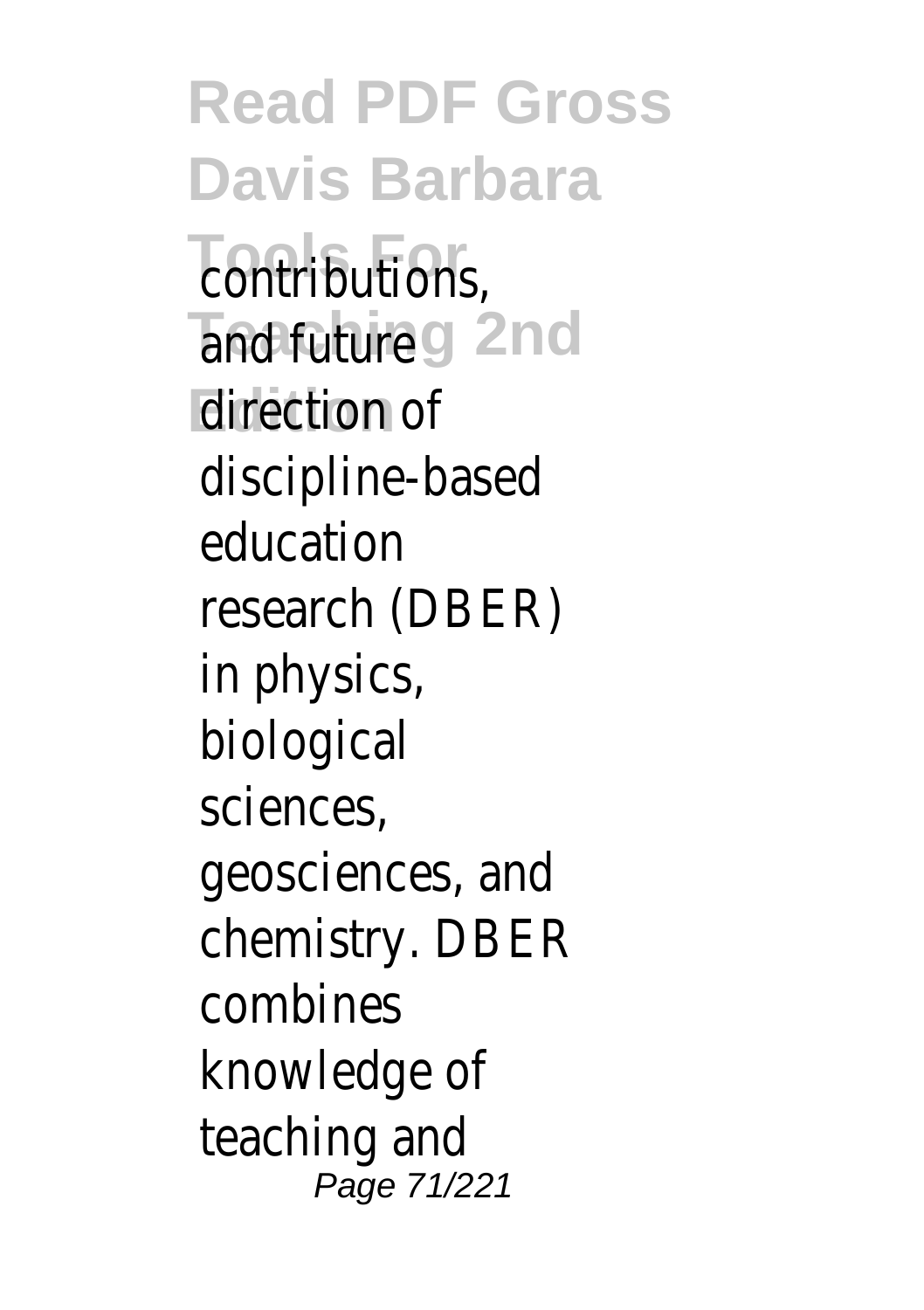**Read PDF Gross Davis Barbara Tools For** learning with deep knowledge **Edition** of disciplinespecific science content. It describes the di sciplinespecific difficulties learners face and the specialized intellectual and instructional Page 72/221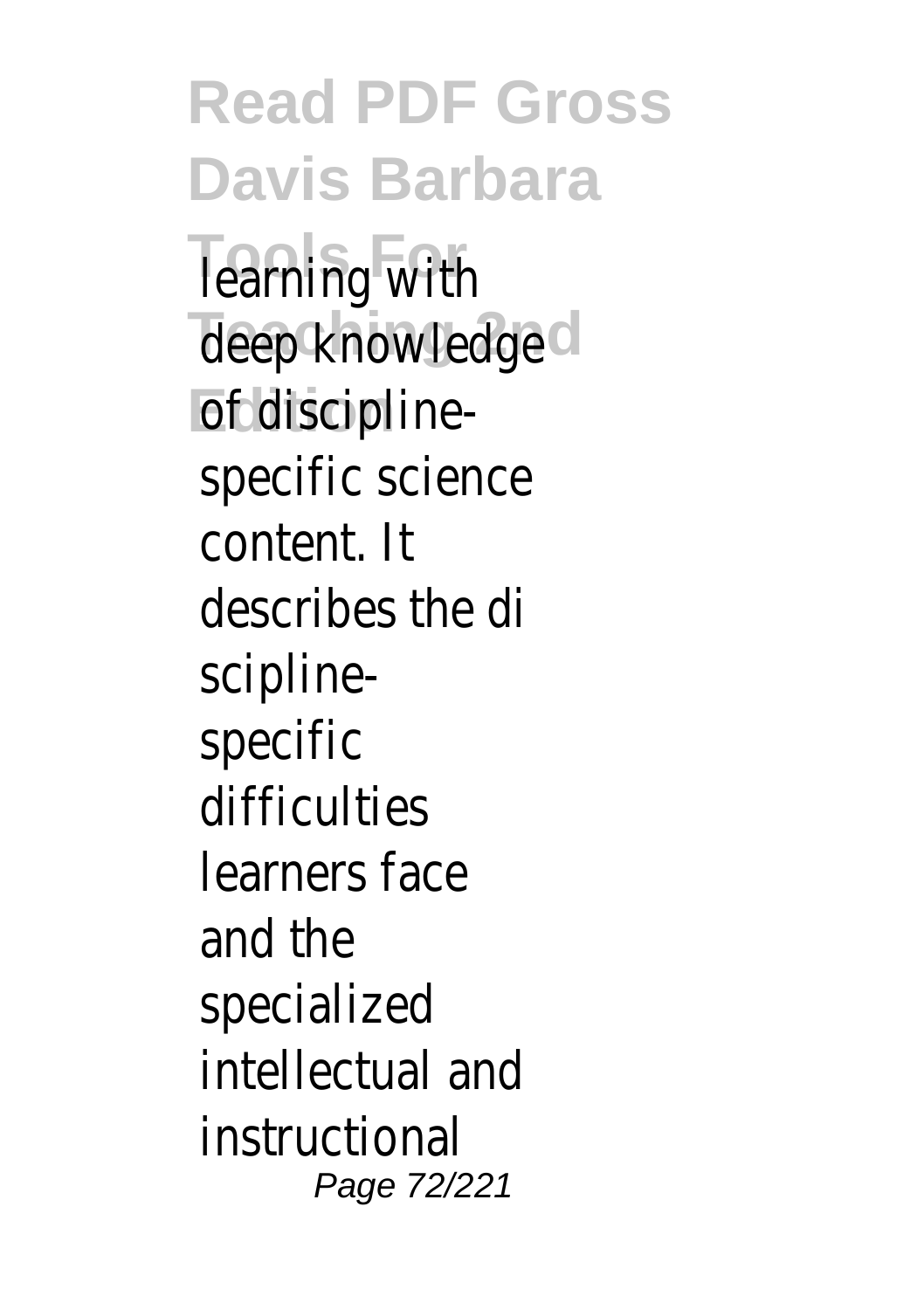**Read PDF Gross Davis Barbara Tools For** resources that *<u>Can facilitate</u>* **Edition** student understanding. Discipline-Based Education Research is based on a 30-month study built on two workshops held in 2008 to explore evidence on promising Page 73/221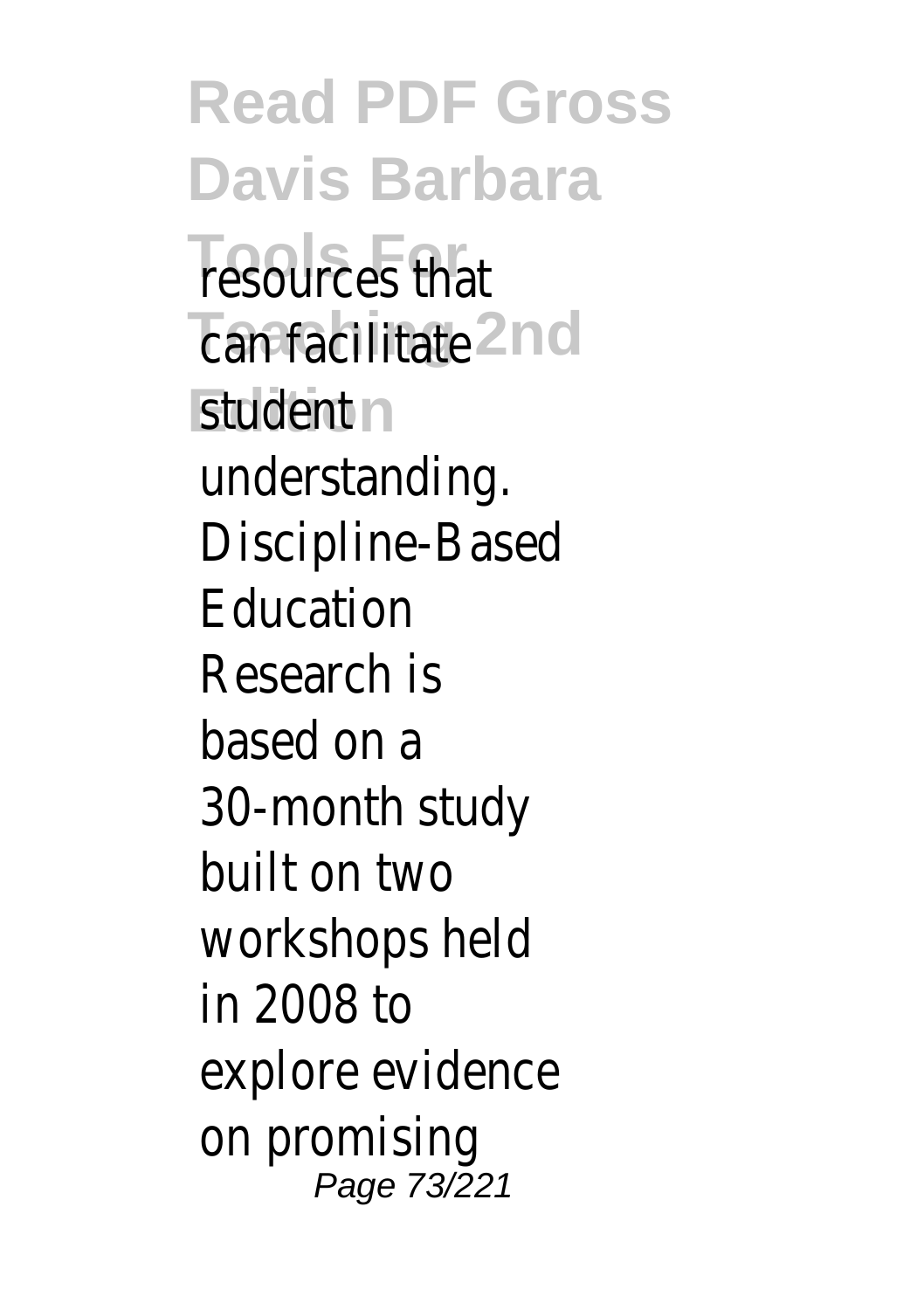**Read PDF Gross Davis Barbara** practices in **Teaching 2nd** undergraduate science, technology, engineering, and mathematics (STEM) education. This book asks questions that are essential to advancing DBER and broadening its impact on Page 74/221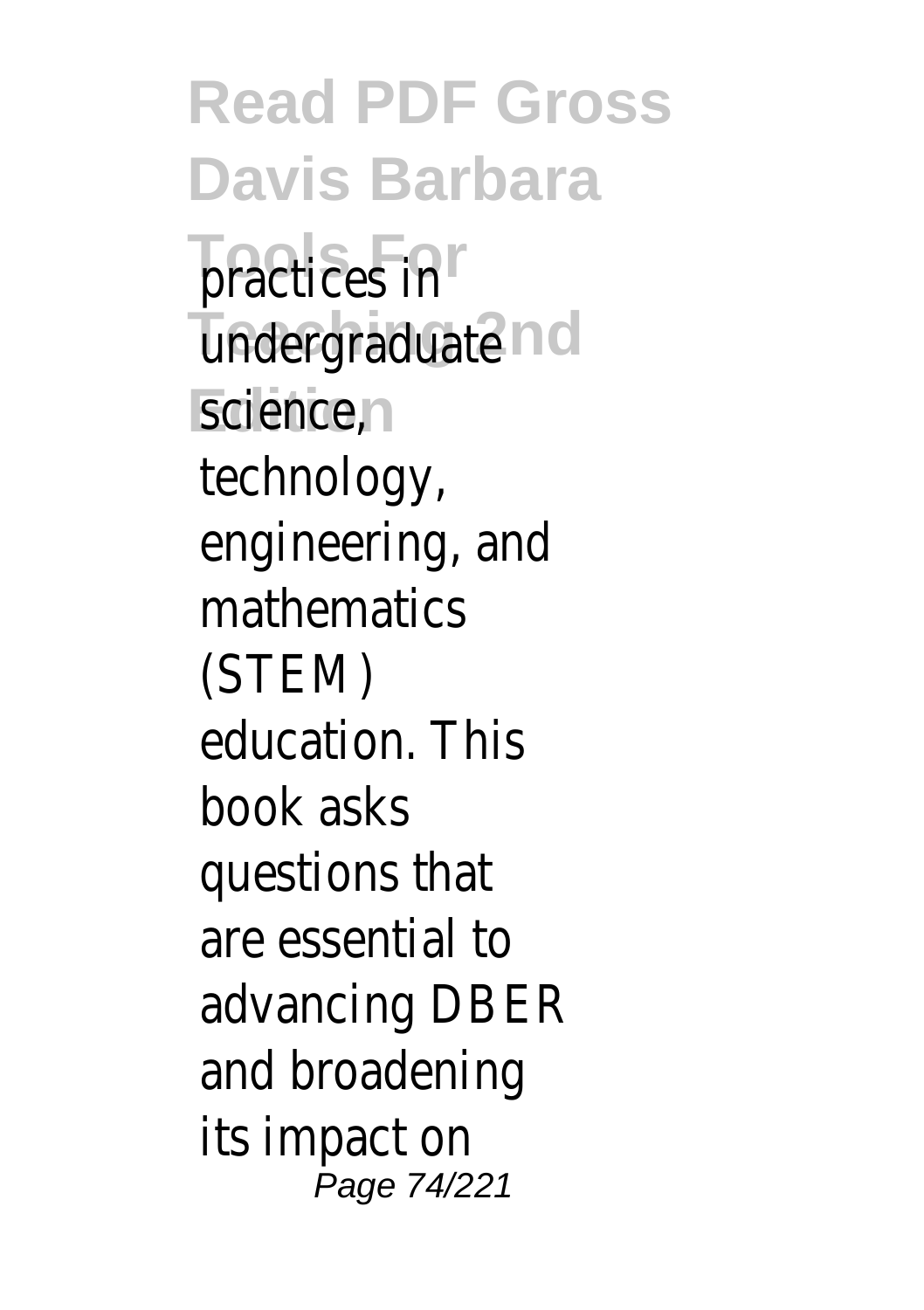**Read PDF Gross Davis Barbara Tools For** undergraduate **Teaching** and learning. The book provides empirical research on undergraduate teaching and learning in the sciences, explores the extent to which this research Page 75/221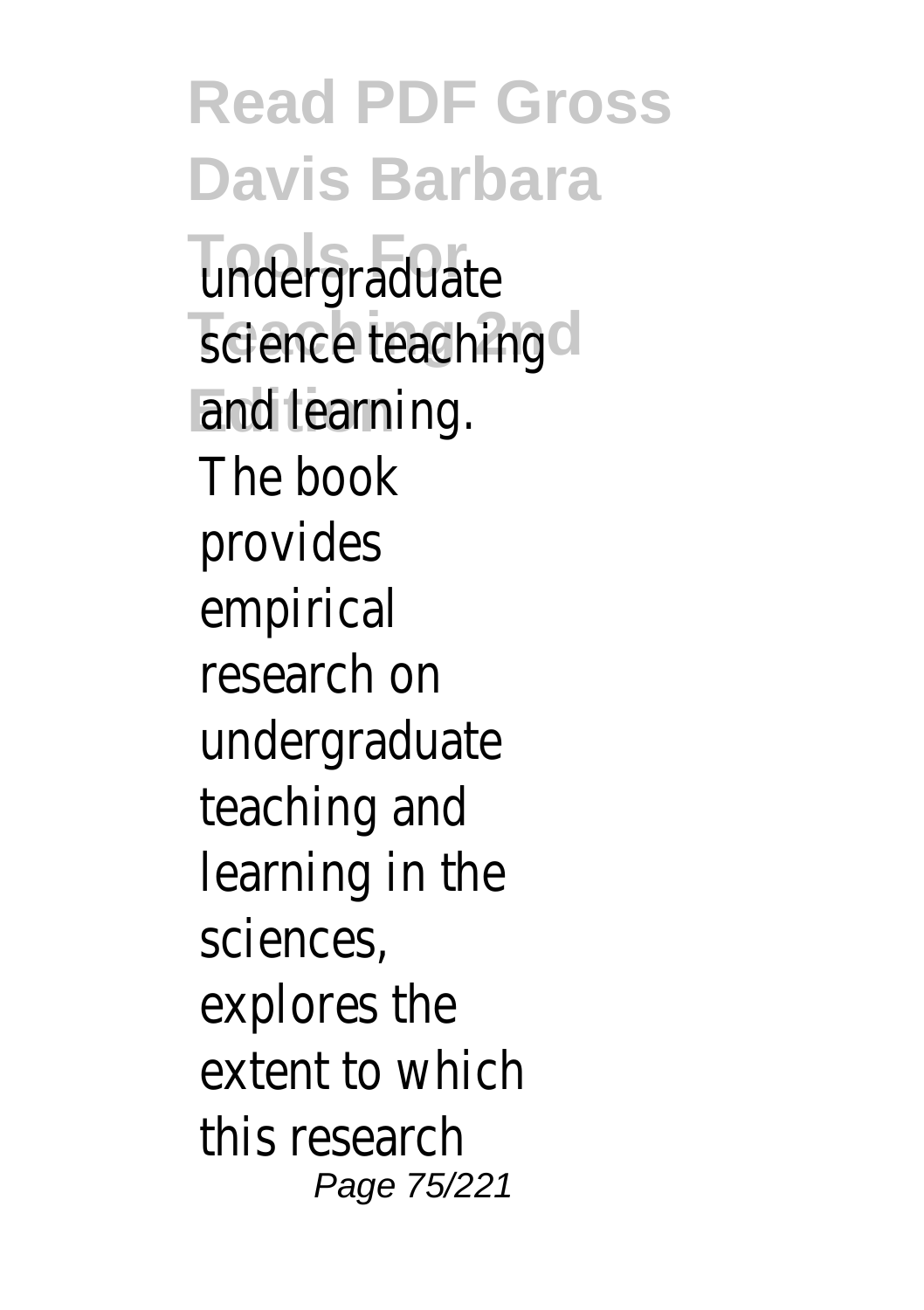**Read PDF Gross Davis Barbara Tools For** currently **Trifluences2nd Edition** undergraduate instruction, and identifies the intellectual and material resources required to further develop DBER. Discipline-Based Education Research provides Page 76/221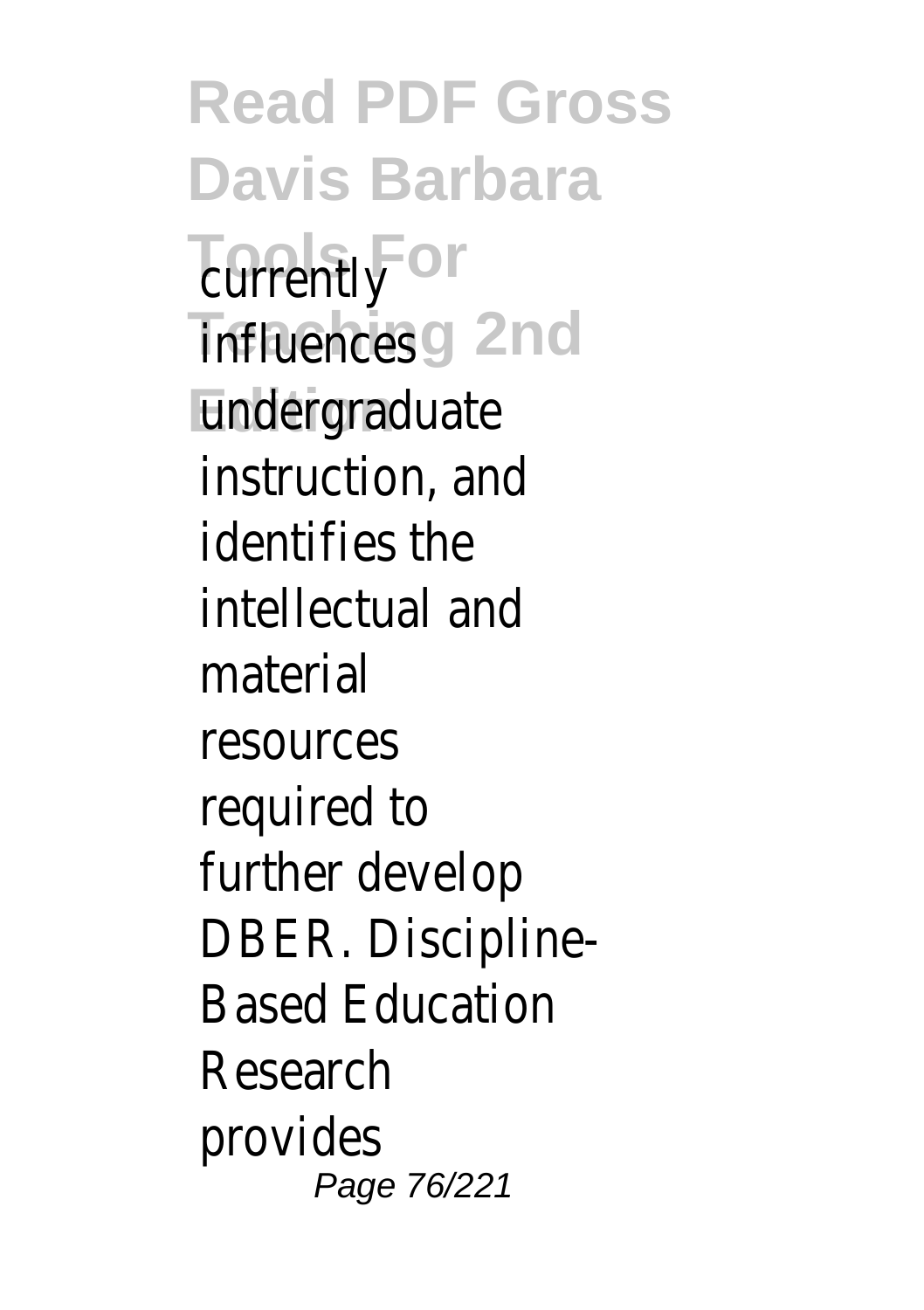**Read PDF Gross Davis Barbara Tools For** guidance for **Future DBER**d research. In addition, the findings and recommendations of this report may invite, if not assist, postsecondary institutions to increase interest and research Page 77/221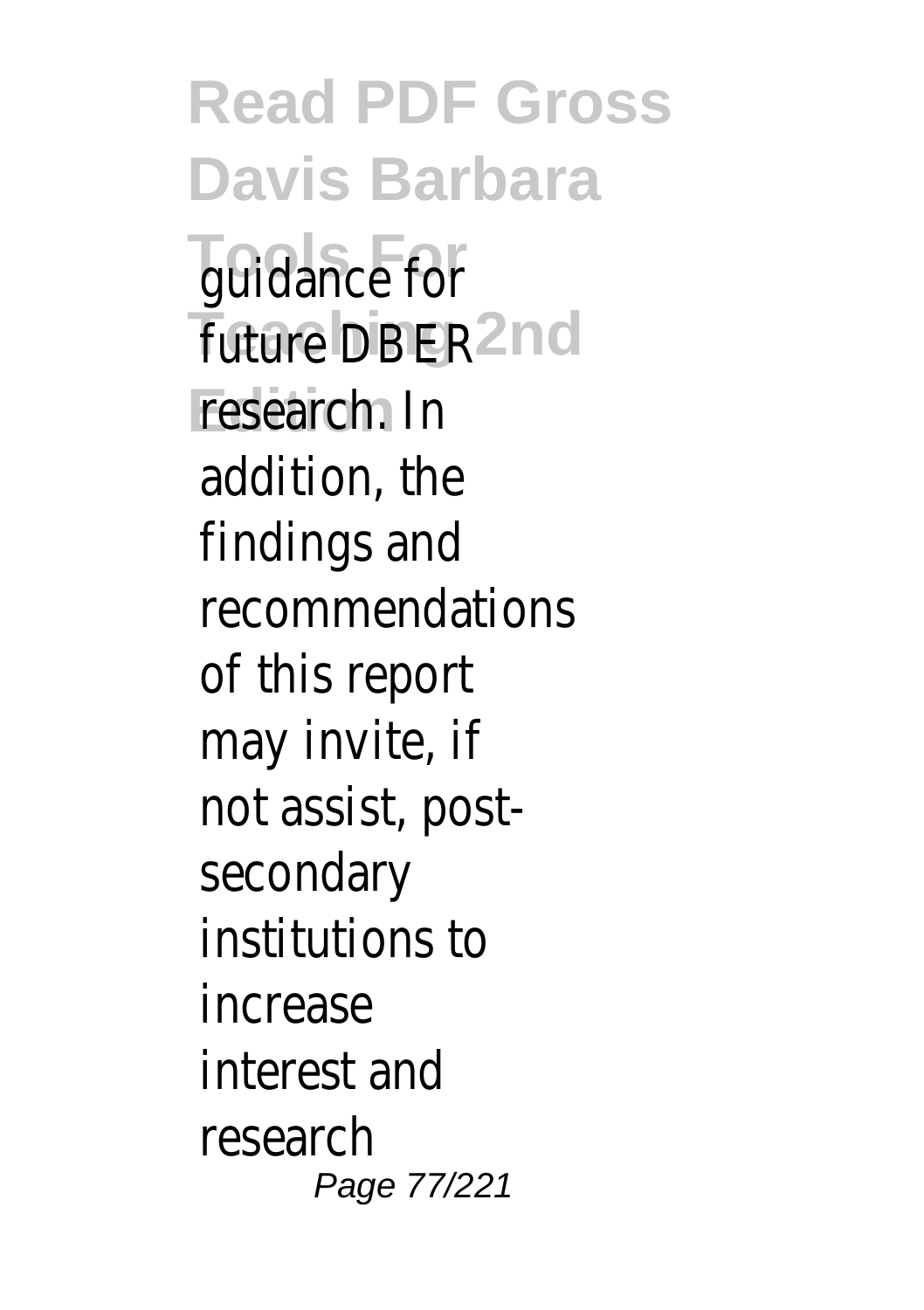**Read PDF Gross Davis Barbara Tools For** activity in DBER **Teaching 2nd** and improve its **Edition** quality and usefulness across all natural science disciples, as well as guide instruction and assessment across natural science courses to improve student Page 78/221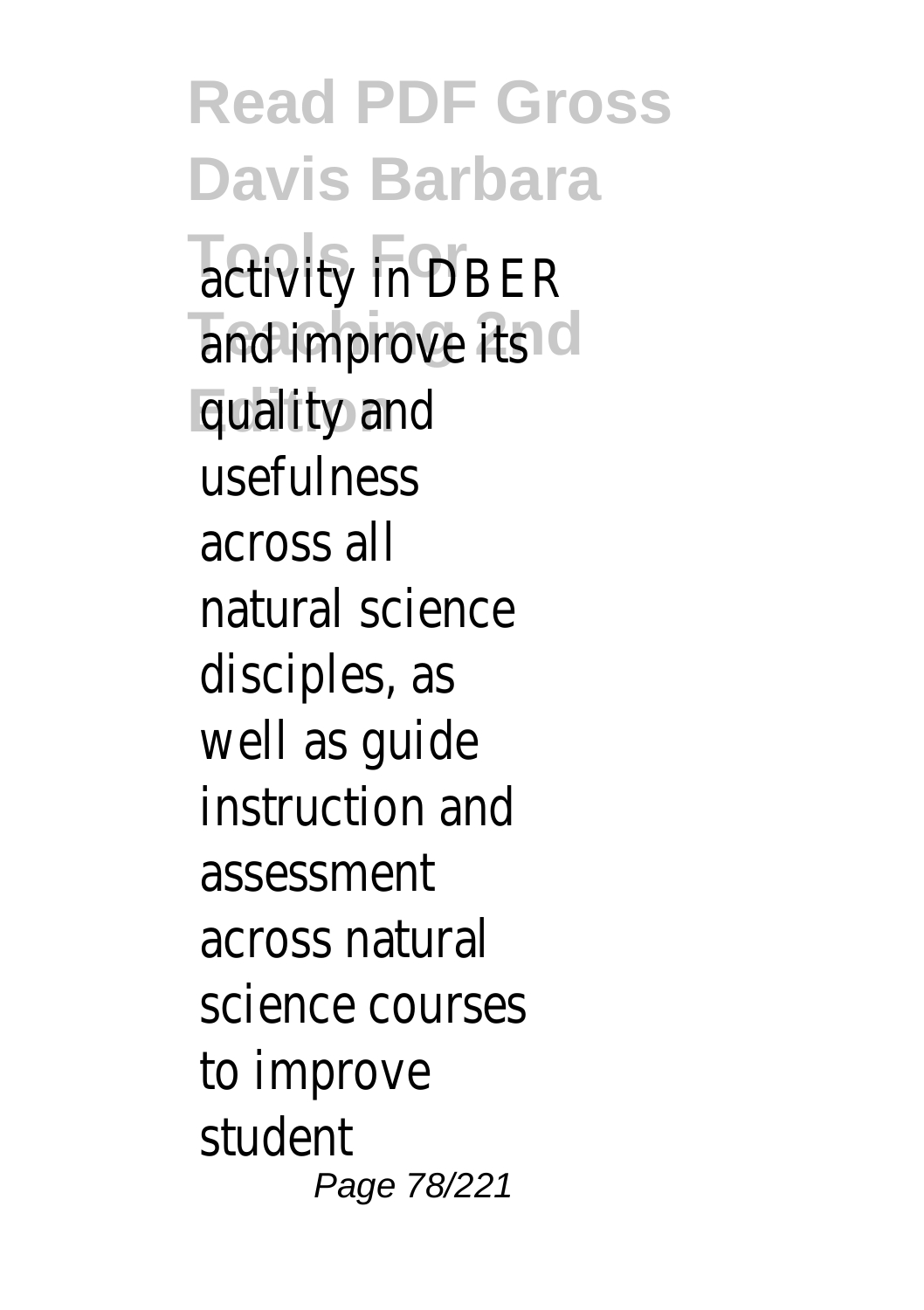**Read PDF Gross Davis Barbara Tools For** learning. The **book** brings d **Edition** greater focus to issues of student attrition in the natural sciences that are related to the quality of instruction. Discipline-Based Education Research will be of interest to Page 79/221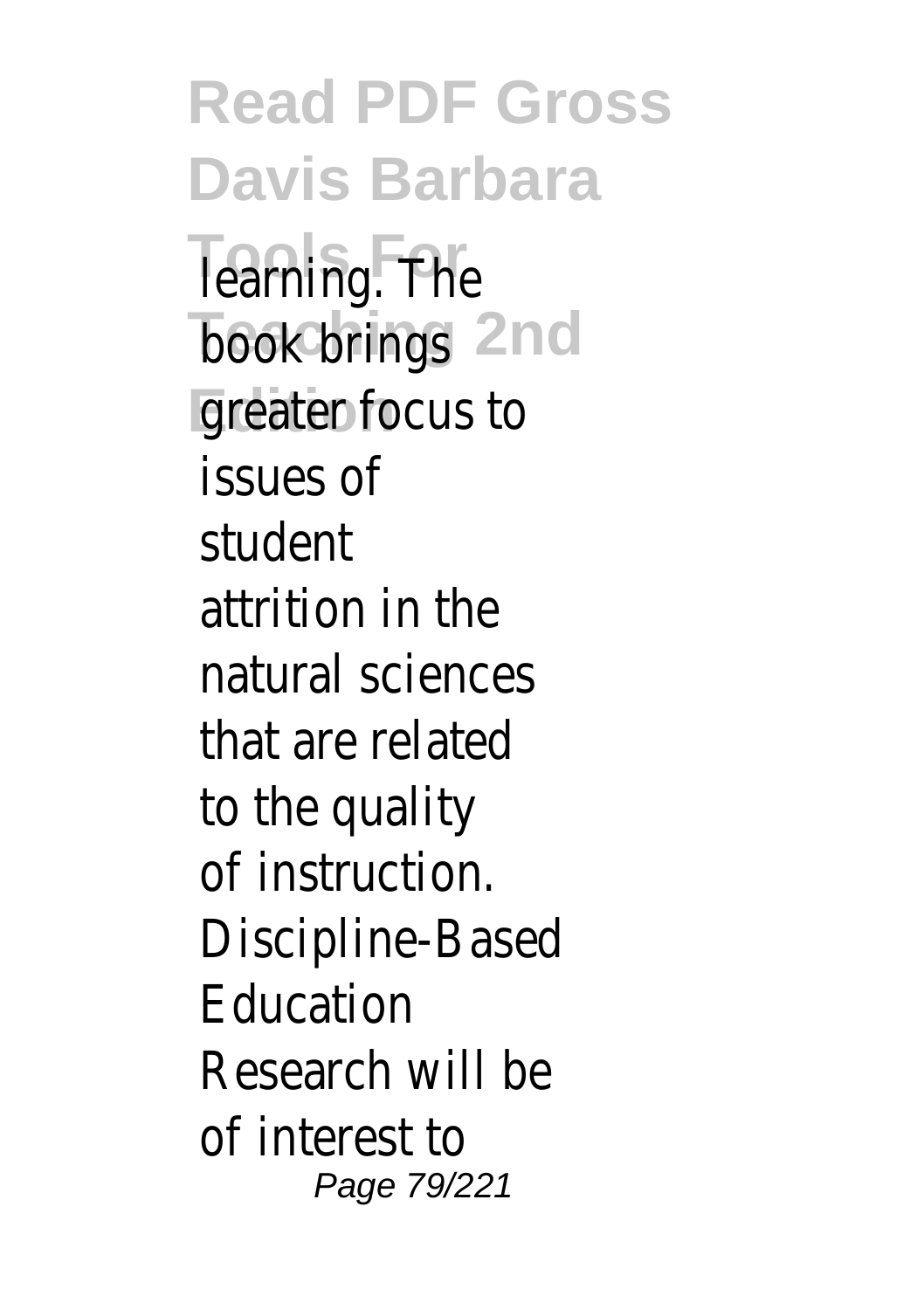**Read PDF Gross Davis Barbara Tools For** educators, policy makers, researchers, scholars, decision makers in universities, government agencies, curriculum developers, research sponsors, and education advocacy groups. Page 80/221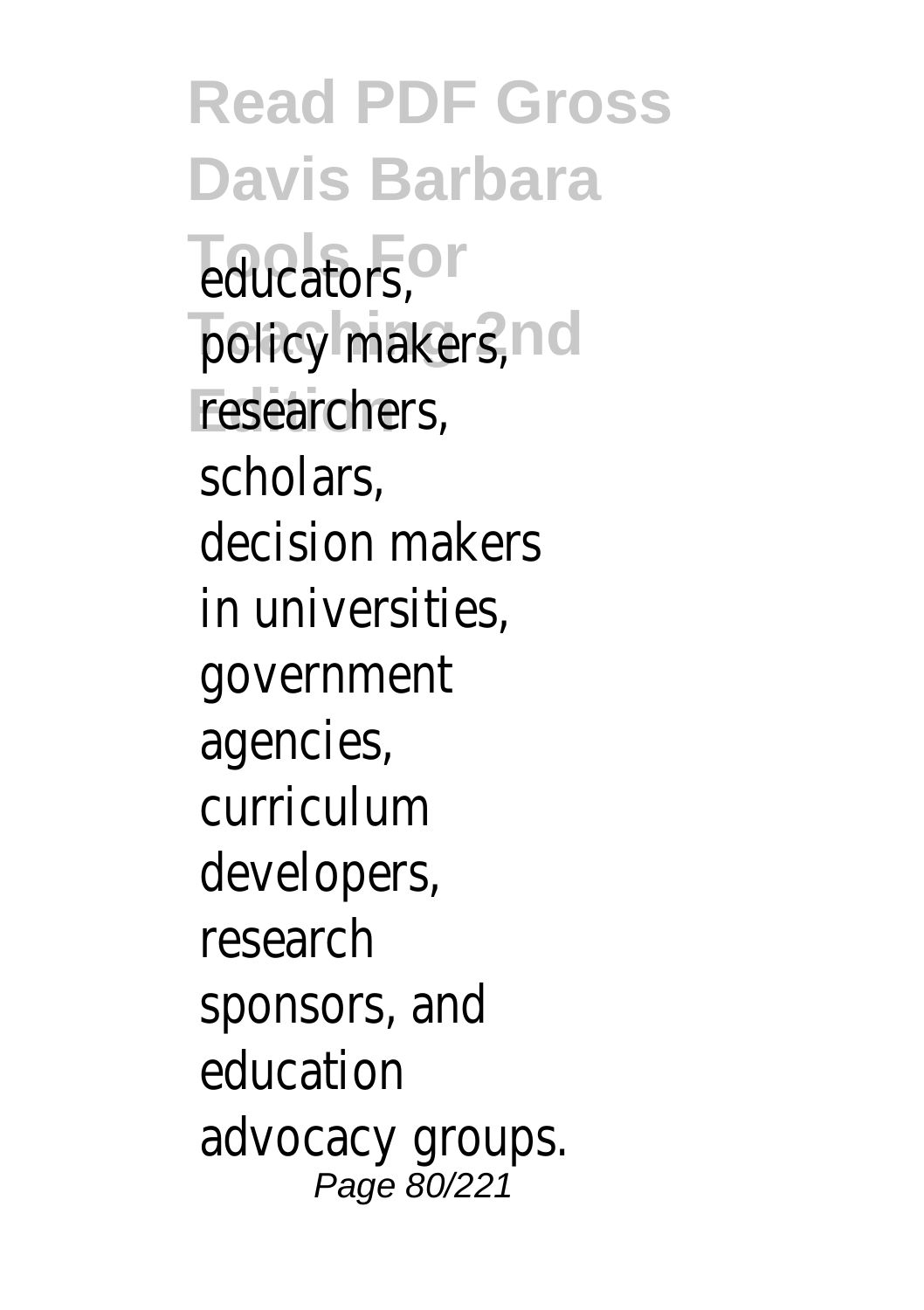**Read PDF Gross Davis Barbara Tools For** Understanding **Teaching 2nd** and Improving **Edition** Learning in Undergraduate Science and Engineering A History of White College **Fraternities** Sneaky Kid and Its Aftermath The Dynamics of Opportunity in America Page 81/221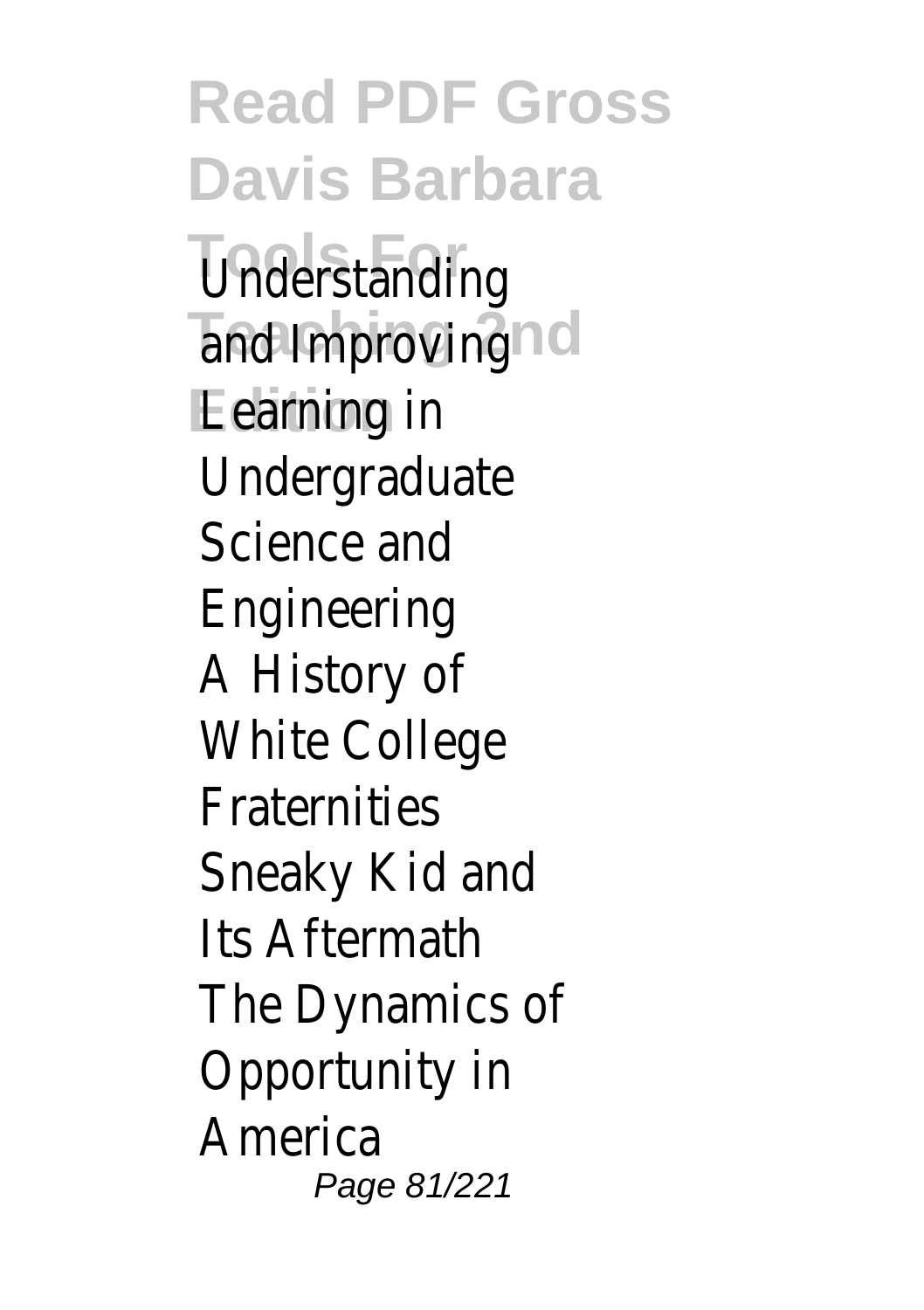**Read PDF Gross Davis Barbara Tools For** 65 Lecture Breaks to 2nd **Edition** Refresh and Reinforce Learning McKeachie's Teaching Tips Discipline-Based Education Research Medical competence is a hot topic surrounded by

Page 82/221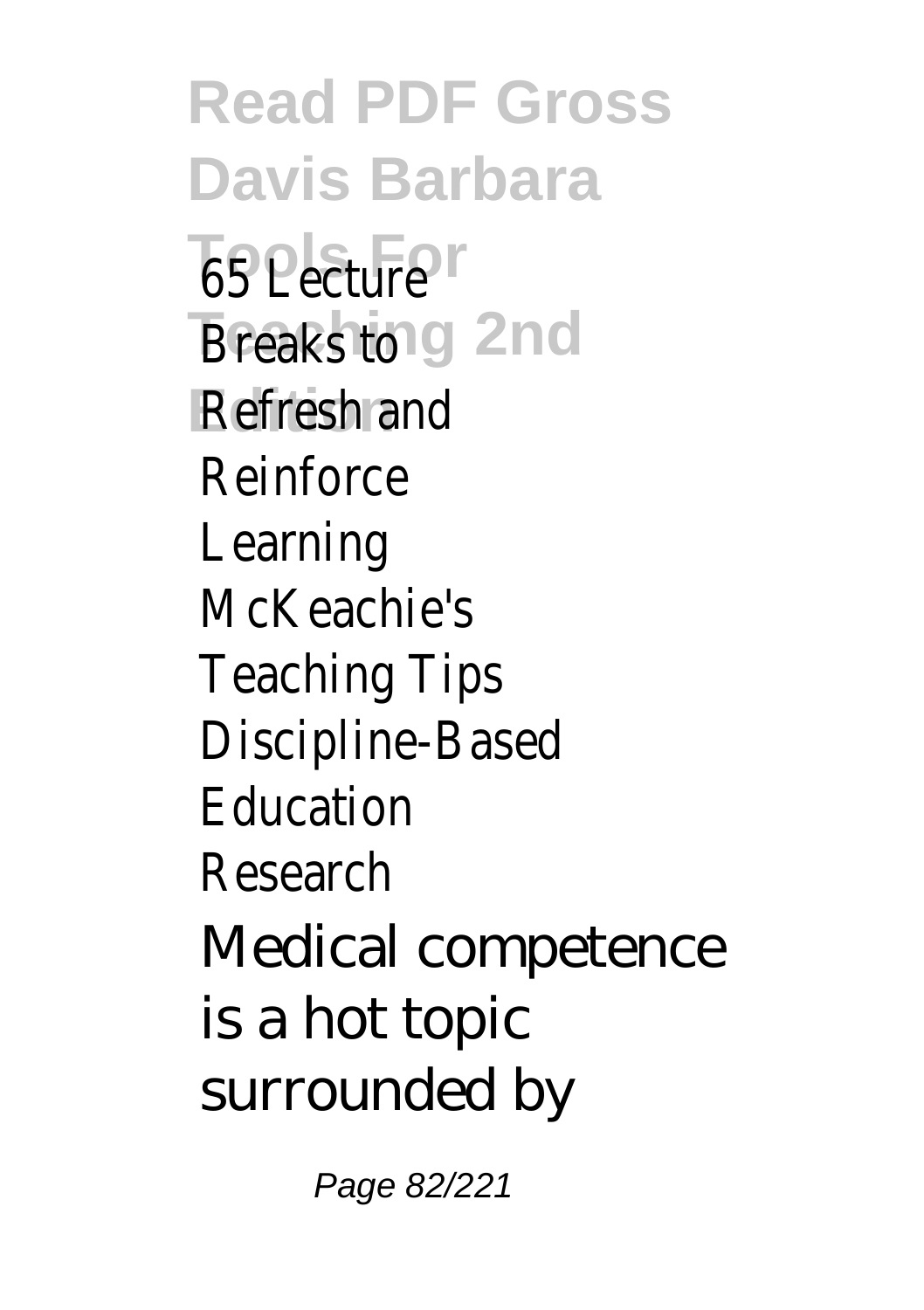**Read PDF Gross Davis Barbara Tools For** much controversy **Teaching 2nd** competency, how to teach it, and how to measure it. While some debate the pros and cons of competence-based medical education and others explain how to achieve various competencies, the Page 83/221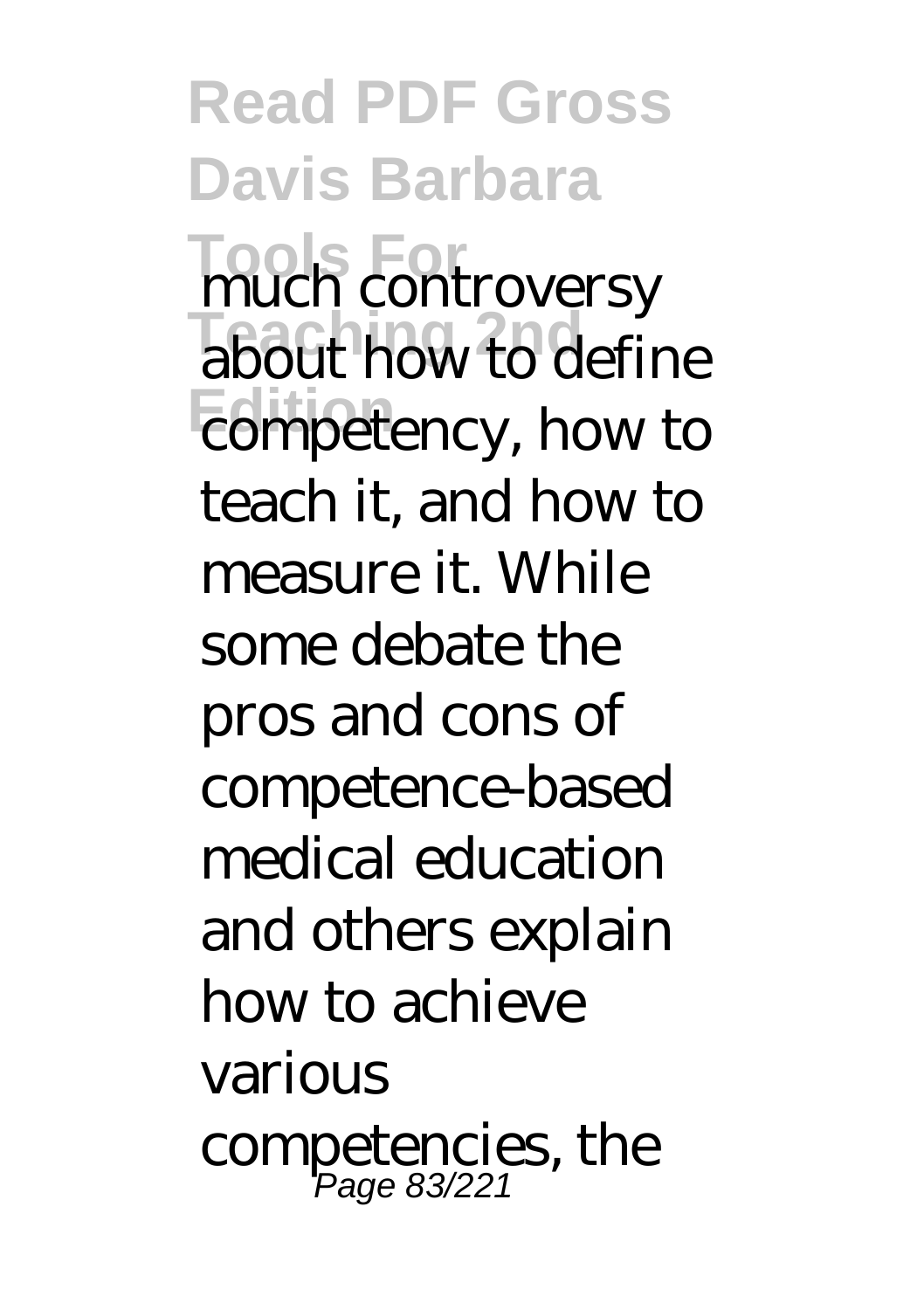**Read PDF Gross Davis Barbara Tools For** authors of the seven **Teaching 2nd** chapters in The **Edition** Question of Competence offer something very different. They critique the very notion of competence itself and attend to how it has shaped what we pay attention to—and what we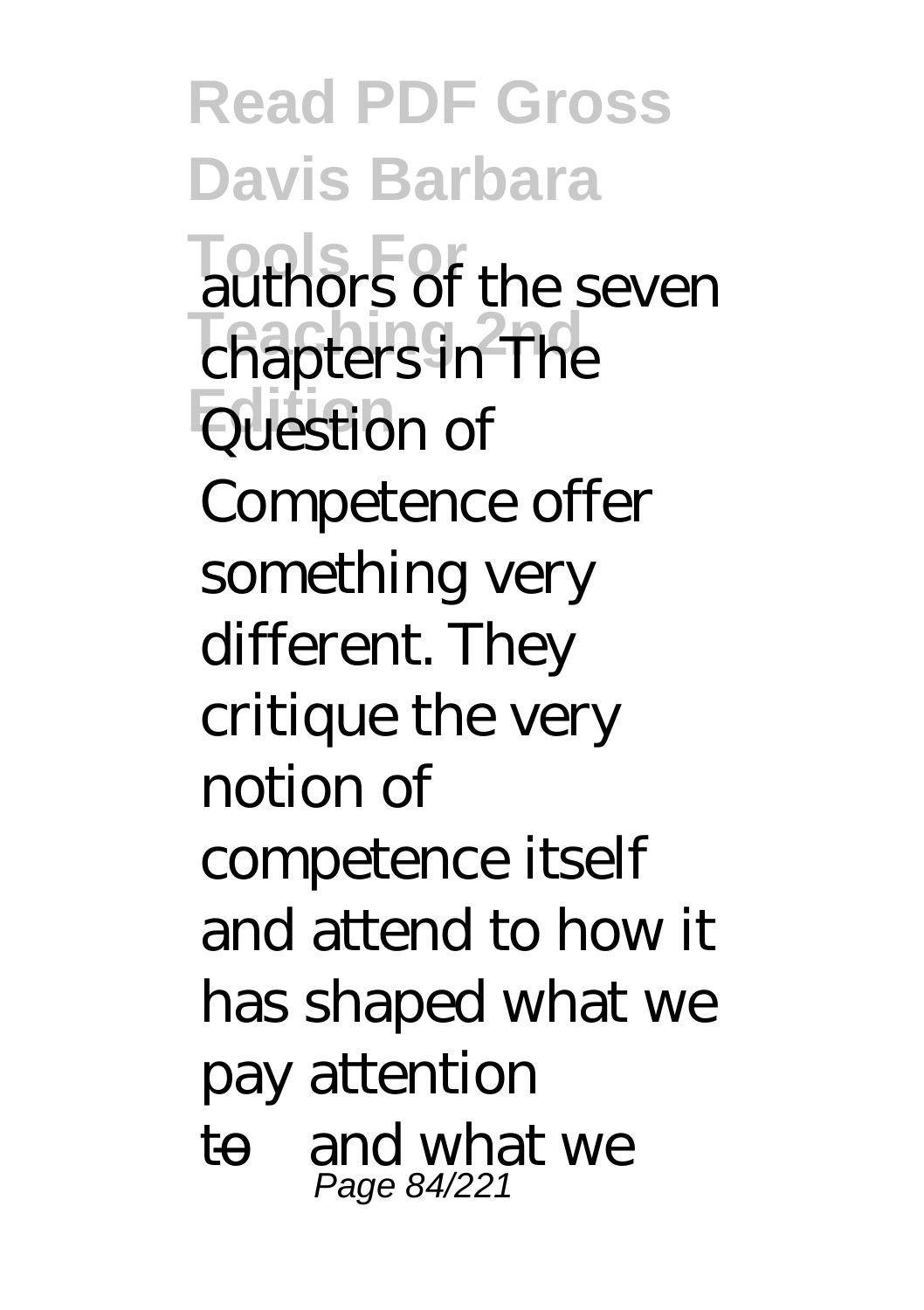**Read PDF Gross Davis Barbara Tools For** ignore—in the *<u>Equidation</u>* **Edition** assessment of medical trainees. Two leading figures in the field of medical education, Brian D. Hodges and Lorelei Lingard, drew together colleagues from the United States, Canada, and the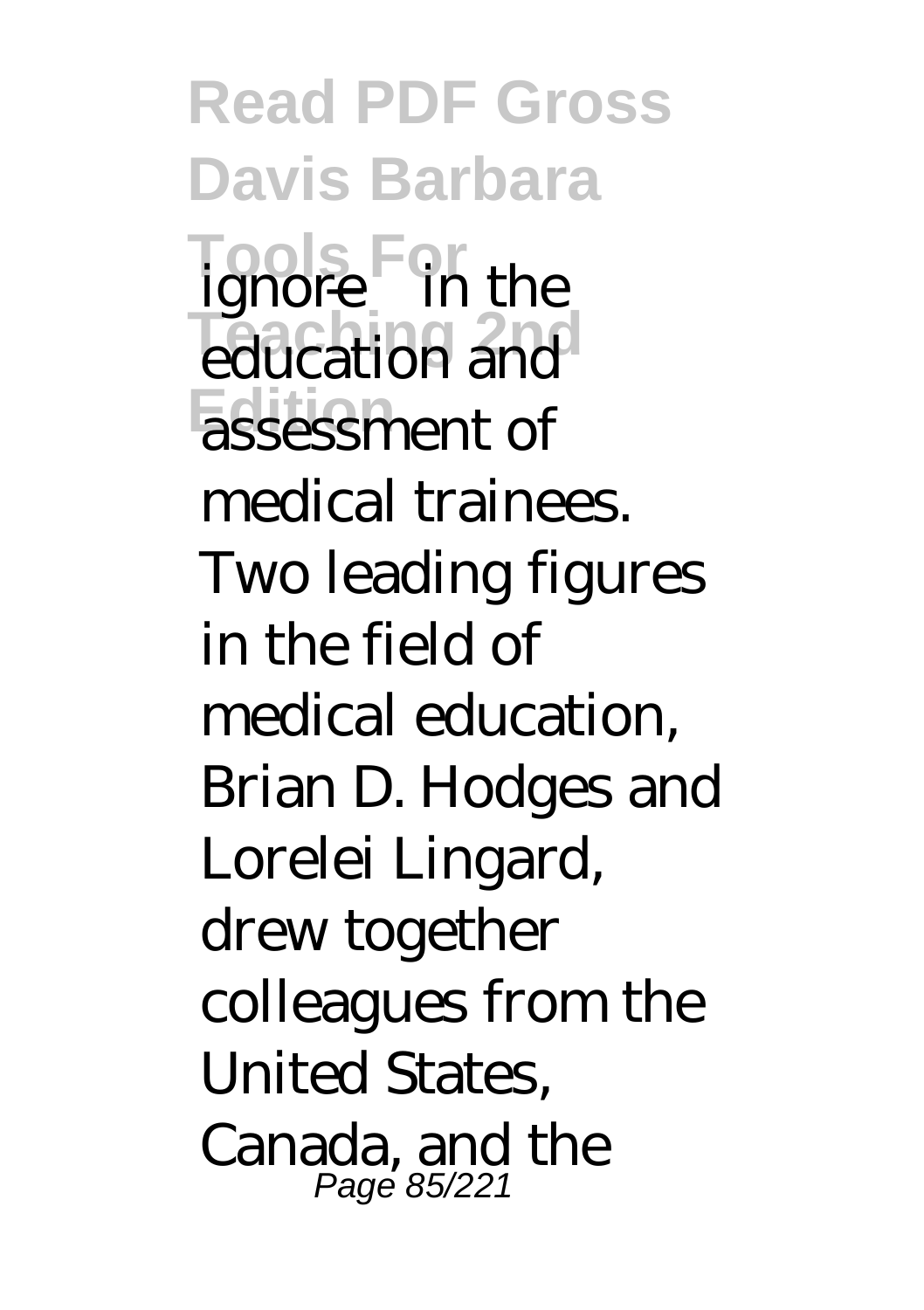**Read PDF Gross Davis Barbara Tools For** Netherlands to **Explore competency** from different perspectives, in order to spark thoughtful discussion and debate on the subject. The critical analyses included in the book's chapters cover the role of emotion, the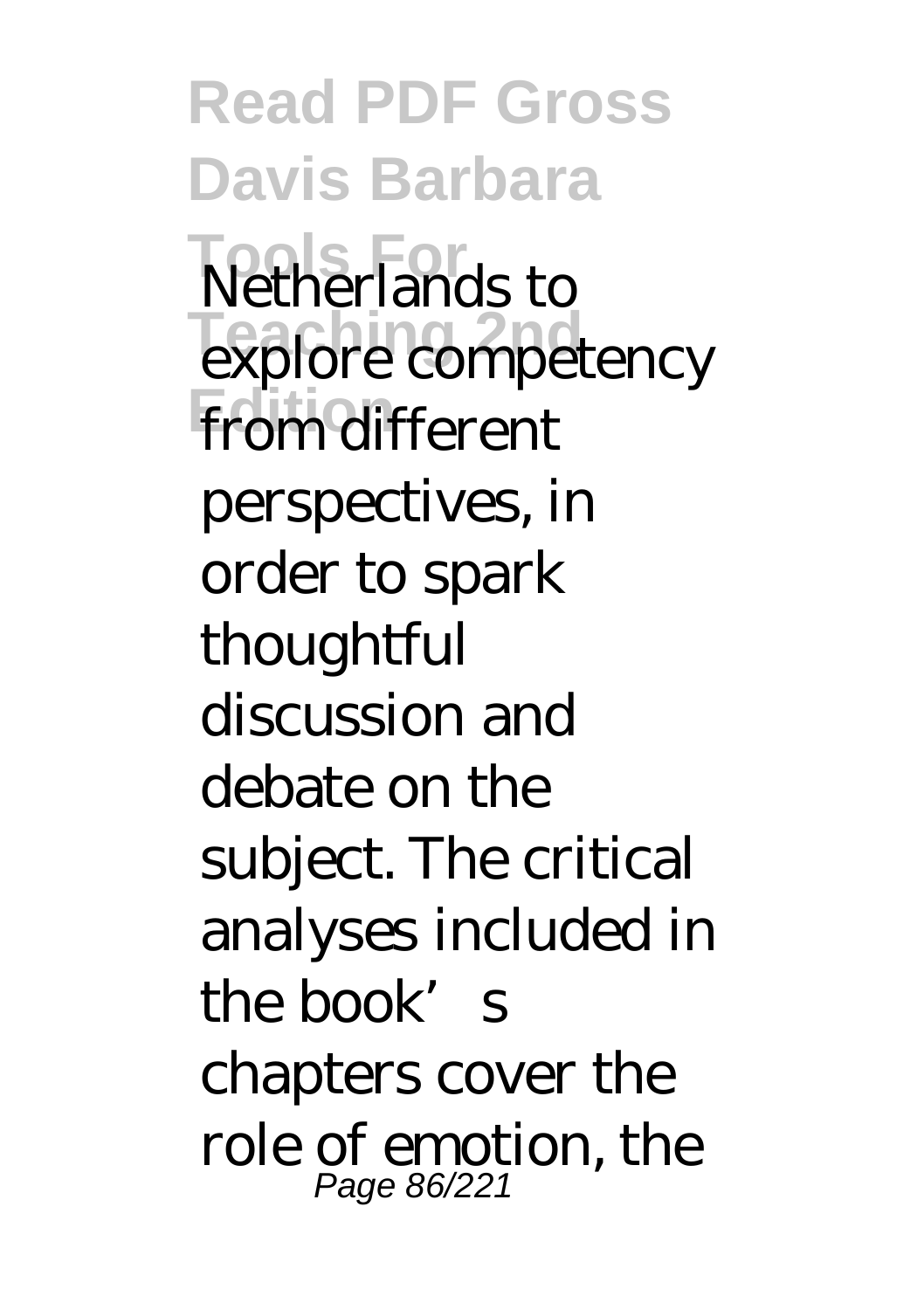**Read PDF Gross Davis Barbara Tools For** implications of teamwork, <sup>2nd</sup> **Edition** interprofessional frameworks, the construction of expertise, new directions for assessment, models of self-regulation, and the concept of mindful practice. The authors juxtapose the idea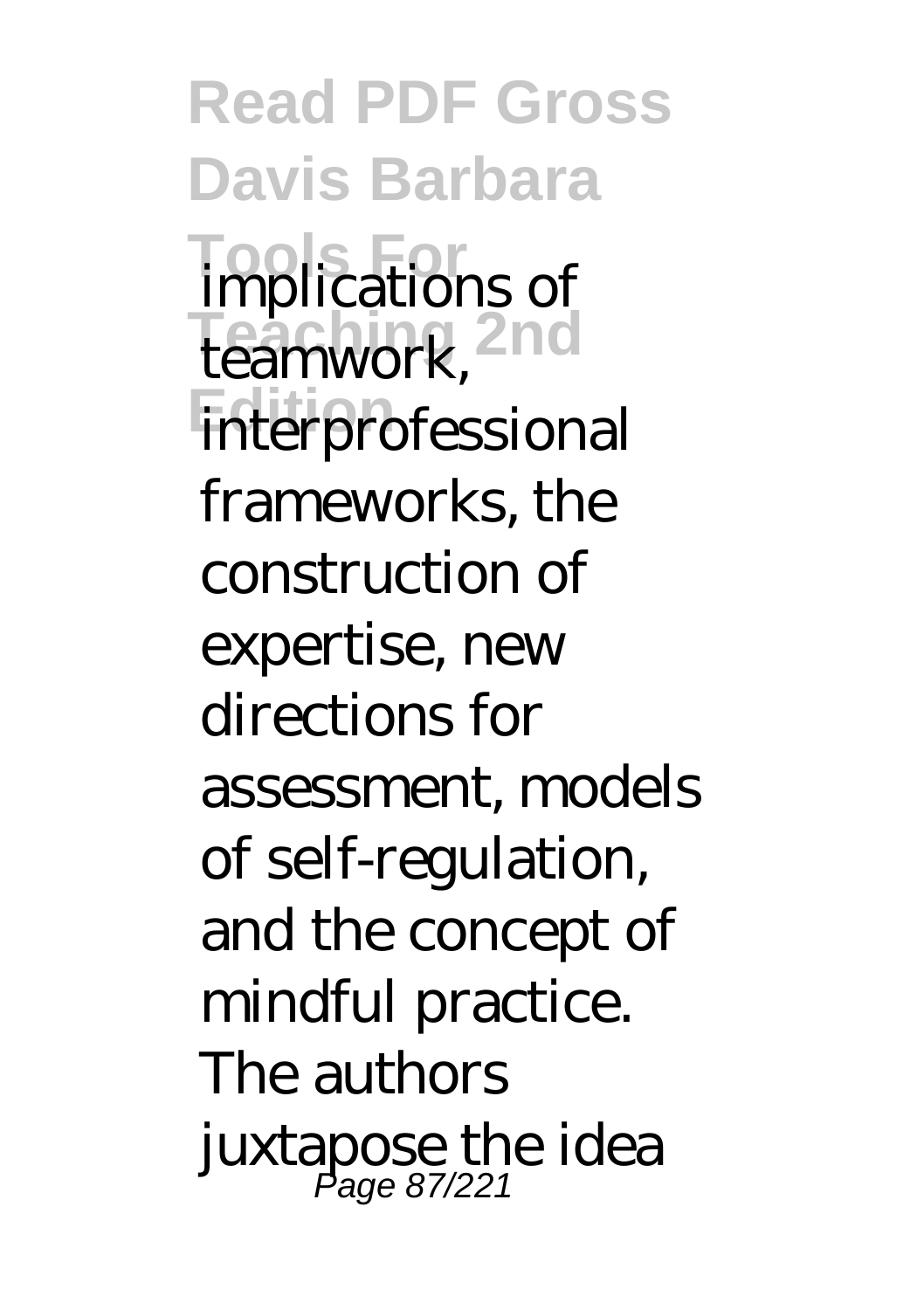**Read PDF Gross Davis Barbara Tools For** of competence with other highly valued **Fideas** in medical education such as emotion, cognition and teamwork, drawing new insights about their intersections and implications for one another. This report on the funding of school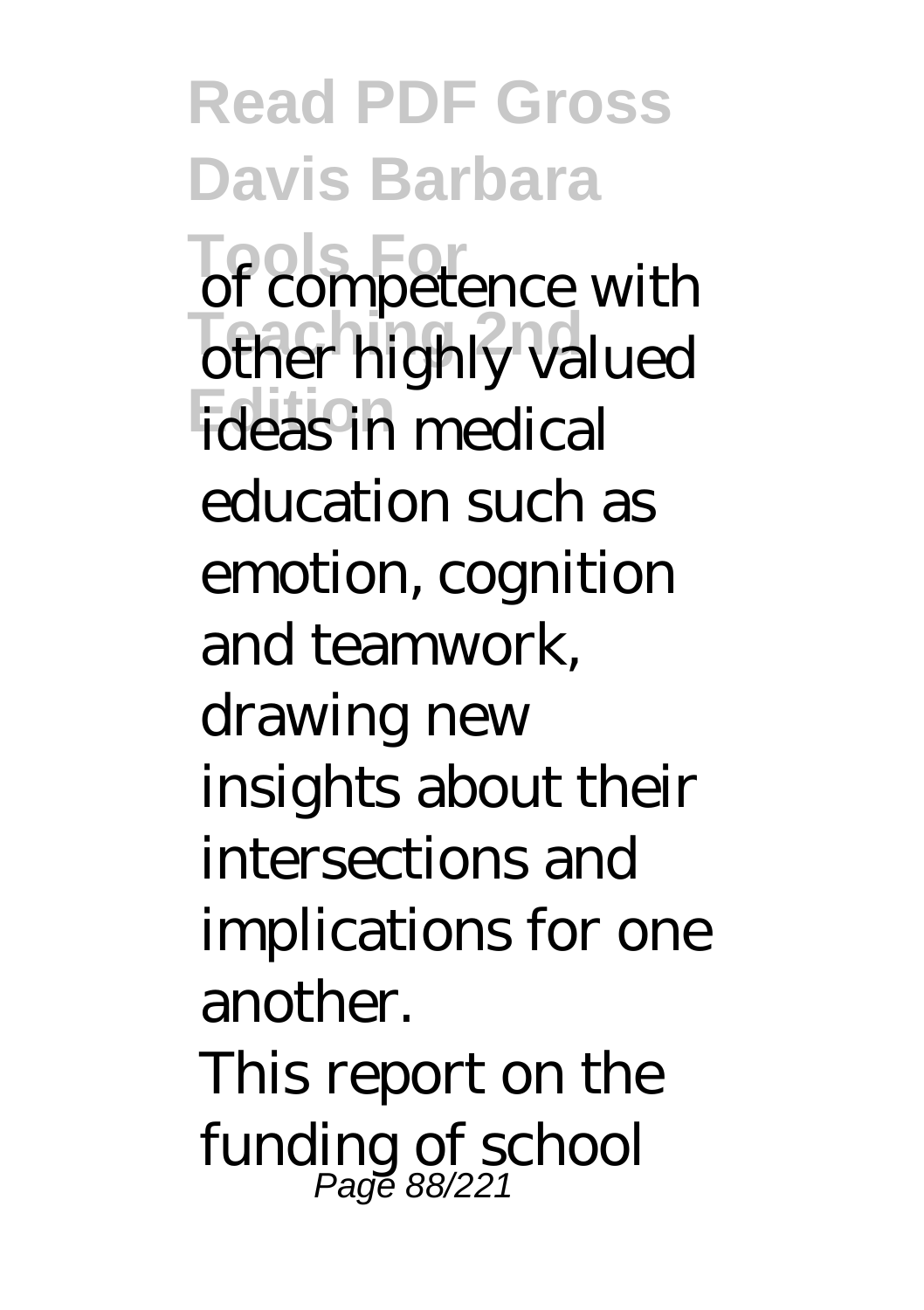**Read PDF Gross Davis Barbara Tools For** education **Teaching 2nd**<br>
constitutes the first **Edition** in a series of thematic comparative reports bringing together findings from the OECD School Resources Review. School systems have limited financial resources with which to Page 89/221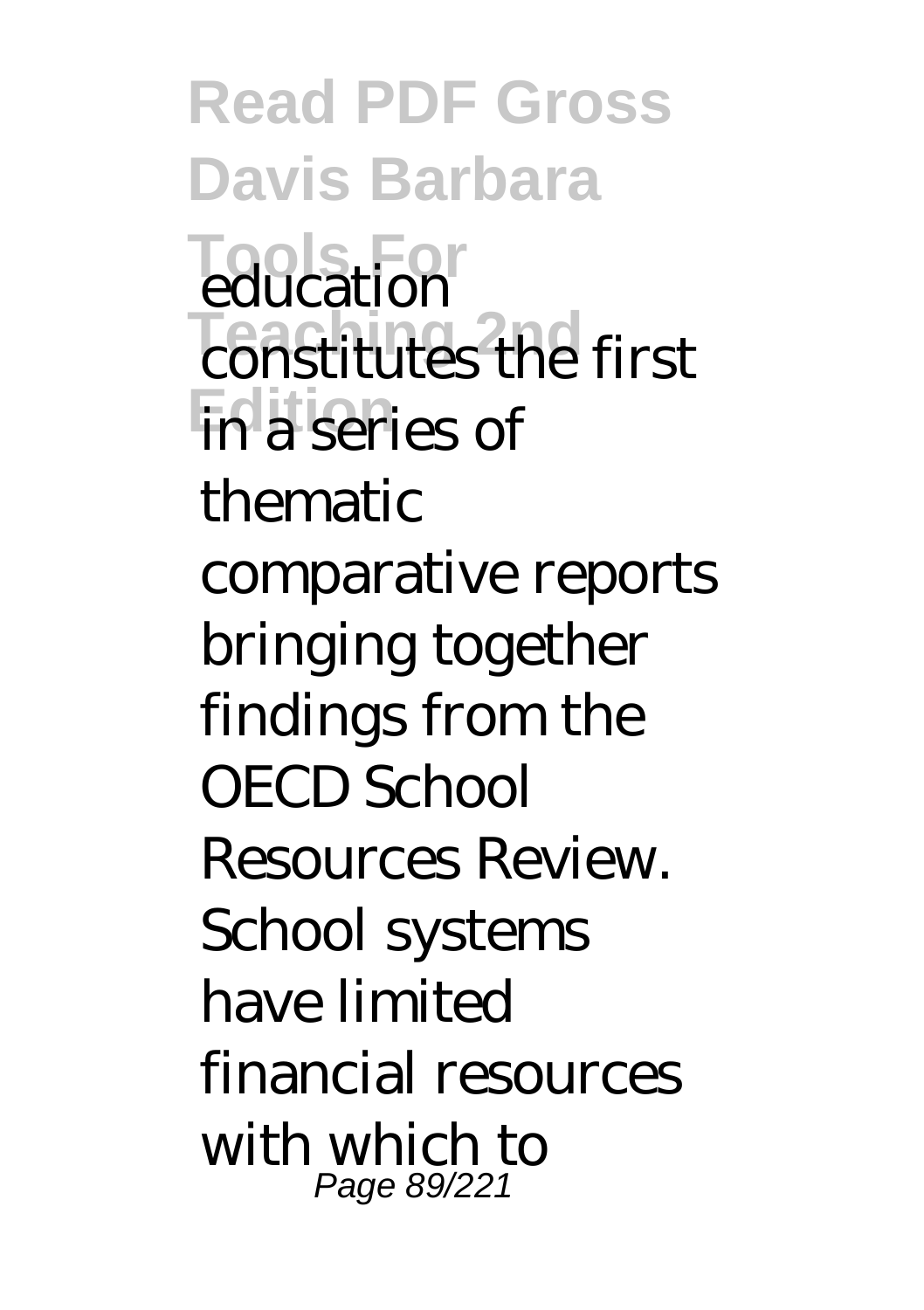**Read PDF Gross Davis Barbara Tools For** pursue their **Telestives** and the **Edition** design of school funding policies plays a key role in ensuring that resources are directed to where they can make the most difference. As OECD school systems have become more Page 90/221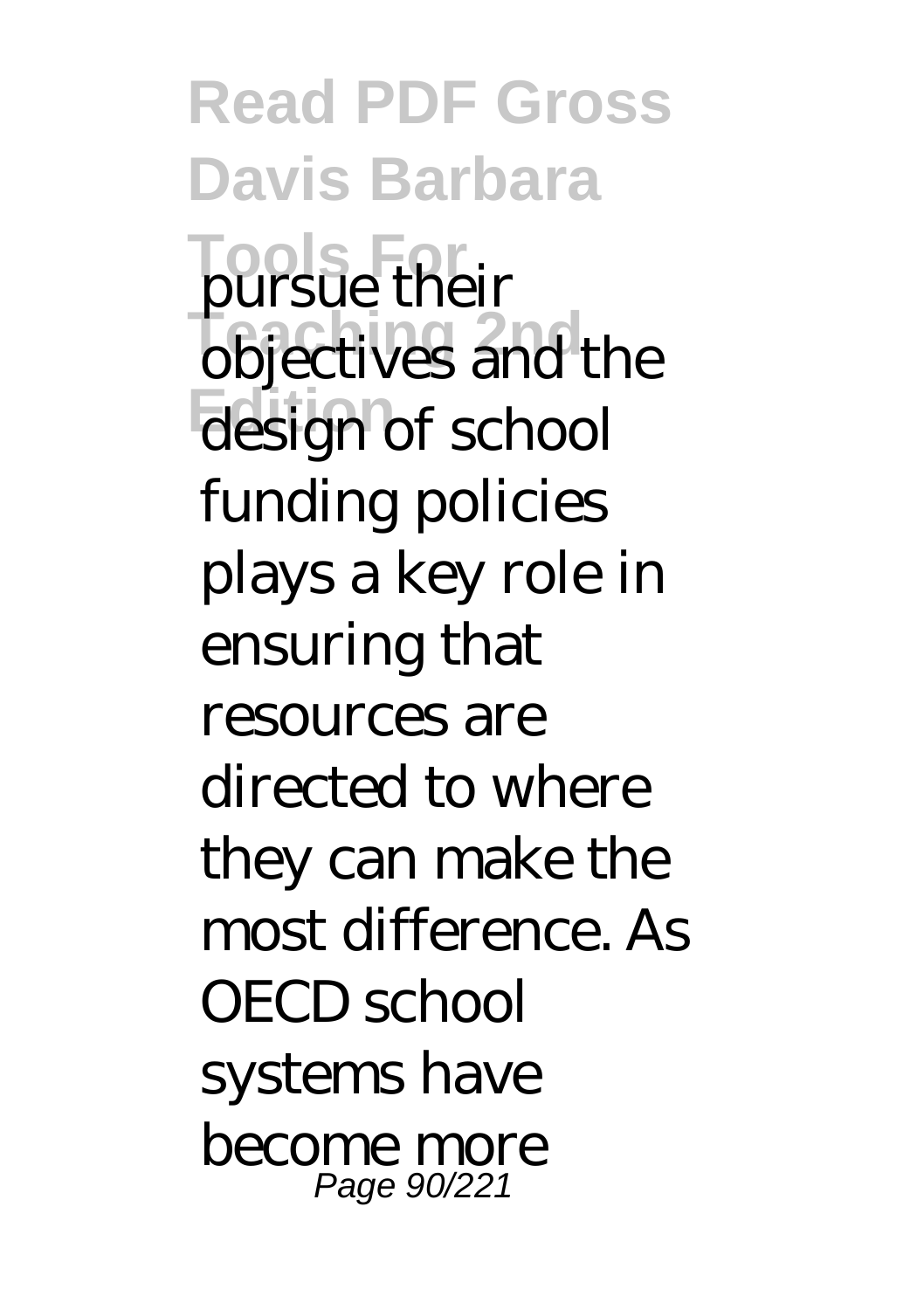**Read PDF Gross Davis Barbara Tools For** complex and **Temperature Edition** multi-level governance, a growing set of actors are increasingly involved in financial decision-making. This requires designing funding allocation models that are aligned to a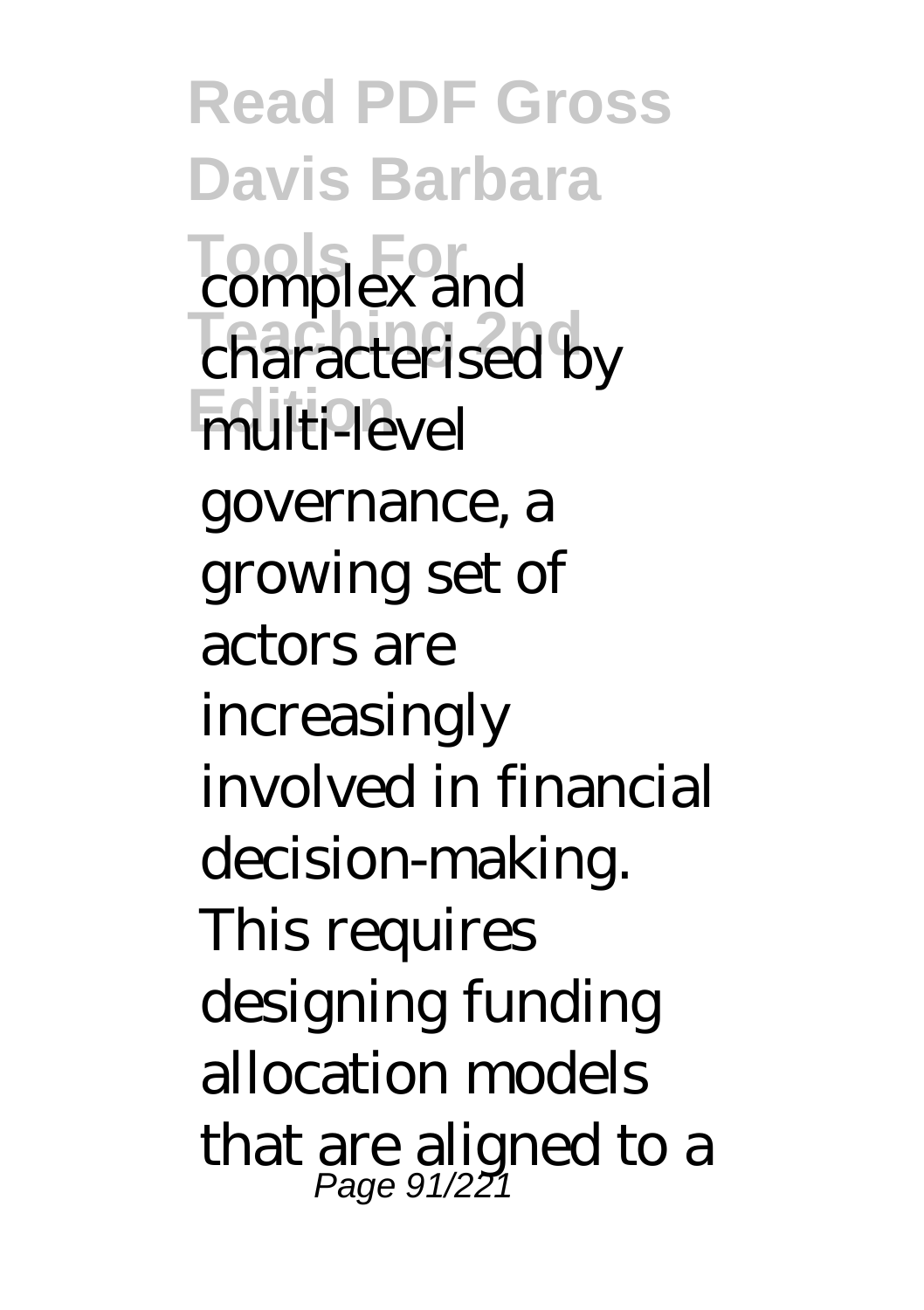**Read PDF Gross Davis Barbara Tool** system's governance **Edition** structures, linking budget planning procedures at different levels to shared educational goals and evaluating the use of school funding to hold decision makers accountable and ensure that Page 92/221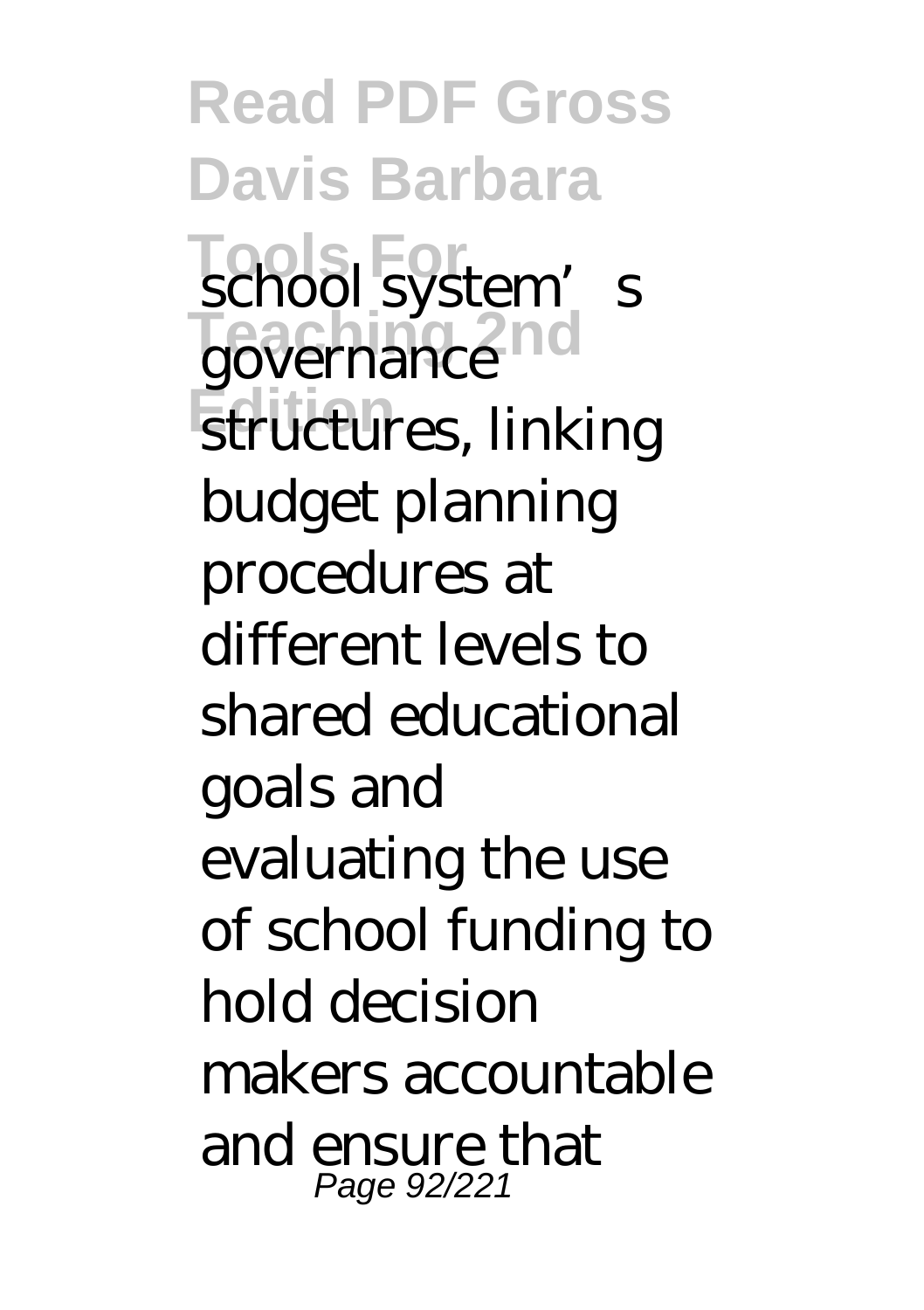**Read PDF Gross Davis Barbara Tools For** resources are used effectively and **Edition** equitably. This report was cofunded by the European Commission. The Handbook on Teaching Social Issues, 2nd edition, provides teachers and teacher educators with a Page 93/221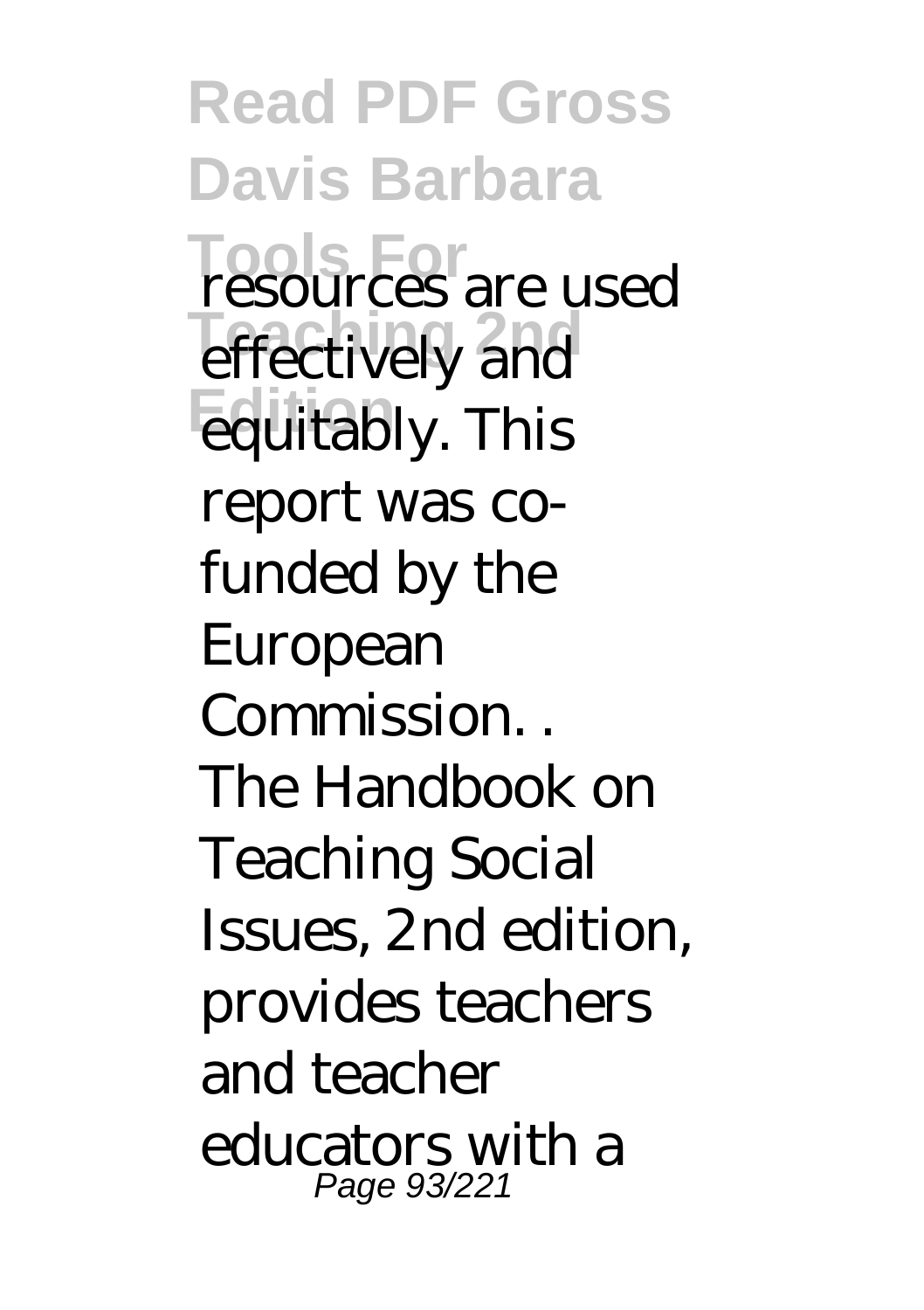**Read PDF Gross Davis Barbara Tools For** comprehensive **Teaching 2nd** guide to teaching social issues in the classroom. This second edition reframes the teaching of social issues with a dedicated emphasis on issues of social justice. It raises the potential for a new and stronger focus on Page 94/221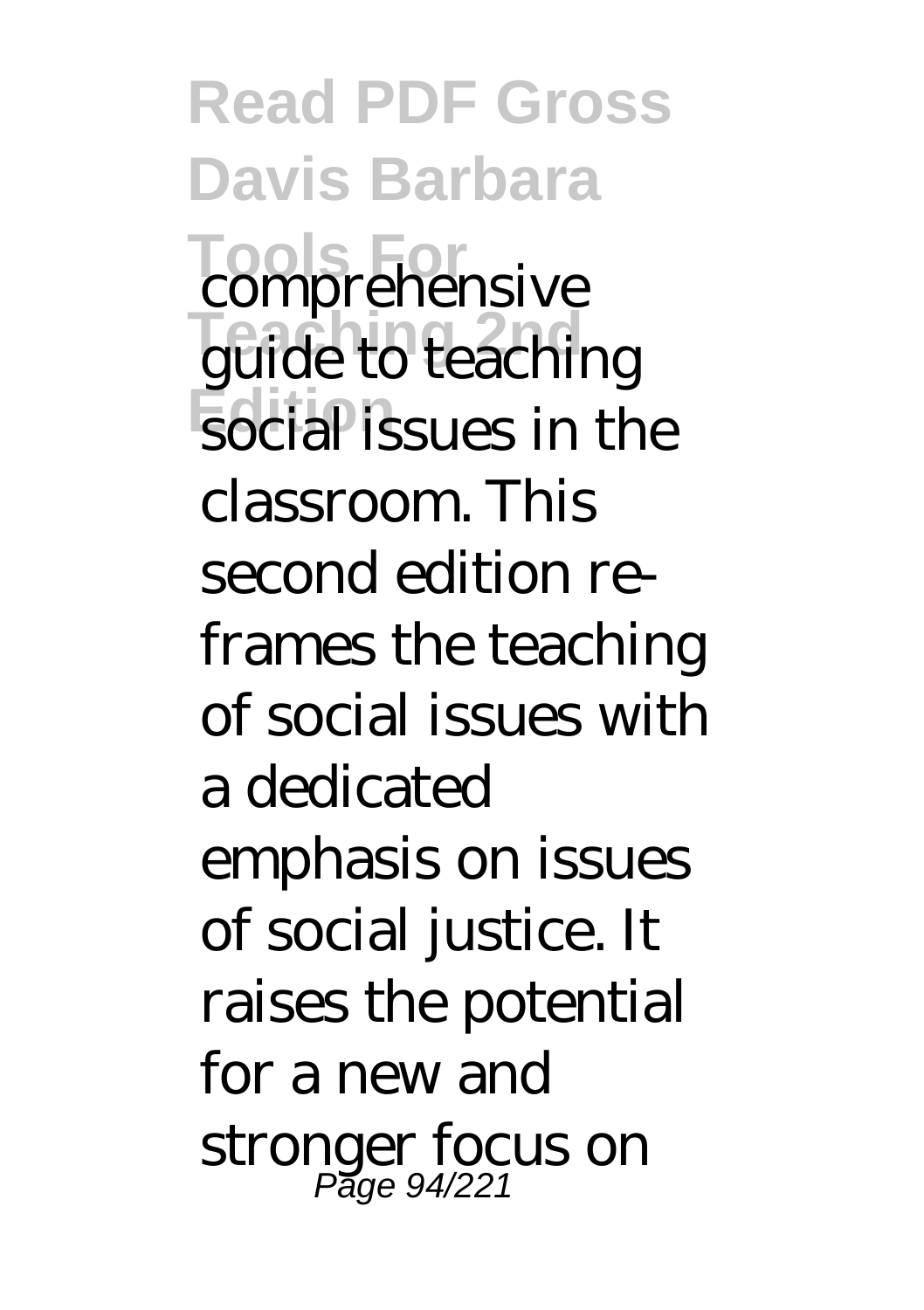**Read PDF Gross Davis Barbara Tools For** social issues **Teaching 2nd** schools. **Contributors** include many of the leading experts in the field of social studies education. Issues-centered social studies is an approach to teaching history, government, Page 95/221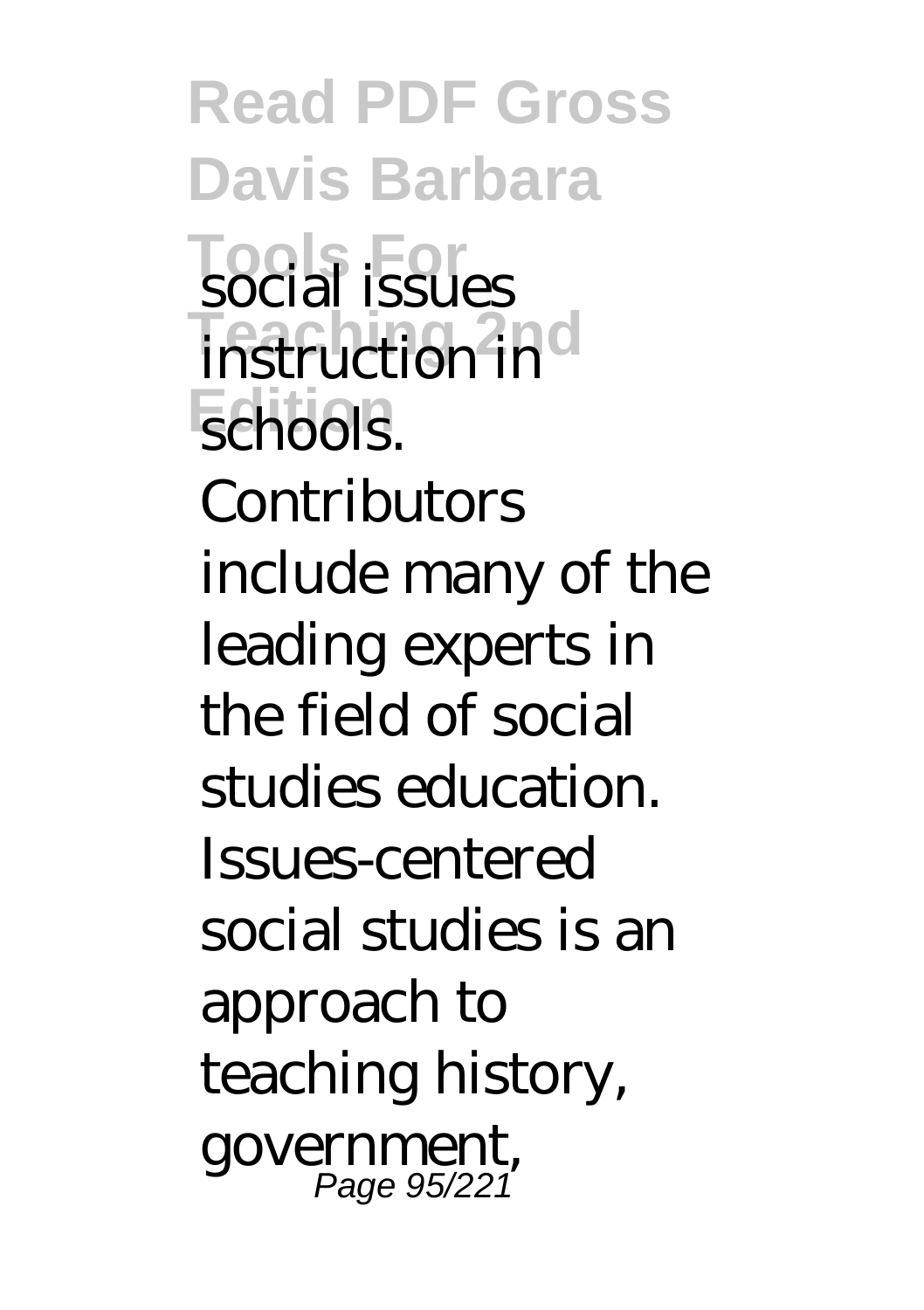**Read PDF Gross Davis Barbara Tools For** geography, **Teaching 2nd** economics and **Edition** other subject related courses through a focus on persistent social issues. The emphasis is on problematic questions that need to be addressed and investigated indepth to increase Page 96/221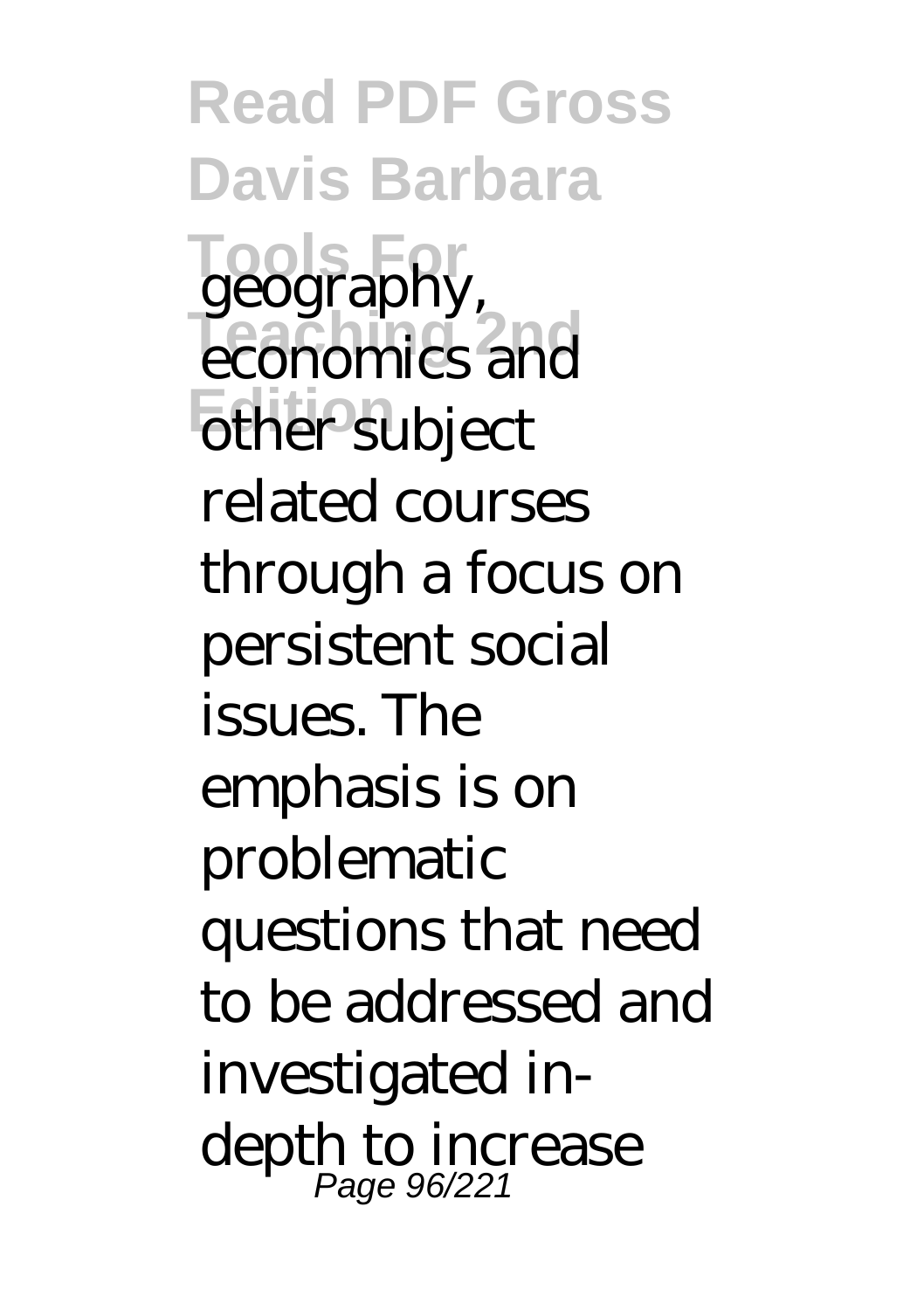**Read PDF Gross Davis Barbara Tools For** social understanding, **Edition** active participation, and social progress. Questions or issues may address problems of the past, present, or future, and involve disagreement over facts, definitions, values, and beliefs arising in the study Page 97/221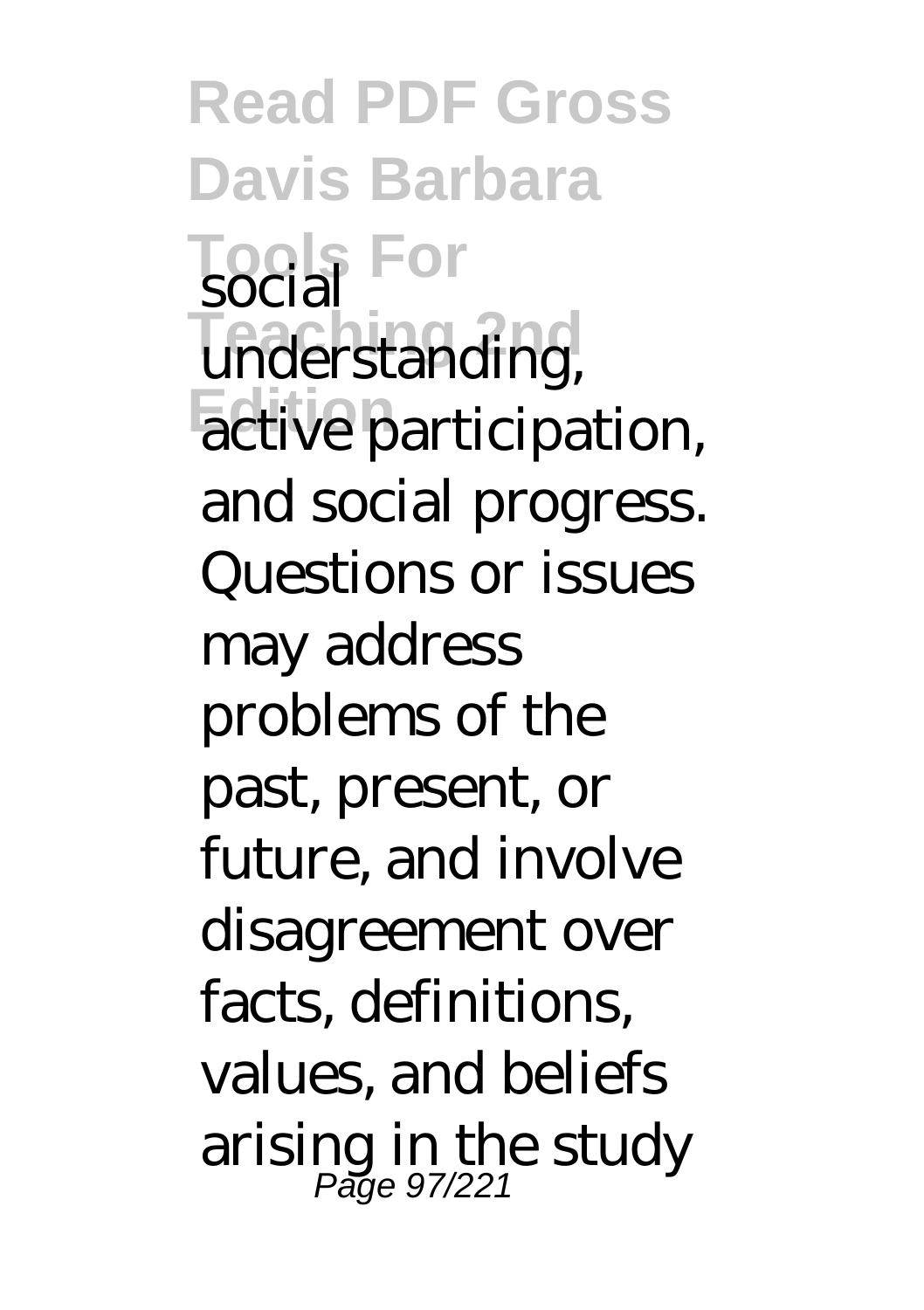**Read PDF Gross Davis Barbara Tools For** of any of the social studies disciplines, **Edition** or other aspects of human affairs. The authors and editor believe that this approach should be at the heart of social studies instruction in schools. ENDORSEMENTS "At a time when even the world's Page 98/221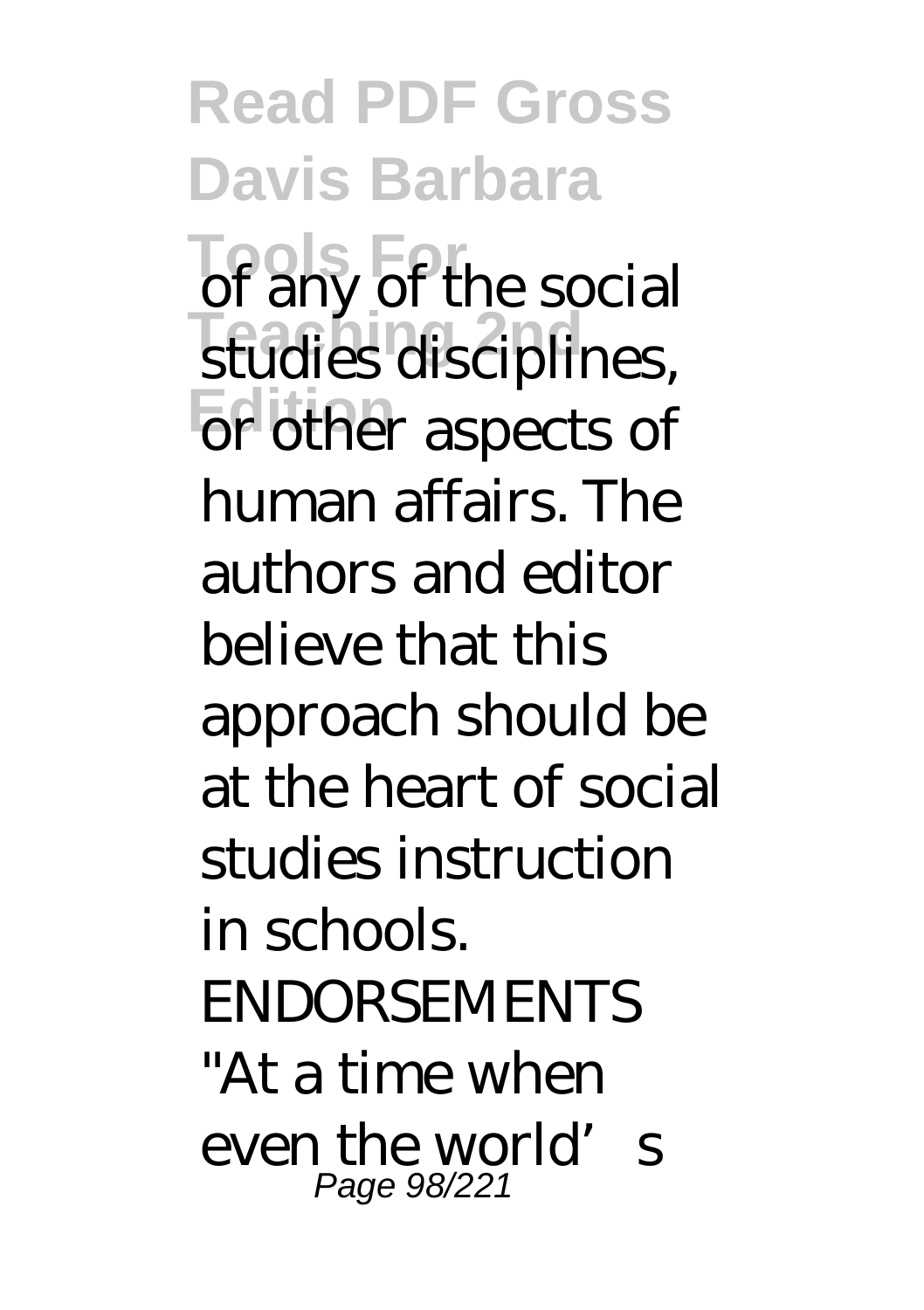**Read PDF Gross Davis Barbara Tools For** most stable **Teaching 2nd** democracies are **backsliding** towards autocratic rule, Ronald Evans has pulled together an essential guide for teachers who want to do something about it. The 2nd edition of the Handbook on Teaching Social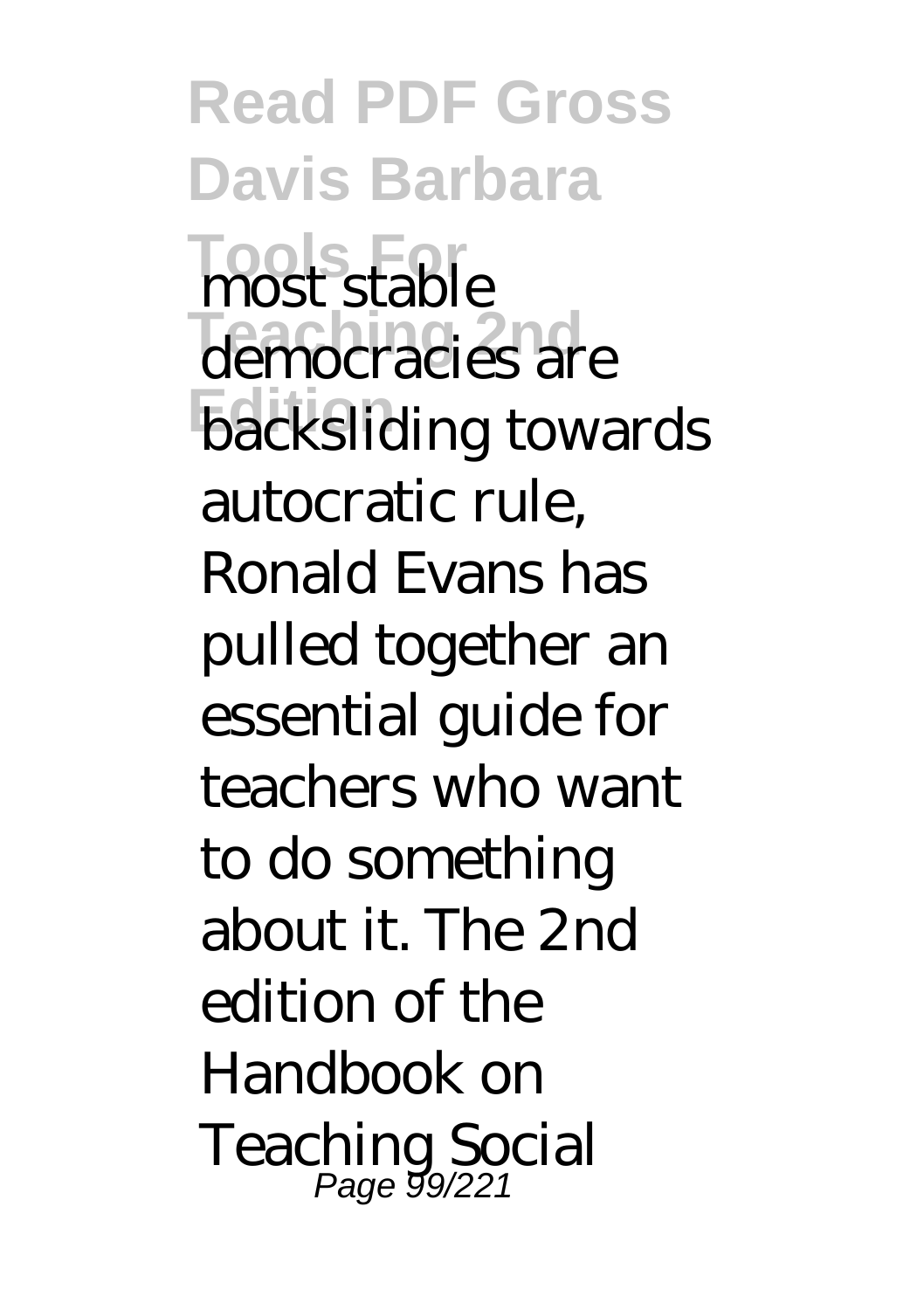**Read PDF Gross Davis Barbara Tools For** Issues is a brilliant and timely <sup>2nd</sup> **Edition** collection that should be the constant companion for teachers across the disciplines." Joel **Westheimer** University Research Chair in Democracy and Education University of Ottawa "The Page 100/221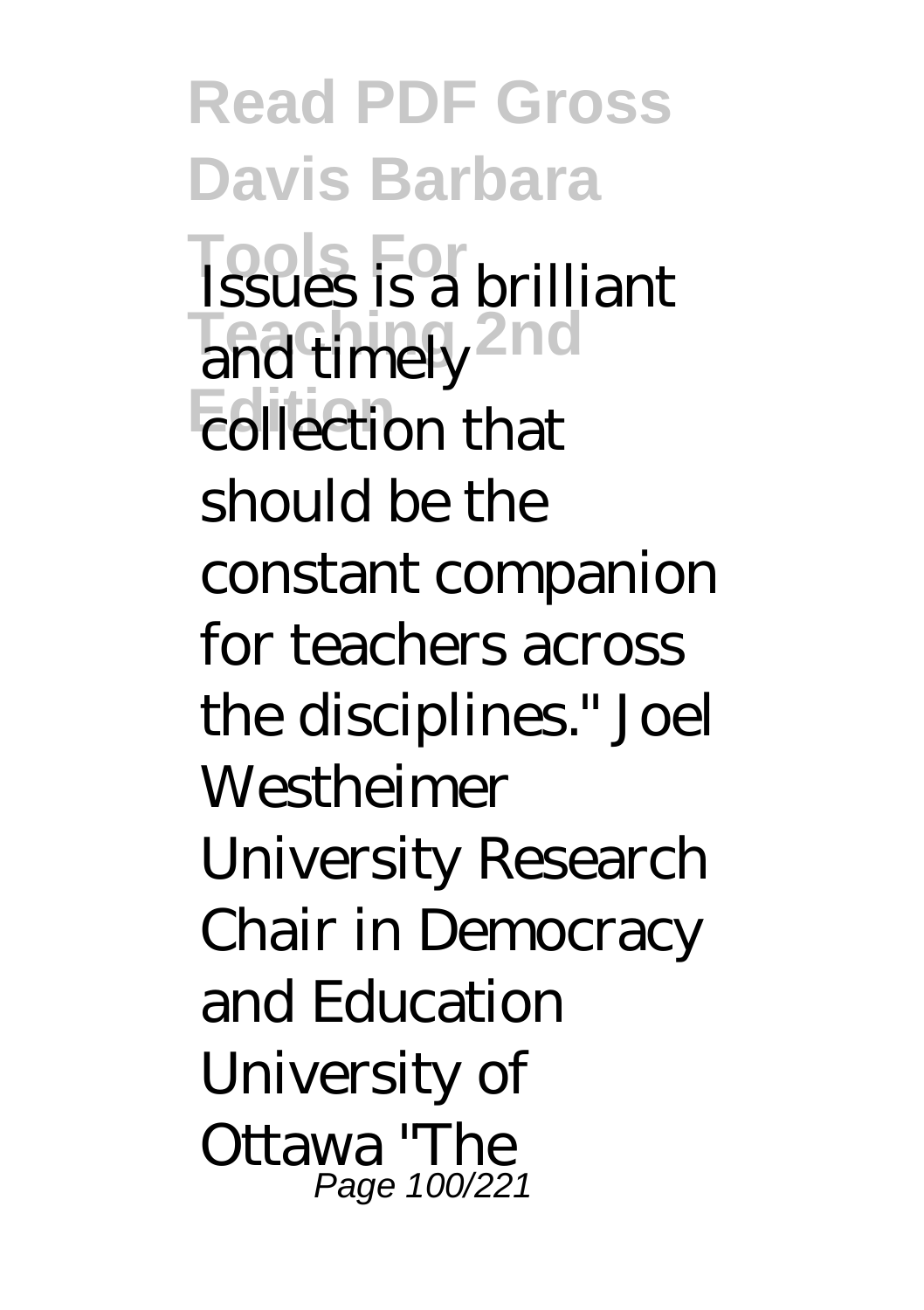**Read PDF Gross Davis Barbara Tools For** Handbook on **Teaching Social Edition** Issues (2nd edition) is a fantastic resource for teachers, teacher educators, and professional development specialists who are interested in ensuring that social issues are at the Page 101/221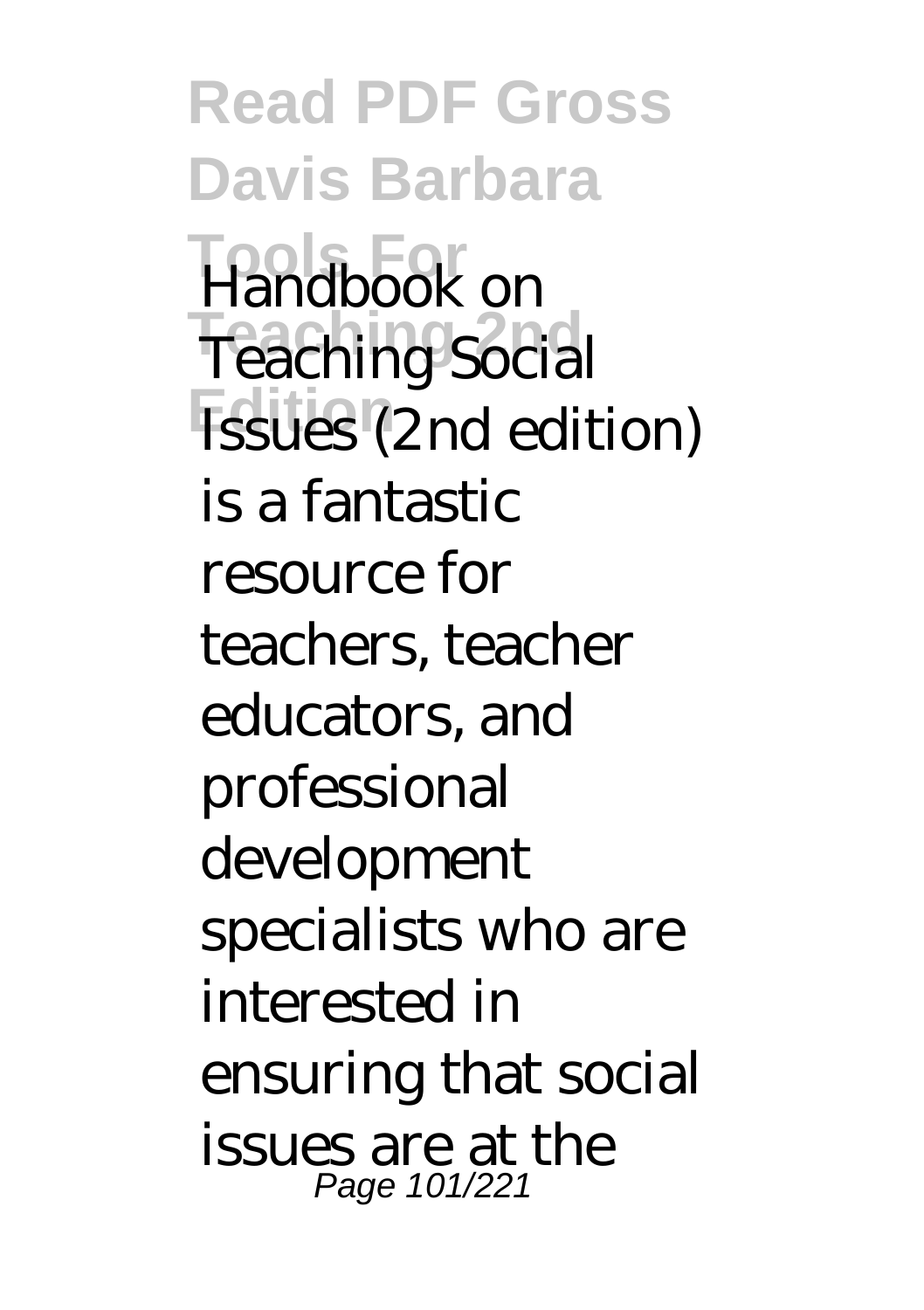**Read PDF Gross Davis Barbara Tools For** center of the **Teaching 2nd** chapters are focused on the most important contemporary thinking about what social issues are, why they are so important for young people to learn about, and what research indicates Page 102/221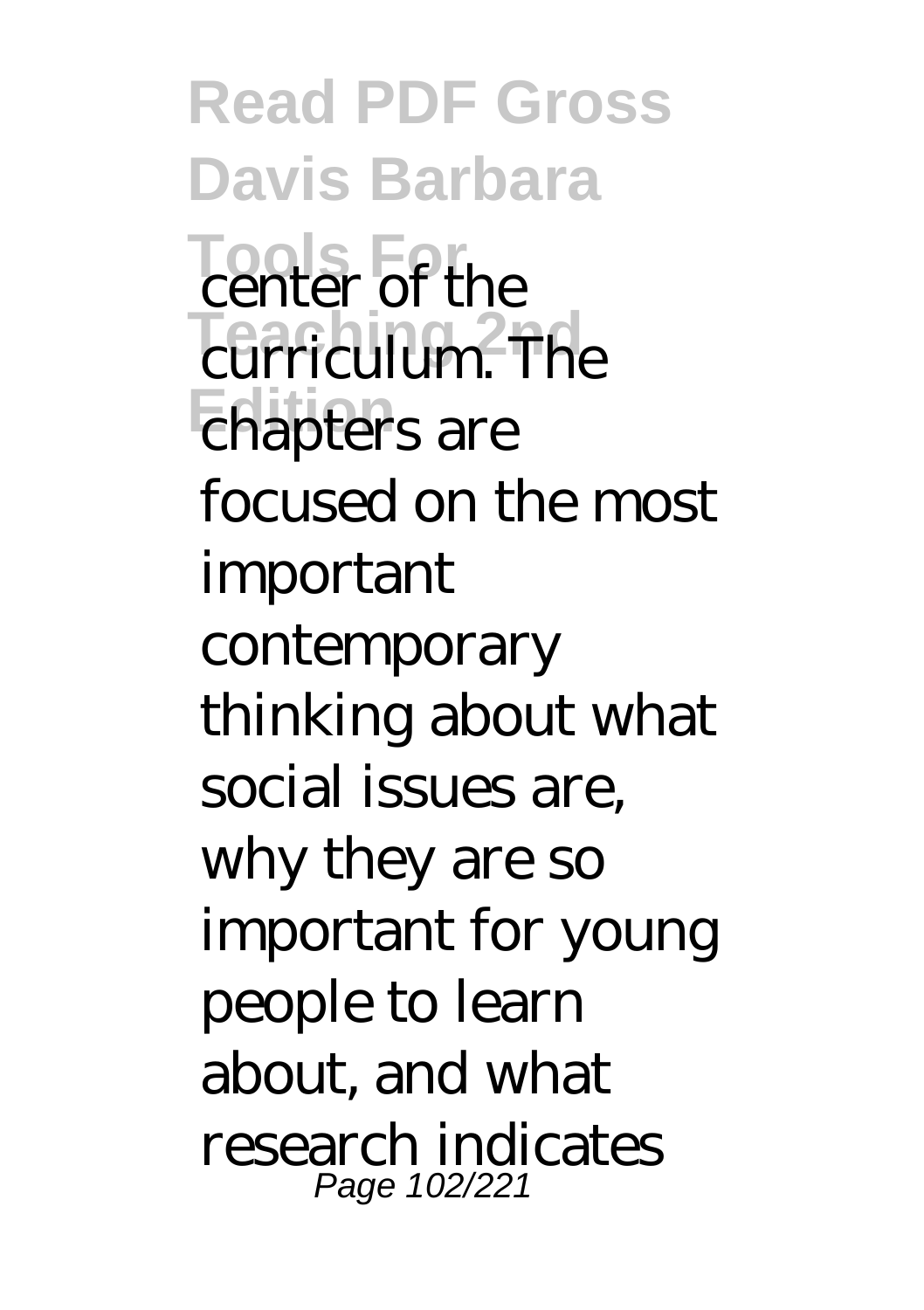**Read PDF Gross Davis Barbara Tools For** are the most effective<sup>9</sup> 2nd **Edition** pedagogical approaches. The wide-ranging theoretical and practical expertise of the editor and all of the chapter authors account for why this handbook makes such an exceptional Page 103/221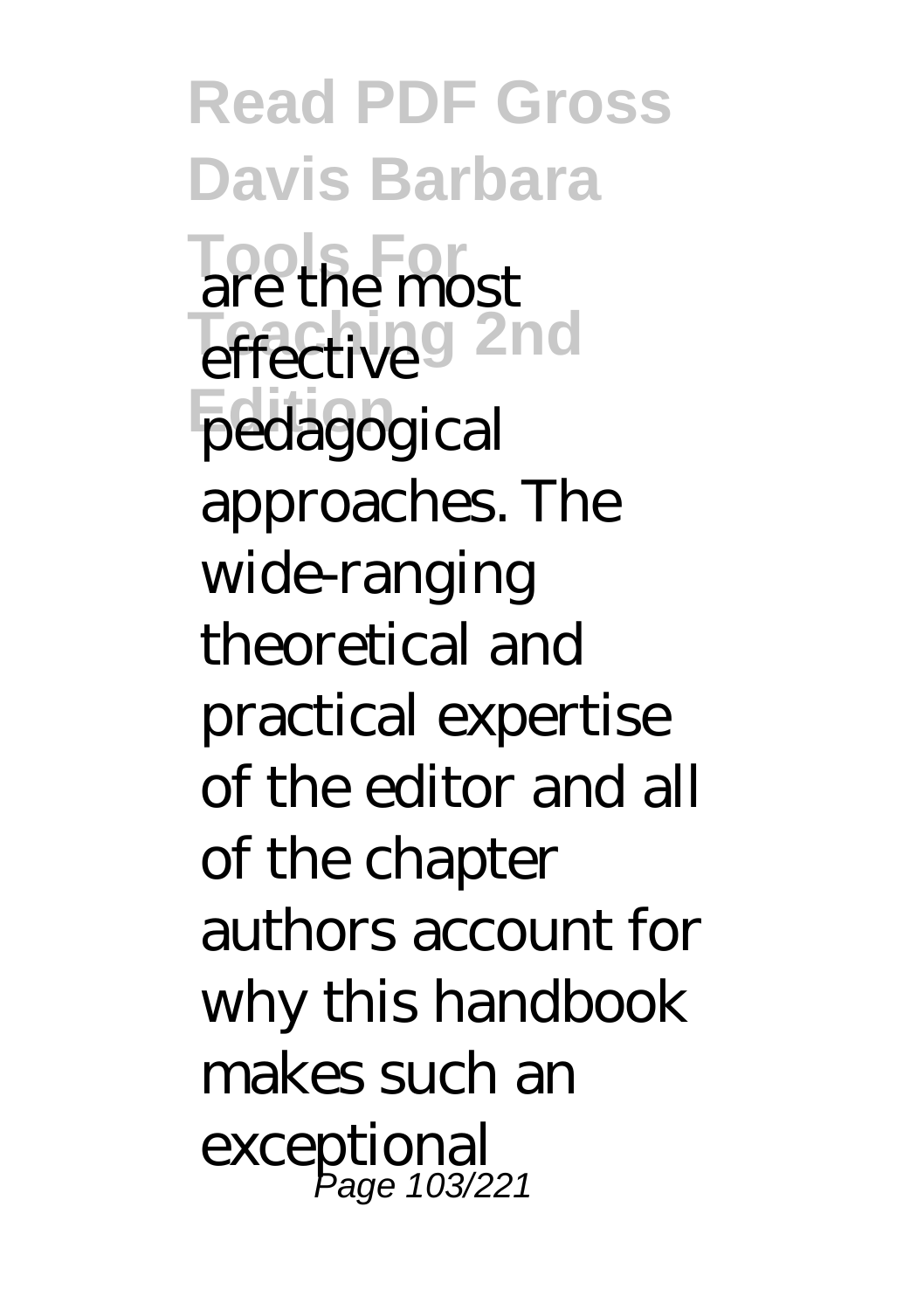**Read PDF Gross Davis Barbara Tools For** contribution to our **Teaching 2nd** understanding of how and why the social issues approach is so important and stimulating." Diana Hess Dean, UW-Madison School of Education Karen A. Falk Distinguished Chair of Education "Democracy, both as Page 104/221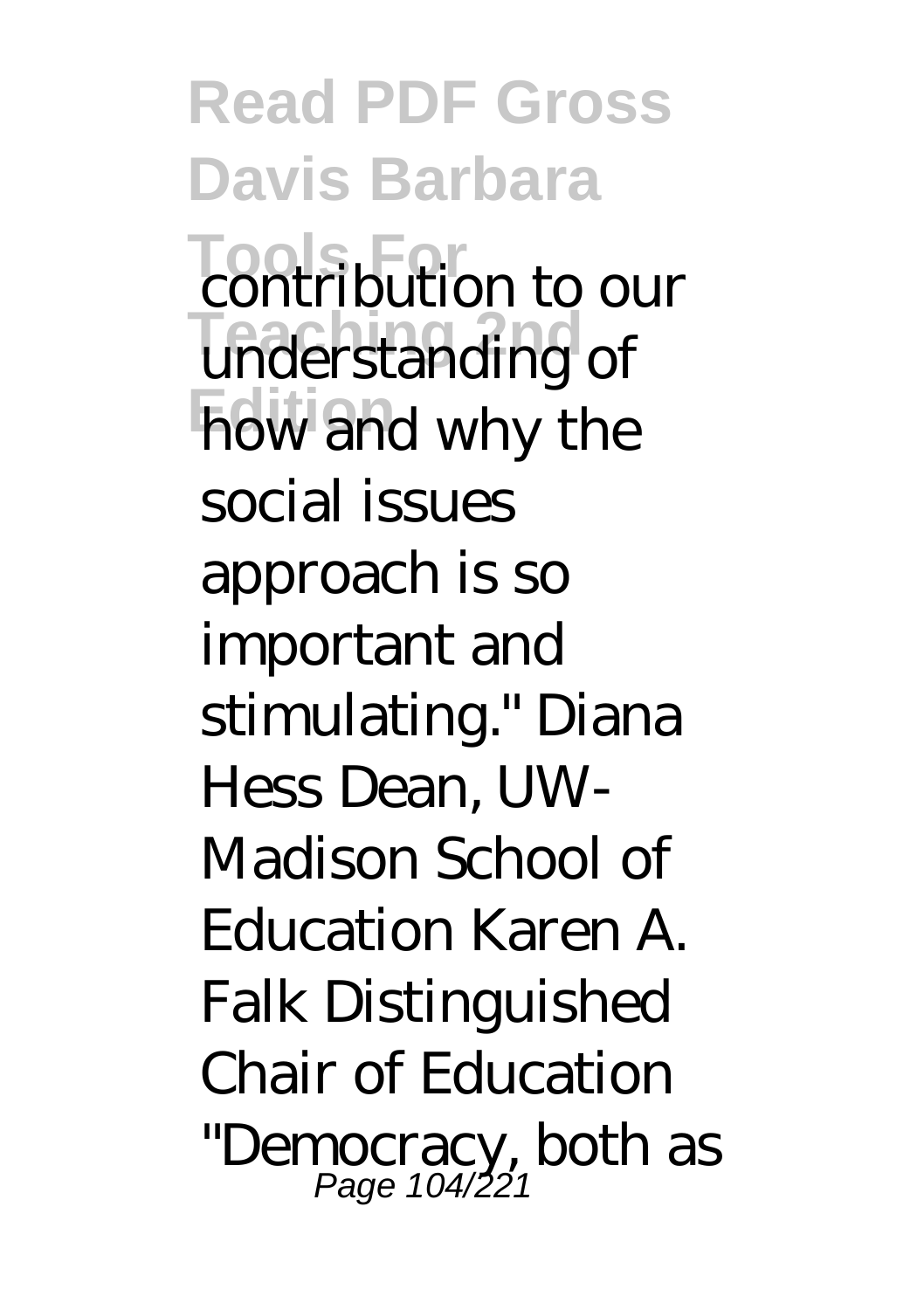**Read PDF Gross Davis Barbara Tools For** a form of **Teaching 2nd** 2 reservoir of principles and practices, faces an existential threat. The Handbook on Teaching Social Issues is a perfectlytimed and wonderfully engaging exploration of what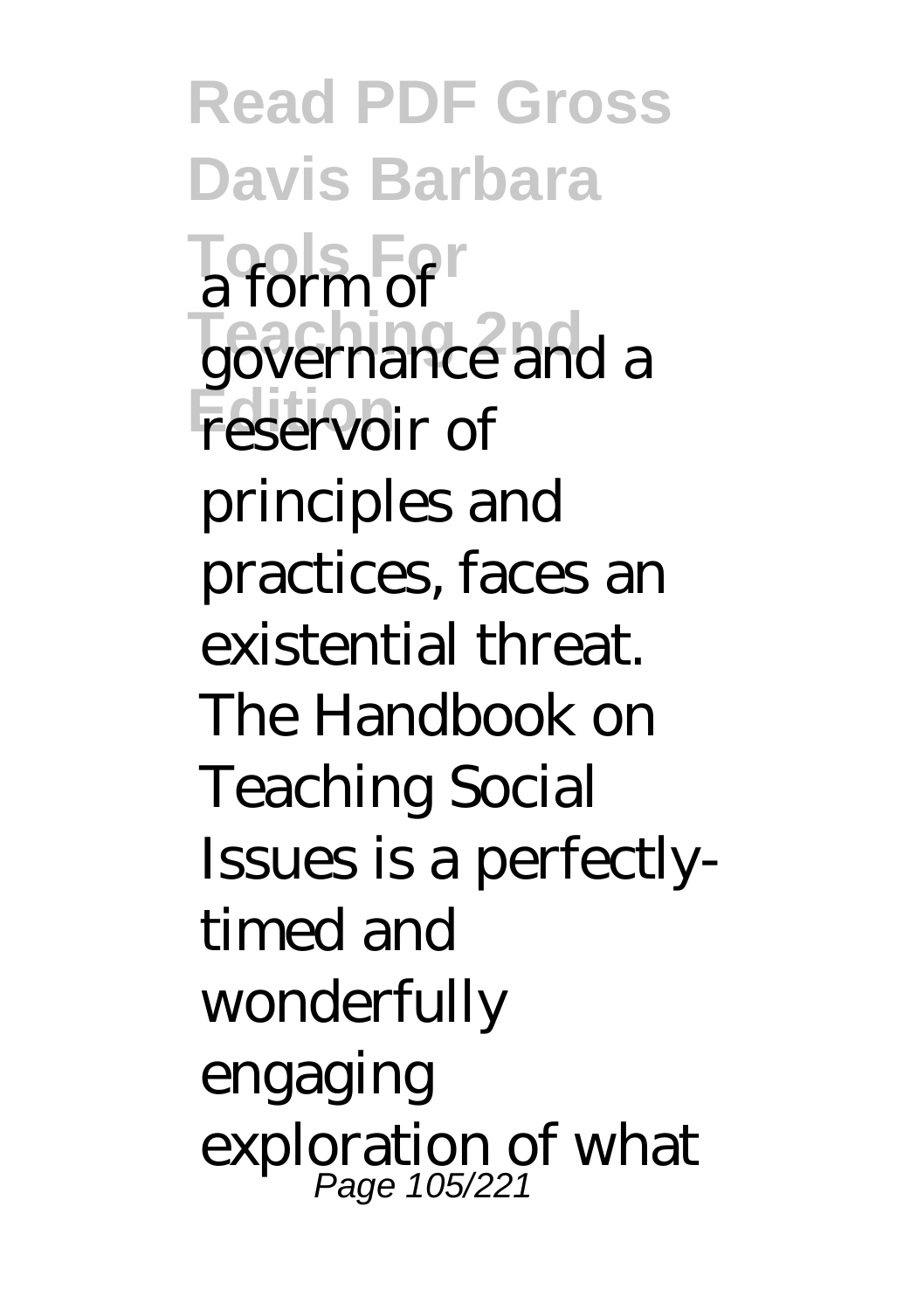**Read PDF Gross Davis Barbara Tools For** lies at the heart of social studies<sup>1</sup> **Edition** curriculum: social inquiry for democratic life. The authors provide conceptual frames, classroom strategies and deep insights about the complex and utterly crucial work of education for democratic Page 106/221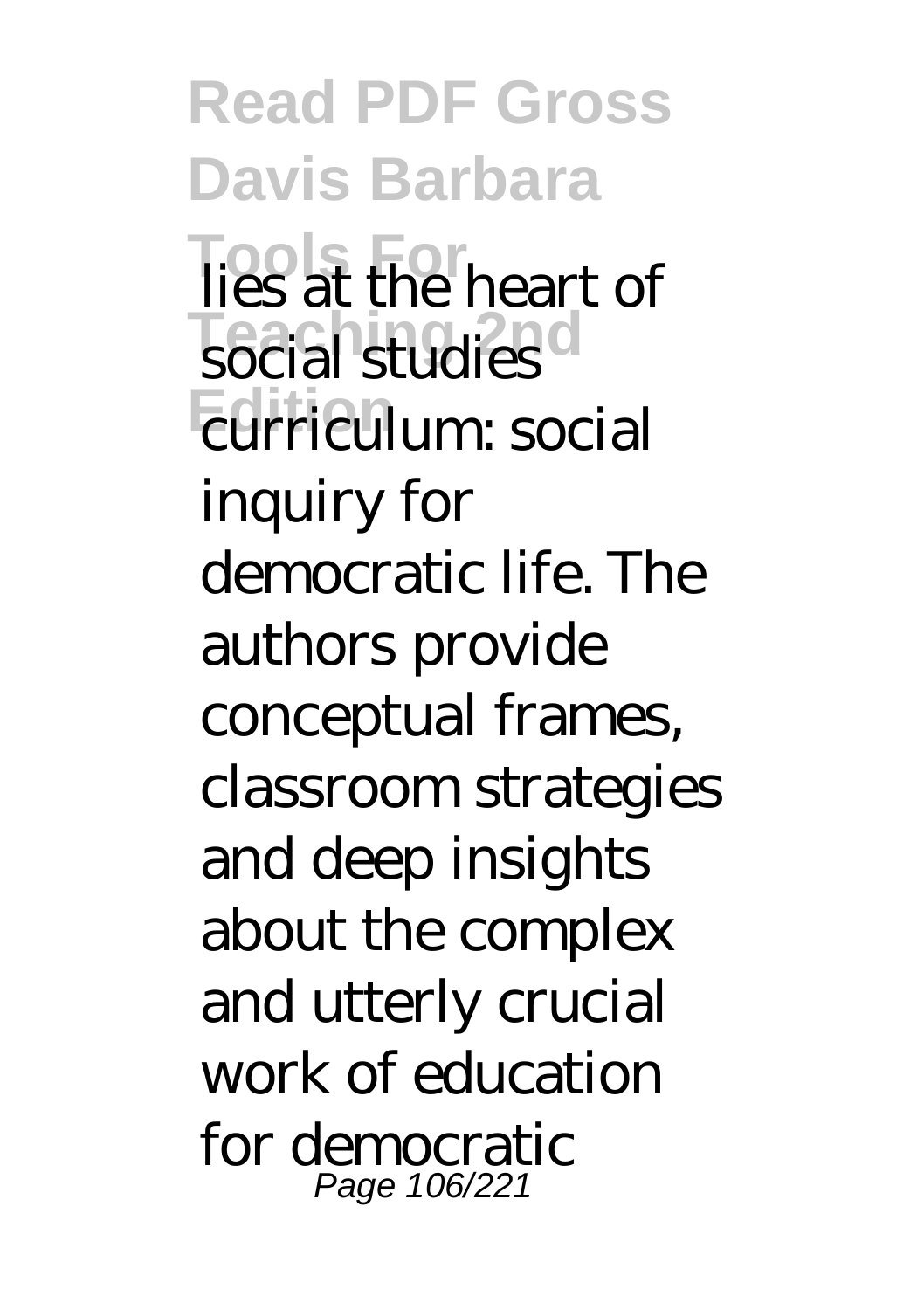**Read PDF Gross Davis Barbara Tools For** citizenship. **Teaching 2nd**<br> **Teaching 2nd**<br> **Teaching 2nd Edition** conceptualized and described in this volume is a curative so needed at this critical moment. Ron Evans and his colleagues have delivered, assembling an outstanding set of contributions to the Page 107/221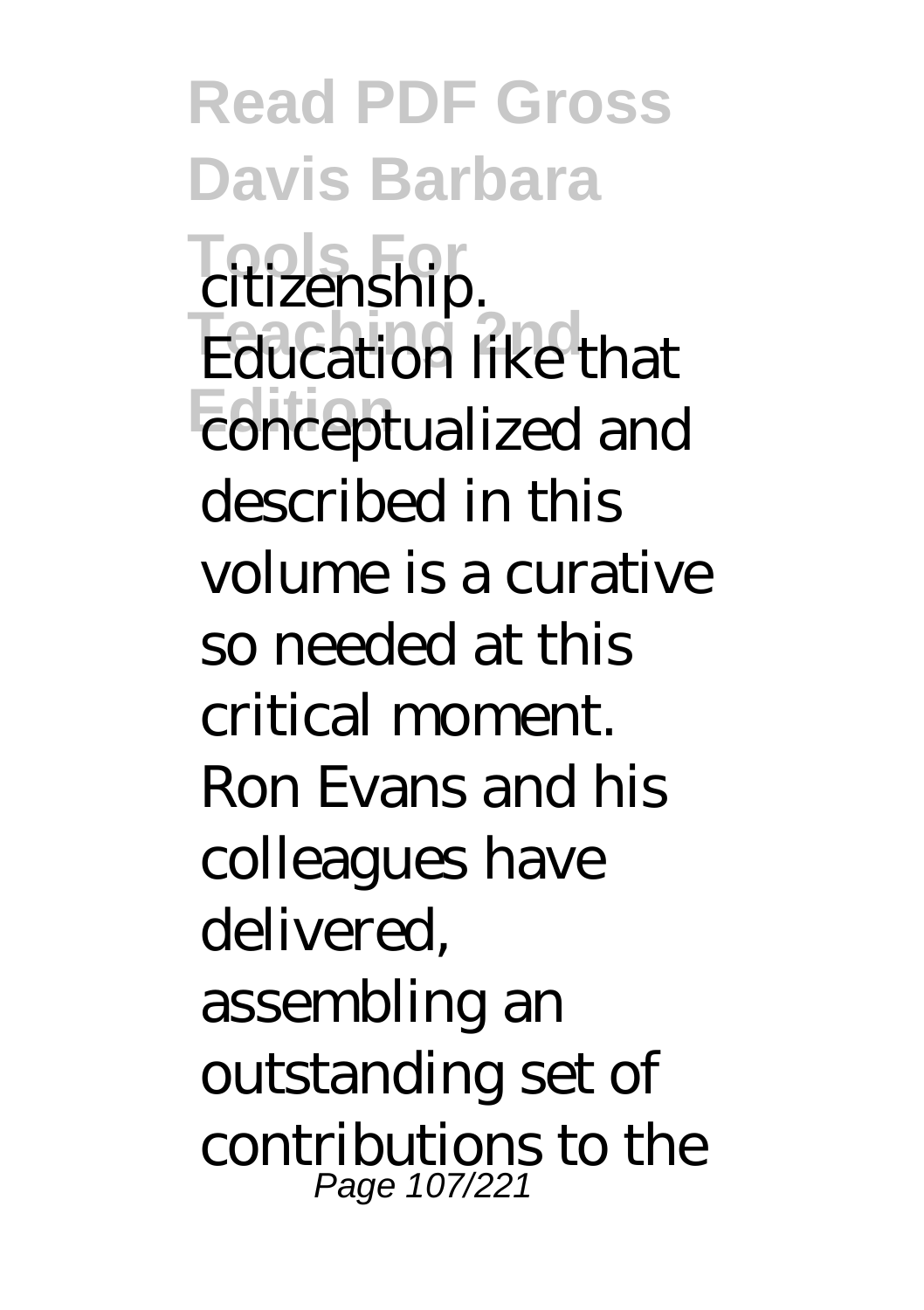**Read PDF Gross Davis Barbara Tools For** field. The Handbook **Teaching 2nd** underscores John **Edition** Dewey's nowhaunting invocation that democracy must be renewed with each generation and an education worthy of its name is the handmaiden of democratic rebirth." William Gaudelli Page 108/221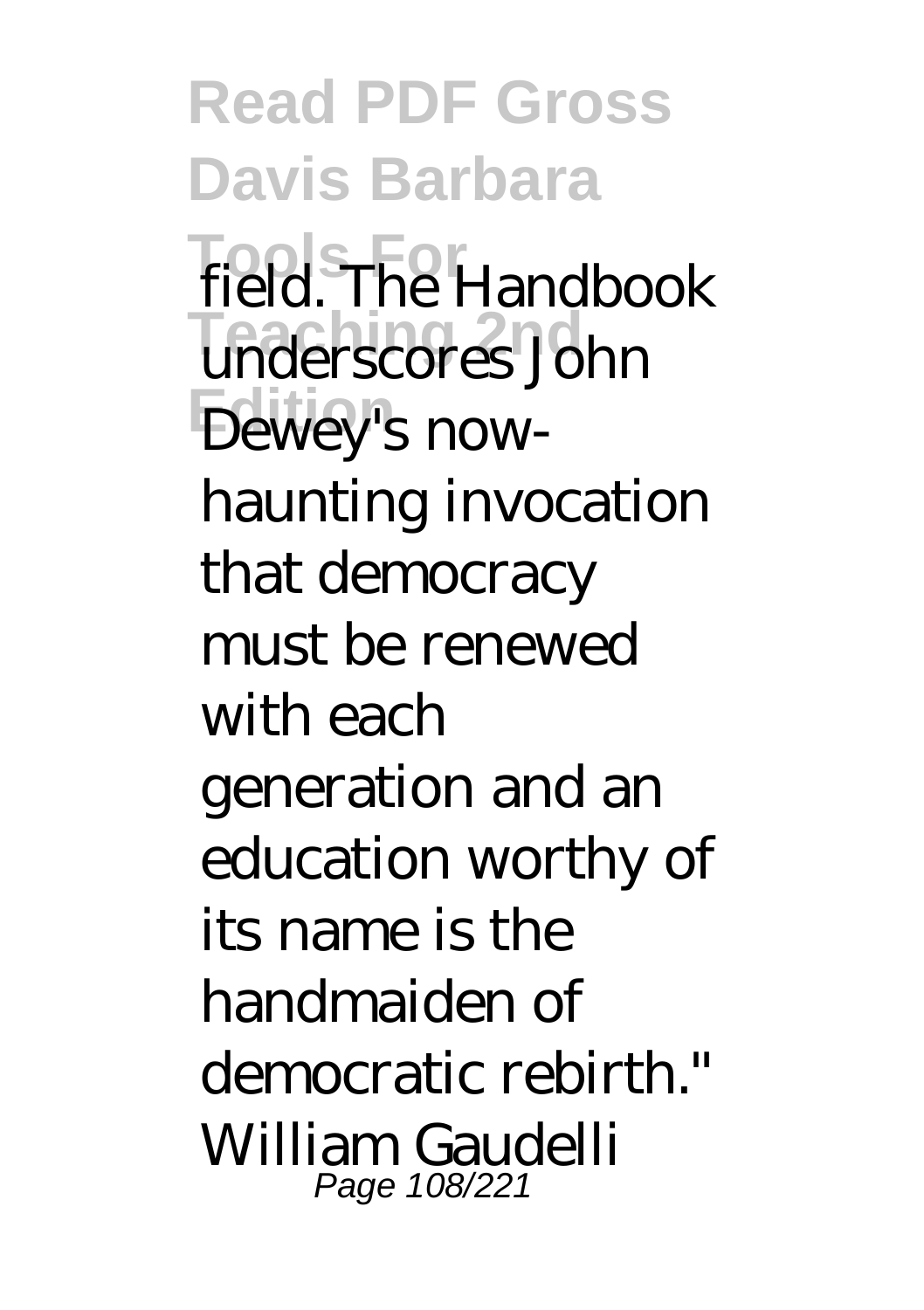**Read PDF Gross Davis Barbara Tools For** Dean and Professor **Lehigh University Example 15** so timely and relevant for democratic education. Instead of retreating to separate ideological corners, the authors in this handbook invite us to engage in deliberative discourse that Page 109/221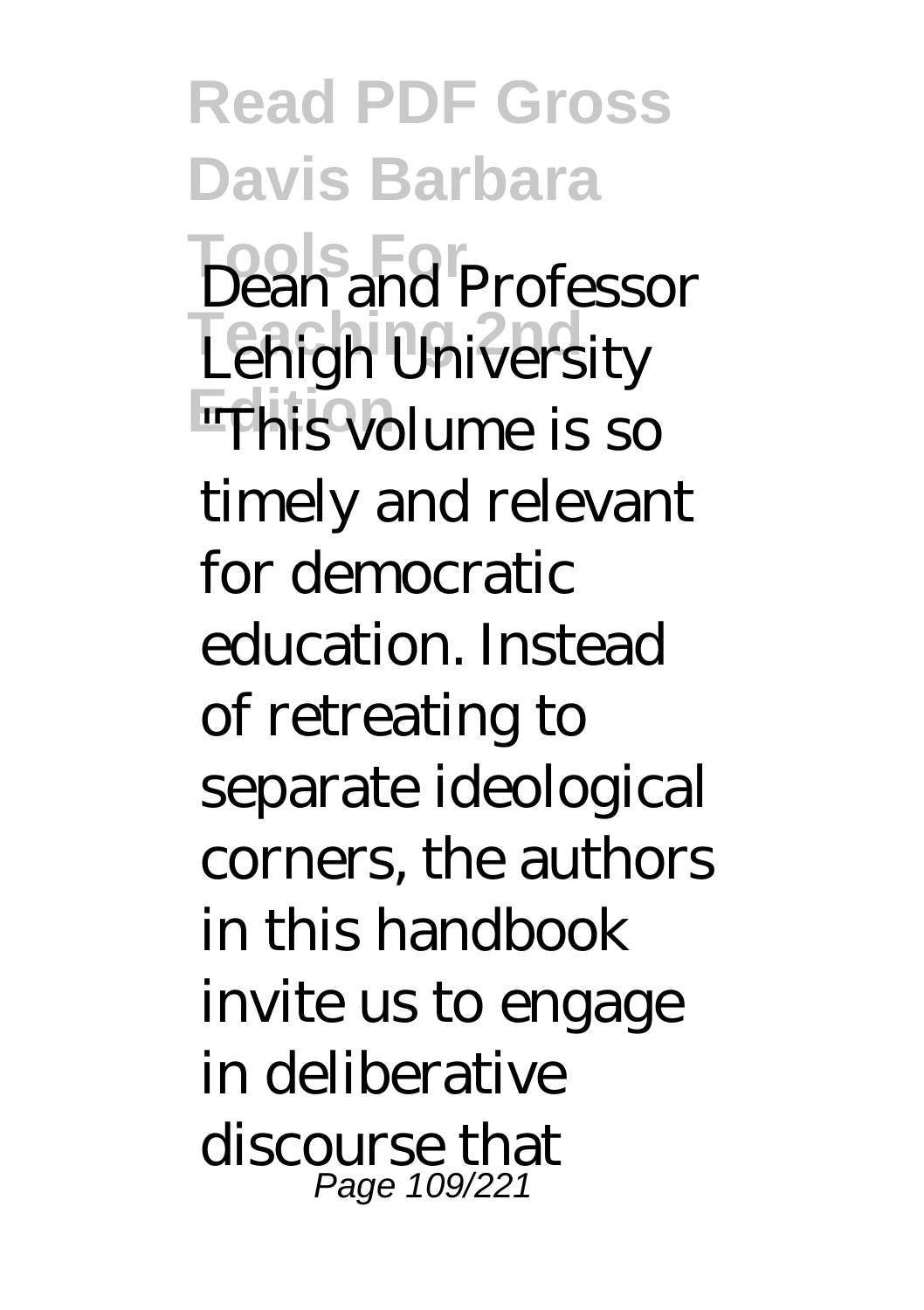**Read PDF Gross Davis Barbara Tools For** requires civic **Teaching 2nd** reasoning and often requires us to meet in a place that serves us all." Gloria Ladson-Billings, Professor Emerita Department of Curriculum & **Instruction** University of **Wisconsin** President, National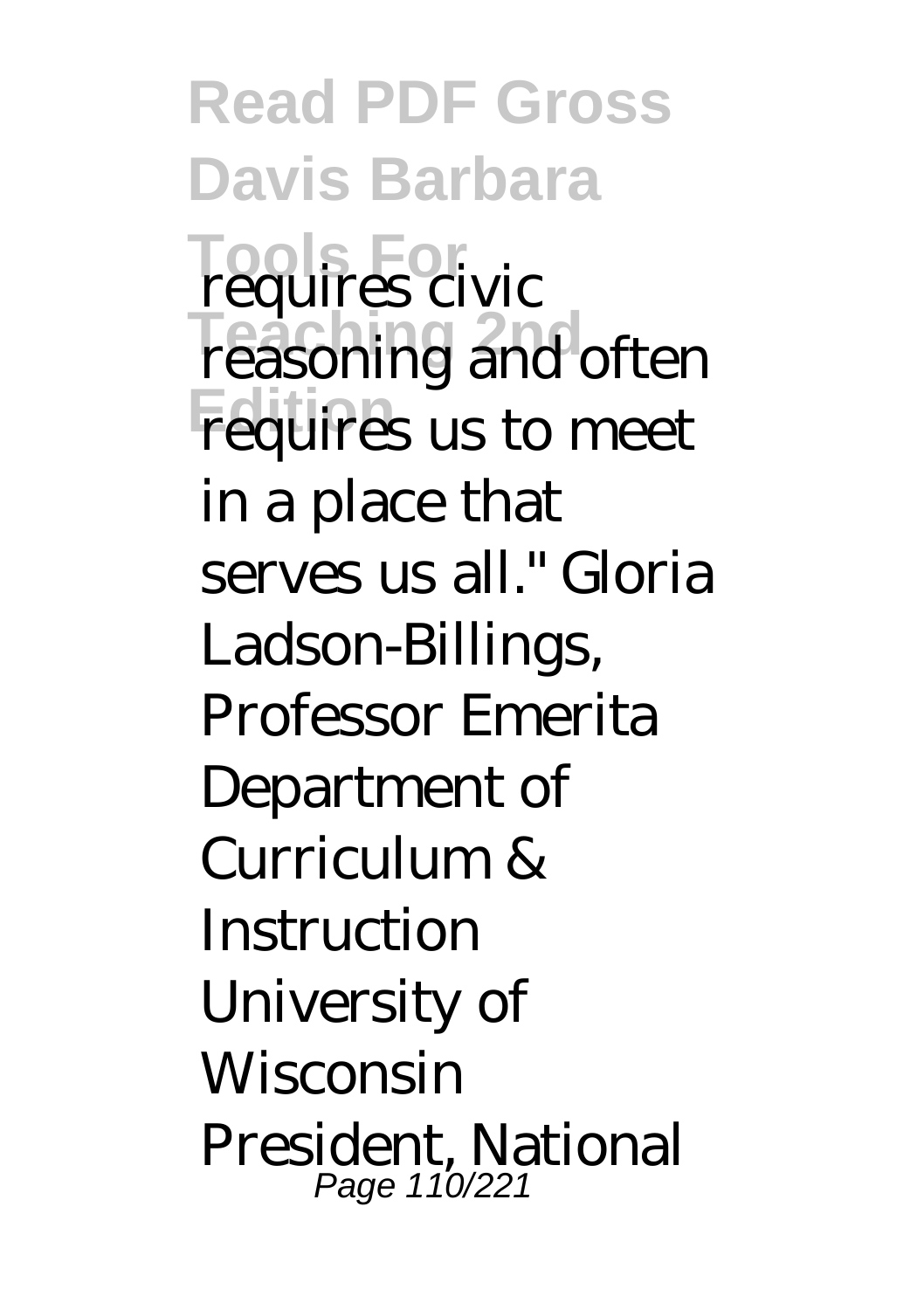**Read PDF Gross Davis Barbara Tools For** Academy of **Teaching 2nd** Education Fellow, **Edition** AERA, AAAS, and Hagler Institute @ Texas A&M "At the heart of our divisive political and social climate is the need to understand and provide clarity over polarizing concepts. Historically, confusion and Page 111/221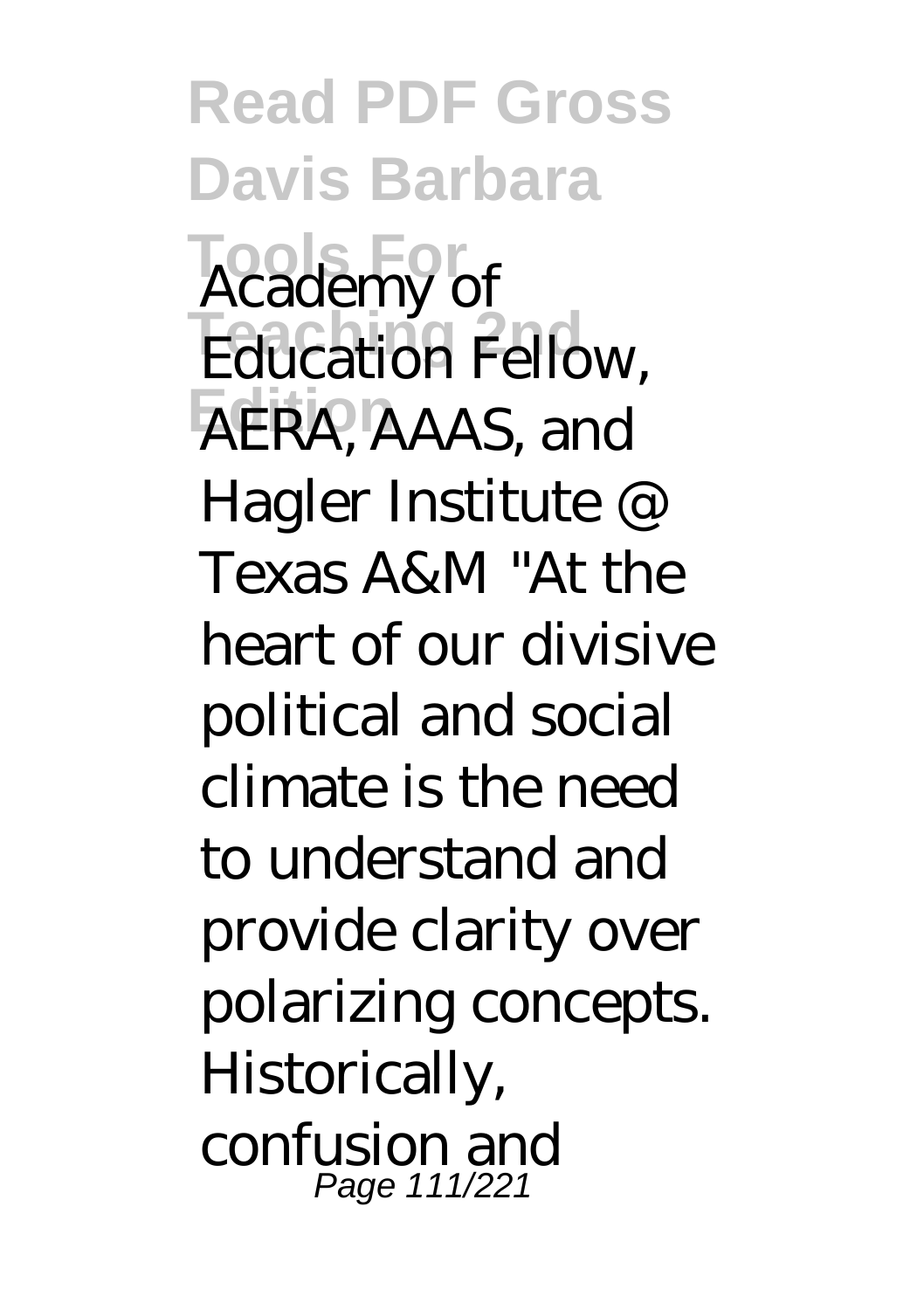**Read PDF Gross Davis Barbara Tools For** resistance has **Teaching 2nd Edition** nation's growth as a democratic nation. Typically, the most vulnerable in our society has suffered the most from our unwillingness to reconceptualize society. The Handbook on Teaching Social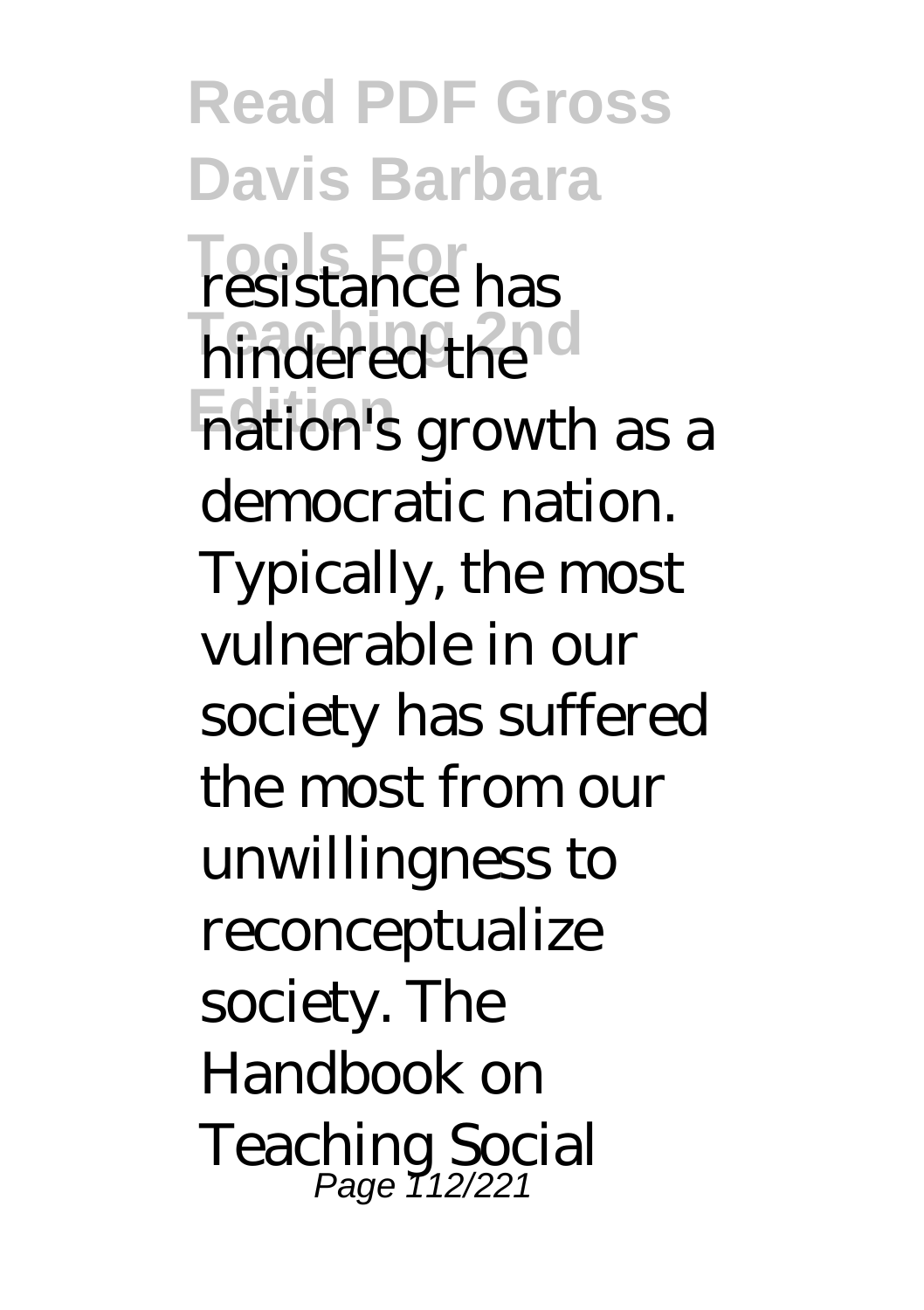**Read PDF Gross Davis Barbara Tools For** Issues, 2nd edition, **Teaching 2nd**<br>is a good step in helping social studies educators, students, and laypersons realize a new society that focuses on equity. With over 30 chapters, Ronald Evans and his colleagues' centered inquiry, critical Page 113/221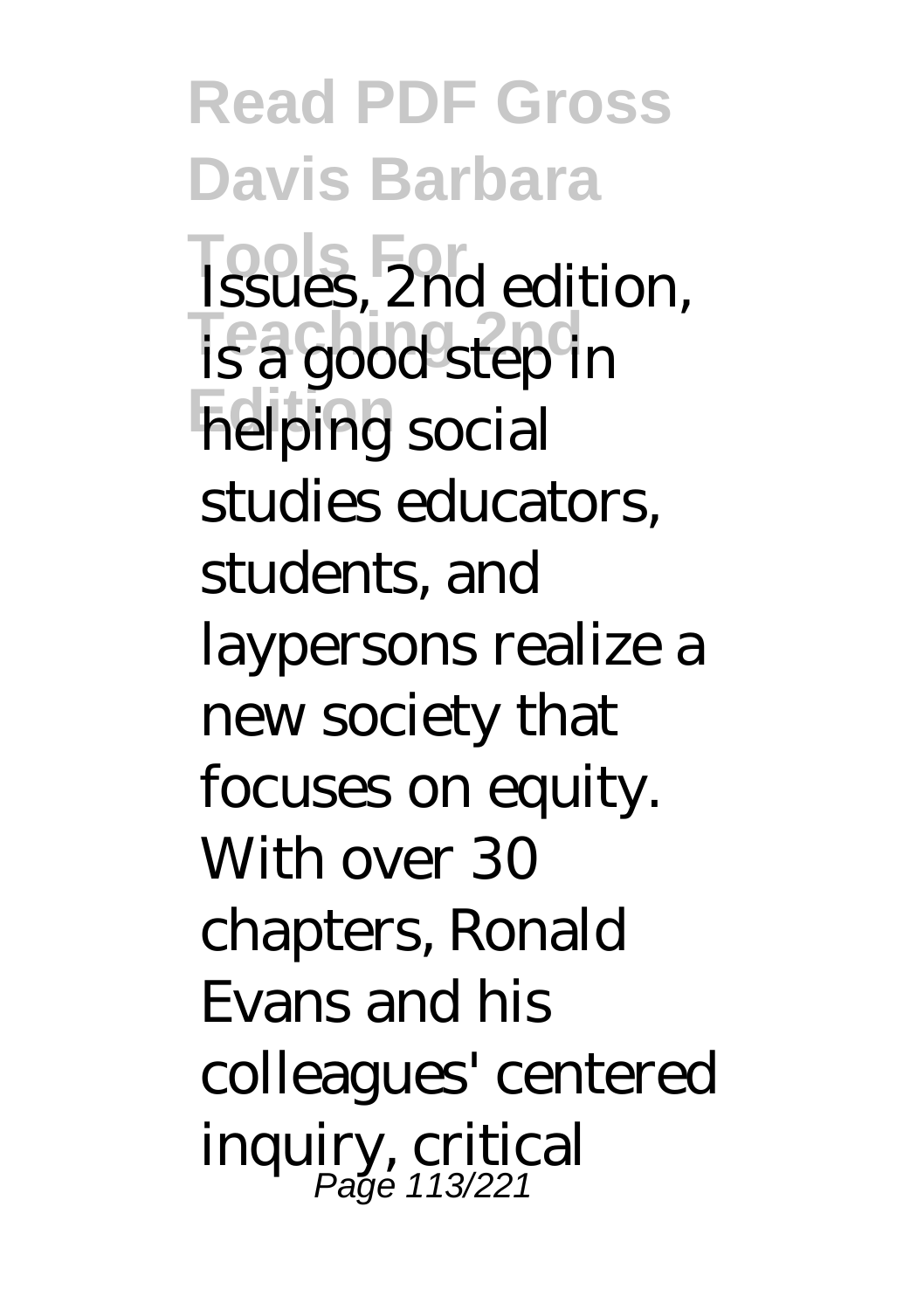**Read PDF Gross Davis Barbara Tools For** controversy, and **Edition** action to challenge thinking, ideologies and connect social studies to student's lives and the real world. The first edition helped me as a young social studies teacher; I am excited to use the 2nd edition with Page 114/221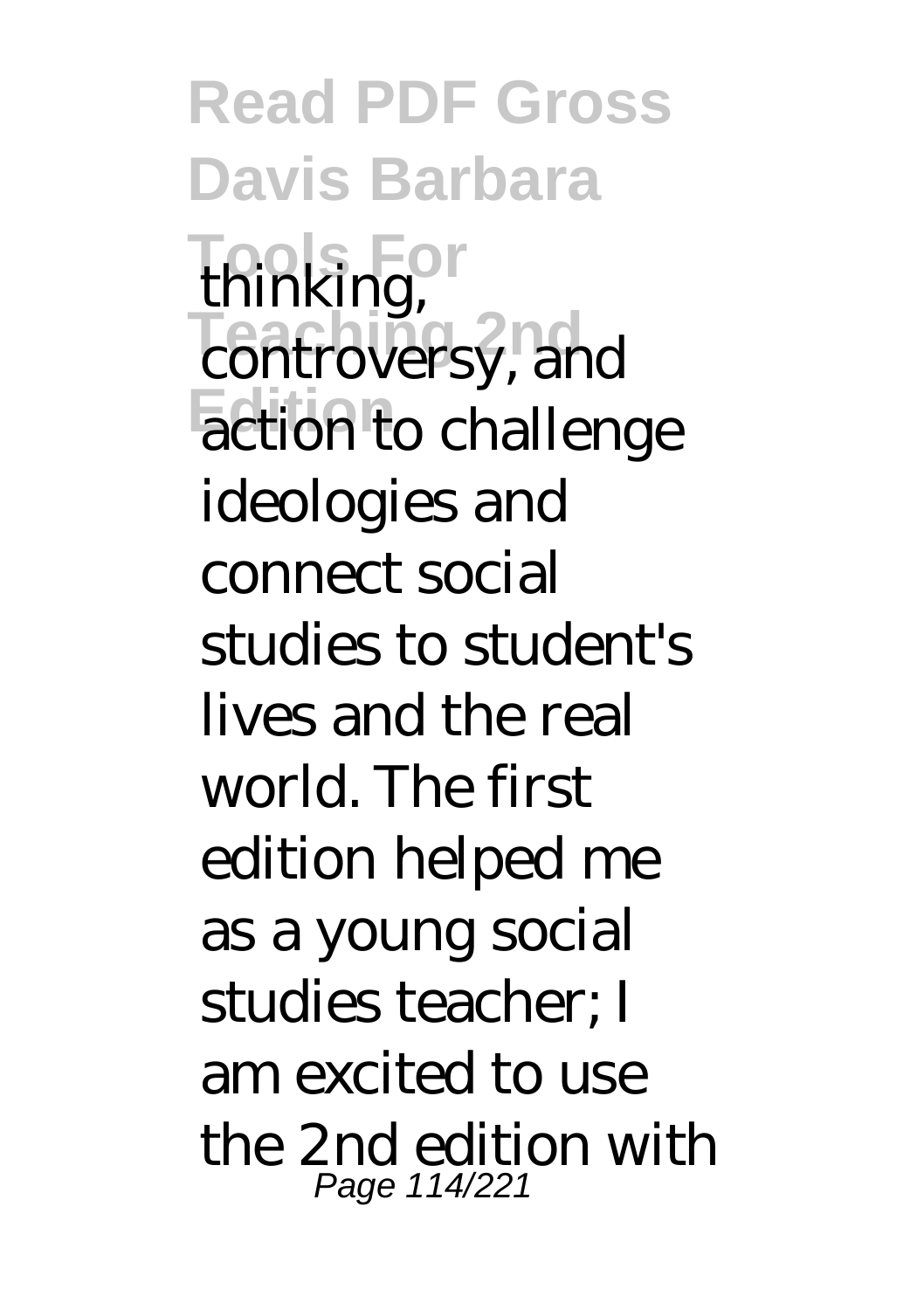**Read PDF Gross Davis Barbara Tools For** my teacher **Education students!" Edition** LaGarrett King Isabella Wade Lyda and Paul Lyda Professor of Education Founding Director, CARTER Center for K-12 Black history education University of Missouri "Ronald Page 115/221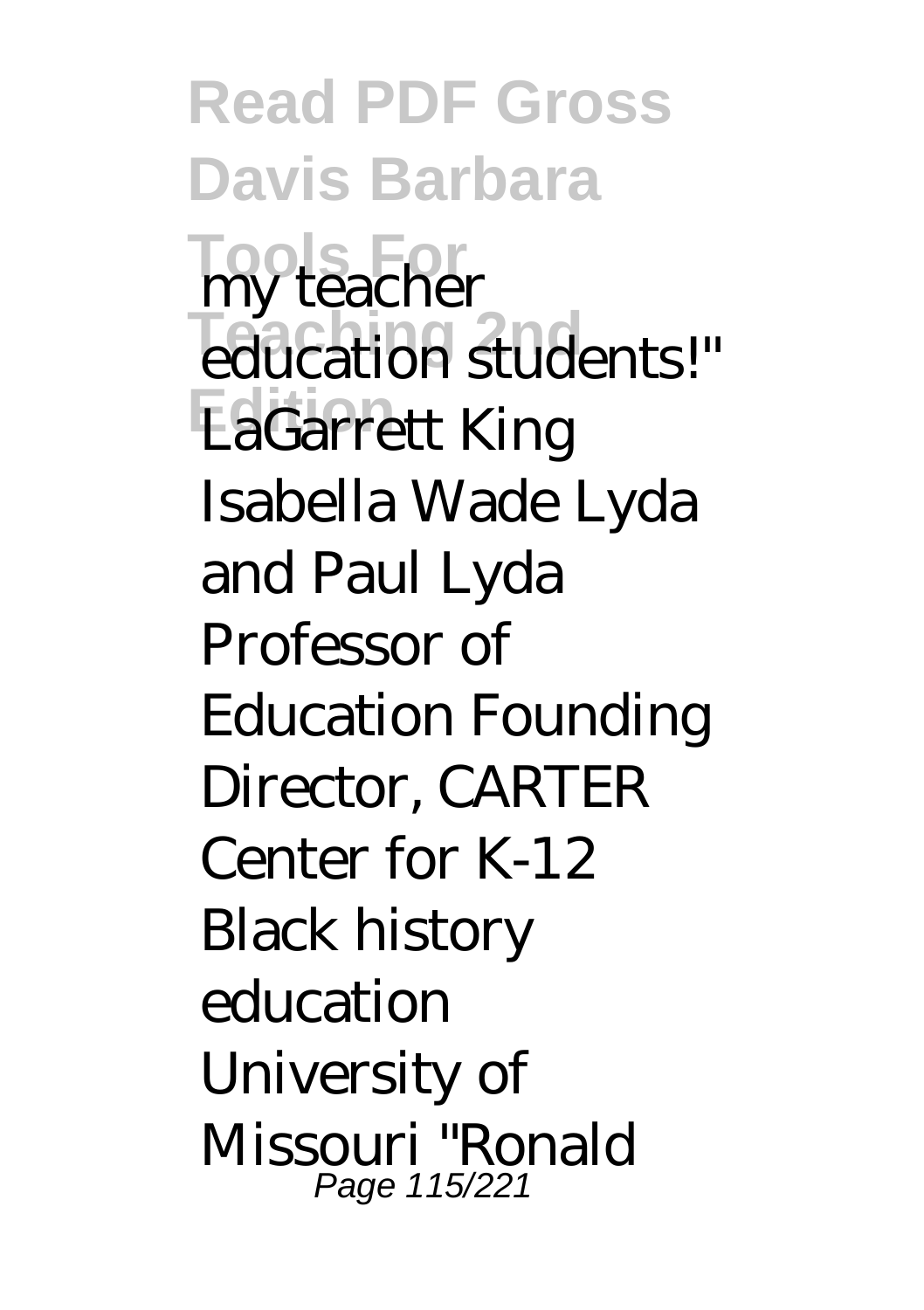**Read PDF Gross Davis Barbara Tools For** Evans has curated a **Teaching 2nd informative** contributions that will serve as an indispensable resource for social studies educators committed to engaging their students in the thoughtful examination of Page 116/221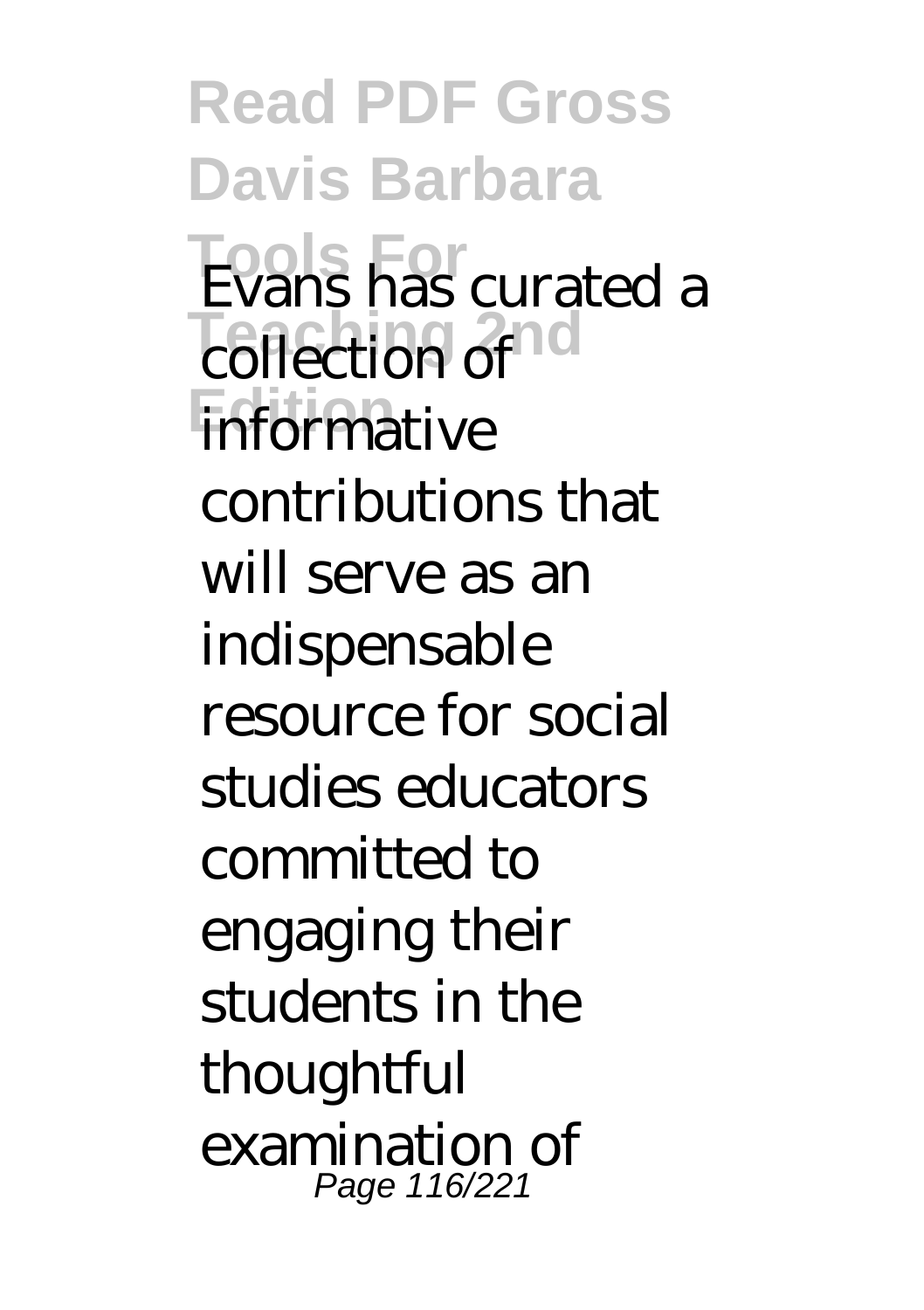**Read PDF Gross Davis Barbara Tools For** social issues. The **Teaching 2nd Edition** Teaching Social Issues, 2nd edition, articulates the historical, definitional, and conceptual foundations of social issues education. It offers clear presentations of general Page 117/221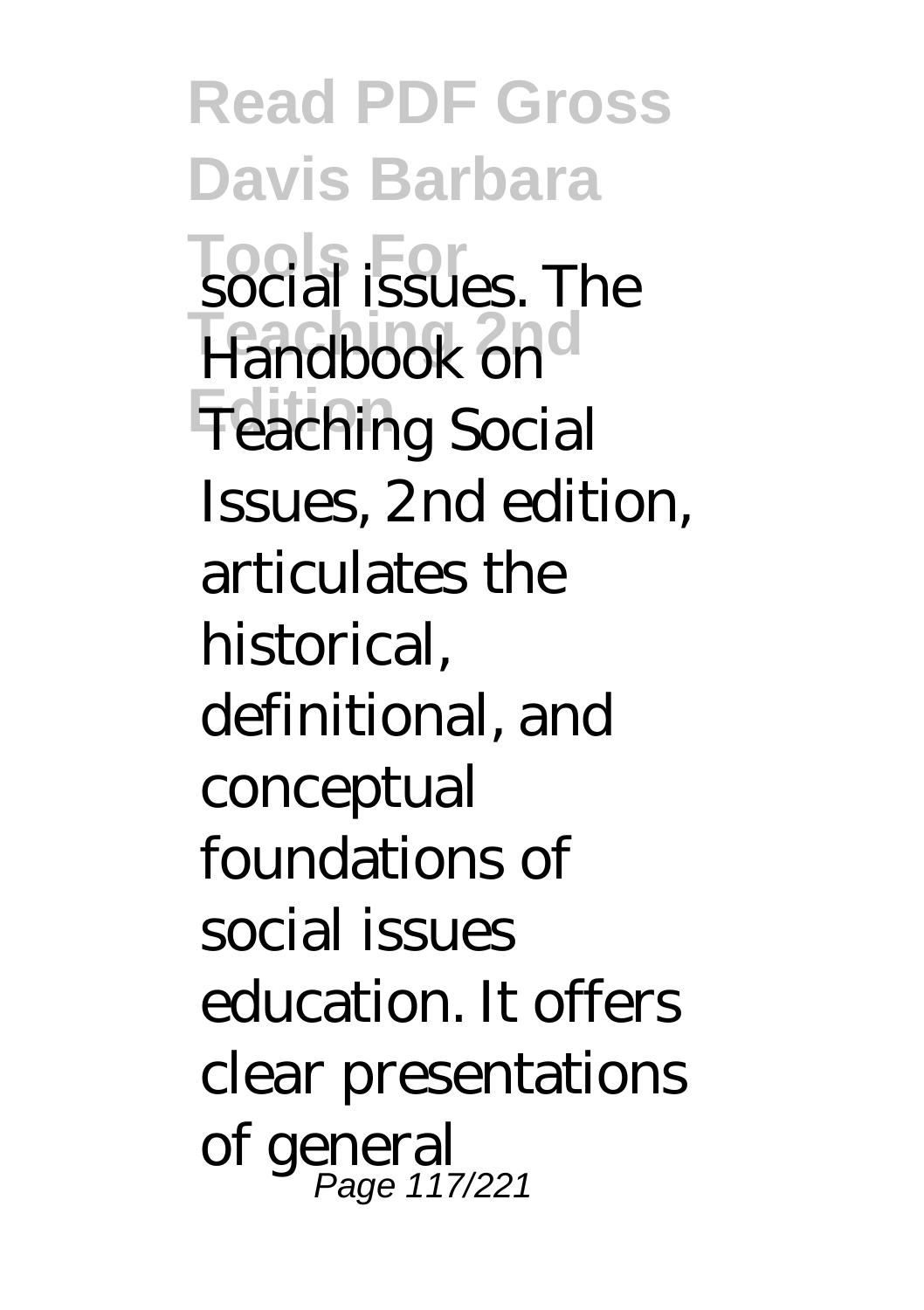**Read PDF Gross Davis Barbara Tools For** guidelines for unit planning, discussion methods, and assessment. It identifies specific teaching strategies, resources, and sample lessons for investigating a range of persistent and contemporary social issues on the elementary, middle, Page 118/221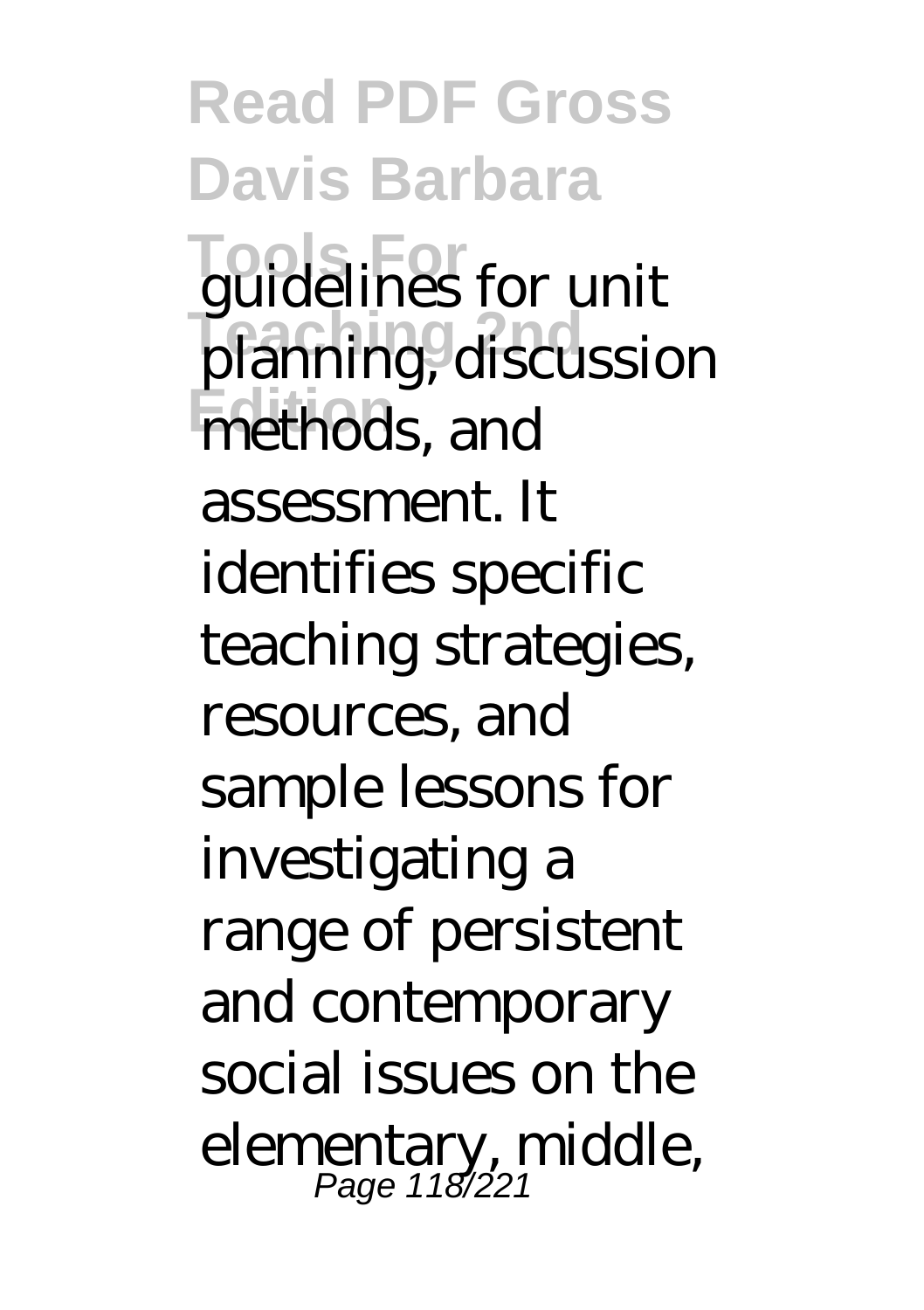**Read PDF Gross Davis Barbara Tools For** and secondary levels through the **Edition** social studies disciplines. Updated with perspectives on education for social justice that have emerged since the first edition, this edition effectively situates social issues education in the contemporary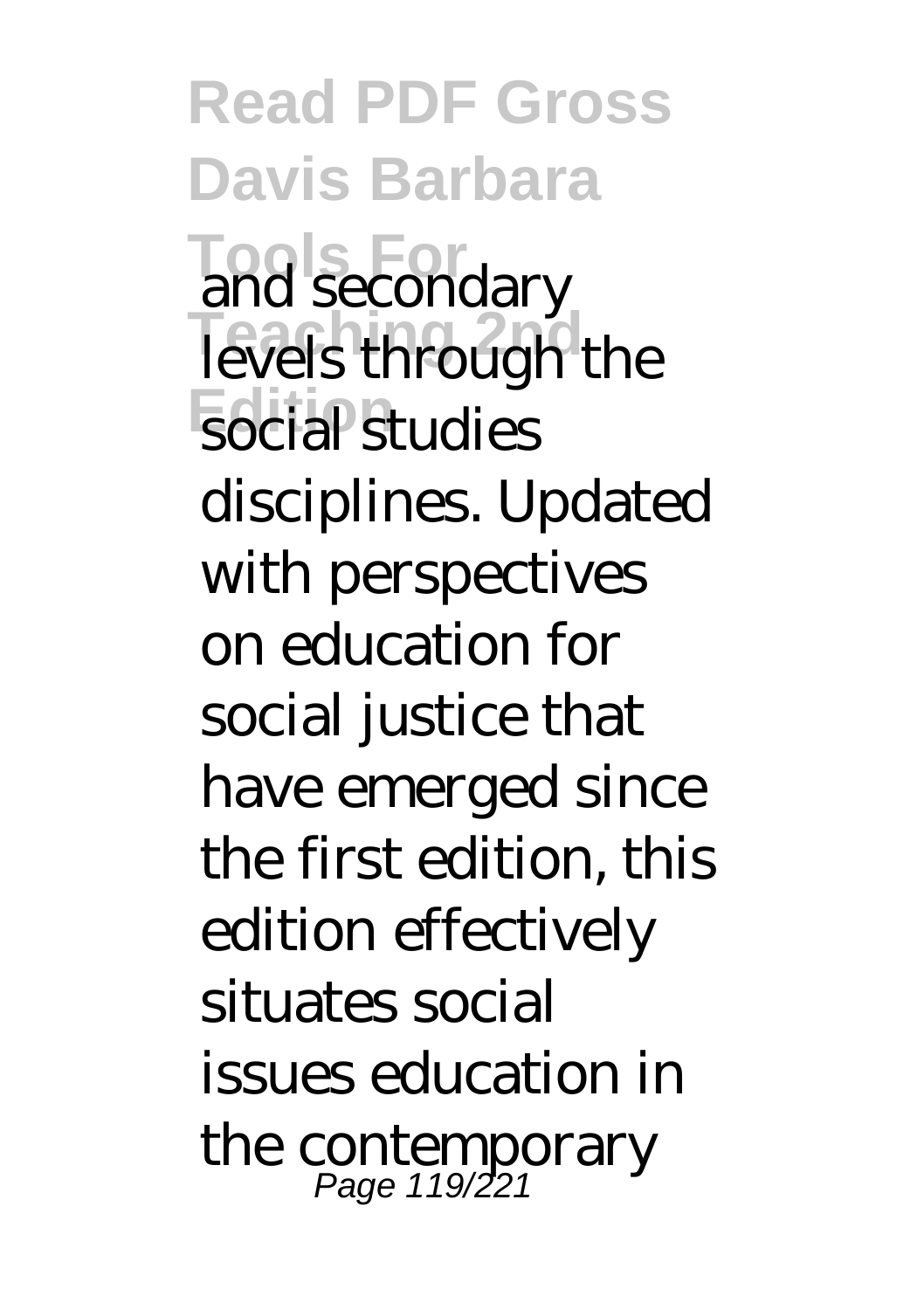**Read PDF Gross Davis Barbara Tools For** sociopolitical milieu. **The Handbook on Edition** Teaching Social Issues, is a timely, accessible, and practical guide to involving students in a vital facet of citizenship in a democracy." William G. Wraga, Professor Dean' Office Mary Frances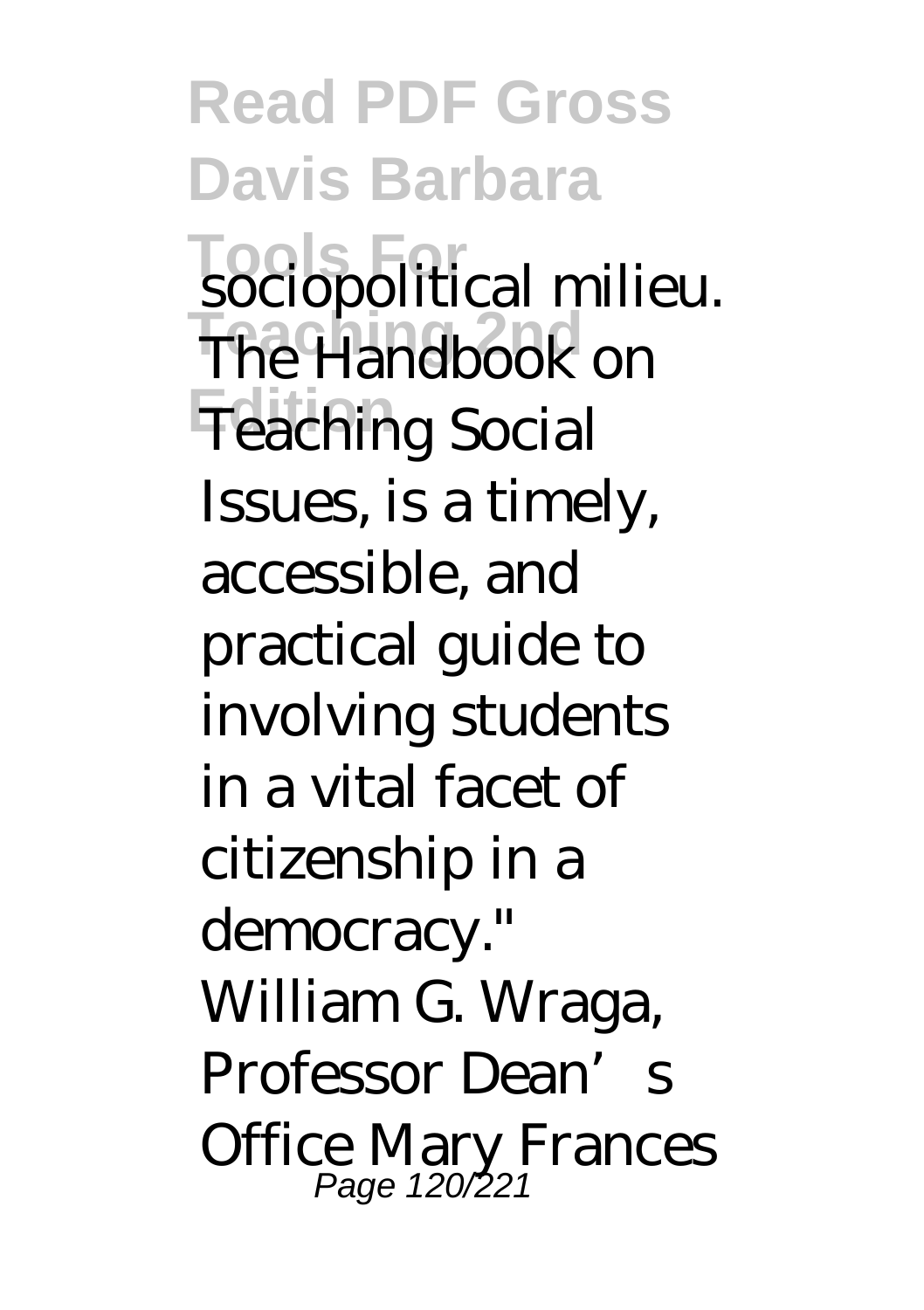**Read PDF Gross Davis Barbara Tools For** Early College of **Teducation Edition** University of Georgia "The Handbook on Teaching Social Issues, 2nd edition is a long-awaited, welcome, and timely volume. It is apparent that the foundational tenets of the first edition Page 121/221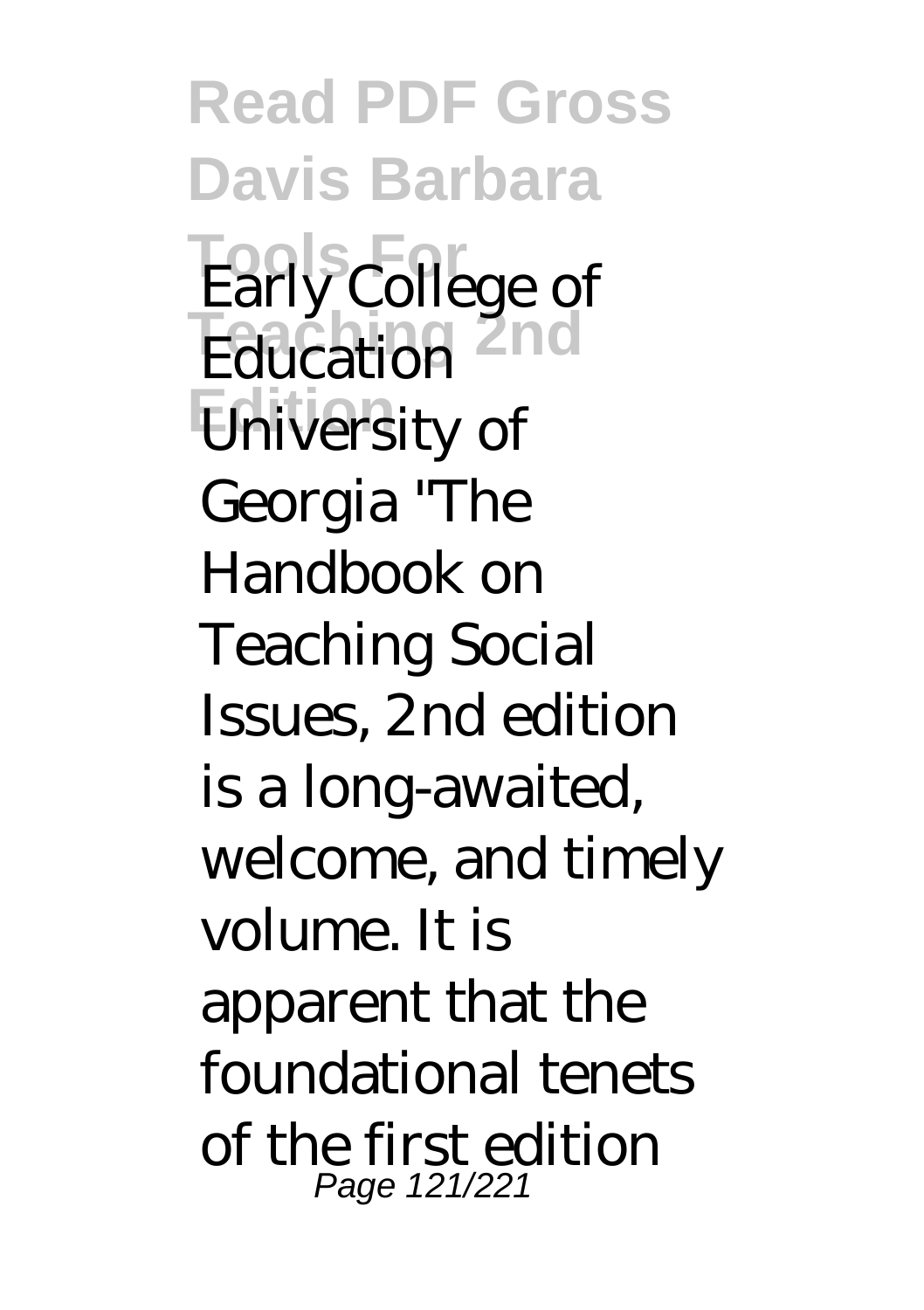**Read PDF Gross Davis Barbara Tools For** have served social **Teaching 2nd Edition** professionals well over the past 25 years, given the growth of social issues scholarship showcased in this new edition. Notable is the re-framing and presentation here of scholarship through a social Page 122/221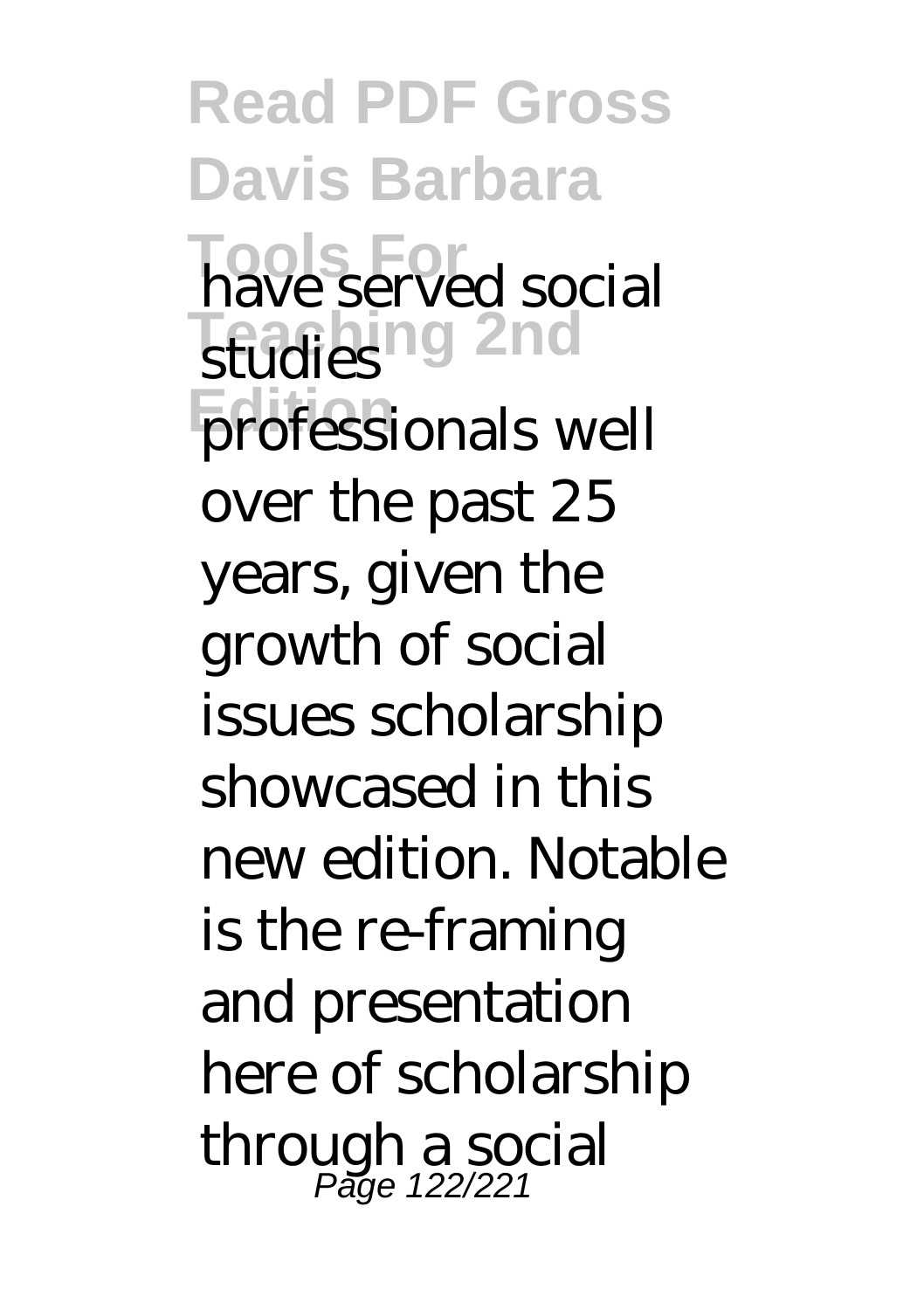**Read PDF Gross Davis Barbara Tools For** justice lens. I **Teaching 2nd Edition** of unique tools on an array of specific, critical topics that fill gaps in our pedagogical content knowledge. This volume will sit right alongside my dog-eared 1996 edition and fortify many methods Page 123/221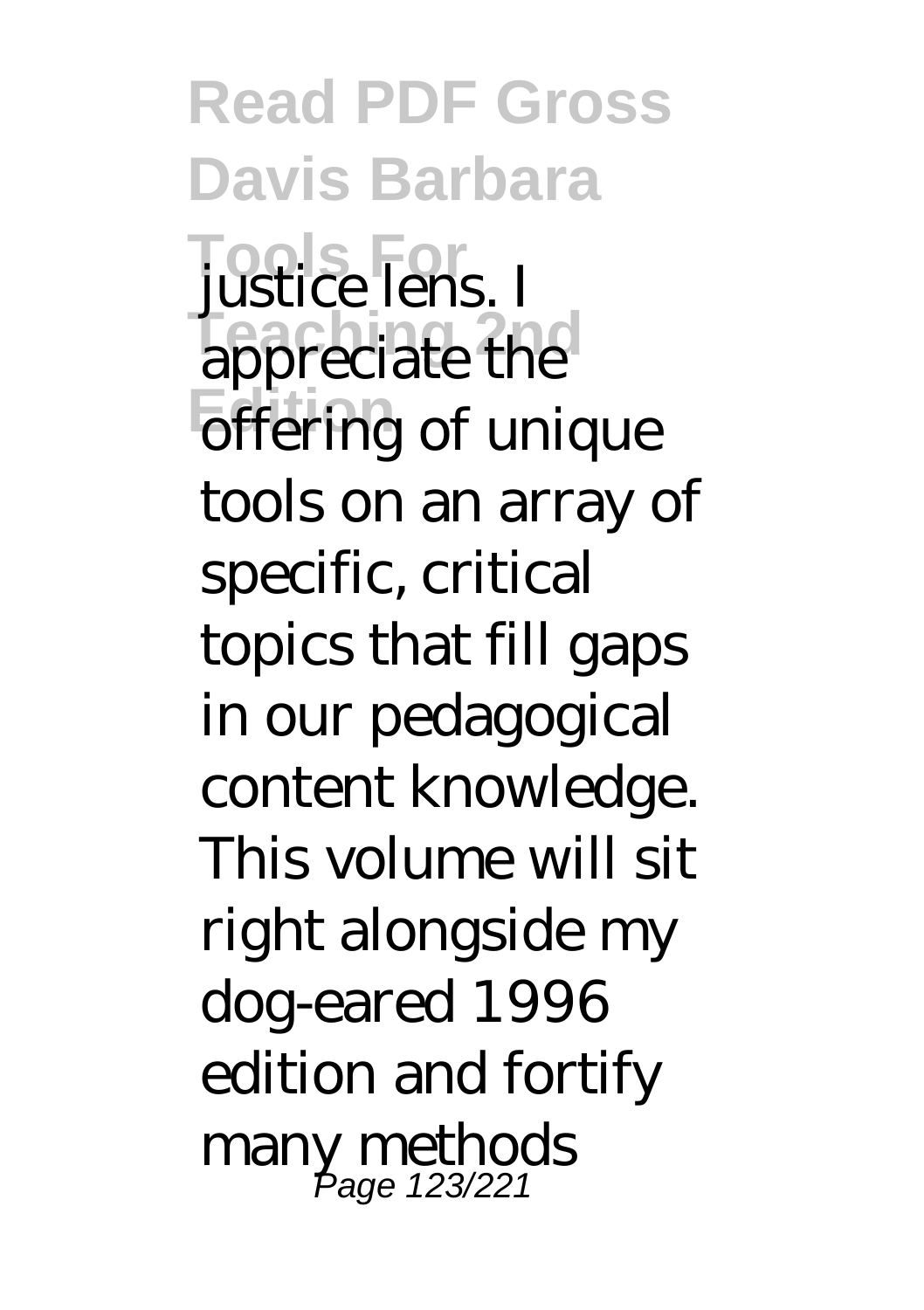**Read PDF Gross Davis Barbara Tools For** courses, theses, and **Teaching 2nd** dissertations to **Edition** come. Sincere thanks to the editor and authors for what I am certain will be an enduring, catalyzing contribution." Nancy C. Patterson Professor of Education Social Studies Content Page 124/221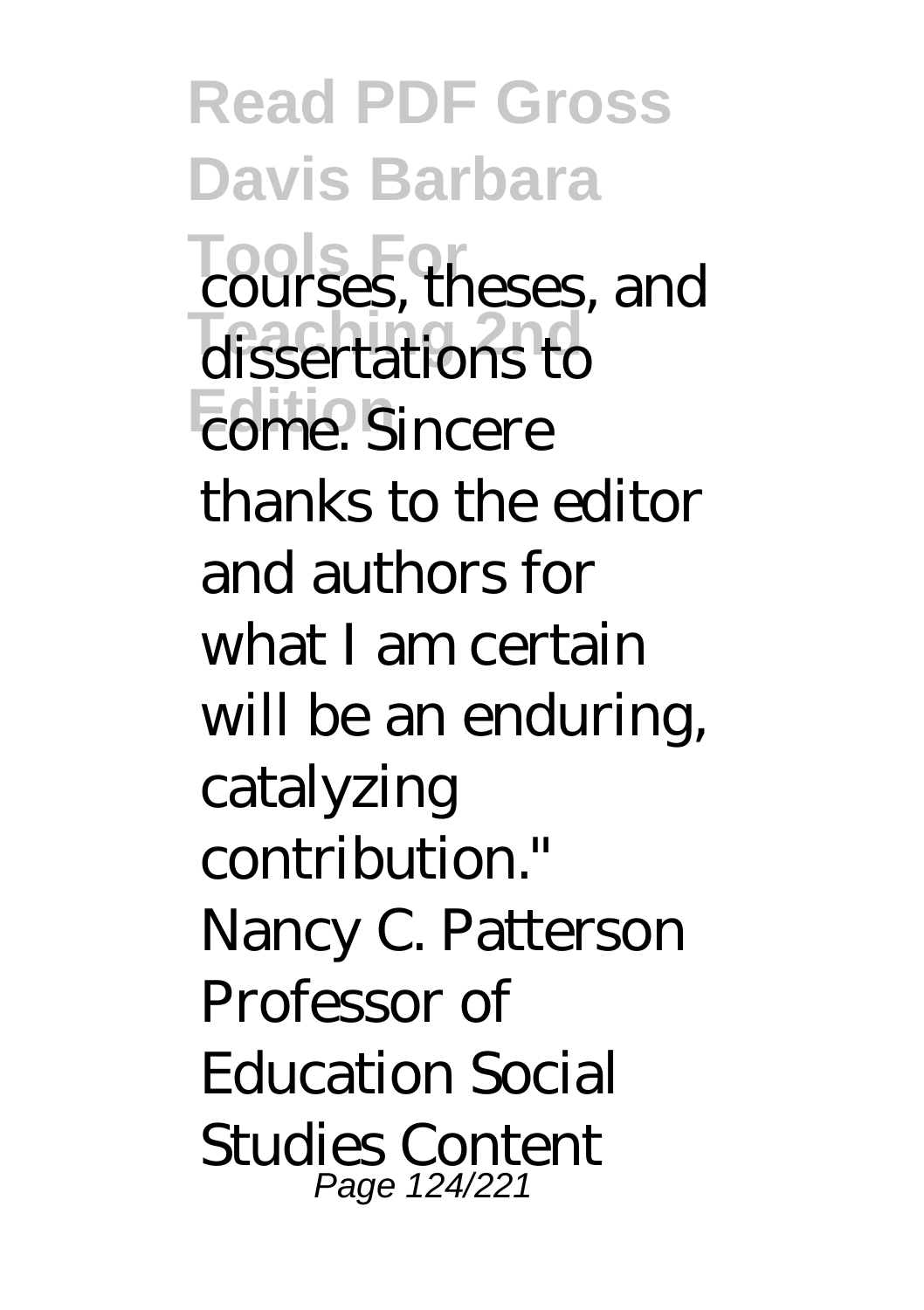**Read PDF Gross Davis Barbara Tools For** Area Coordinator **Teaching Green State Edition** University "The Handbook on Teaching Social Issues is a tool that every informed social studies educator should have in their instructional repertoire. Helping students understand Page 125/221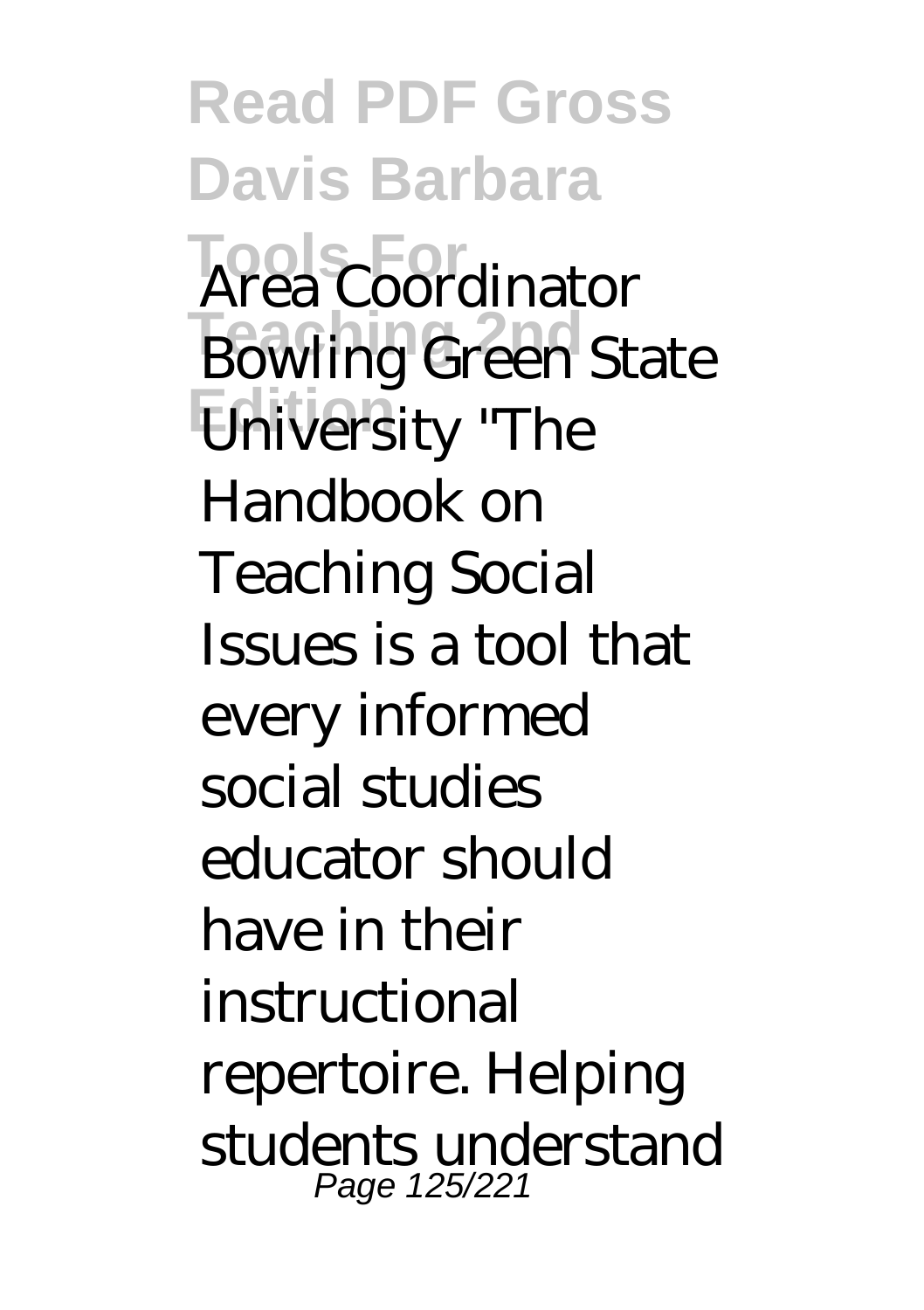**Read PDF Gross Davis Barbara Tools For** how to investigate **Teaching Edition** against problems is essential to developing a better world. The articles in this handbook provide explanations and reasonings behind issues-centered education as well as strategies to employ Page 126/221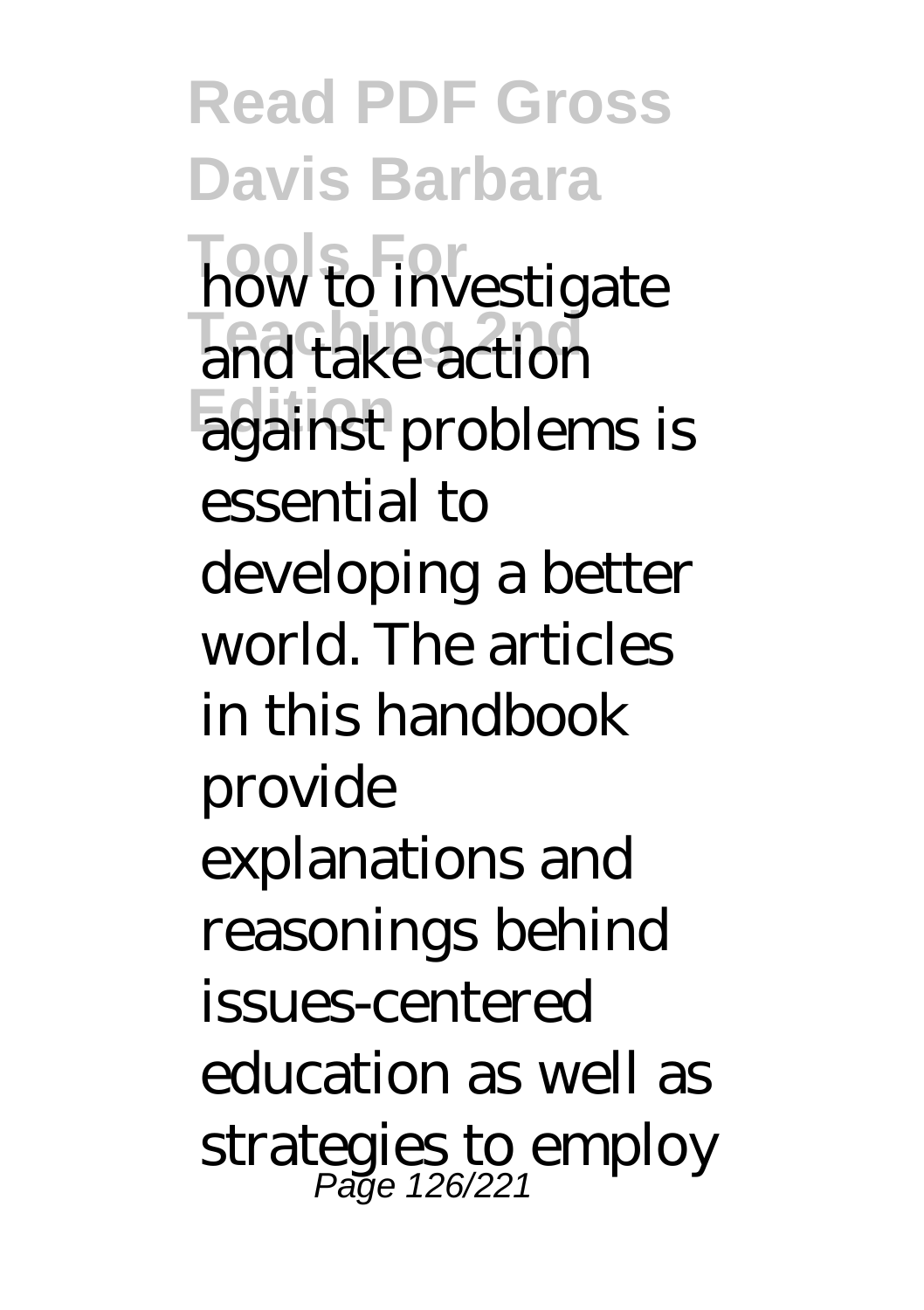**Read PDF Gross Davis Barbara Tools For** at every age level of **Teaching** 1 look forward to using this edition with the K-12 social studies teachers in my district in order to better prepare our students for future learning and living." Kelli Hutt, Social Studies Curriculum Facilitator Dallas Page 127/221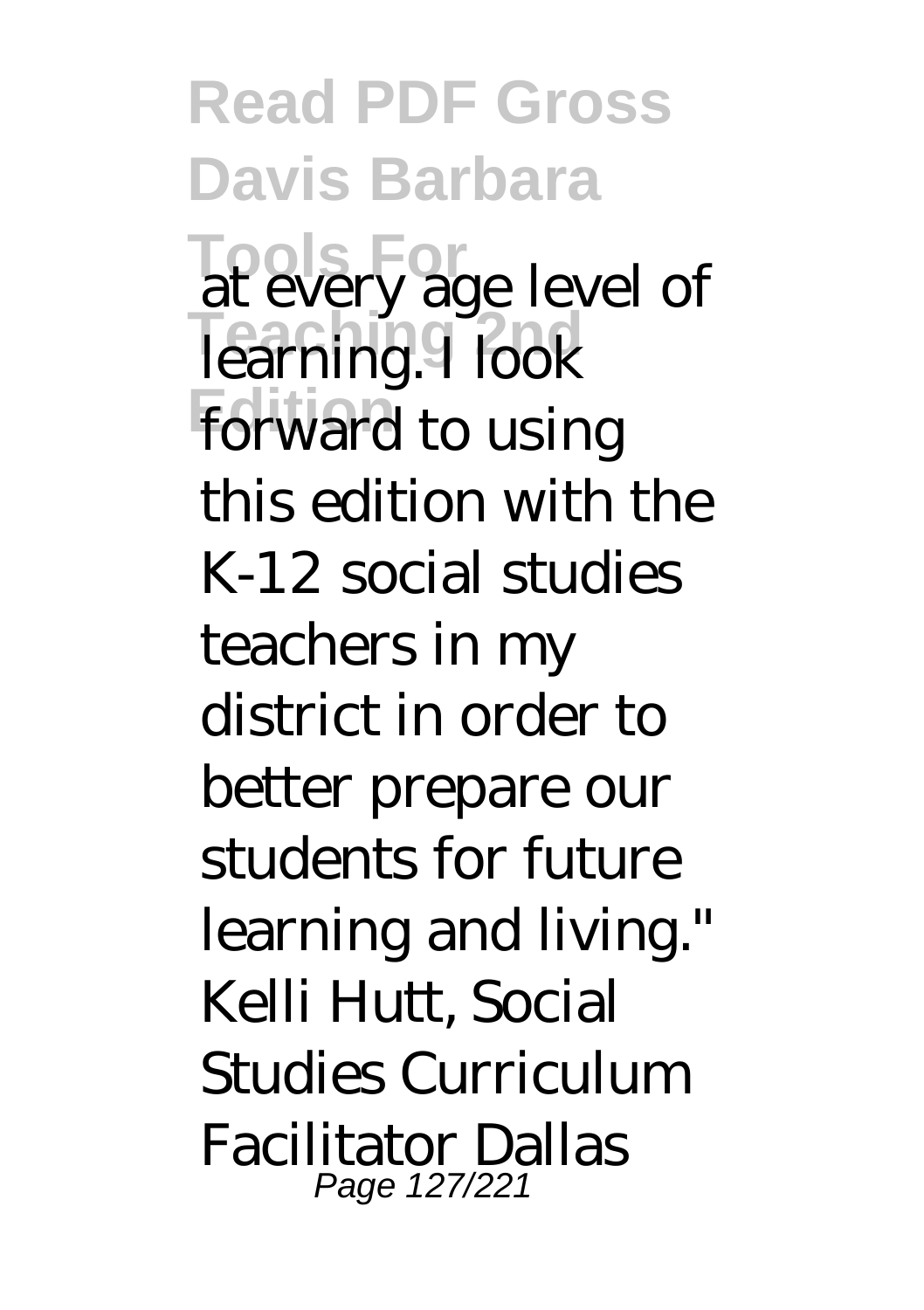**Read PDF Gross Davis Barbara Tools For** Center-Grimes CSD **Teaching 2nd** Grimes, Iowa "Ron Evans has chosen an appropriate time to create a companion publication to the first Handbook on Teaching Social Issues published in 1996. During the last few years, social studies teachers Page 128/221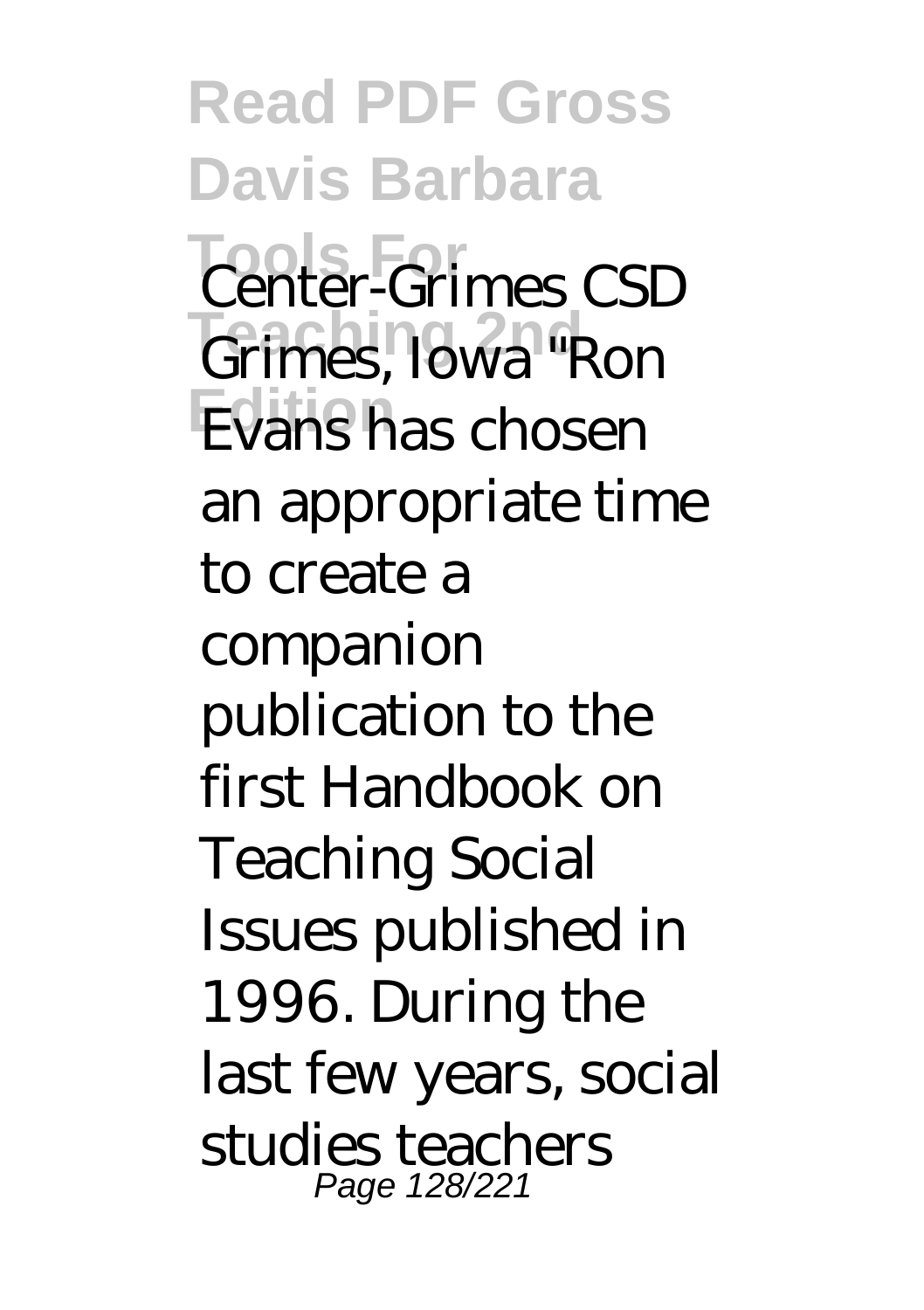**Read PDF Gross Davis Barbara Tools For** have been **Teaching 2nd Edition** student inquiries on a plethora of historical and contemporary issues that implores for the implementation of an interdisciplinary approach to the teaching of anthropology, Page 129/221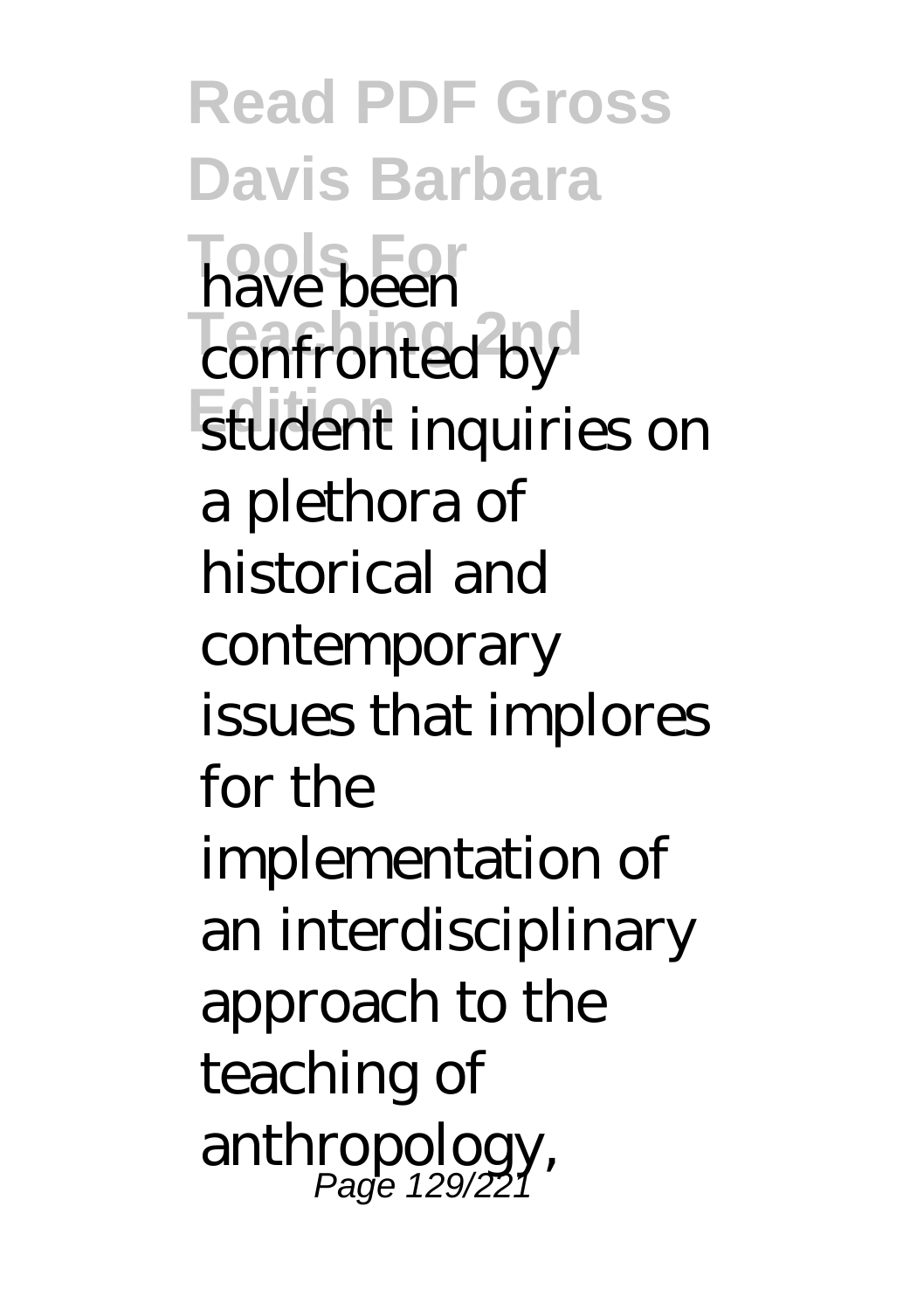**Read PDF Gross Davis Barbara**  $\overline{\textbf{S}}$  For zeography, <sup>2</sup>nd **Edition** government, economics, history, sociology, and psychology in order for students to make sense of the world around them and develop their own voices. This demands a student centered focus in the Page 130/221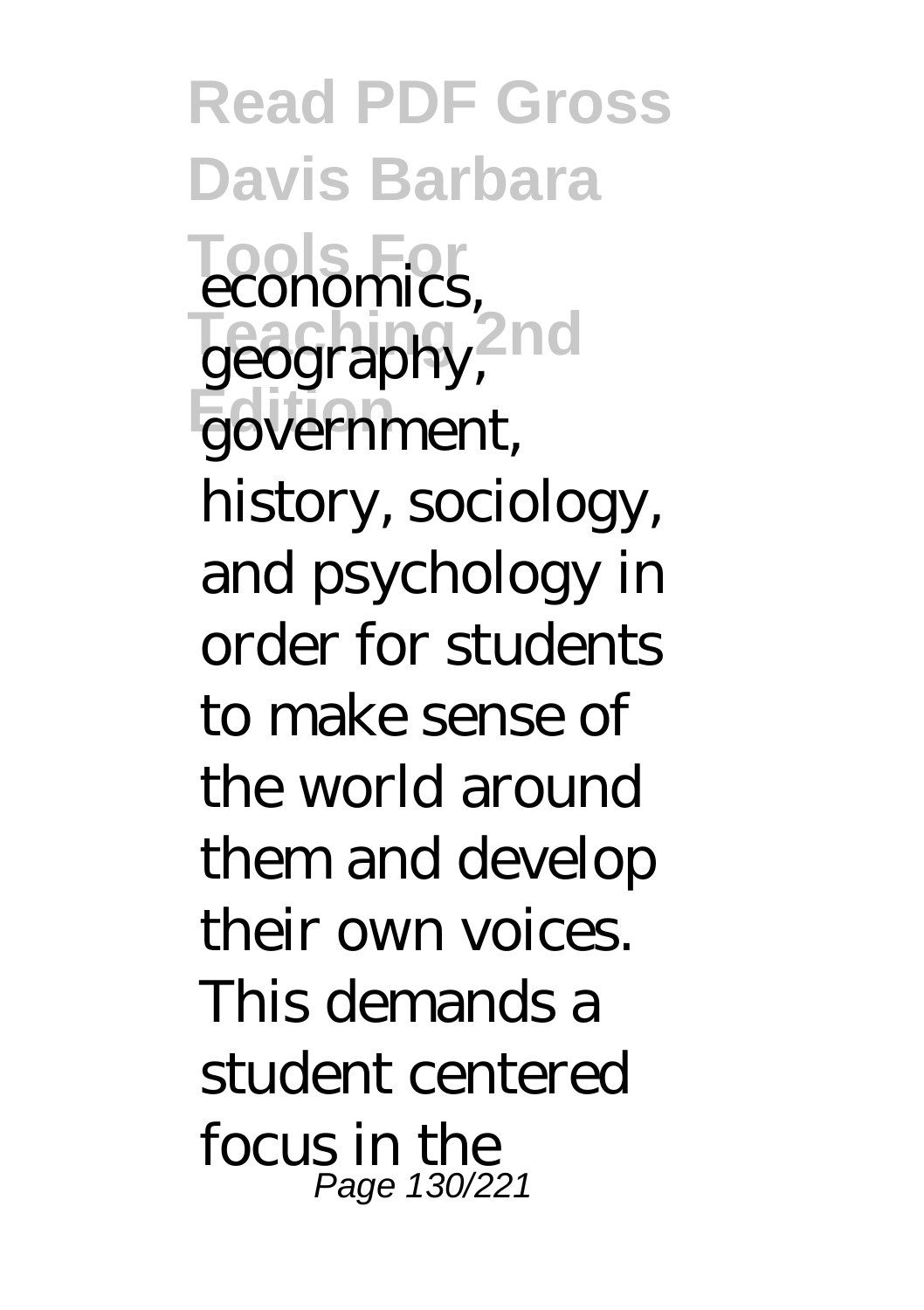**Read PDF Gross Davis Barbara Tools For** classroom where problematic **Edition** questions must be addressed and investigated in depth in order to increase social understanding and active participation toward social progress. This volume provides crucial upgrades to Page 131/221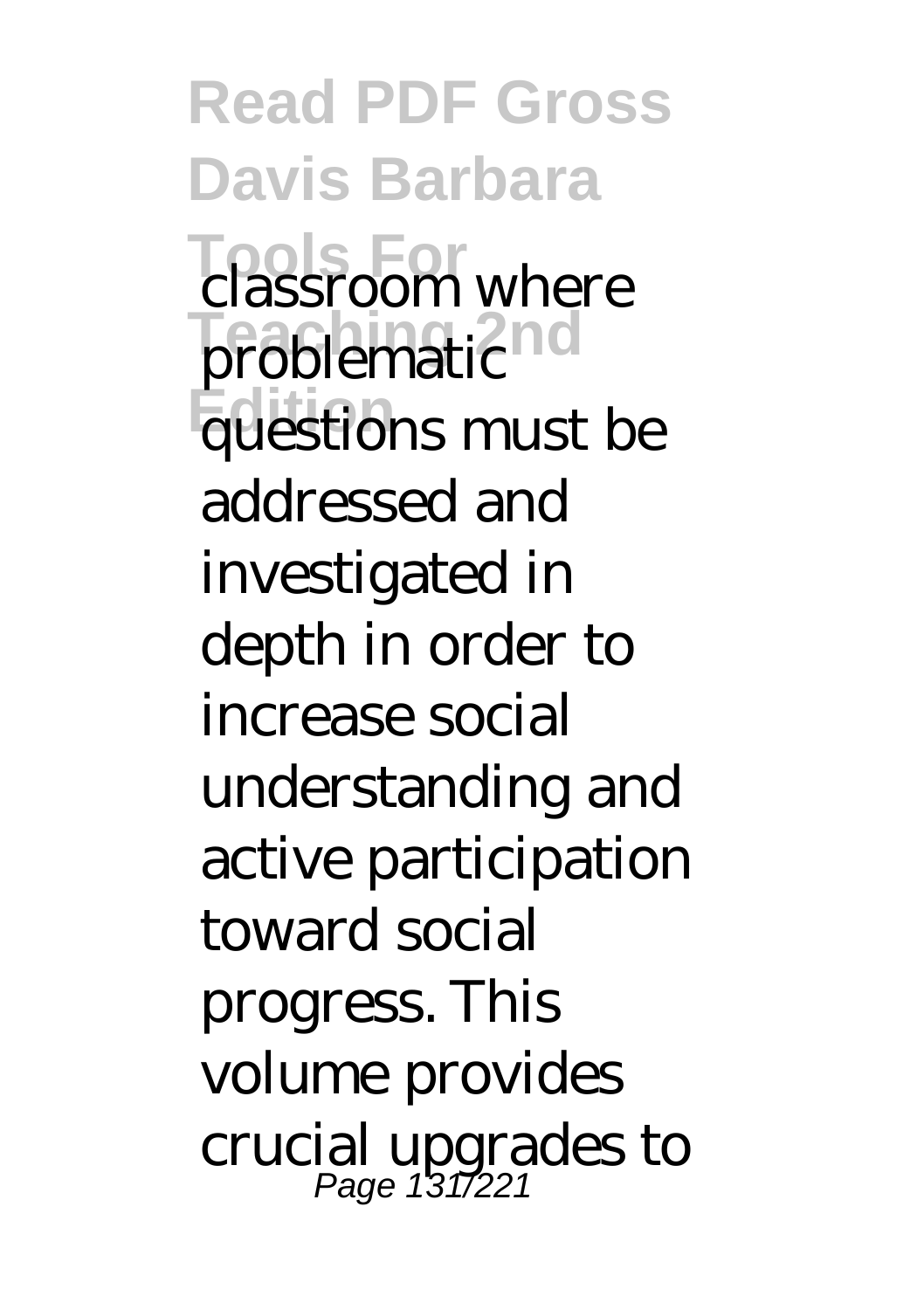**Read PDF Gross Davis Barbara Tools For** the original **Teaching 2nd** handbook including **Edition** a greater emphasis on teaching issues in the elementary grades, the inclusion of issues pertaining to human rights, genocide and sustainability to be addressed in the secondary grades, and addressing Page 132/221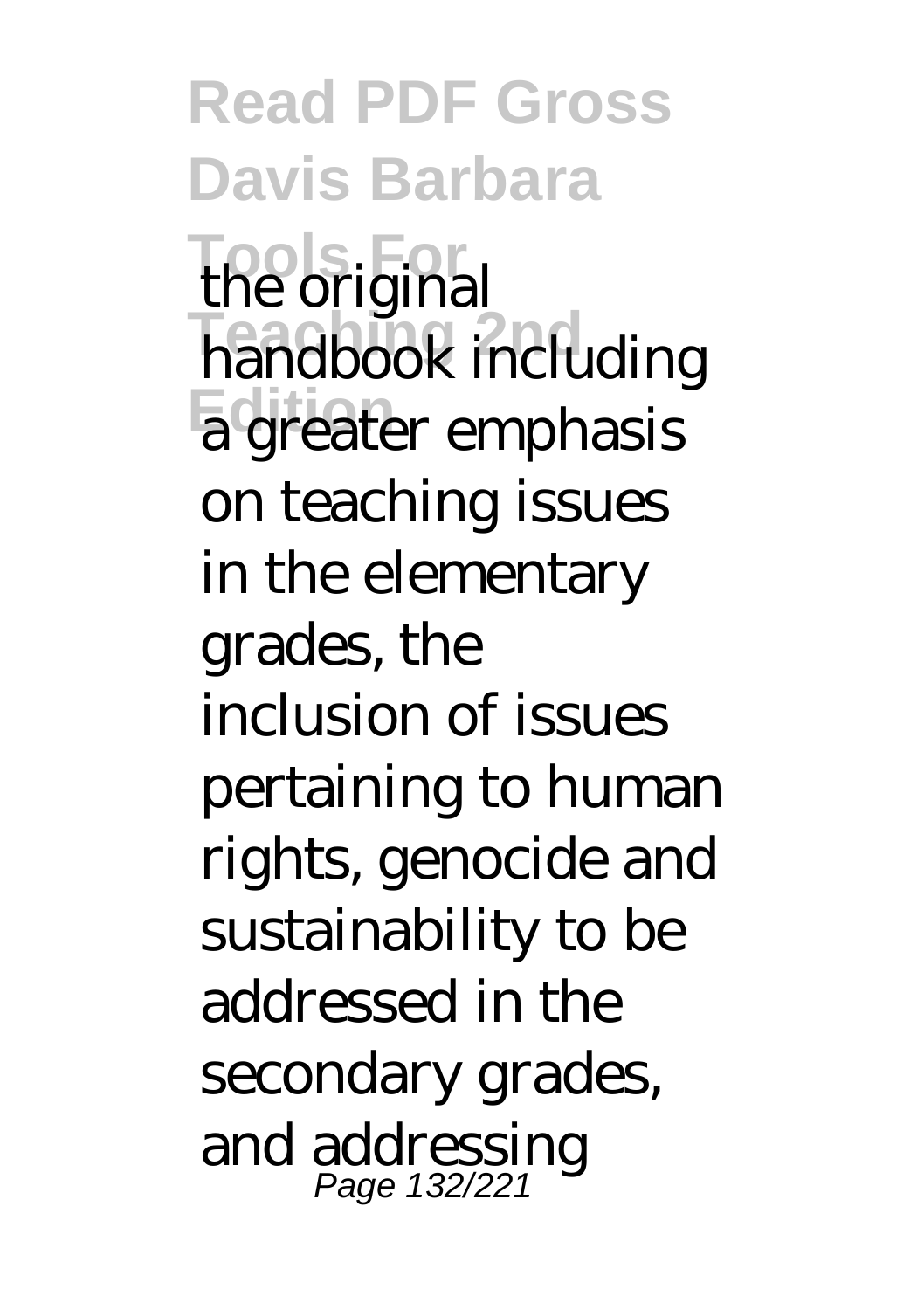**Read PDF Gross Davis Barbara Tools For** issues related to disabilities." Mark Previte, Associate Professor of **Secondary Education** University of Pittsbu rgh-Johnstown Chair, NCSS Issues Centered Education Community Brad—a schizophrenic Page 133/221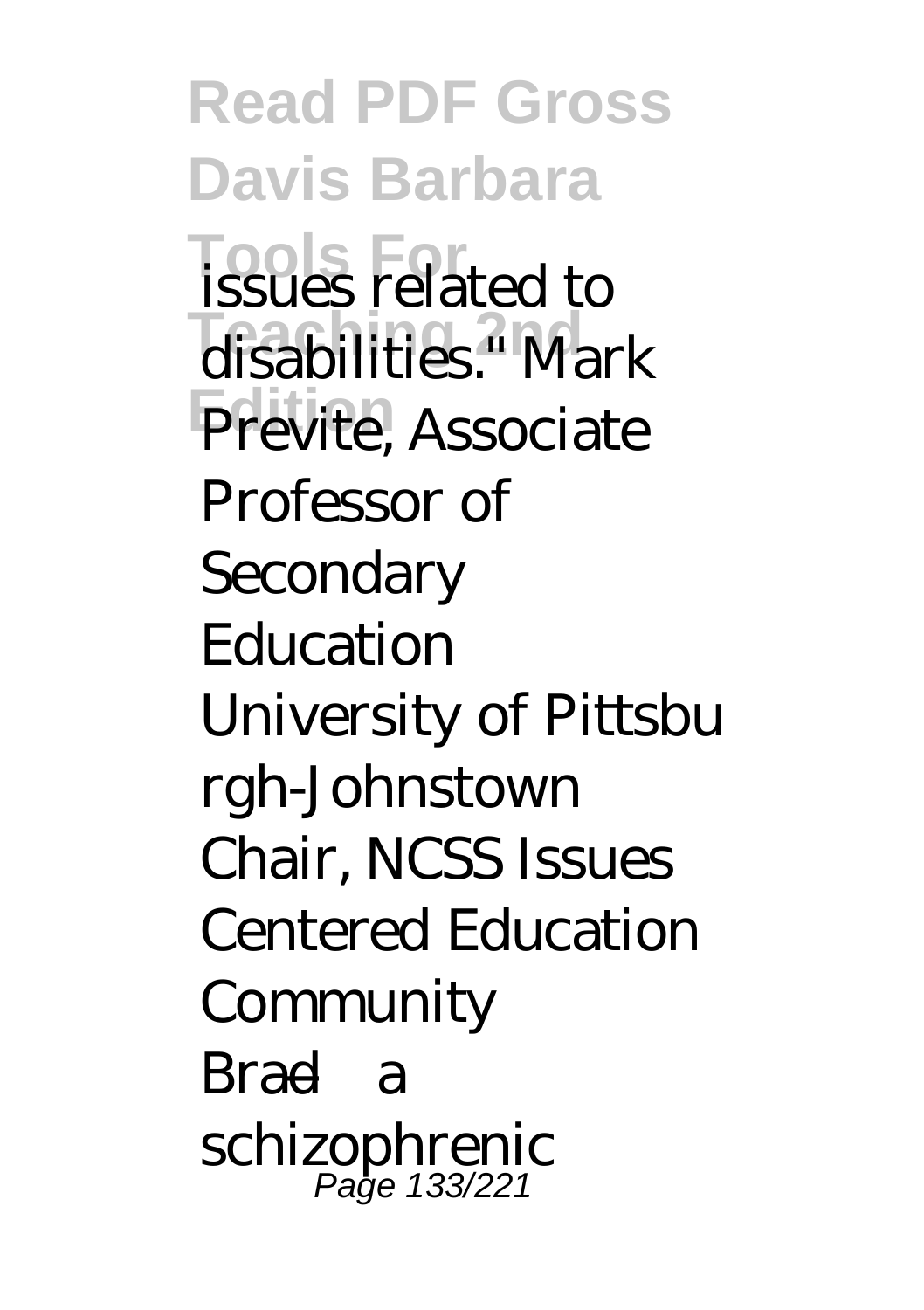**Read PDF Gross Davis Barbara Tools For** school dropout and **Teaching 2nd** 'sneaky kid'—first appeared as a squatter near Harry Wolcott's forest home. He becomes Wolcott's subject in a long-term life history on how the educational system can fail students. Wolcott's trilogy of articles based on Page 134/221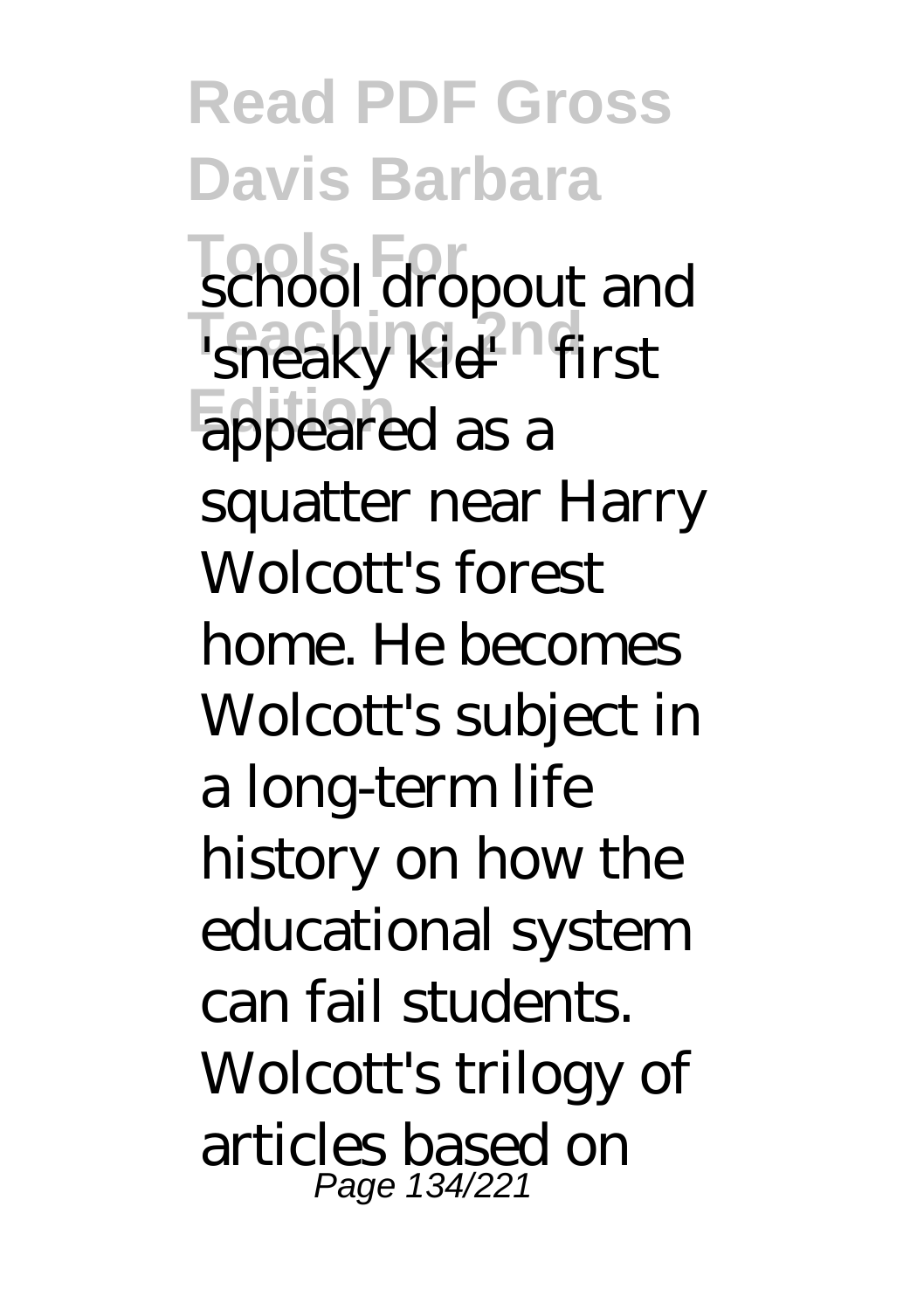**Read PDF Gross Davis Barbara Tools For** their years of interviews were wellreceived...until he admitted to an intimate relationship with the young man who, two years after leaving his shack, returned and attempted to murder the anthropologist. The Page 135/221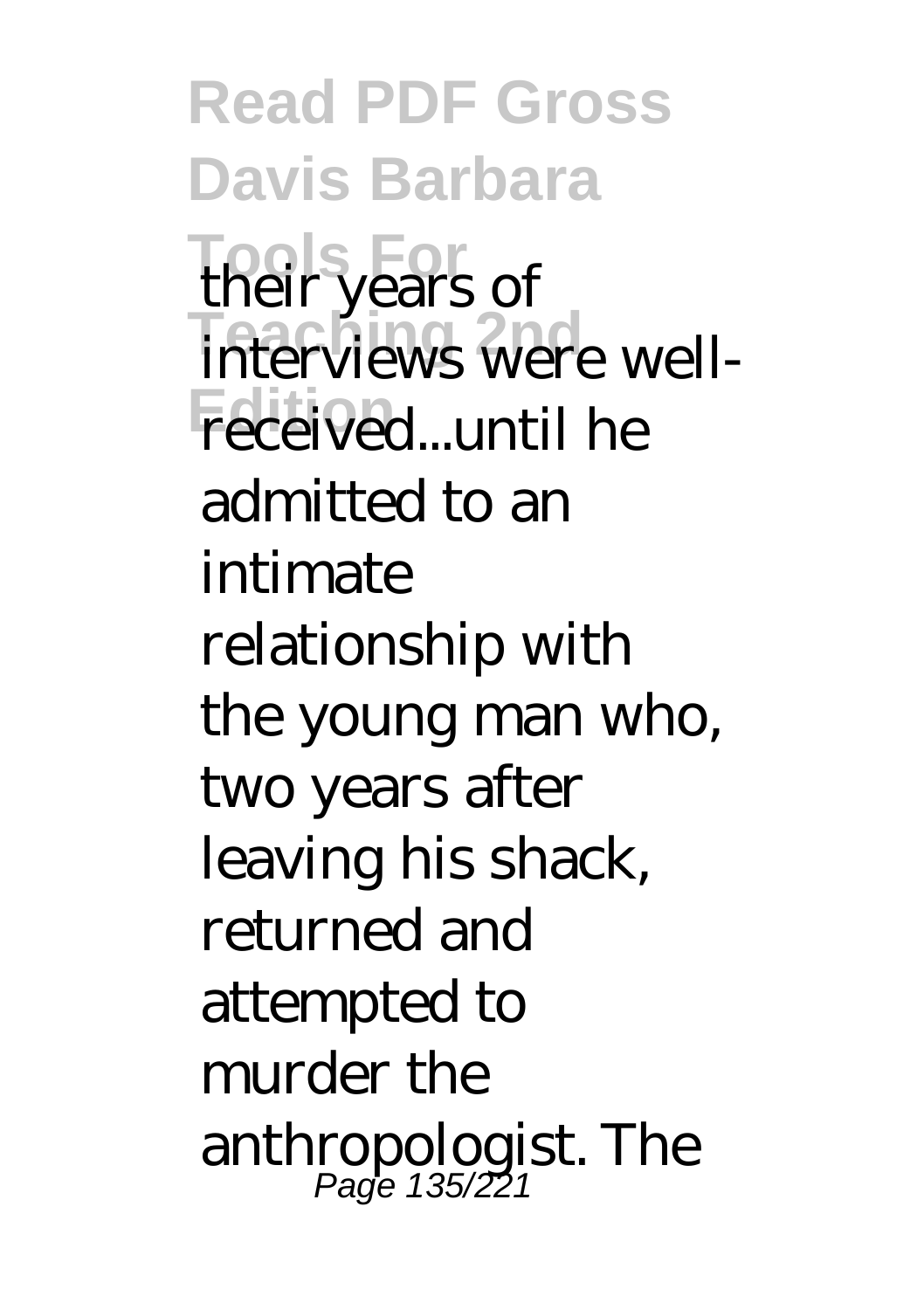**Read PDF Gross Davis Barbara Tools** Frilogy then became the focus of **Freated** academic discussions of research ethics, validity, intimacy, and the limitations of qualitative research. Here, Wolcott presents the full story of the Sneaky Kid and the firestorm it caused. Page 136/221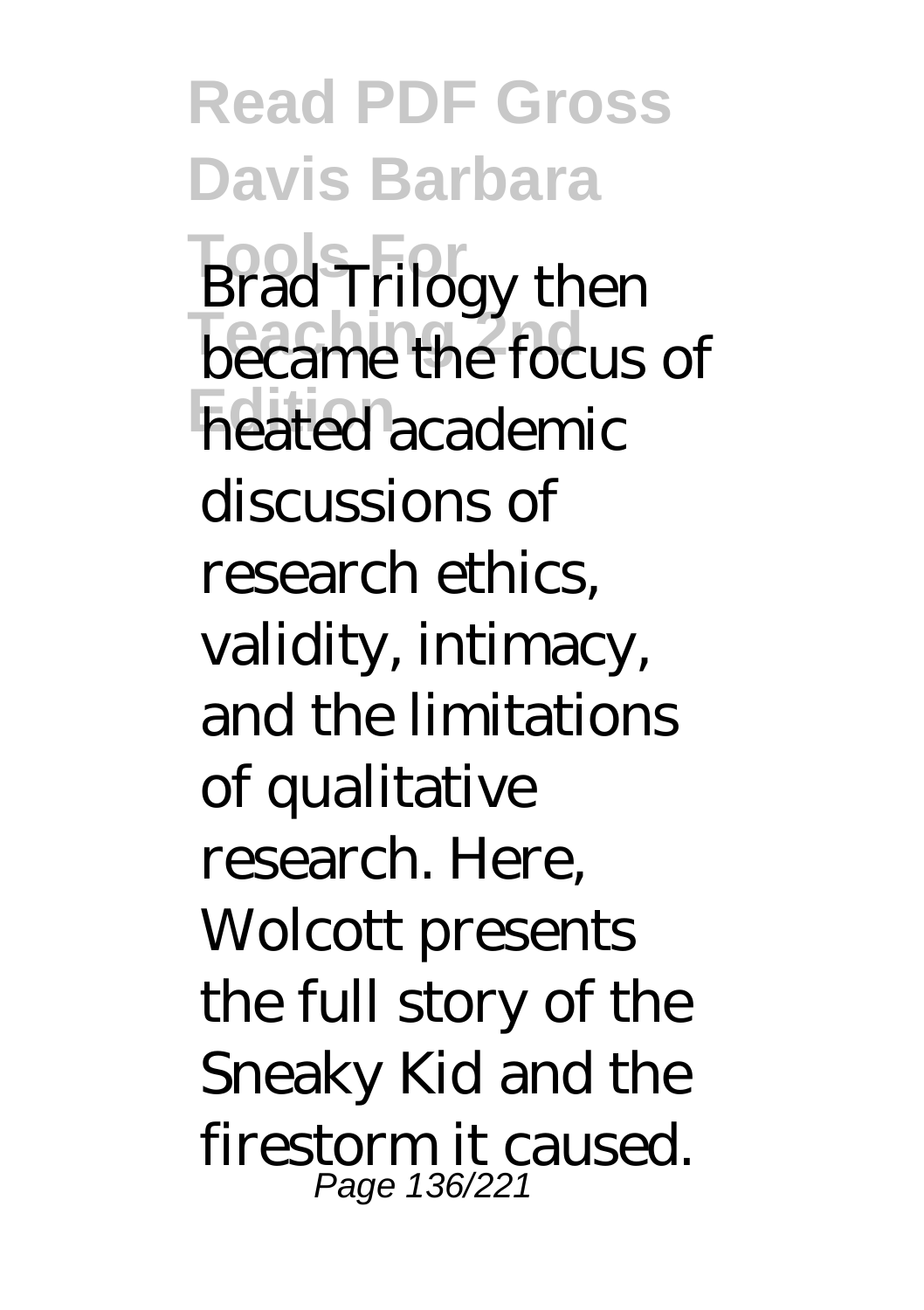**Read PDF Gross Davis Barbara Tools For** Written in Wolcott's **Teaching 2nd** masterful style, the case offers an ideal starting point for discussing the complex public and personal dimensions of qualitative research with students. Included as an Appendix is the complete script of Page 137/221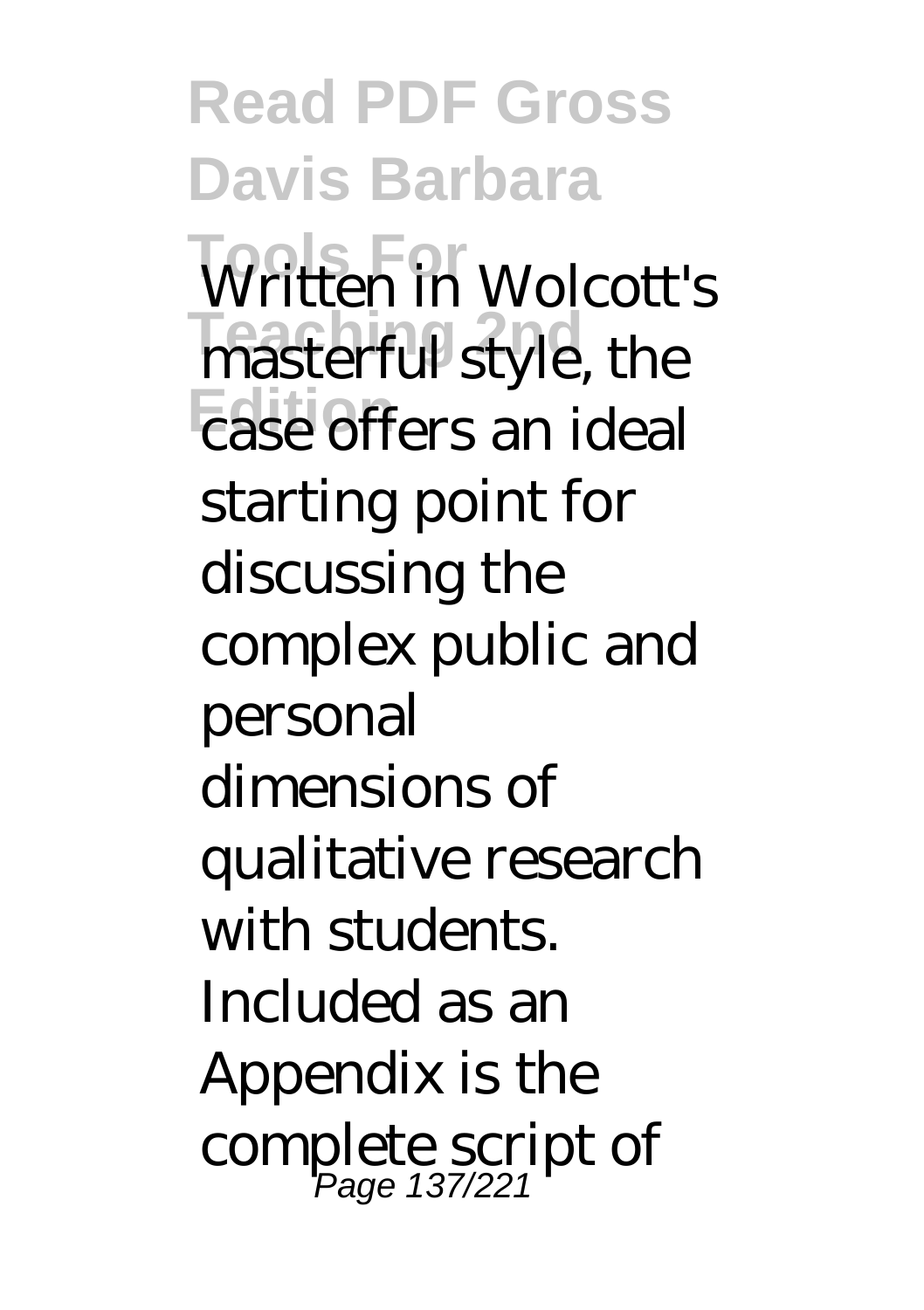**Read PDF Gross Davis Barbara Tools For** Johnny Saldana's ethnodrama<sup>10</sup> **Frecounting the story** in play form. The SAGE Handbook of Qualitative Data Collection First Steps to Excellence in College Teaching Hitting Pause Connecting<br>Page 138/221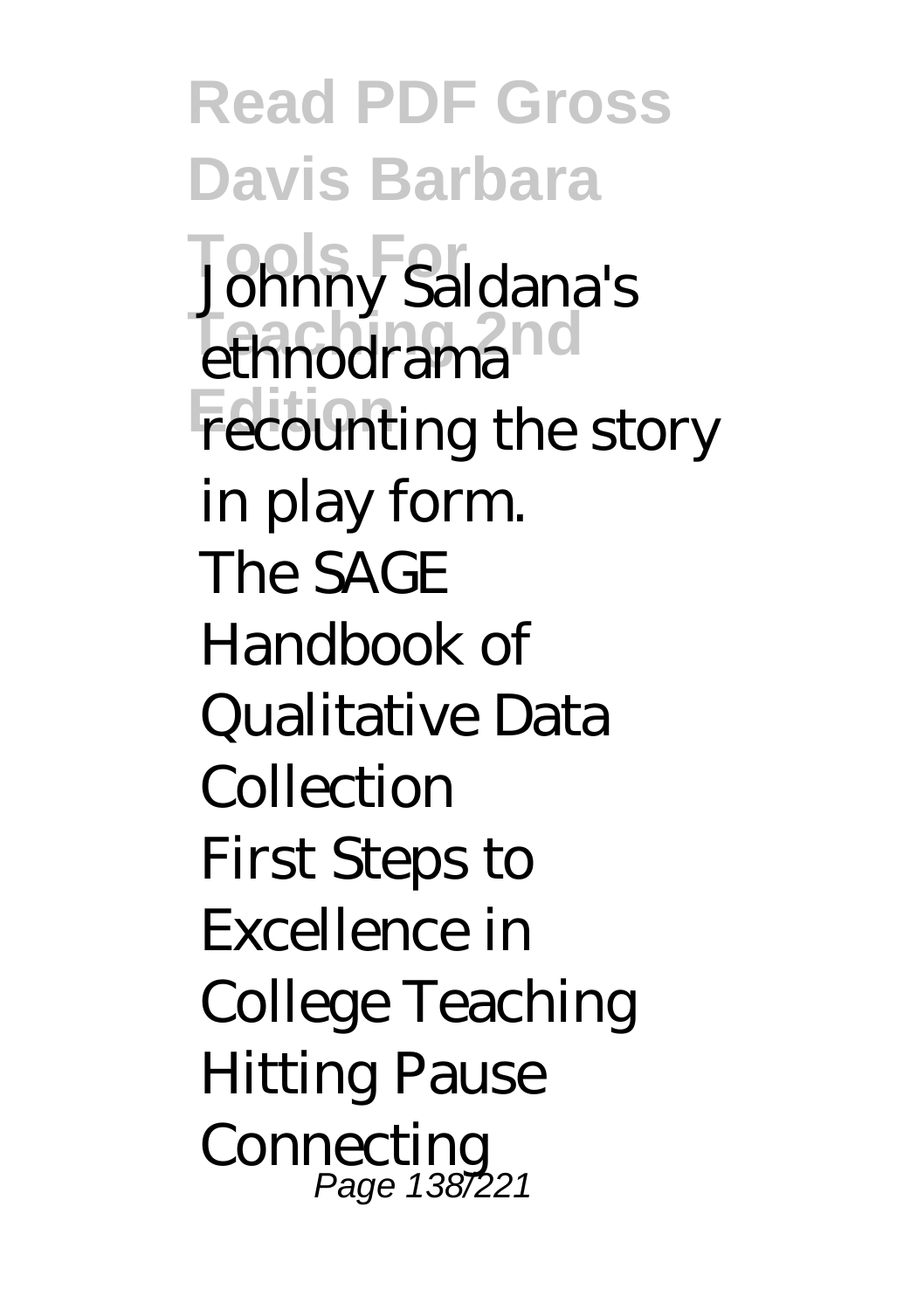**Read PDF Gross Davis Barbara Tools For** Resources and **Teaching 2nd** Learning **How People Learn II** Engaging Schools Ethics and Intimacy in Fieldwork The Essential College Professor is about the "how" and "why" of being a faculty member today. Based on the author's series Page 139/221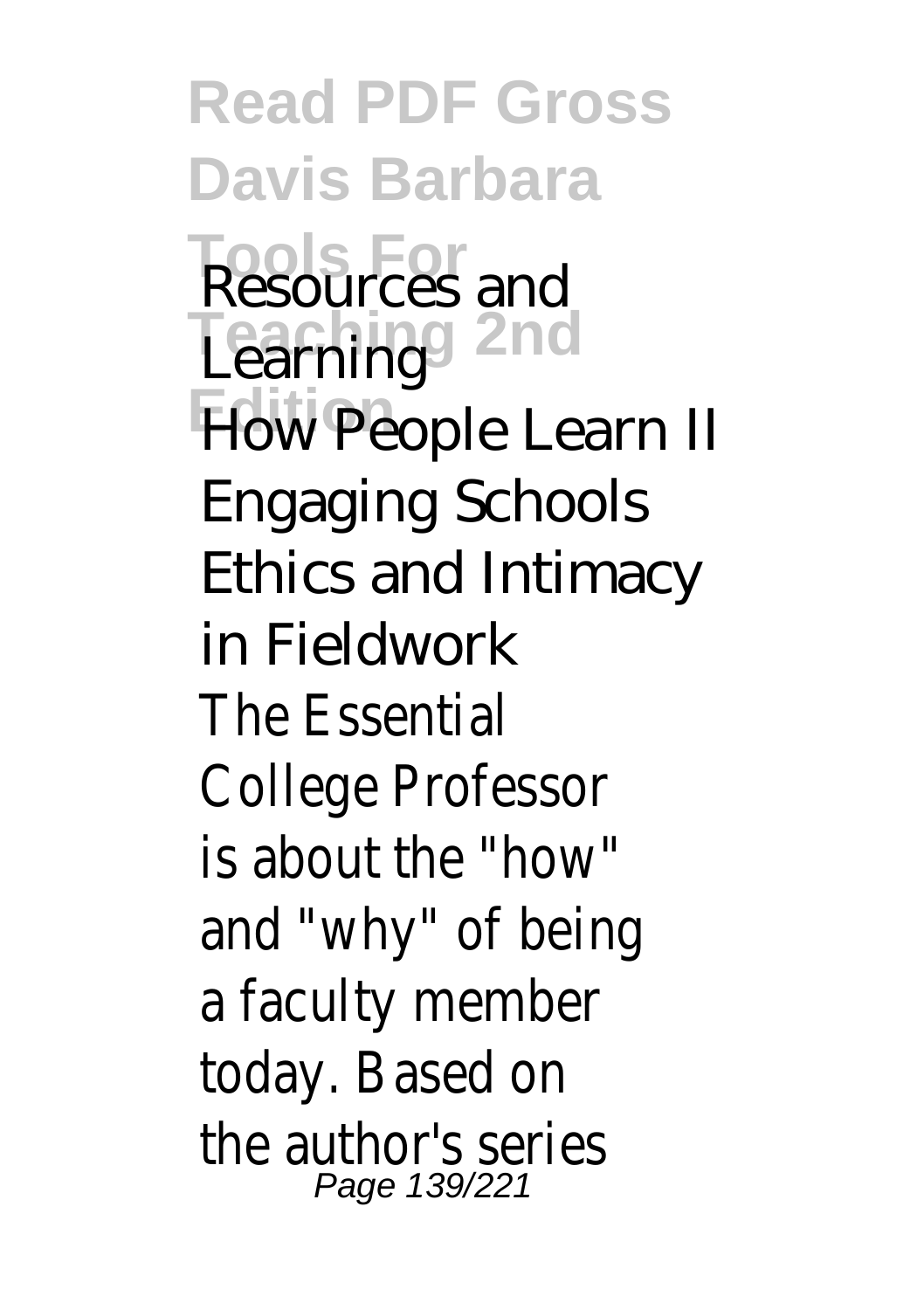**Read PDF Gross Davis Barbara Tools For** of highly *Successful faculty* **Edition** development workshops, each chapter deals concisely with the most important information college professors need at their fingertips when confronted by a particular Page 140/221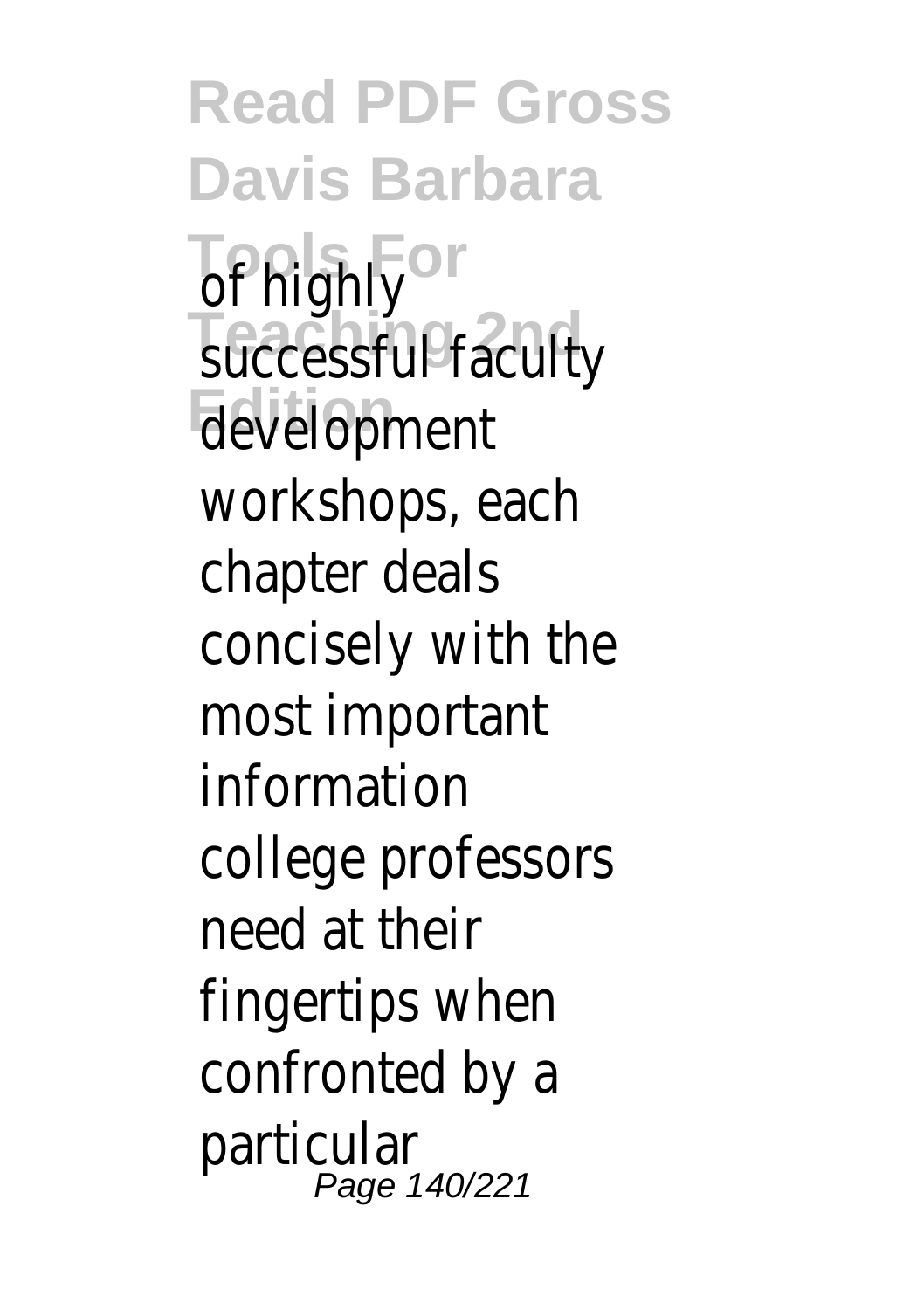**Read PDF Gross Davis Barbara Tools For** challenge or faced **With an exciting Epportunity.** Written both as a comprehensive guide to an academic career and as a ready reference to be consulted whenever needed, The Essential College Professor Page 141/221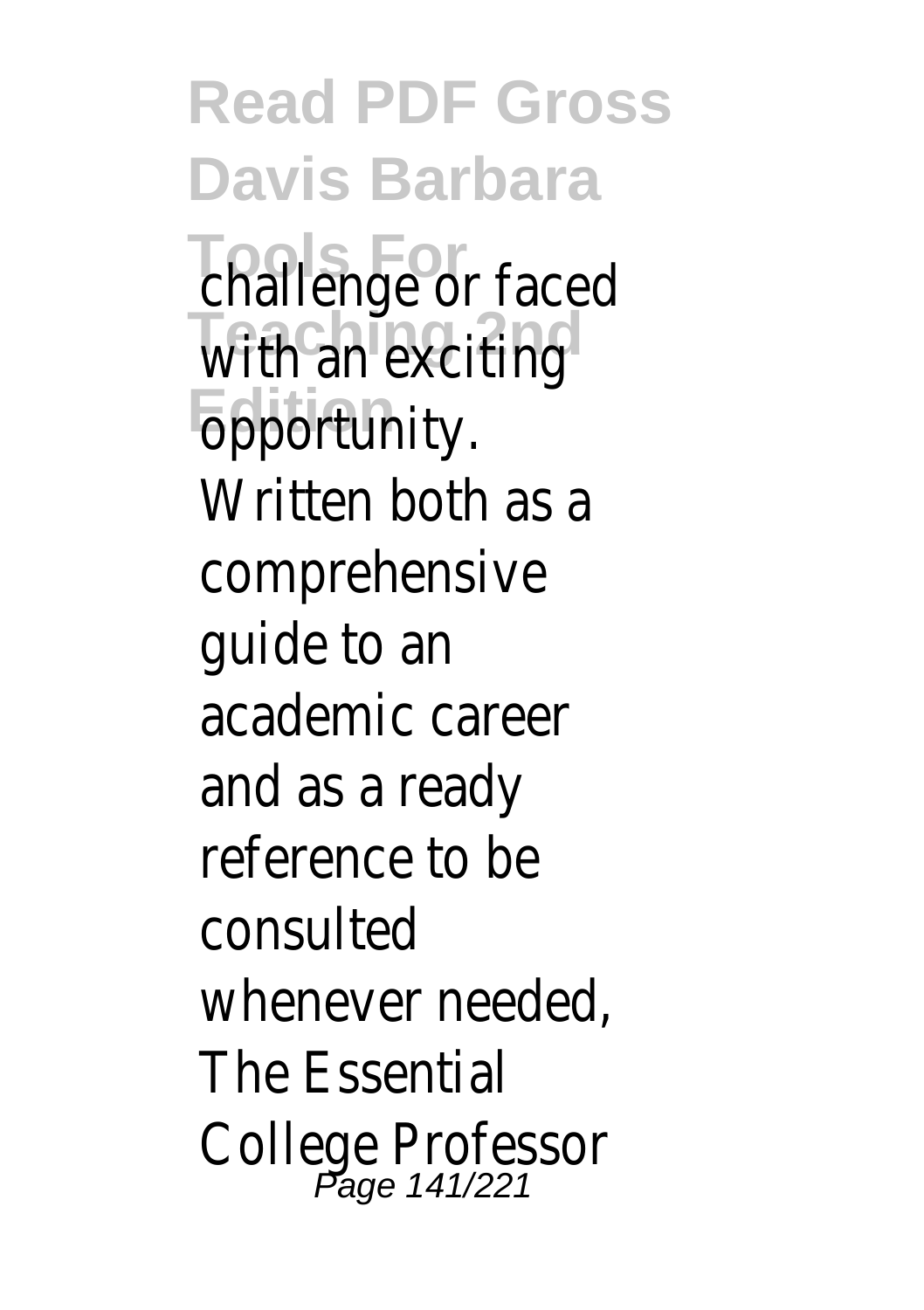**Read PDF Gross Davis Barbara Tools For** emphasizes *<u>Proven</u>* solutions **Edition** over untested theories and stresses what faculty members have to know now in order to be successful in their careers. Each chapter is concluded by a short exercise that Page 142/221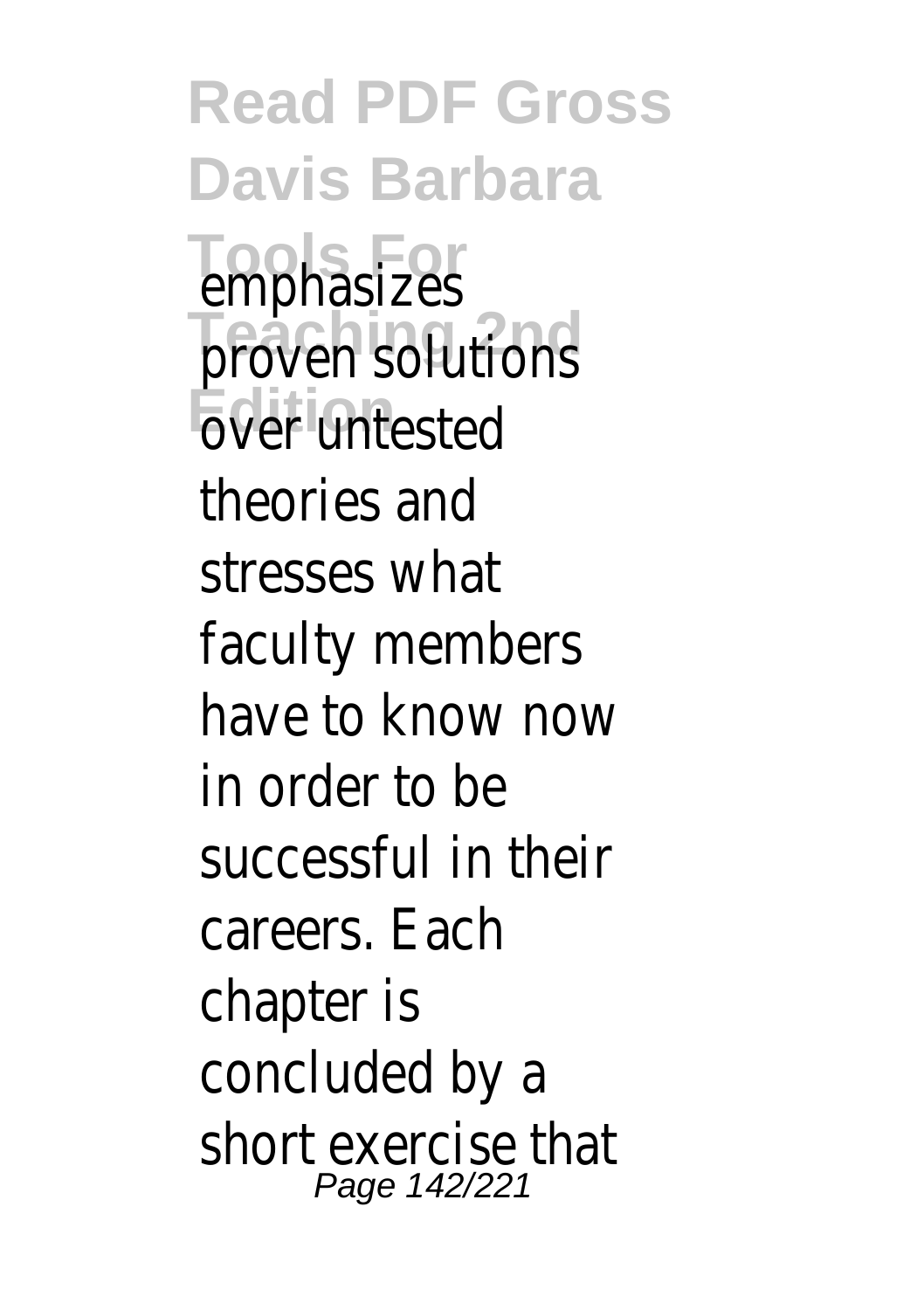**Read PDF Gross Davis Barbara Tools For** faculty members Lan perform to **Fielp** them, for instance, completely revise a course by restructuring the syllabus and course materials, bring new life to a research project by reframing it as a book proposal or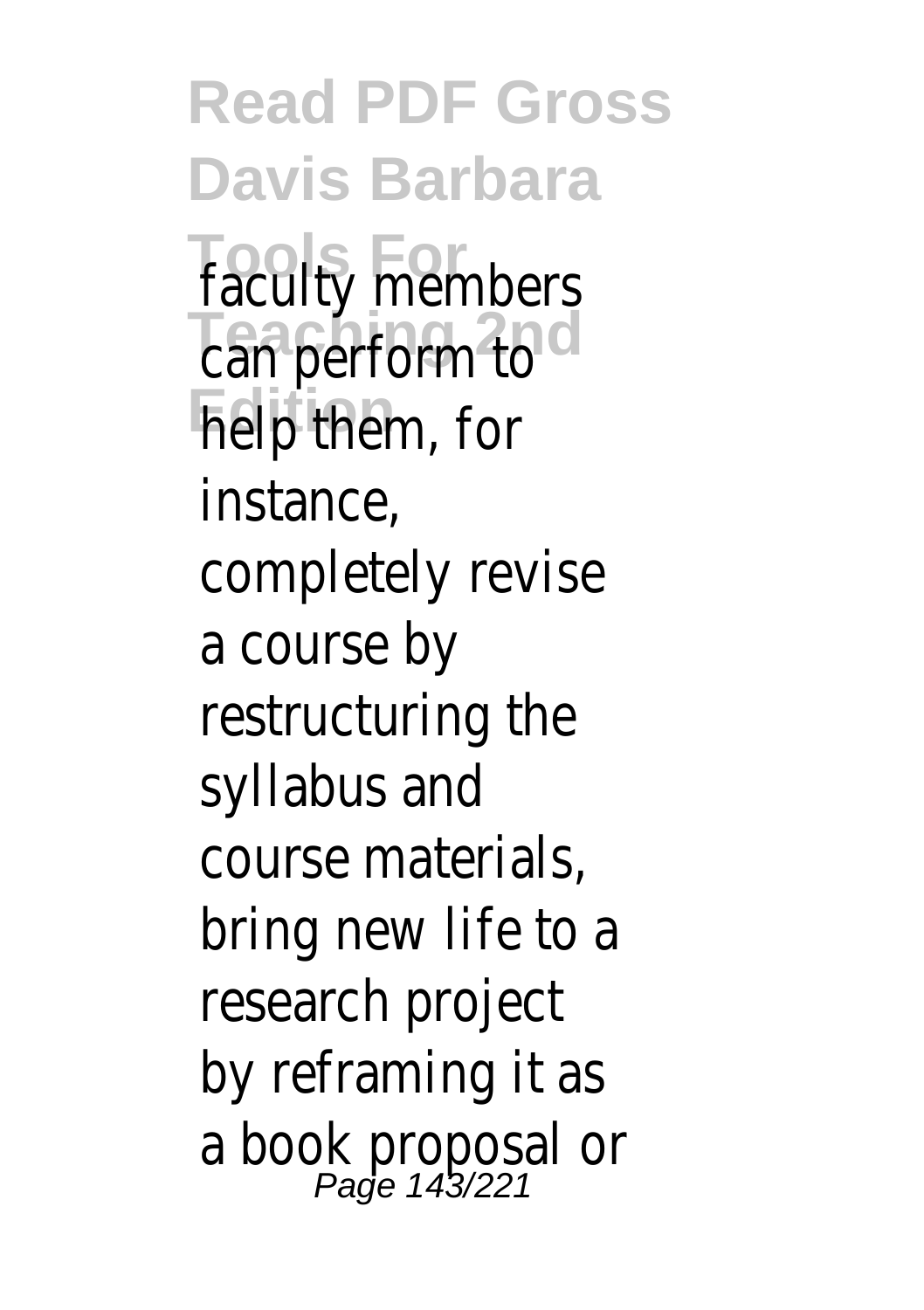**Read PDF Gross Davis Barbara Tools For** grant application, **Teaching 2nd** and so on. **Brasksamp** (emeritus, education, Loyola U., Chicago), along with colleagues at Northwestern and Washington State, discuss their study of how ten diverse church-related colleges and Page 144/221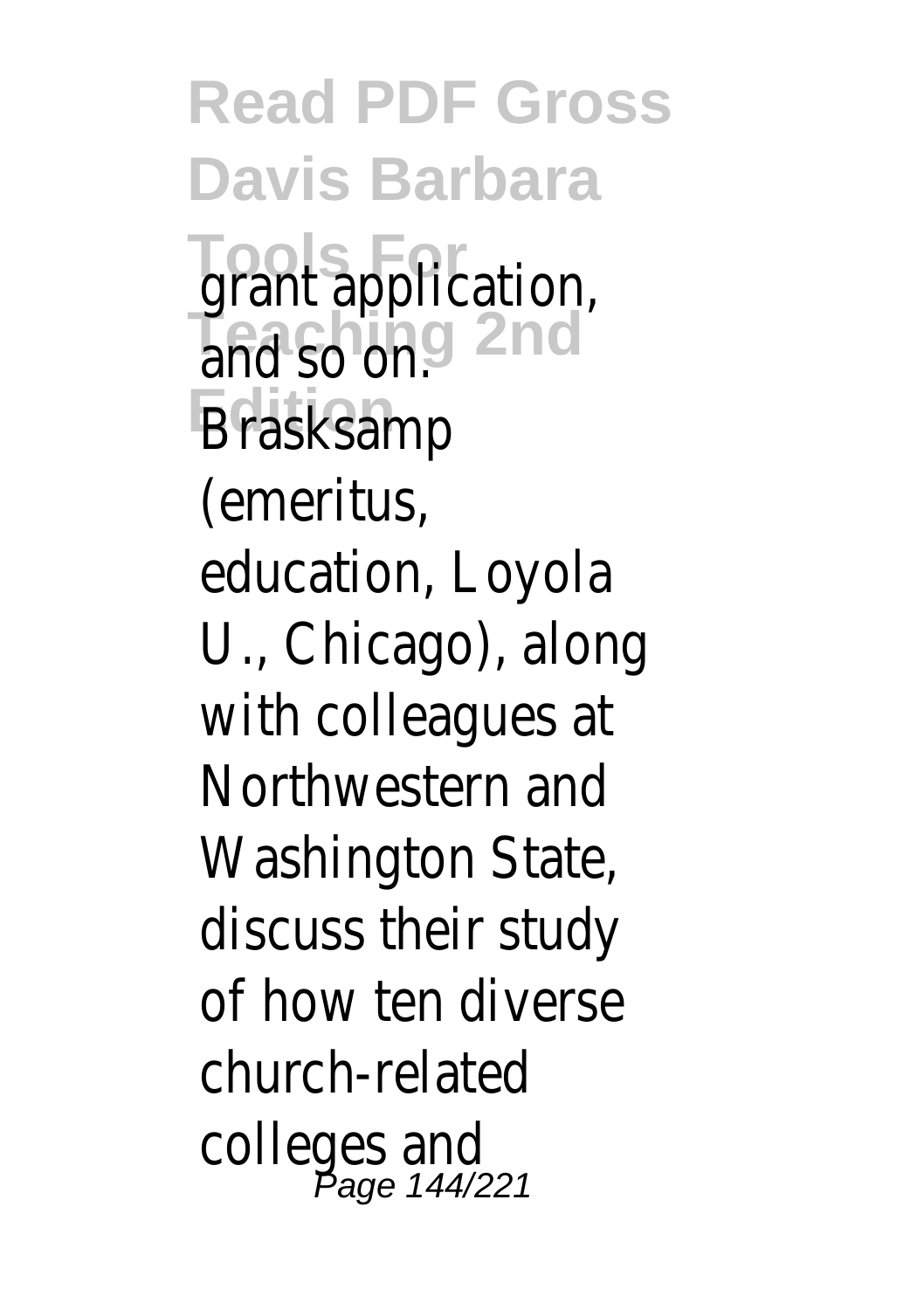**Read PDF Gross Davis Barbara Tools For** universities (of some 900) prepare **Edition** their students for life beyond the campus. Through a "4C framework" based on personal investment theory--culture, curriculum, cocurriculum (connecting inclass and out-of-Page 145/221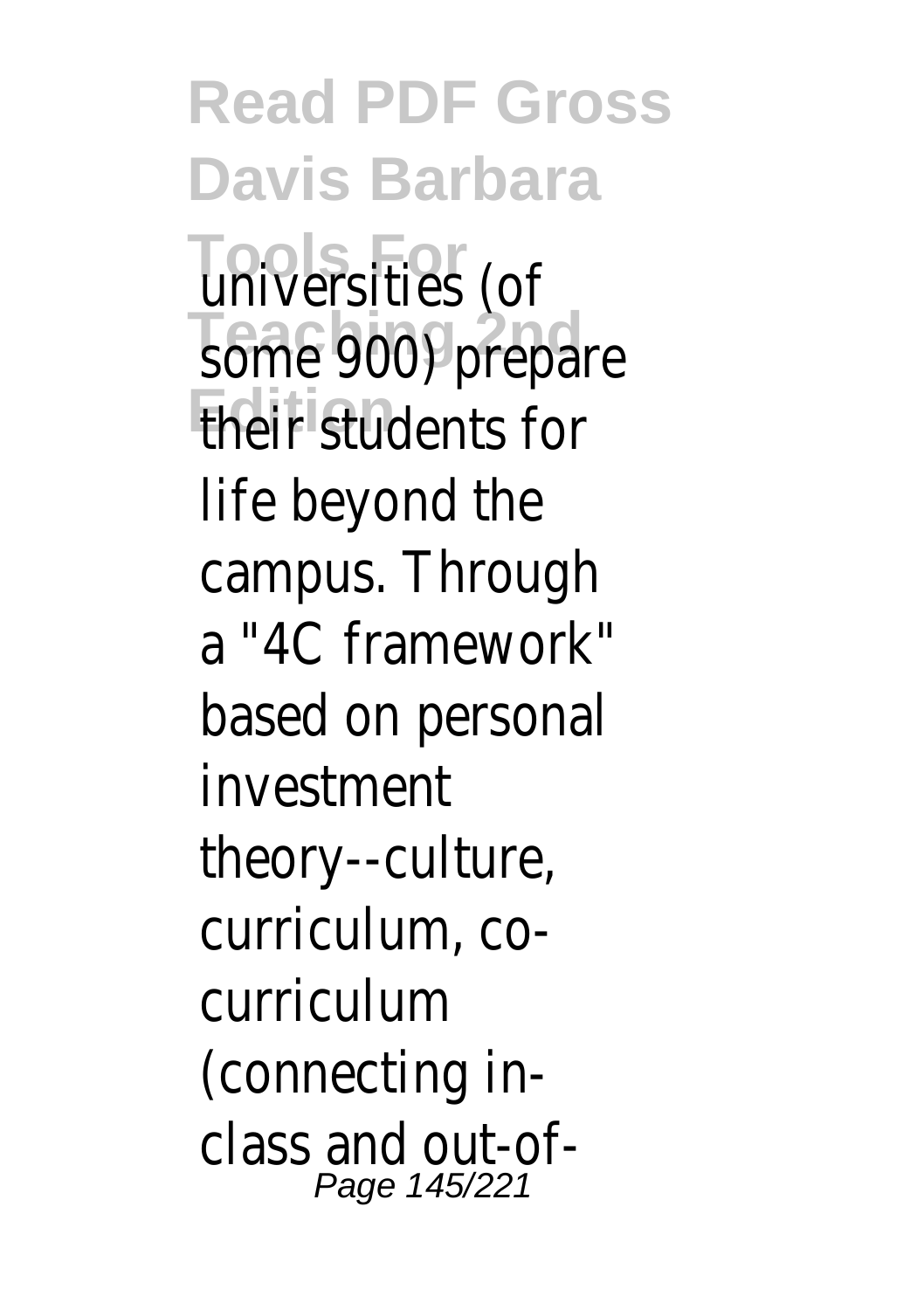**Read PDF Gross Davis Barbara Tools For** class **Teaching 2nd** experiences), and **Edmmunity**, they examine the career training, intellectual, moral, and spiritual contexts in which this mission is pursued. Questions are posed about how campuses can Page 146/221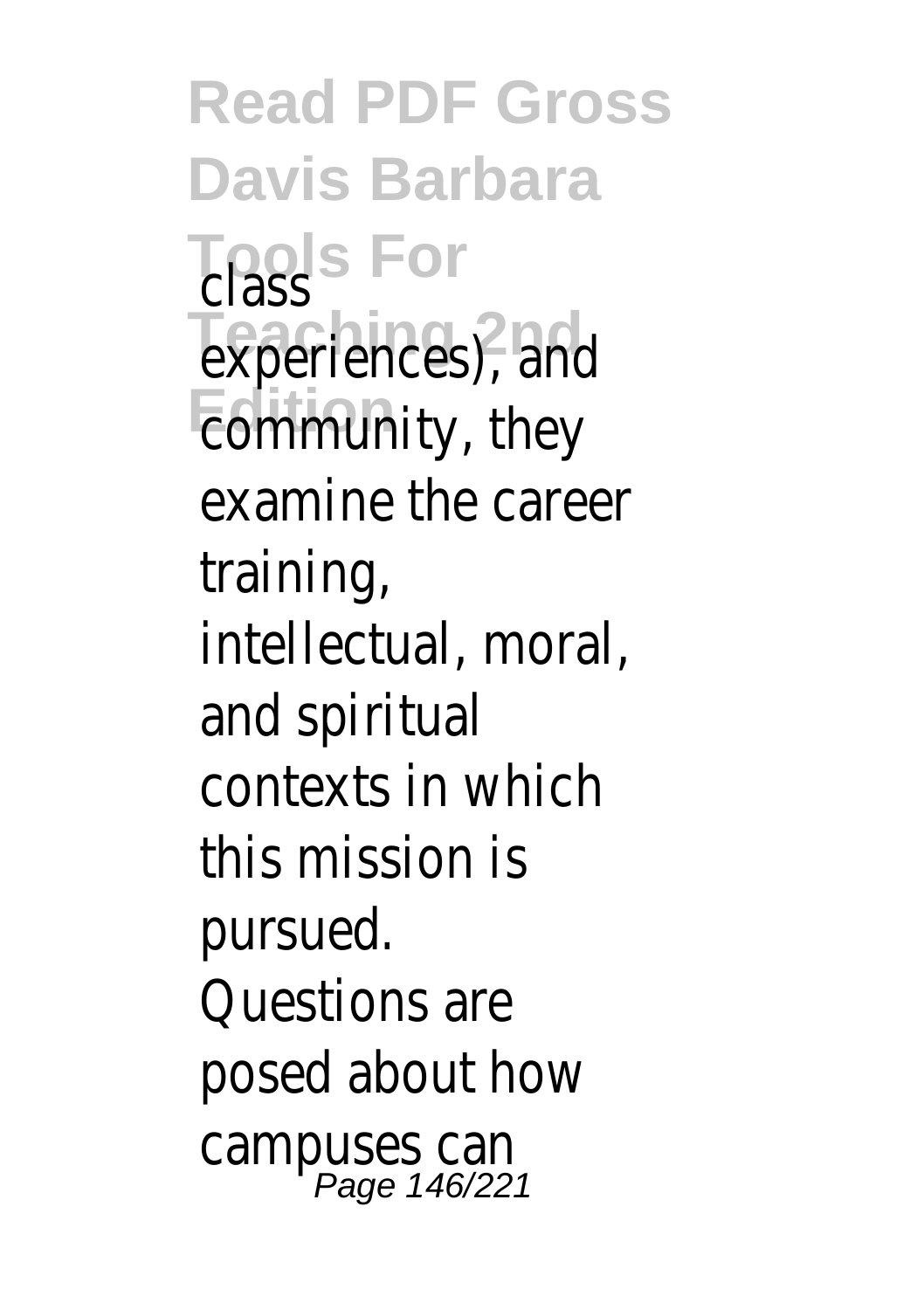**Read PDF Gross Davis Barbara Tools For** support holistic **Teaching 2nd Edition** development. Engaging Minds: Cultures of Education and Practices of Teaching explores the diverse beliefs and practices that define the current landscape of formal education. Page 147/221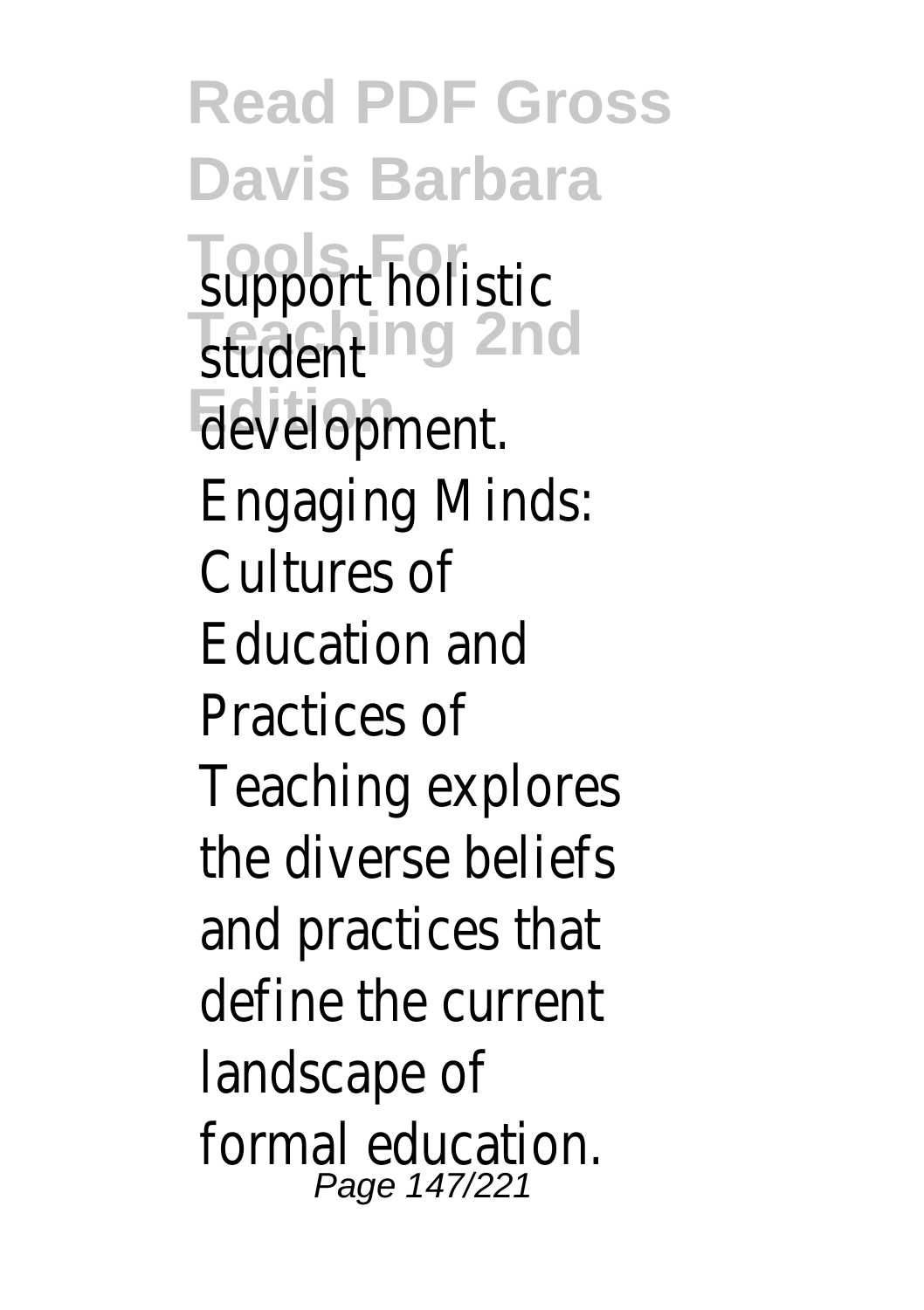**Read PDF Gross Davis Barbara Tools For** The 3rd edition of **Teaching 2nd** this introduction to **Enterdisciplinary** studies of teaching and learning to teach is restructured around four prominent historical moments in formal education: Standardized Page 148/221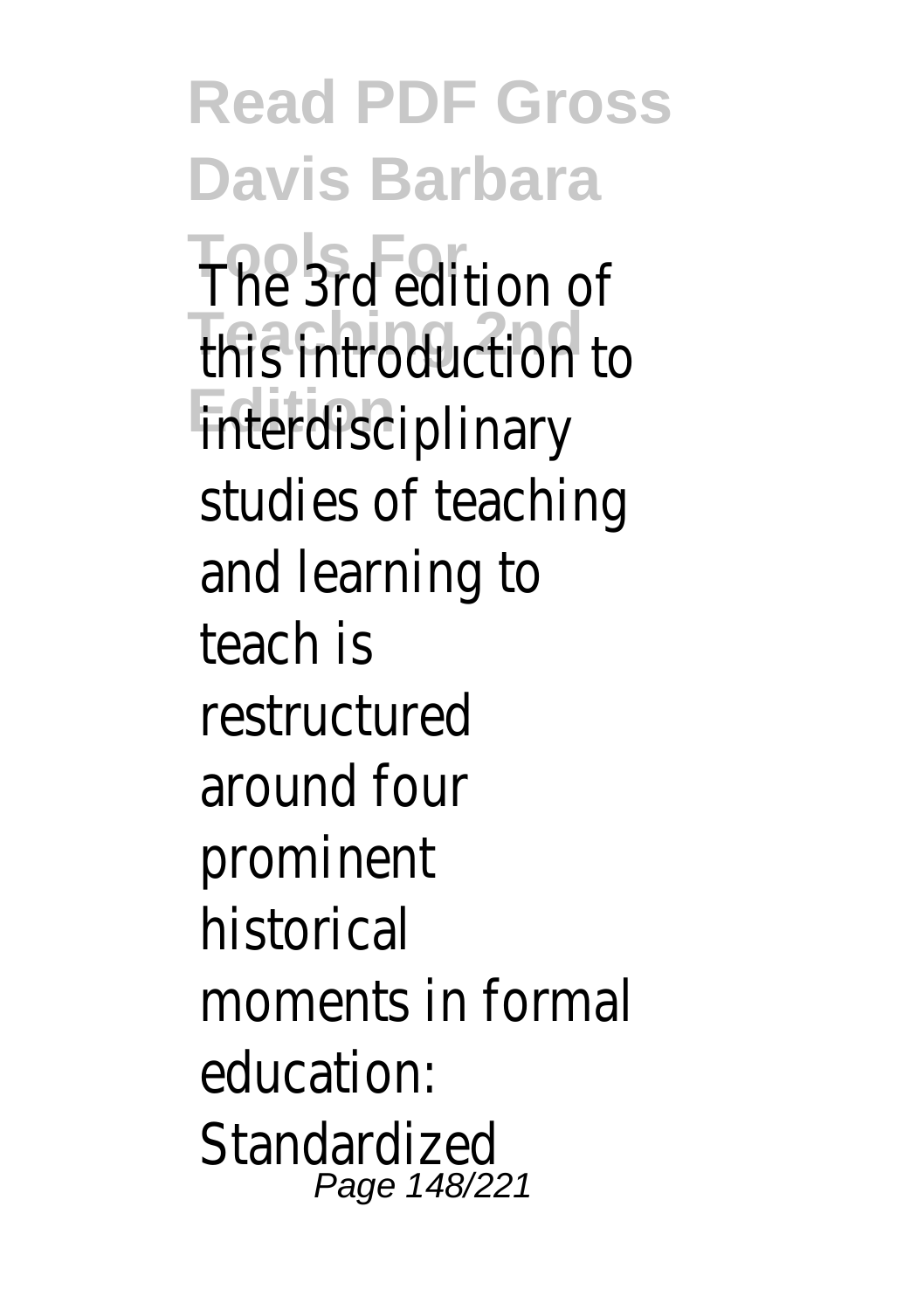**Read PDF Gross Davis Barbara Tools For** Education, **Authentic 2nd** Education, Democratic **Citizenship** Education, Systemic **Sustainability** Education. These moments serve as the foci of the four sections of the book, each with Page 149/221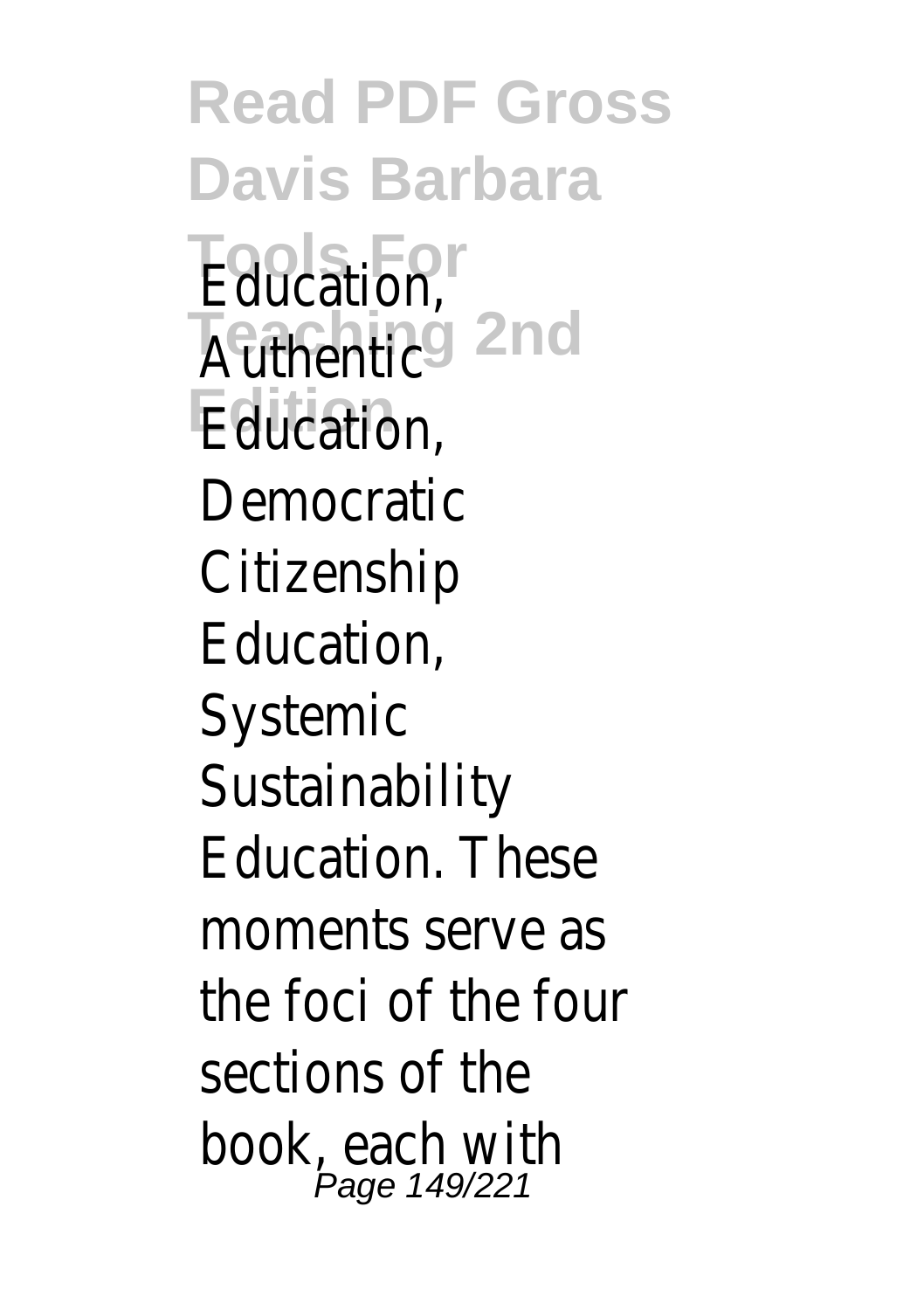**Read PDF Gross Davis Barbara Tools For** three chapters **Tealing** 2nd **Fespectively with** history, epistemology, and pedagogy within the moment. This structure makes it possible to read the book in two ways – either "horizontally" through the four in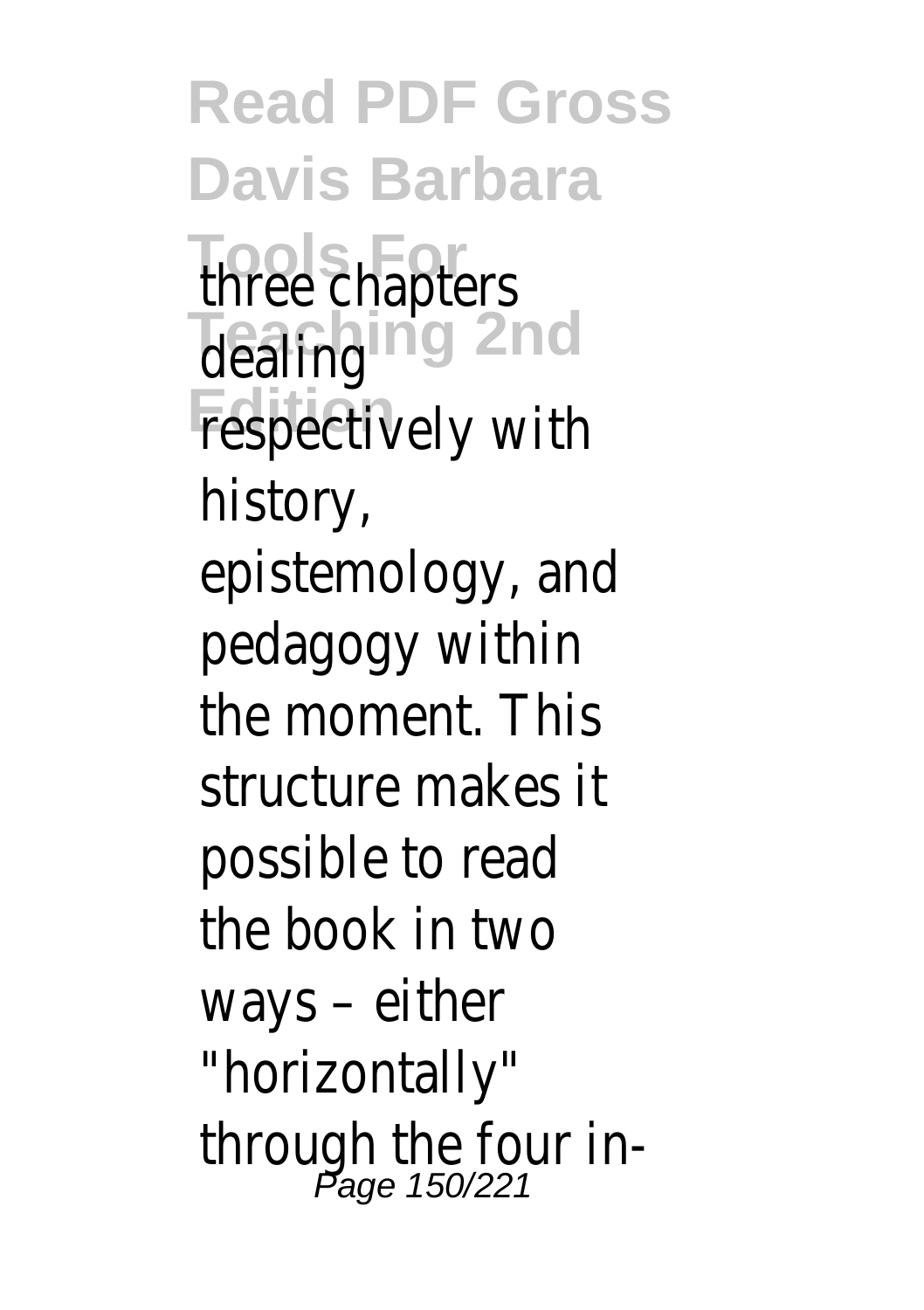**Read PDF Gross Davis Barbara** depth treatments of the moments or **Edition** "vertically" through coherent threads of history, epistemology, and pedagogy. Pedagogical features include suggestions for delving deeper to get at subtleties that can't be Page 151/221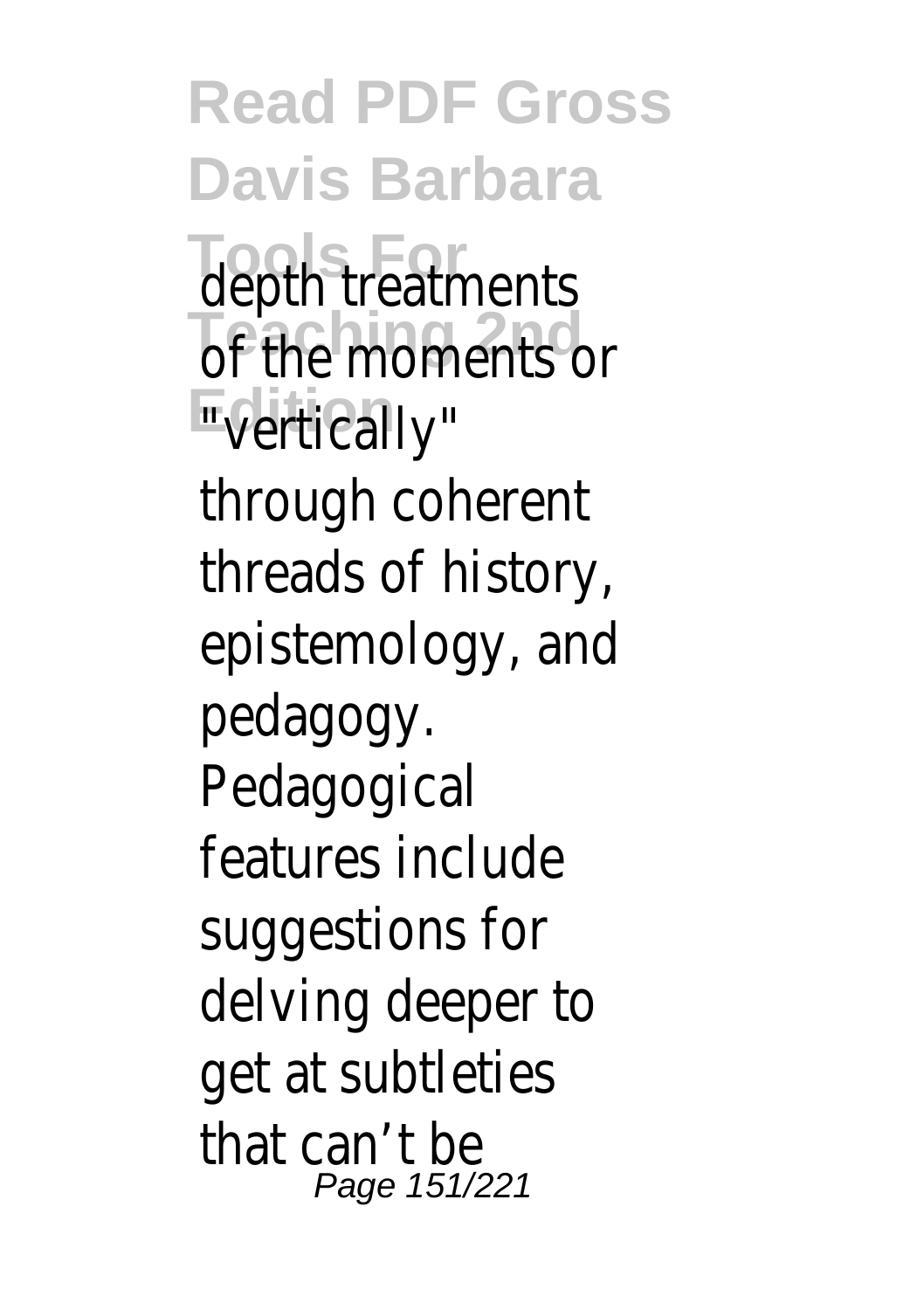**Read PDF Gross Davis Barbara Tools For** simply stated or **Tappreciated**<sup>2nd</sup> **Edition** through reading alone, several strategies to highlight and distinguish important vocabulary in the text, and more than 150 key theorists and researchers Page 152/221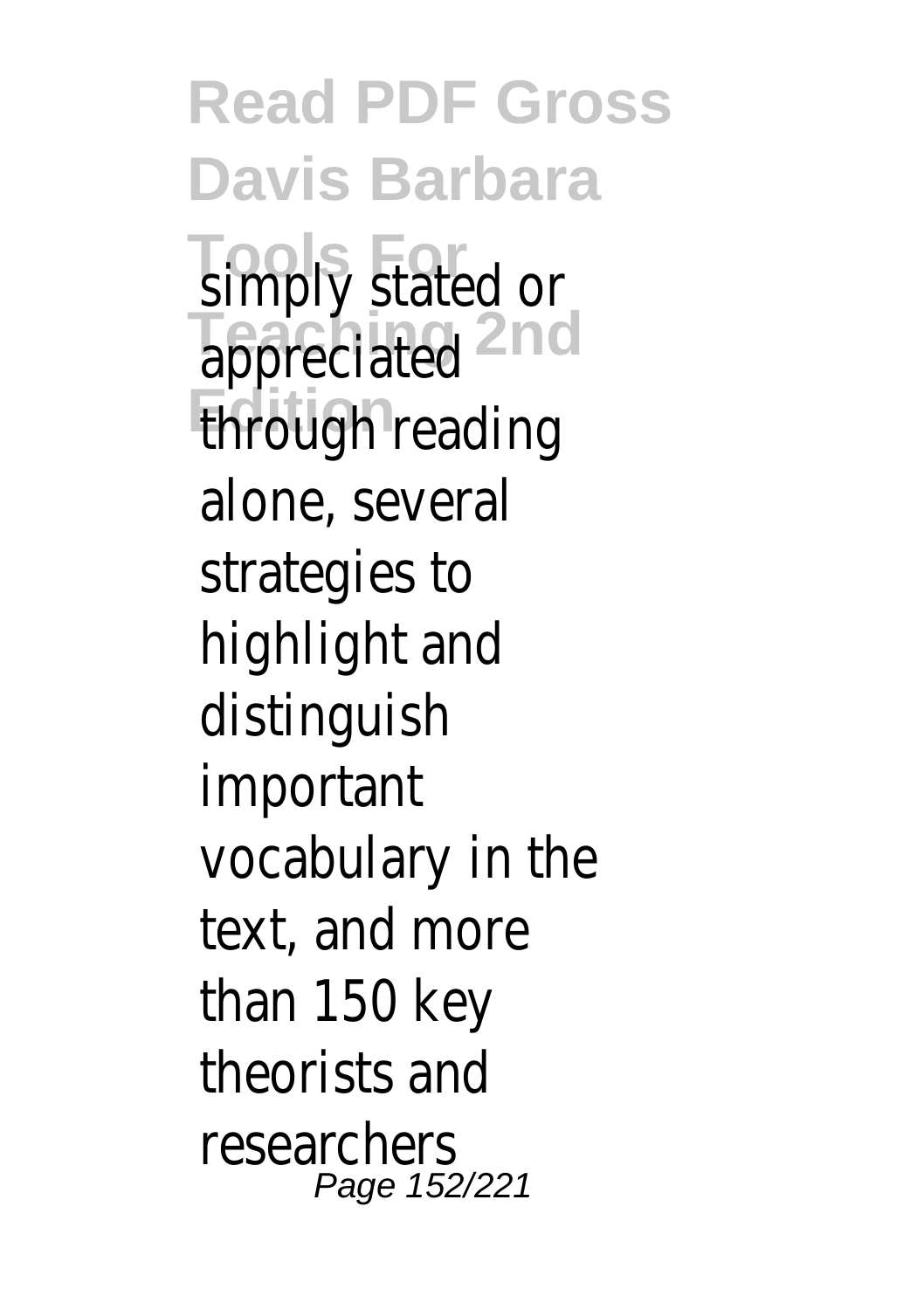**Read PDF Gross Davis Barbara Tools For** included among the search terms and in the Influences section rather than a formal reference list. This concise guidebook on desirable difficulties is designed to be a resource for Page 153/221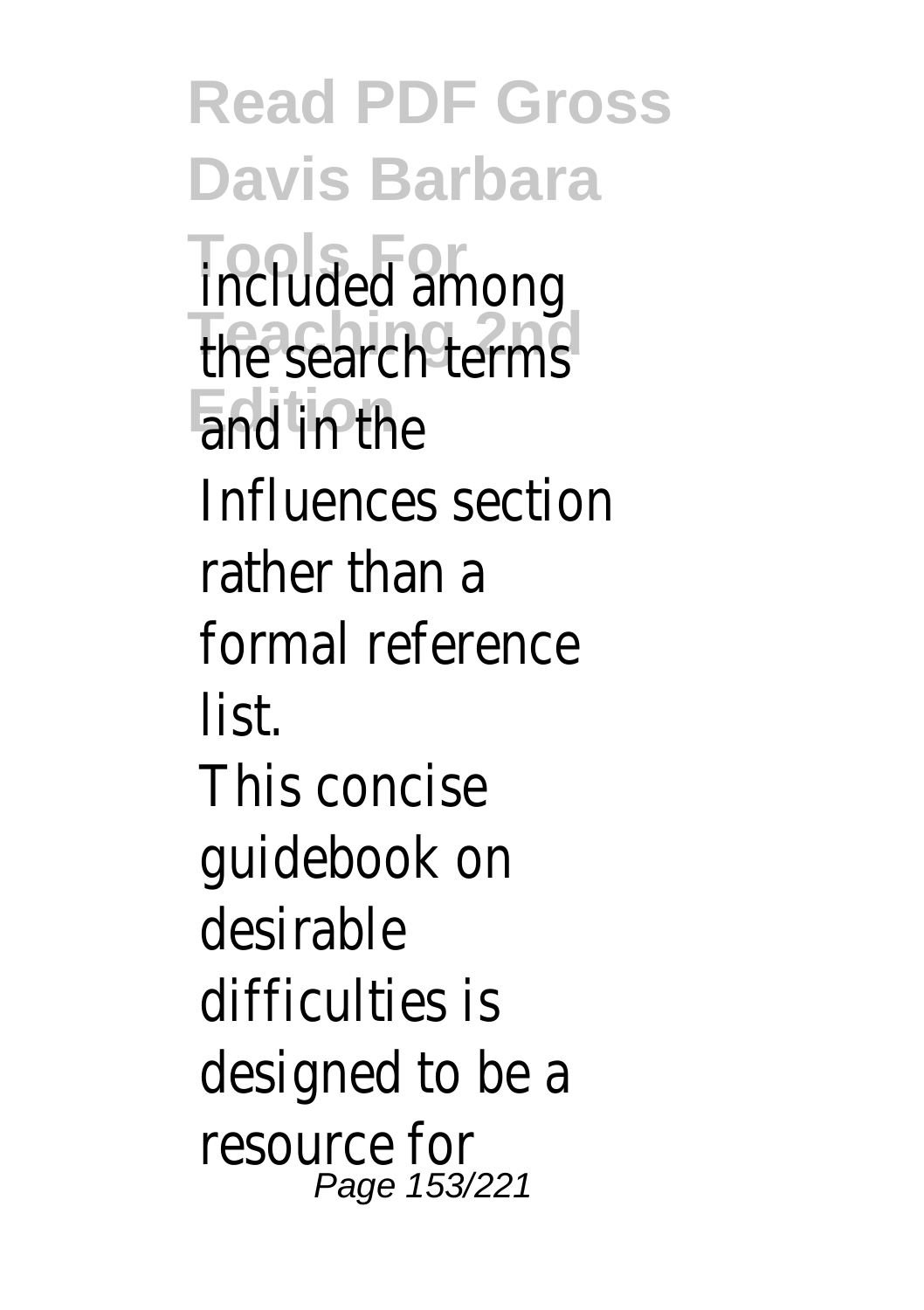**Read PDF Gross Davis Barbara Tools For** academics who are interested in **Edition** engaging students according to the findings of peerreviewed literature and best practices but do not have the time to immerse themselves in the scholarship of teaching and<br><sup>Page 154/221</sup>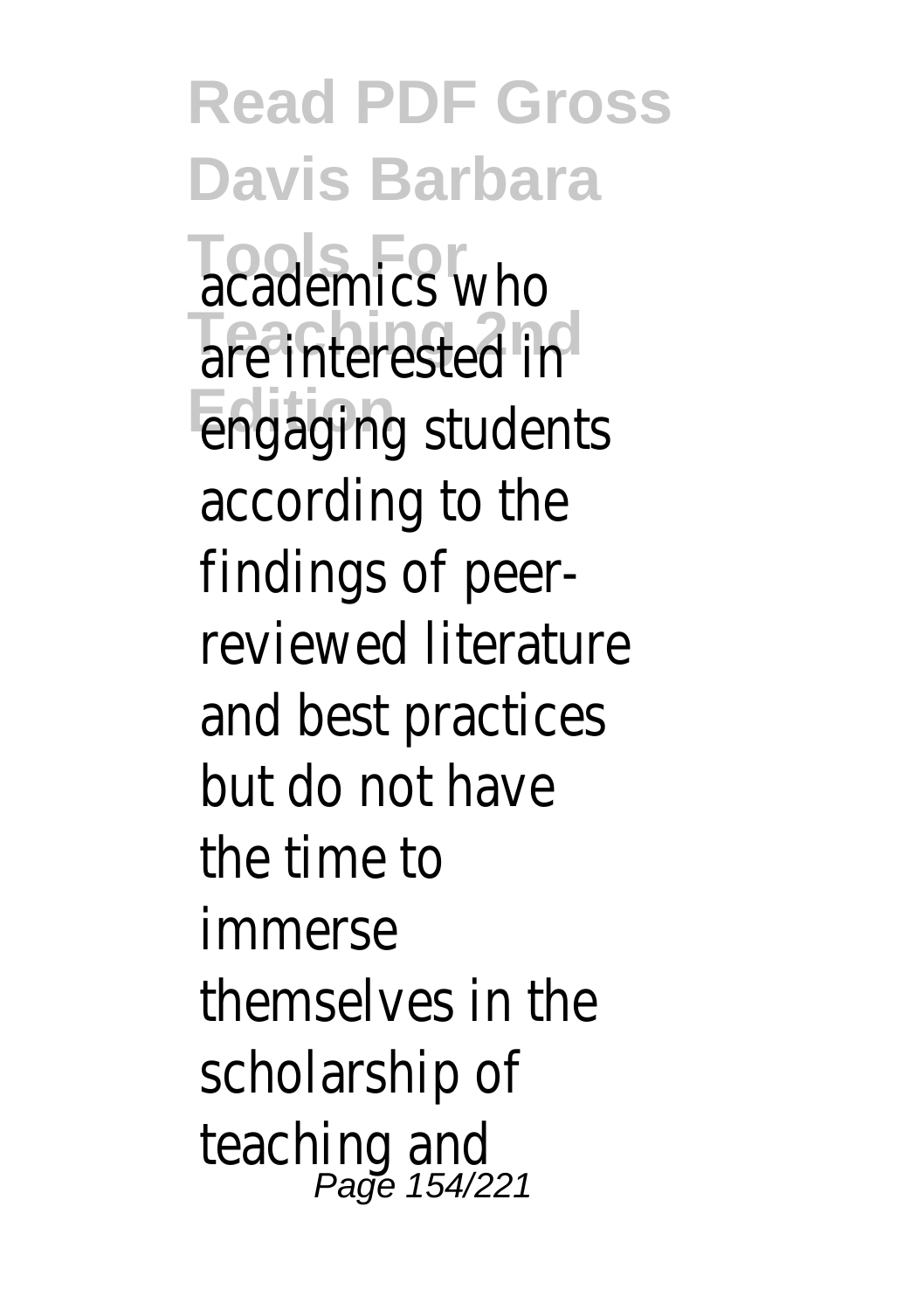**Read PDF Gross Davis Barbara Tools For** learning. **Intentionally brief, Edition** the book is intended to: summarize recent research on five aspects of desirable difficulties; provide applications to the college classroom based on this Page 155/221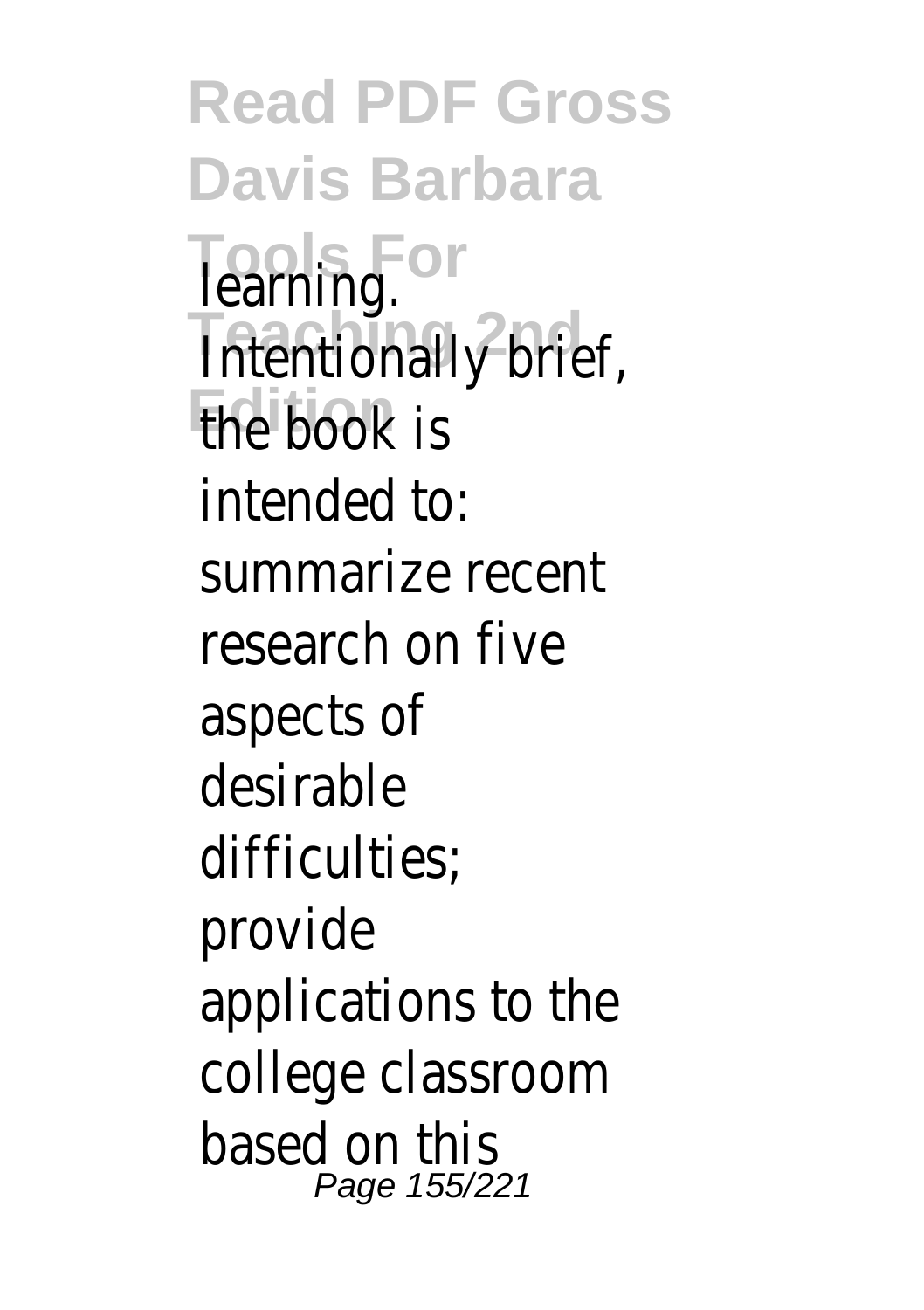**Read PDF Gross Davis Barbara Tools For** research; include special sections about teaching strategies that are based on best practices; and offer annotated bibliographies and important citations for faculty who want to pursue additional study. The book will Page 156/221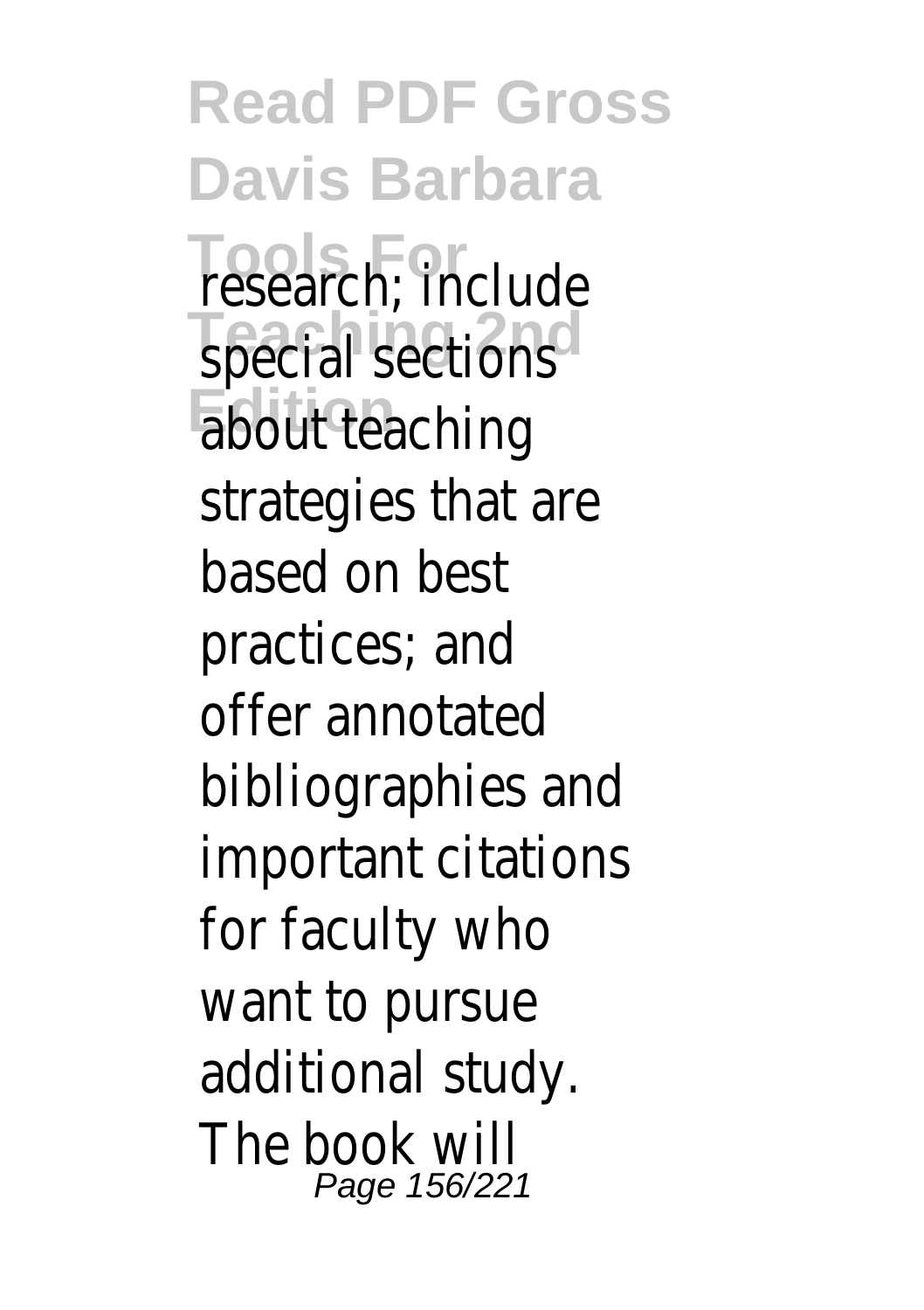**Read PDF Gross Davis Barbara Tools For** provide a **Foundation** for **Edition** instructors to teach using evidence-based strategies that will strengthen learning and retention in their classrooms. In addition to chapters on the desirable Page 157/221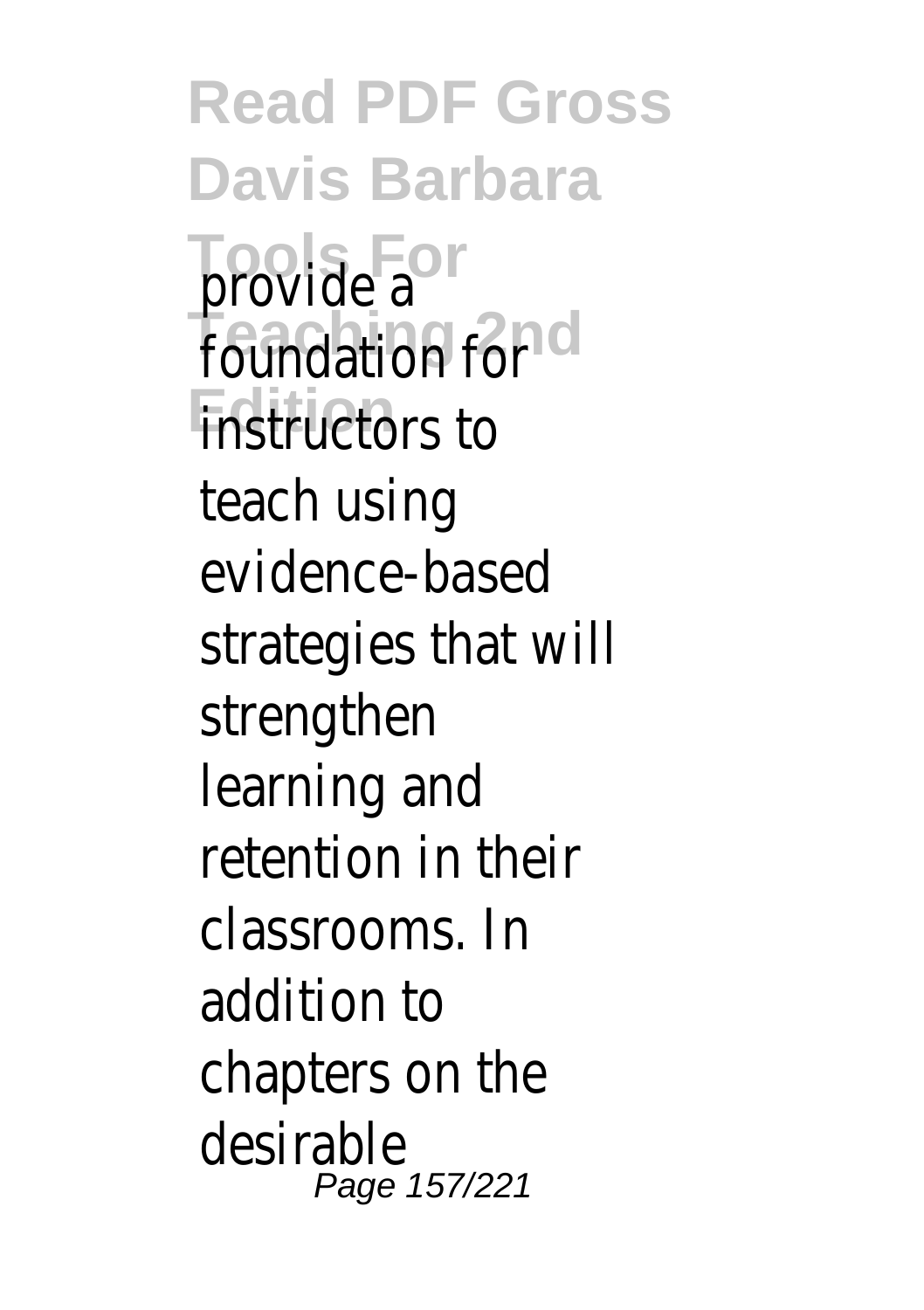**Read PDF Gross Davis Barbara** difficulties, the **book** also includes **Ehapters** on teaching first-year and at-risk students to embrace this approach, on negotiating student resistance, and on using this approach in teaching online.<br>Fage 158/221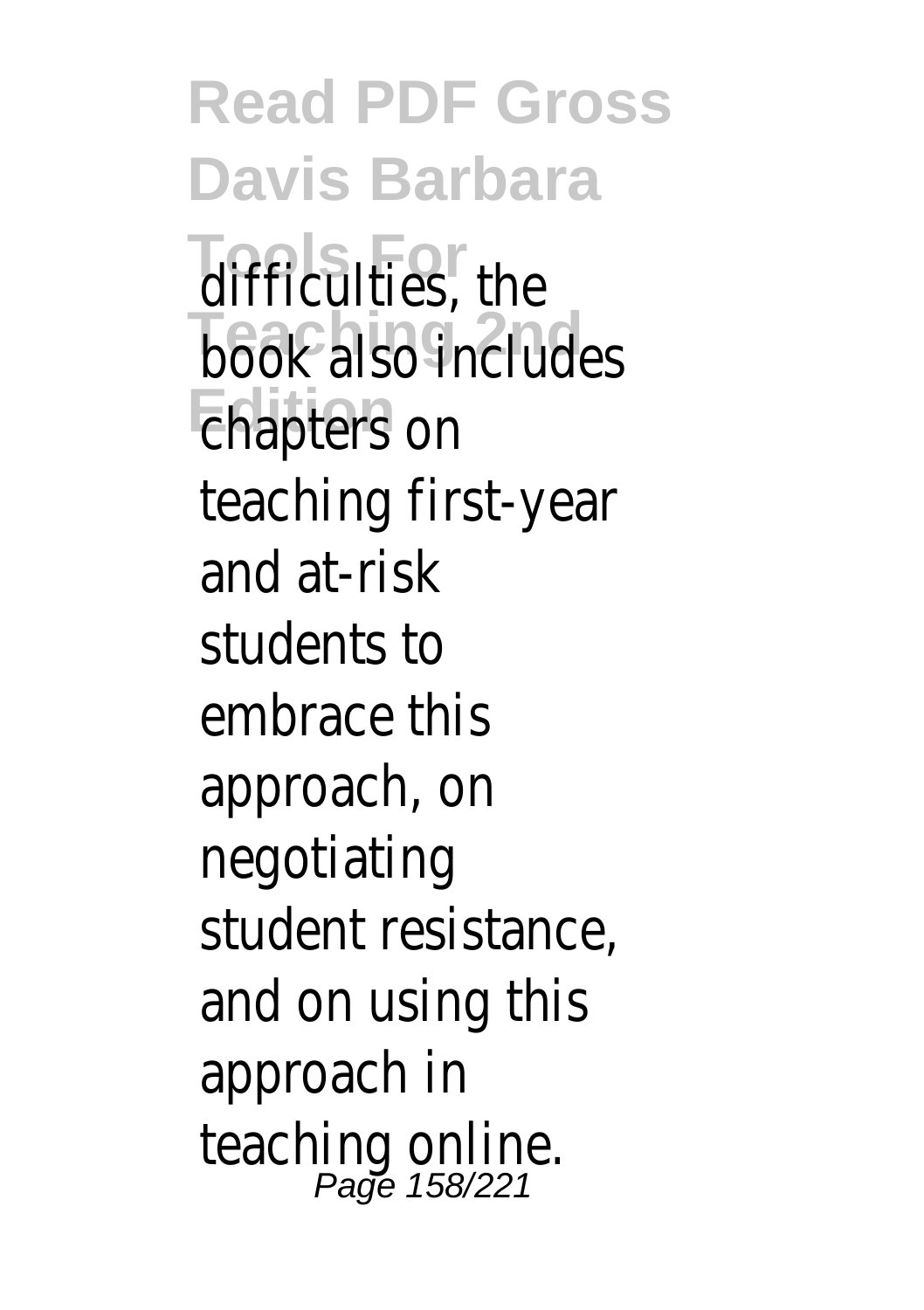**Read PDF Gross Davis Barbara Tools For** Tools for Teaching **The Funding of Edition** School Education Motivating Students to Learn Learners, Contexts, and **Cultures** A Path Forward Understanding by Design Fostering High School Students' Page 159/221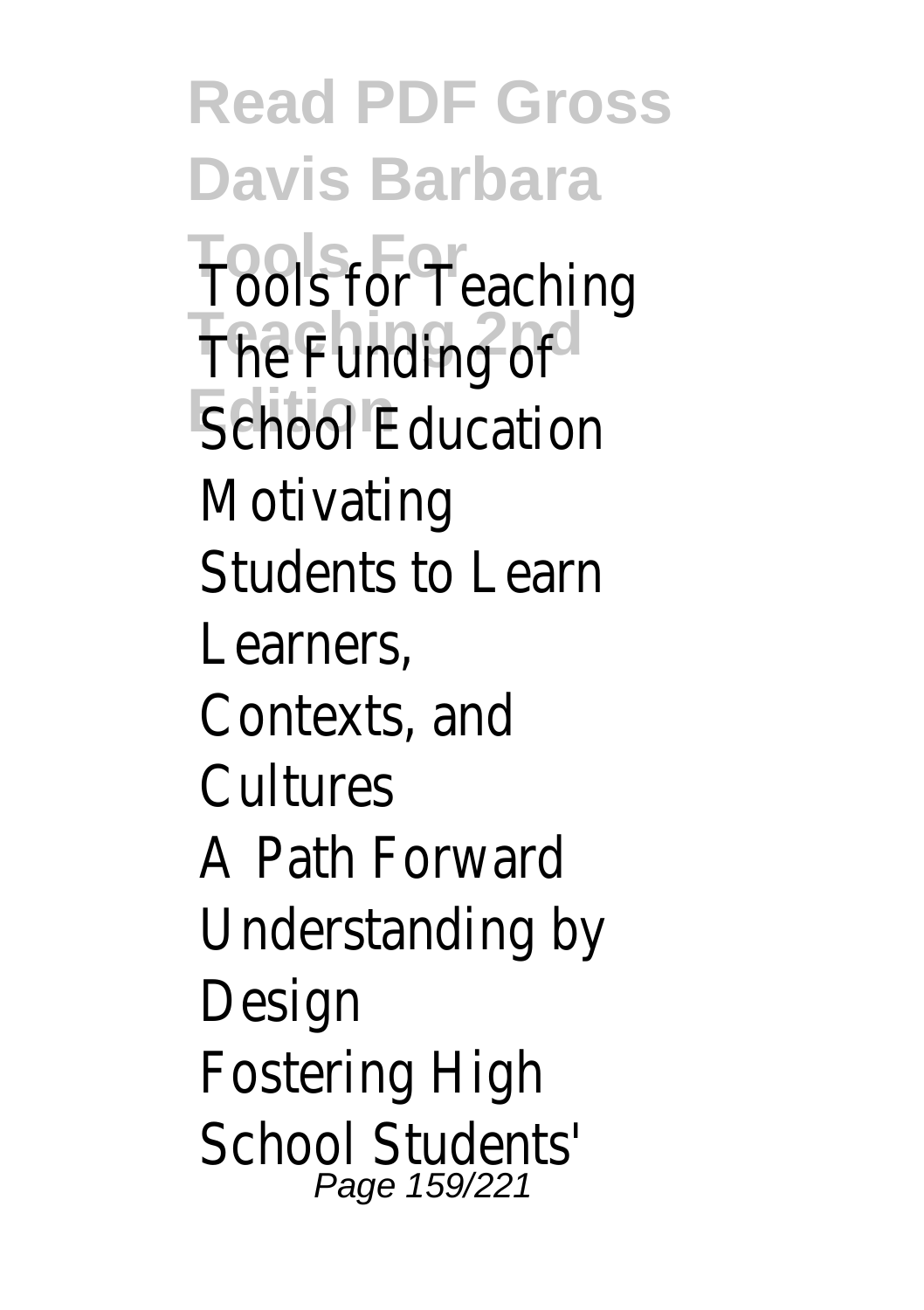**Read PDF Gross Davis Barbara Tools For** Motivation to **Learning 2nd** When<sup>n</sup>it comes to motivating people to learn, disadvantaged urban adolescents are usually perceived as a hard sell. Page 160/221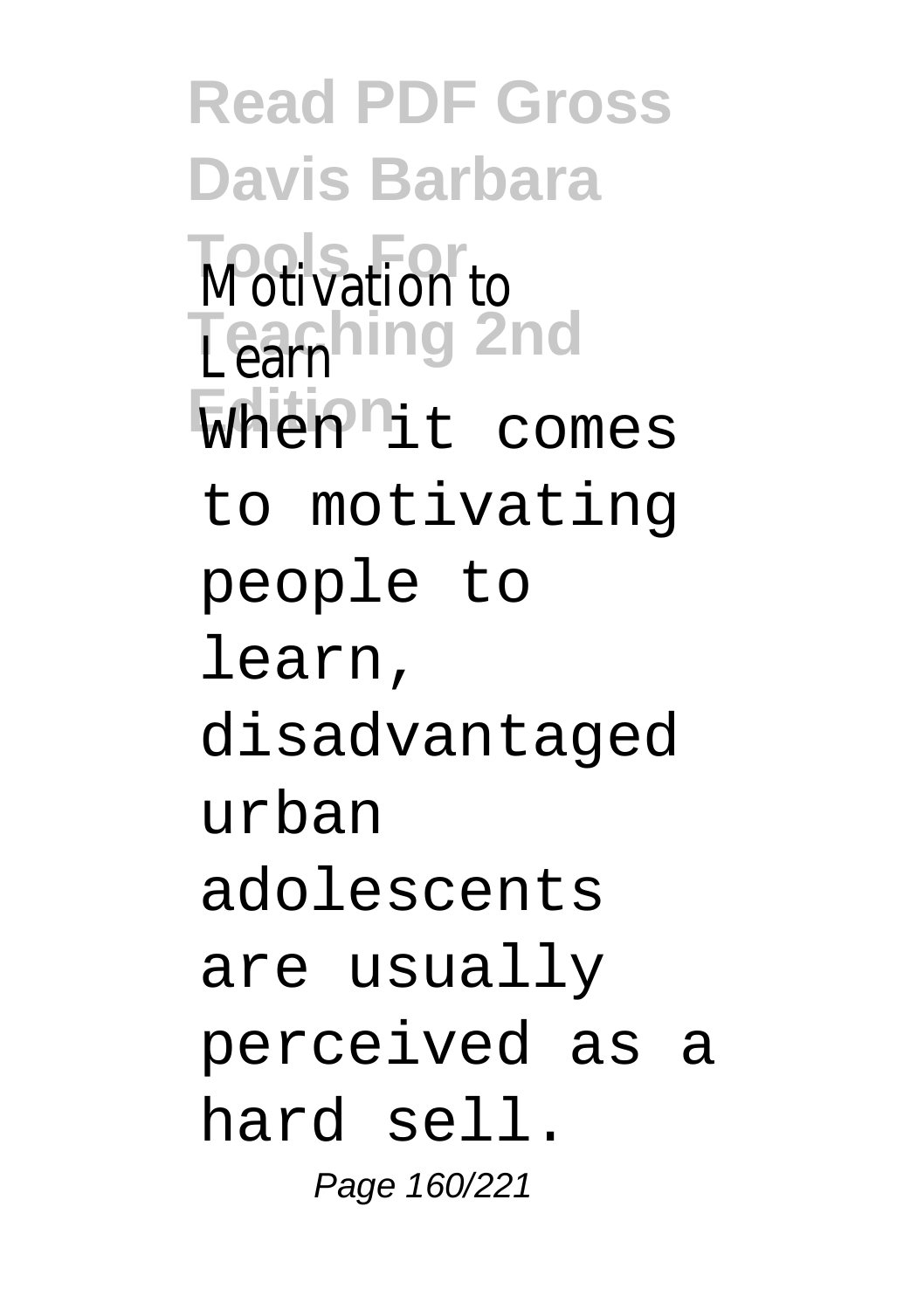**Read PDF Gross Davis Barbara Tools For** Yet, in a **Teaching 2nd** recent MetLife **Edition** survey, 89 percent of the low-income students claimed  $\hat{a} \in \mathbb{R}$ really want to learnâ€ applied to them. What is it about the Page 161/221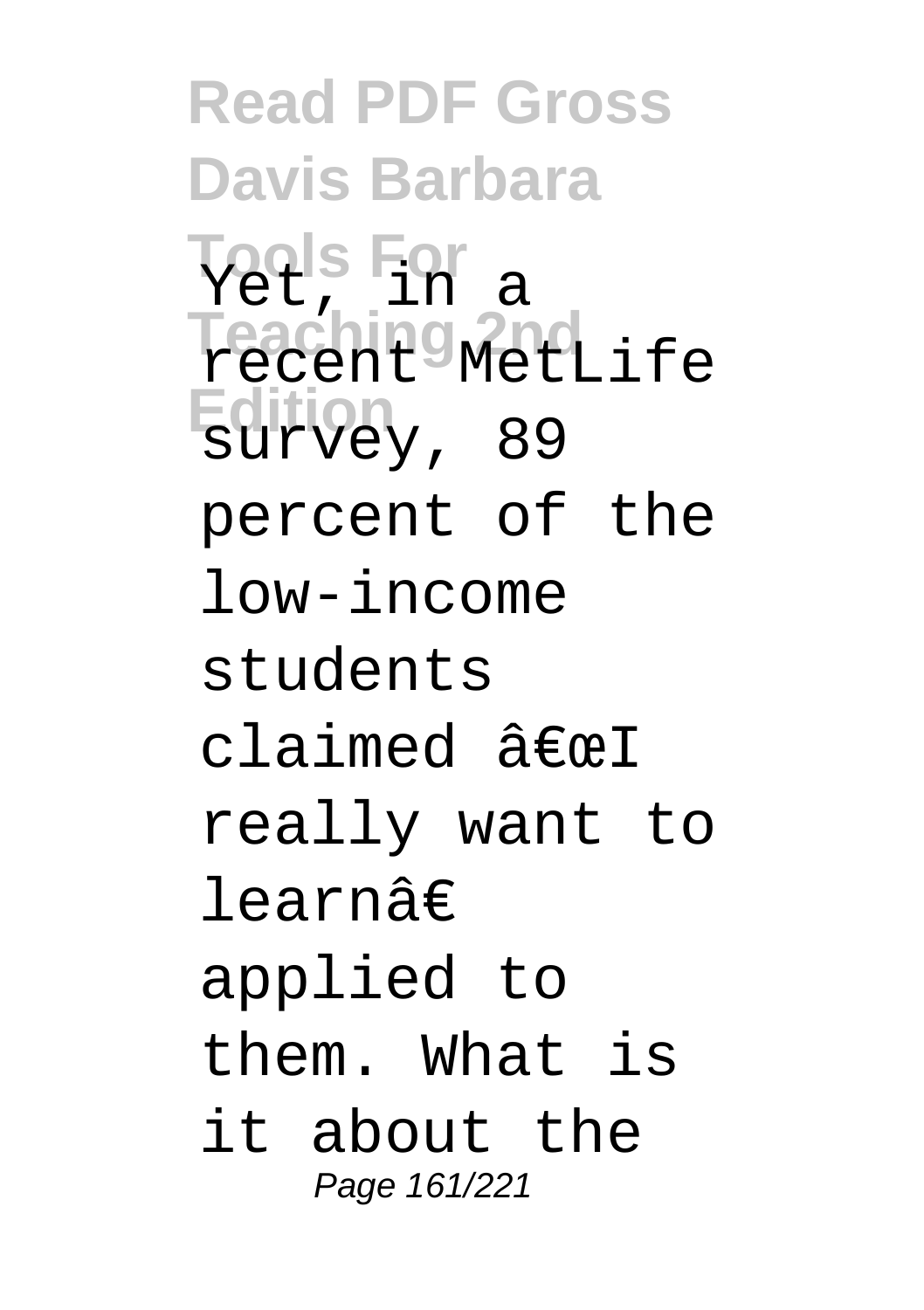**Read PDF Gross Davis Barbara Tools For** school environ **Teaching 2nd** mentâ€"pedagog **Edition** y, curriculum, climate, organ izationâ€"that encourages or discourages engagement in school activities? How do peers, family, and Page 162/221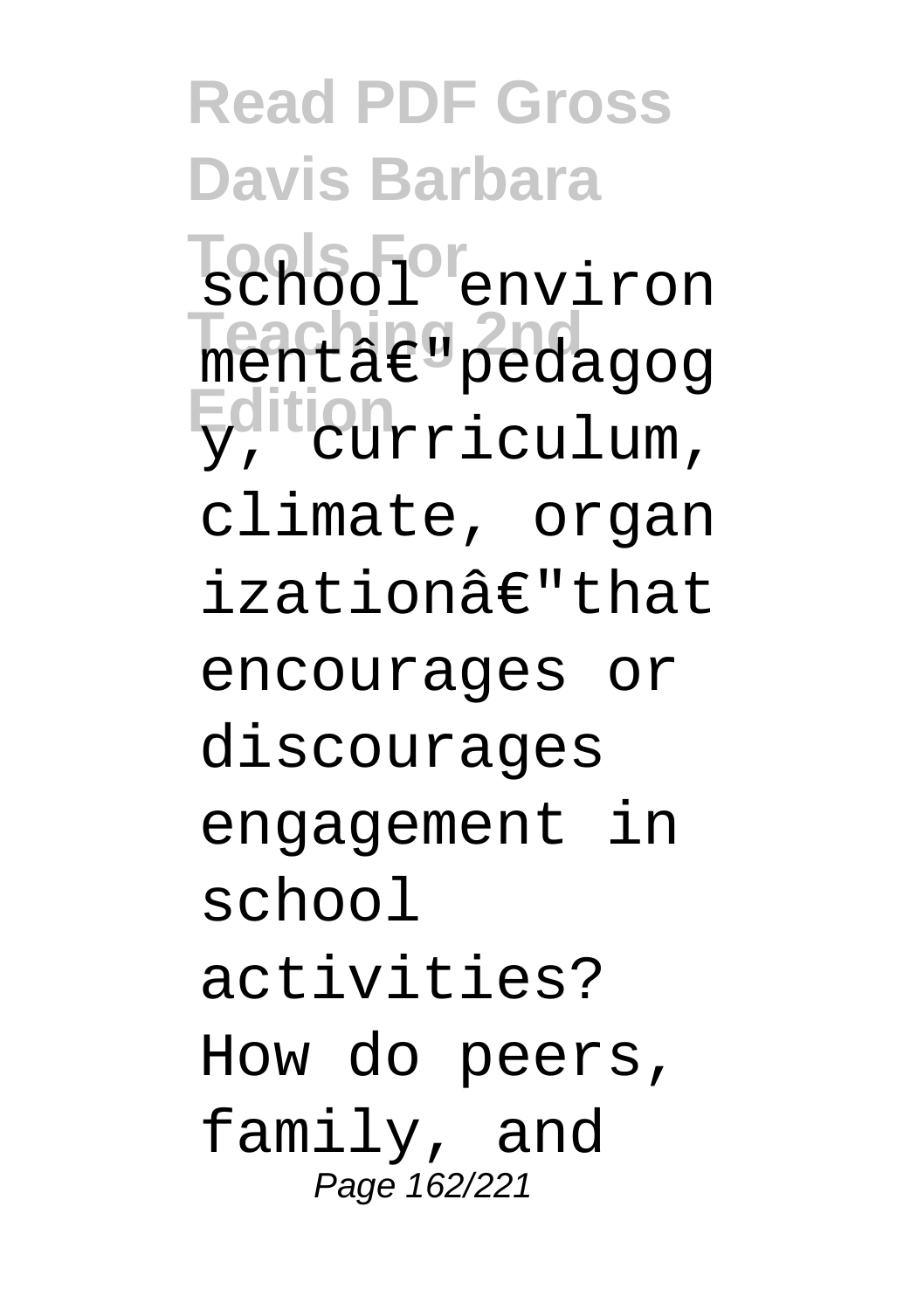**Read PDF Gross Davis Barbara Tools For** community **Teaching 2nd** affect Edition<br>adolescentsâ€<sup>™</sup> attitudes towards learning? Engaging Schools reviews current research on what shapes Page 163/221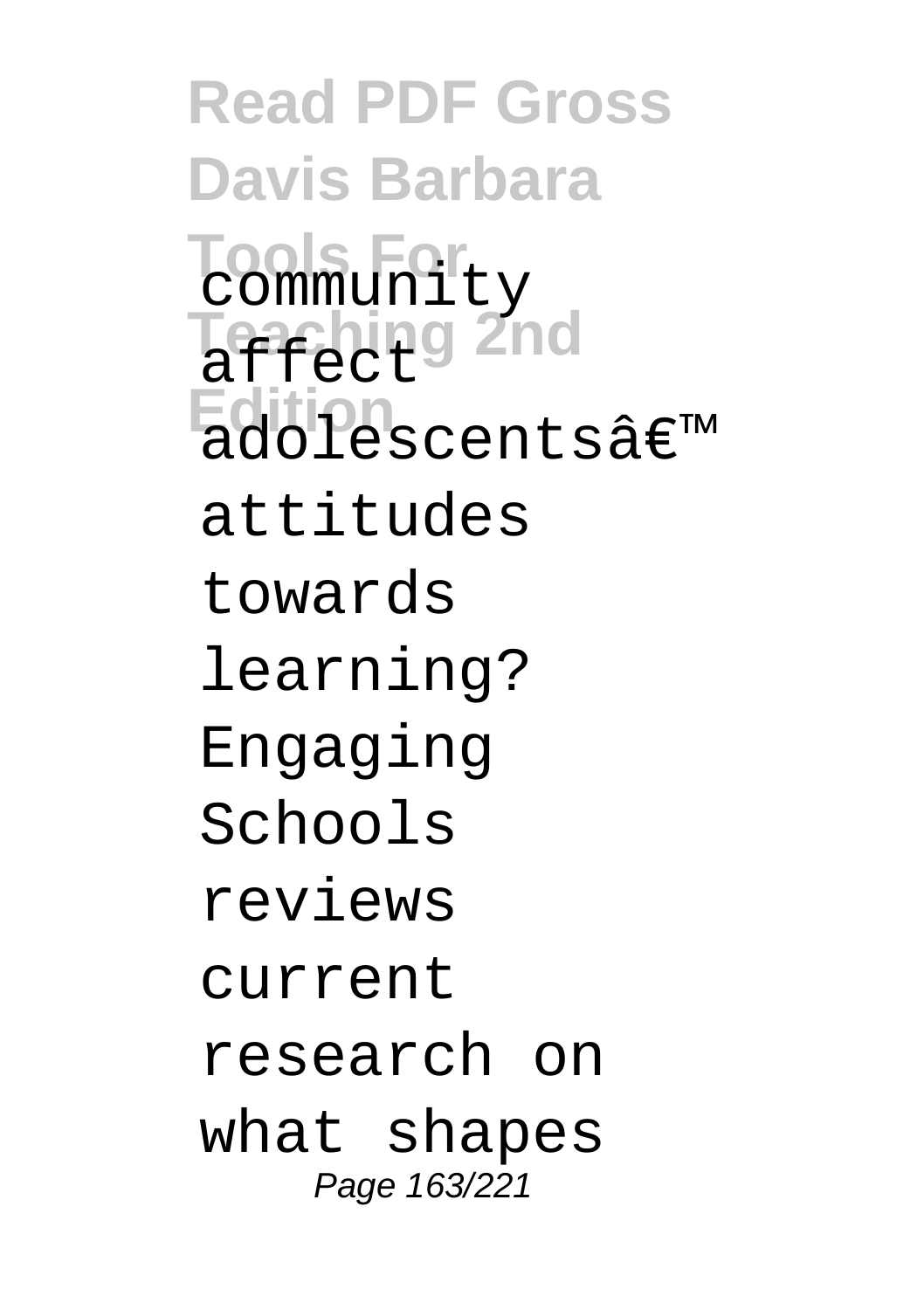**Read PDF Gross Davis Barbara** Tools For<br>adolescentsâ€<sup>™</sup> **Teaching 2nd** school **Edition** engagement and motivation to learnâ€"includ ing new findings on  $students\hat{\pi} \in \mathbb{R}^m$ sense of belon gingâ€"and looks at ways these can be Page 164/221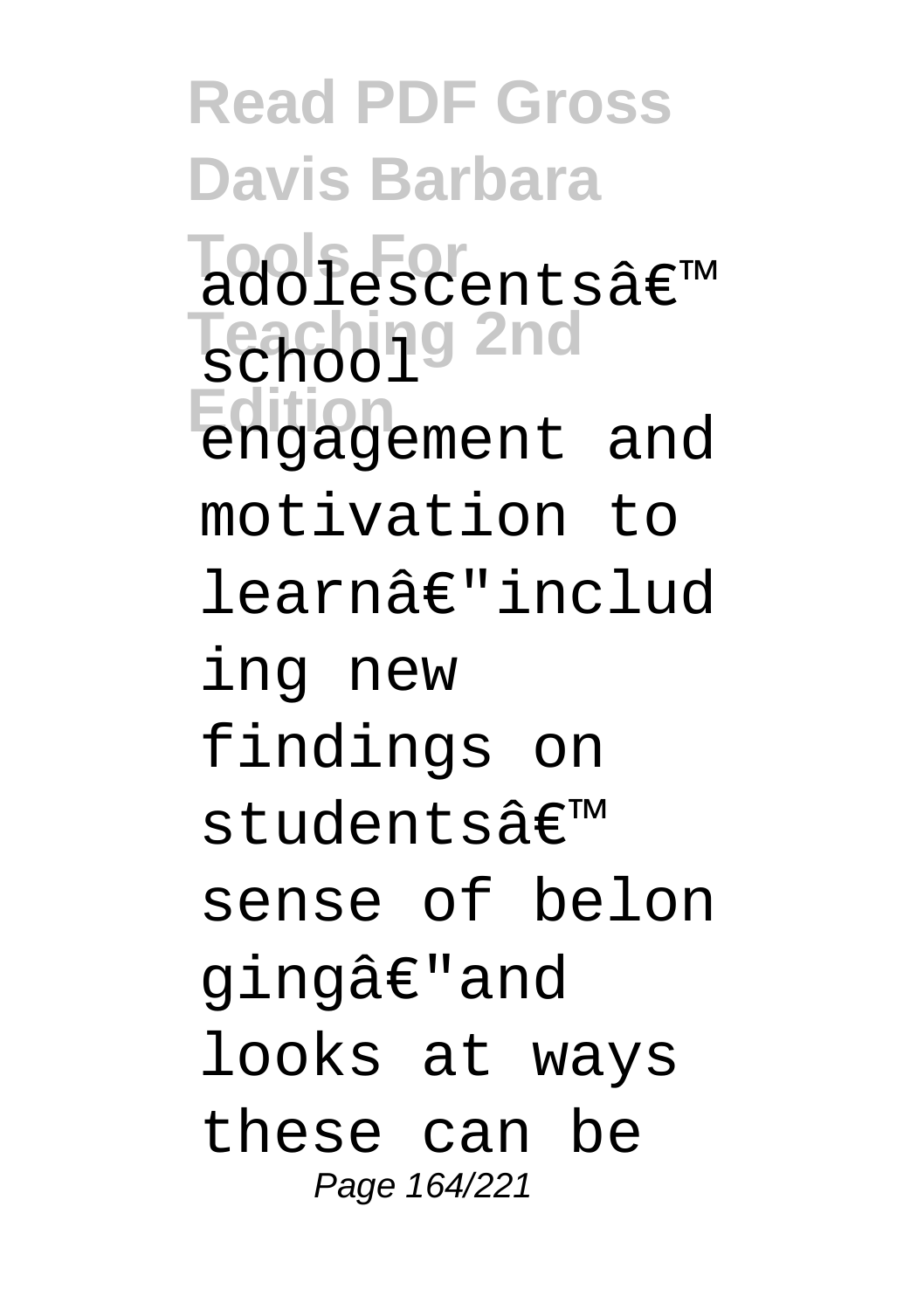**Read PDF Gross Davis Barbara Tools For** used to reform **Teaching 2nd** urban high **Edition** schools. This book discusses what changes hold the greatest promise for increasing students' motivation to learn in these Page 165/221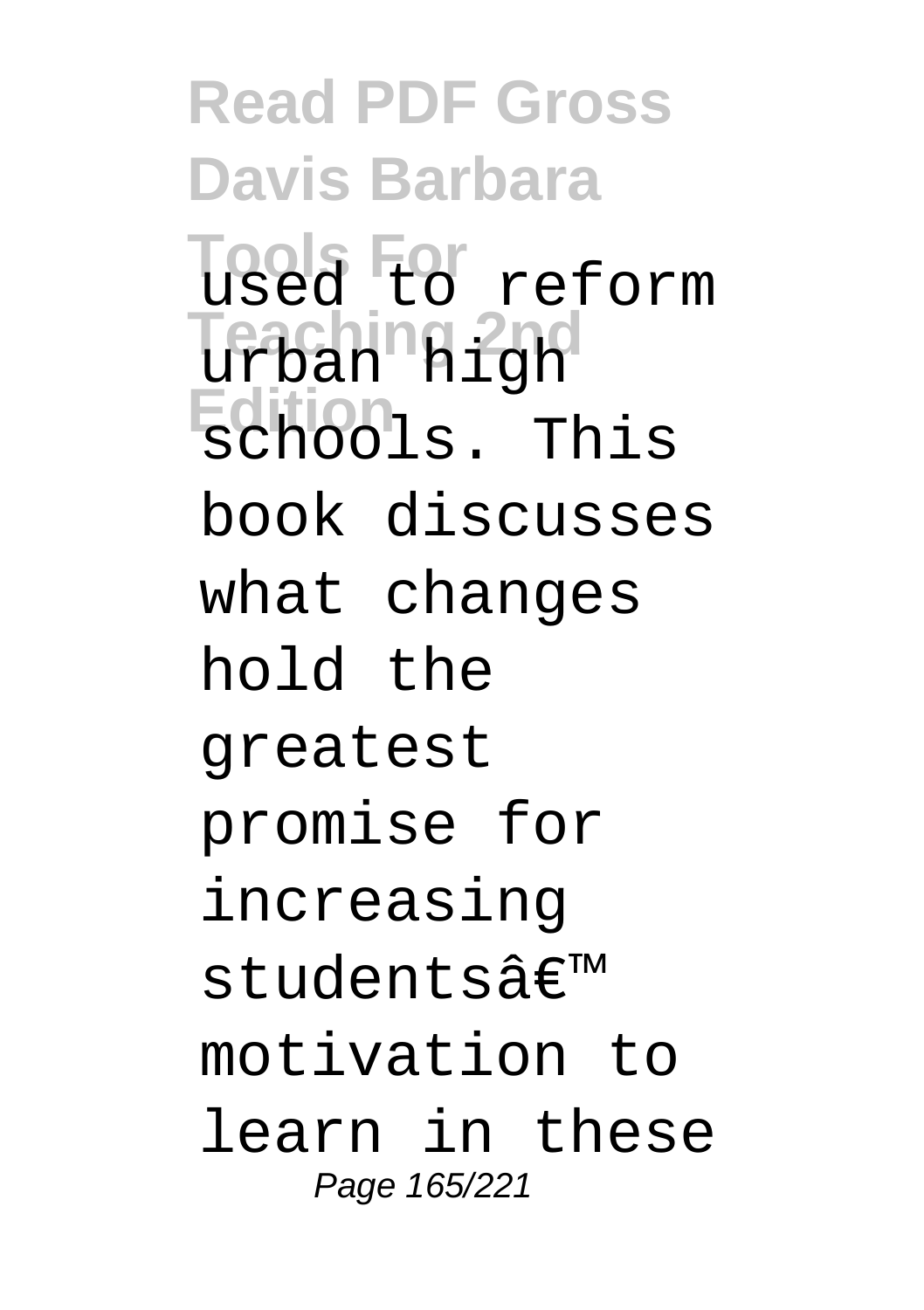**Read PDF Gross Davis Barbara Tools For** schools. It Teaching 2nd **Edition** various approaches to reform through different methods of instruction and assessment, adjustments in school size, Page 166/221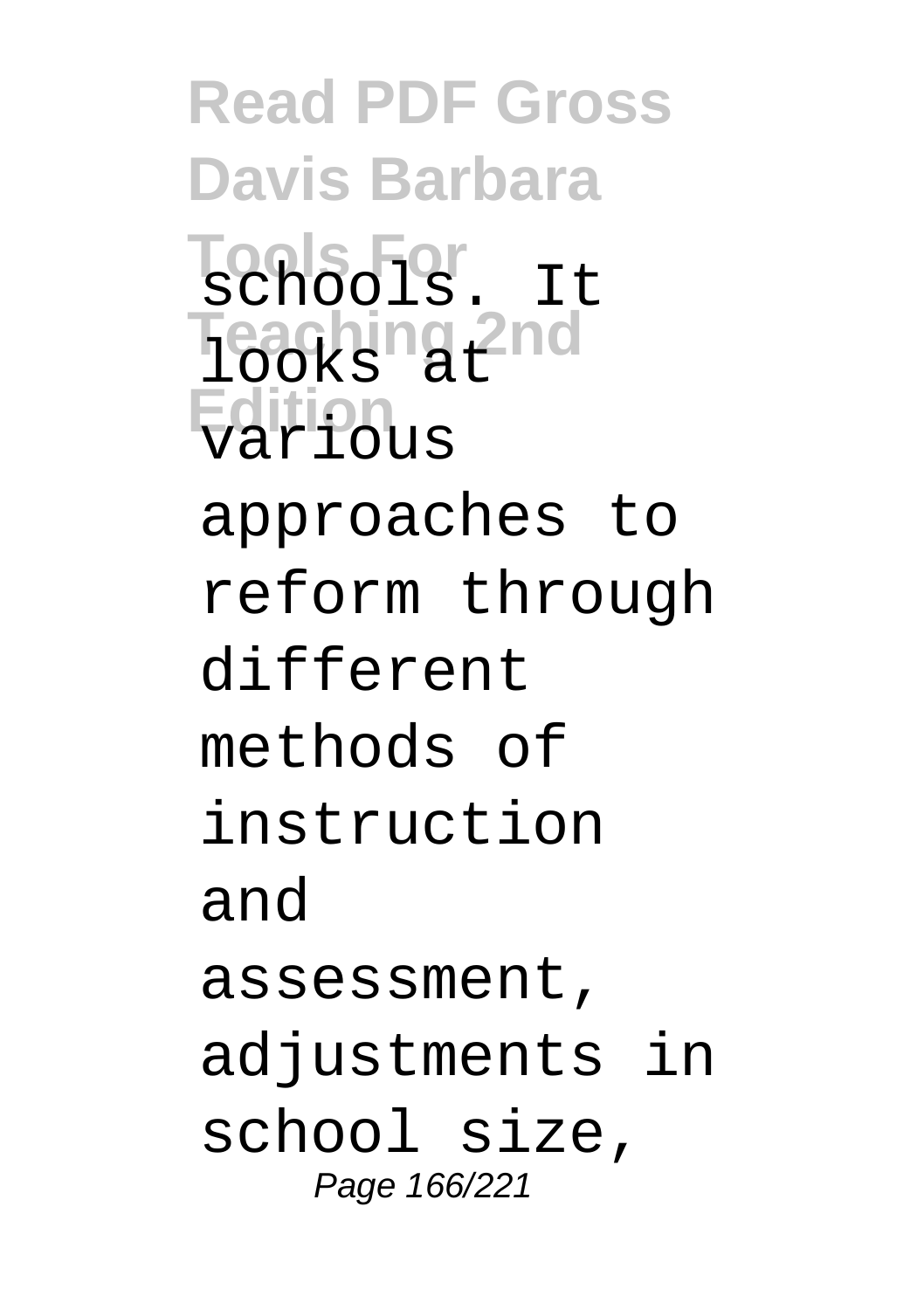**Read PDF Gross Davis Barbara Tools For** vocational **Teaching 2nd** teaching, and **Edition** other key areas. Examples of innovative schools, classrooms, and out-ofschool programs that have proved Page 167/221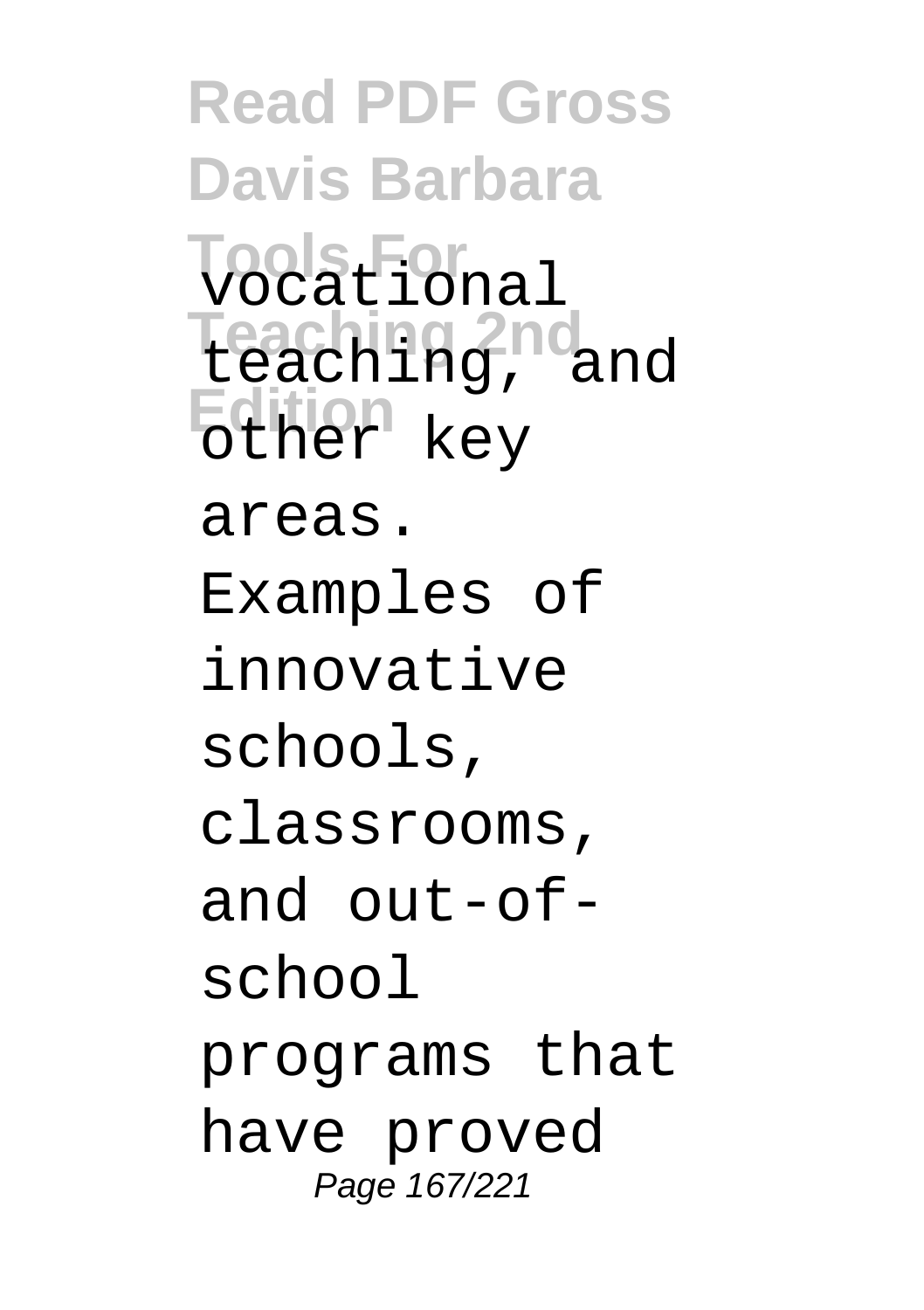**Read PDF Gross Davis Barbara Tools For** successful in **Teaching 2nd** getting high **Edition** school kids excited about learning are also included. Praise for How Learning Works "How Learning Works is the perfect title for this Page 168/221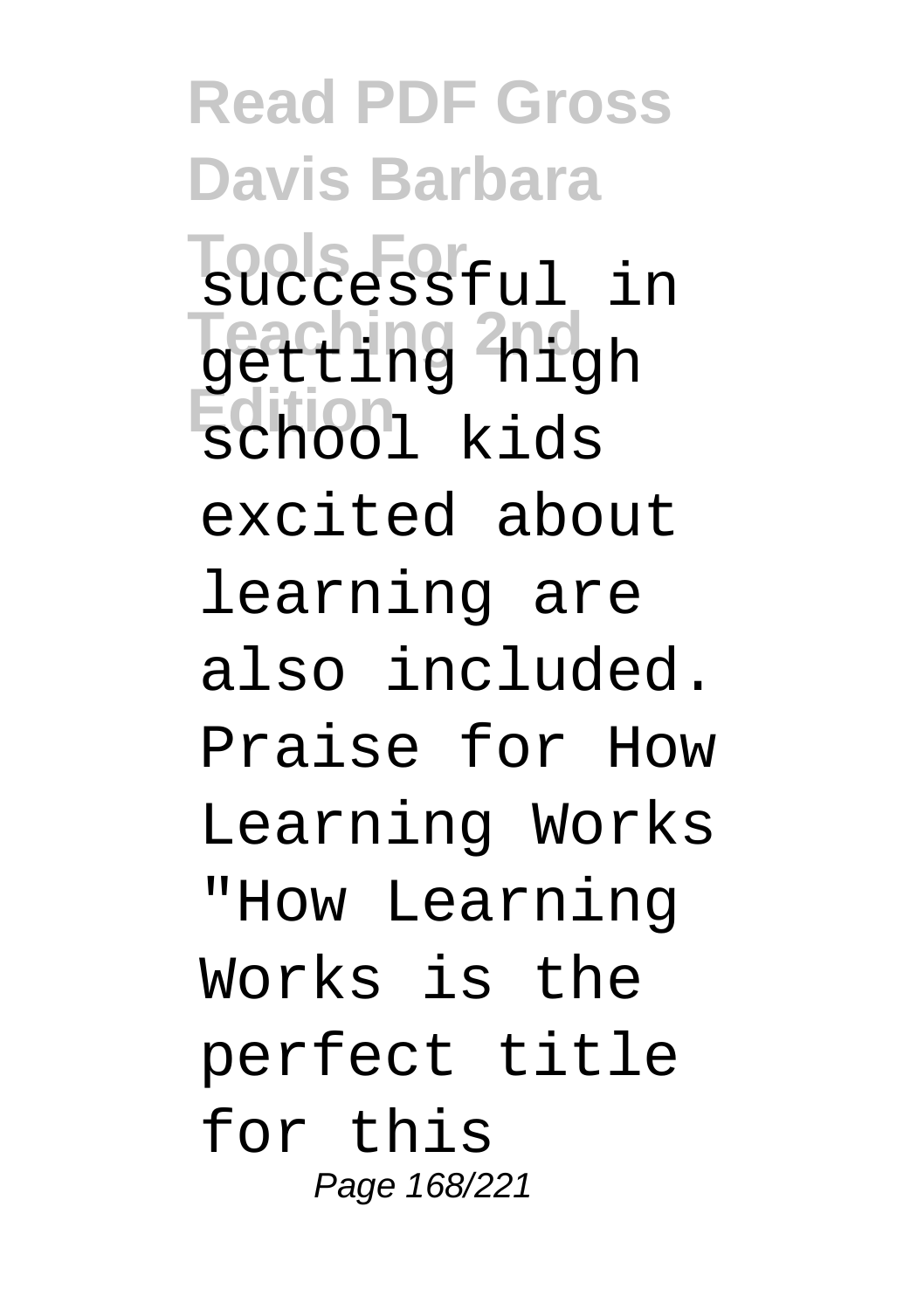**Read PDF Gross Davis Barbara Tools For** excellent **Teaching 2nd** book. Drawing **Edition** upon new research in psychology, education, and cognitive science, the authors have demystified a complex topic into clear Page 169/221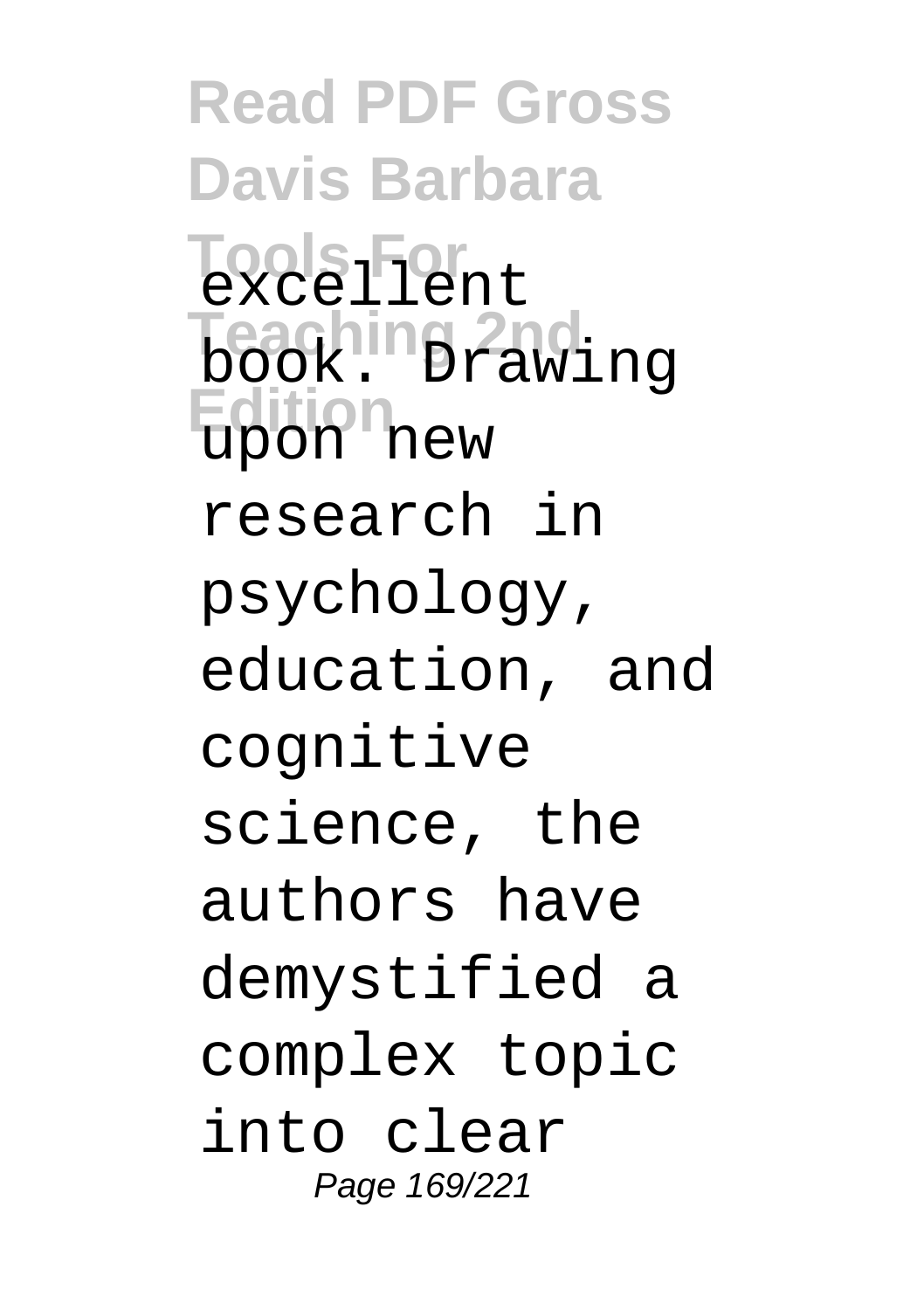**Read PDF Gross Davis Barbara Tools For** explanations **Teaching 2nd** of seven **Edition** powerful learning principles. Full of great ideas and practical suggestions, all based on solid research evidence, this Page 170/221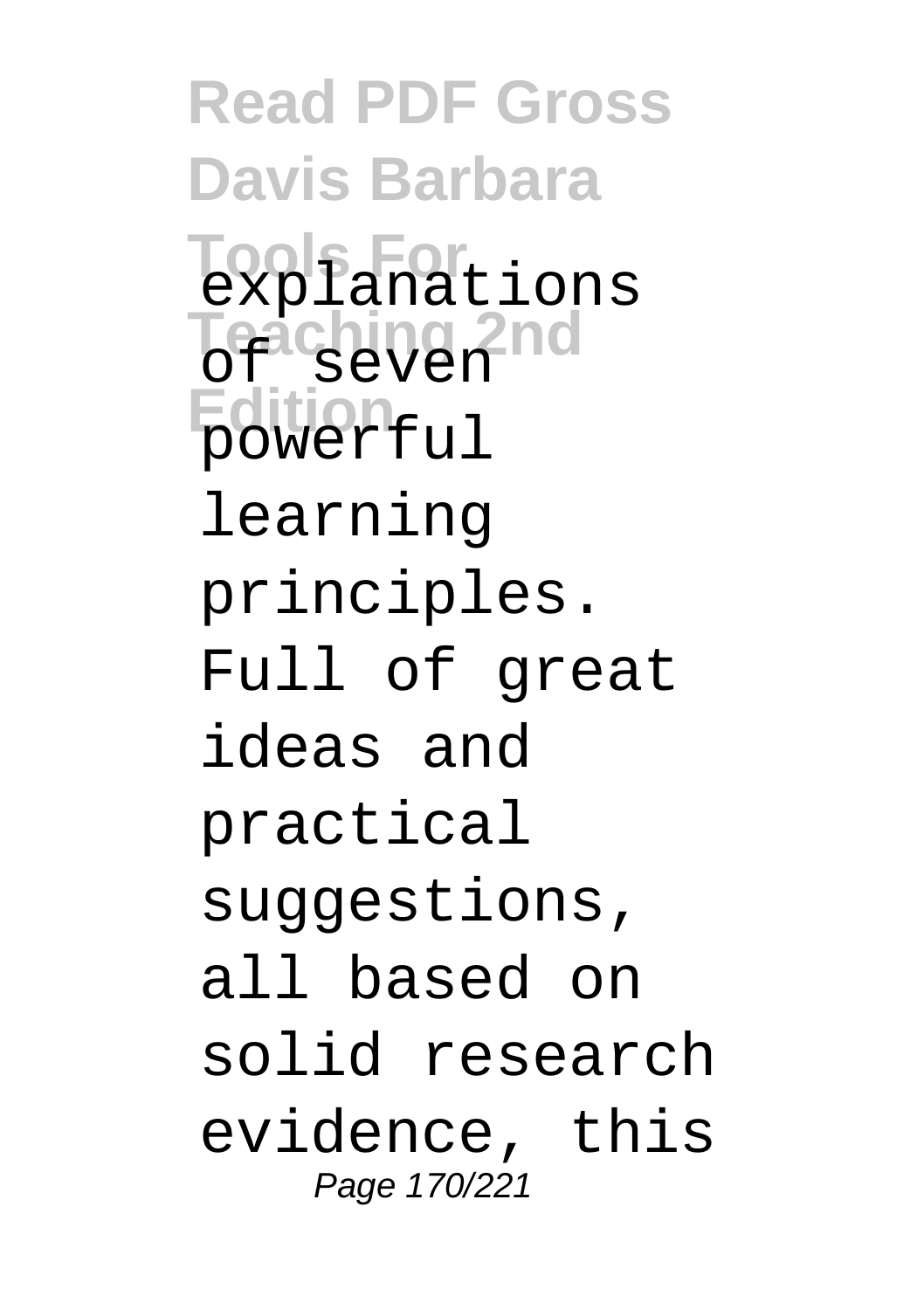**Read PDF Gross Davis Barbara Tools For Teaching 2nd Edition** reading for book is essential instructors at all levels who wish to improve their students' learning." —Barbara Gross Davis, assistant vice Page 171/221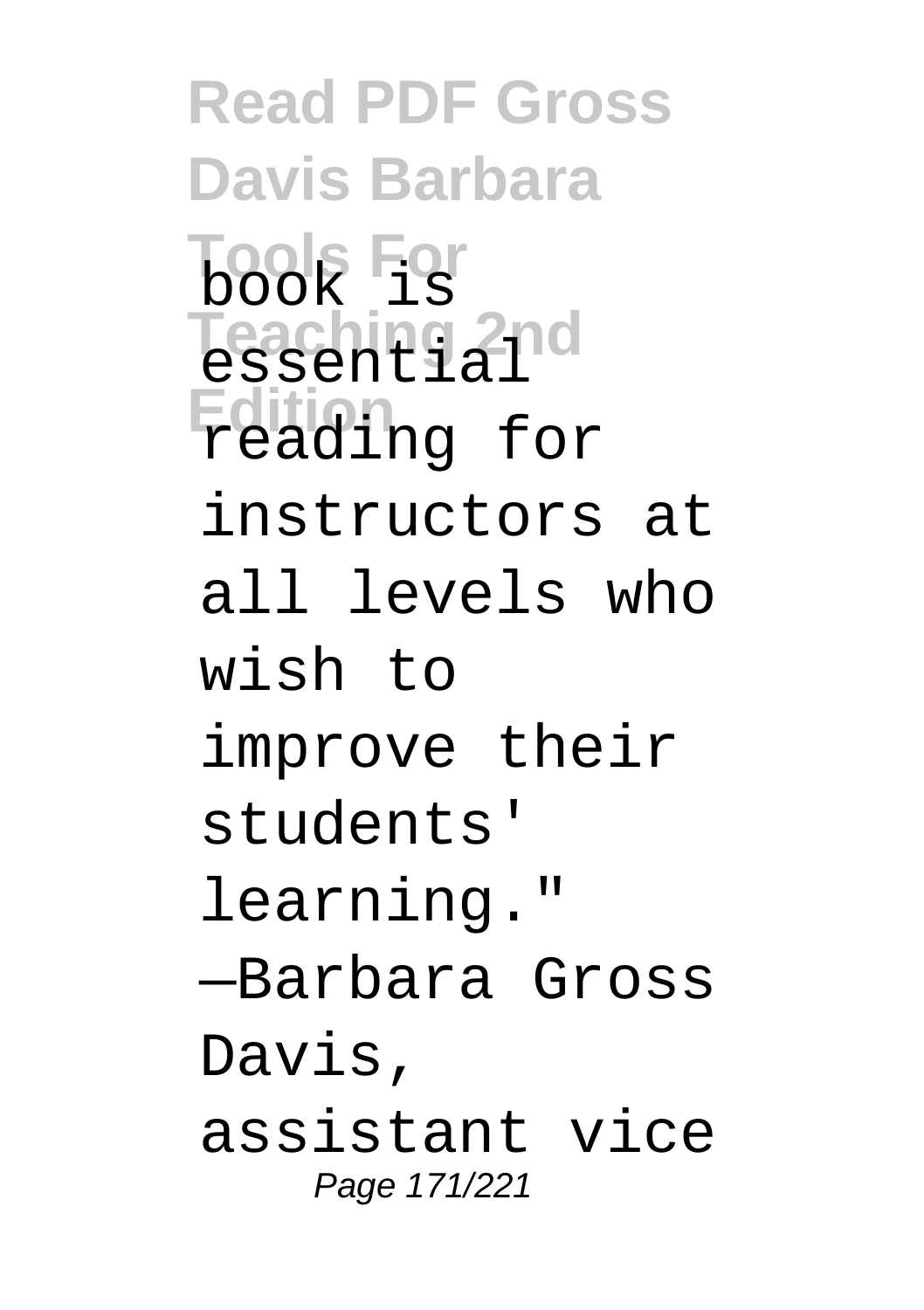**Read PDF Gross Davis Barbara Tools For** chancellor for **Teaching 2nd** educational **Edition** development, University of California, Berkeley, and author, Tools for Teaching "This book is a must-read for every instructor, Page 172/221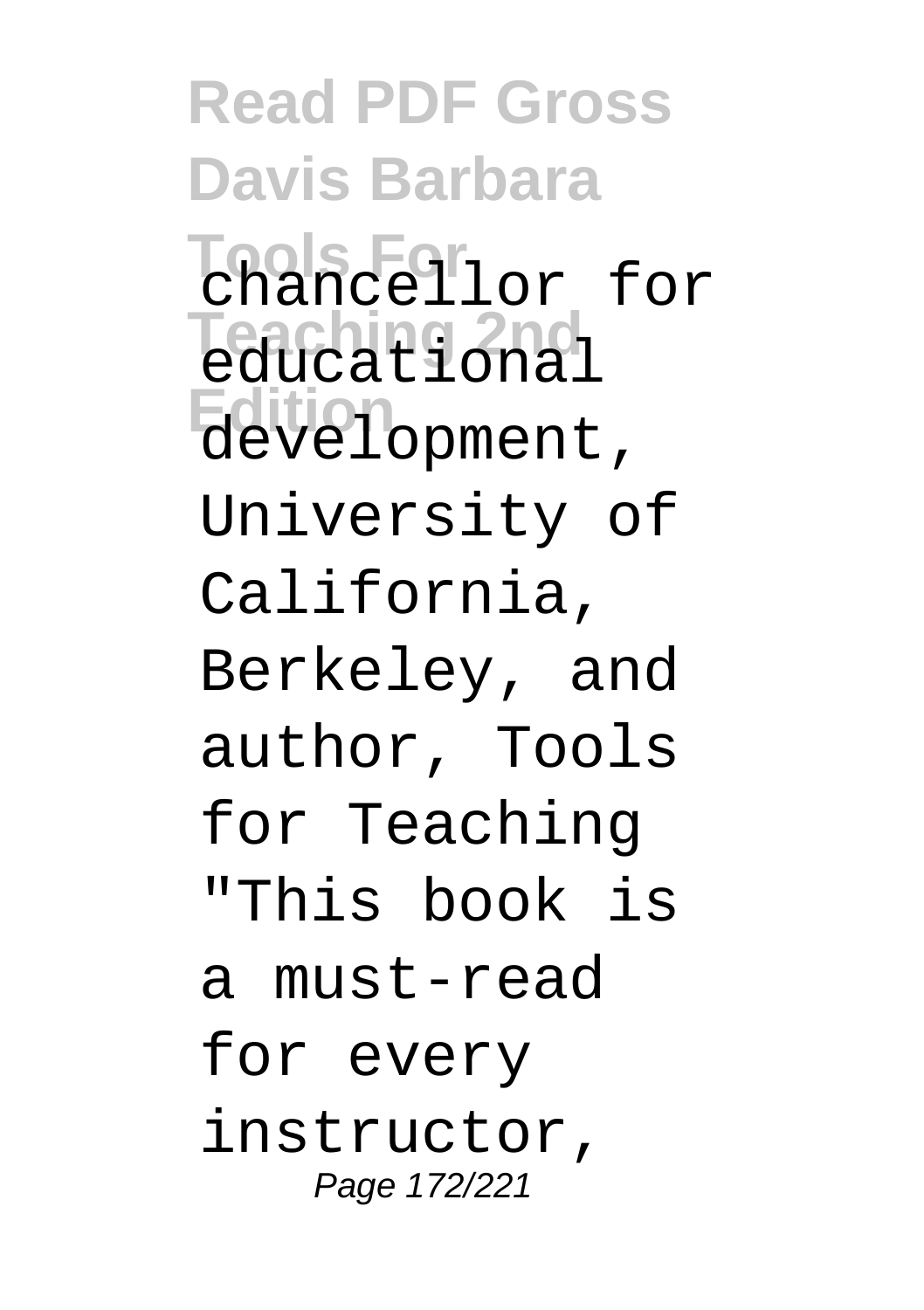**Read PDF Gross Davis Barbara Tools For** new or **Teaching 2nd** experienced. **Edition** Although I have been teaching for almost thirty years, as I read this book I found myself resonating with many of its ideas, and Page 173/221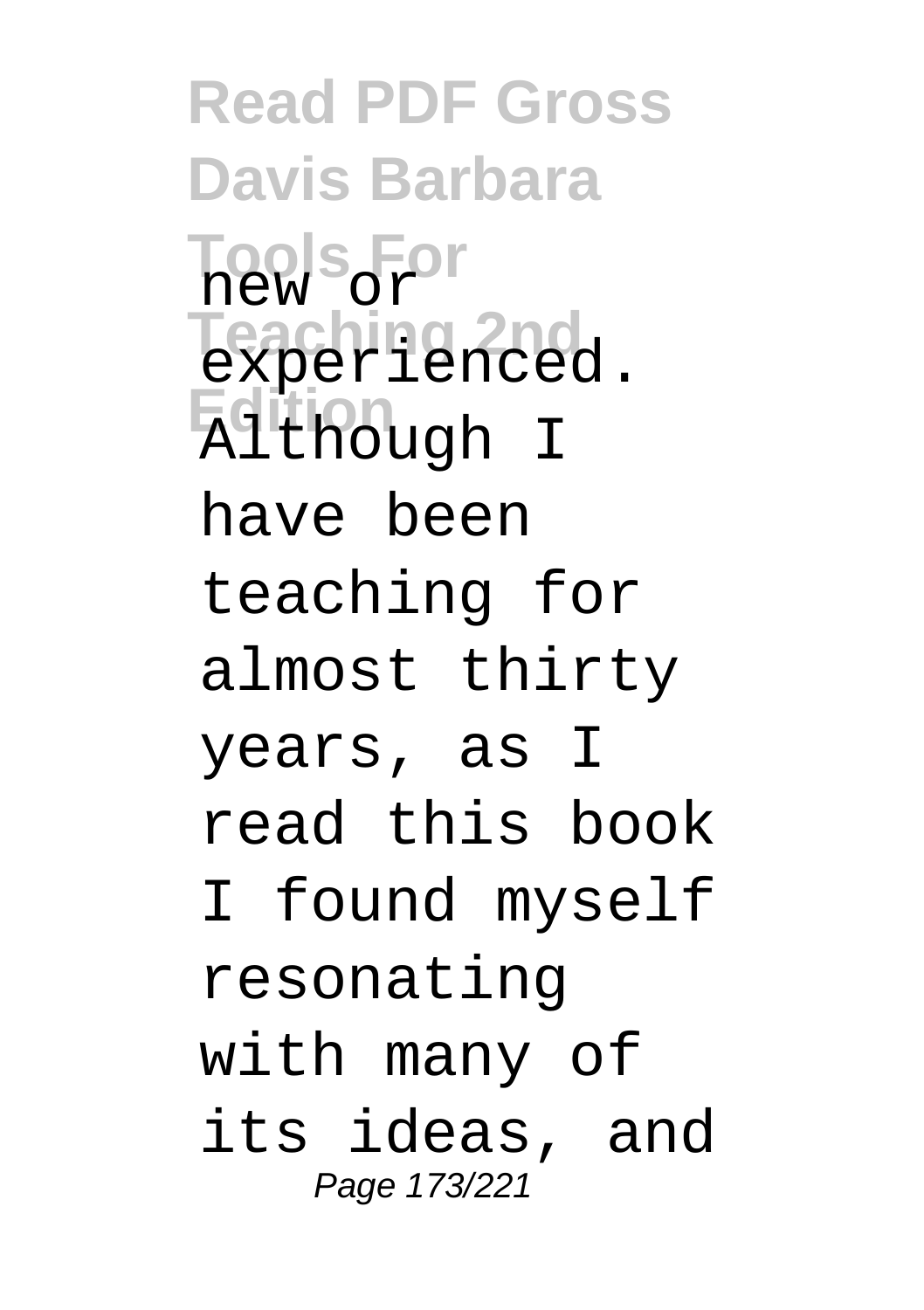**Read PDF Gross Davis Barbara Tools For** I discovered **Teaching 2nd** new ways of **Edition** thinking about teaching." —Eugenia T. Paulus, professor of chemistry, North Hennepin Community College, and 2008 U.S. Page 174/221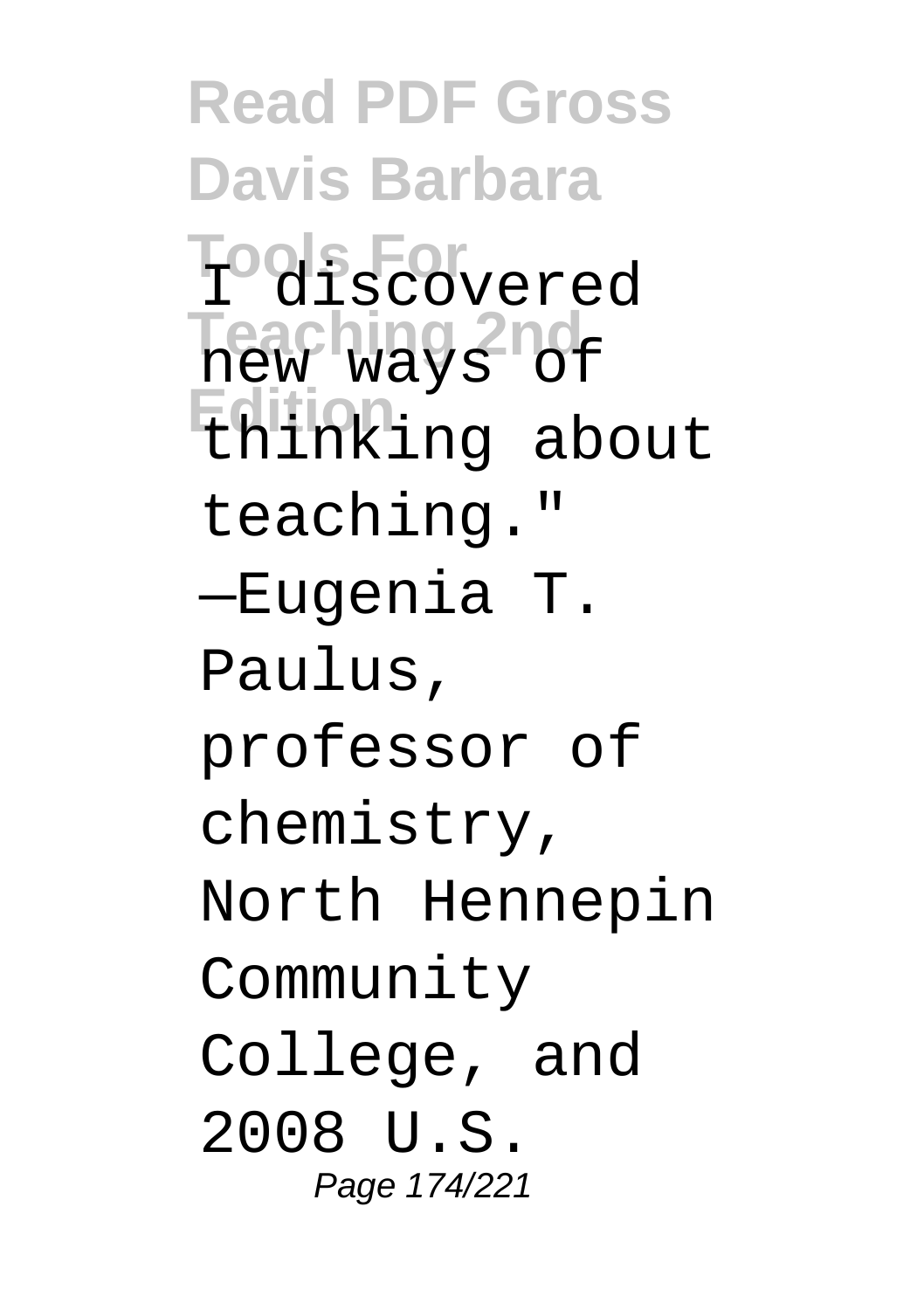**Read PDF Gross Davis Barbara Tools For** Community **Teaching 2nd** Colleges **Edition** Professor of the Year from The Carnegie Foundation for the Advancement of Teaching and the Council for Advancement Page 175/221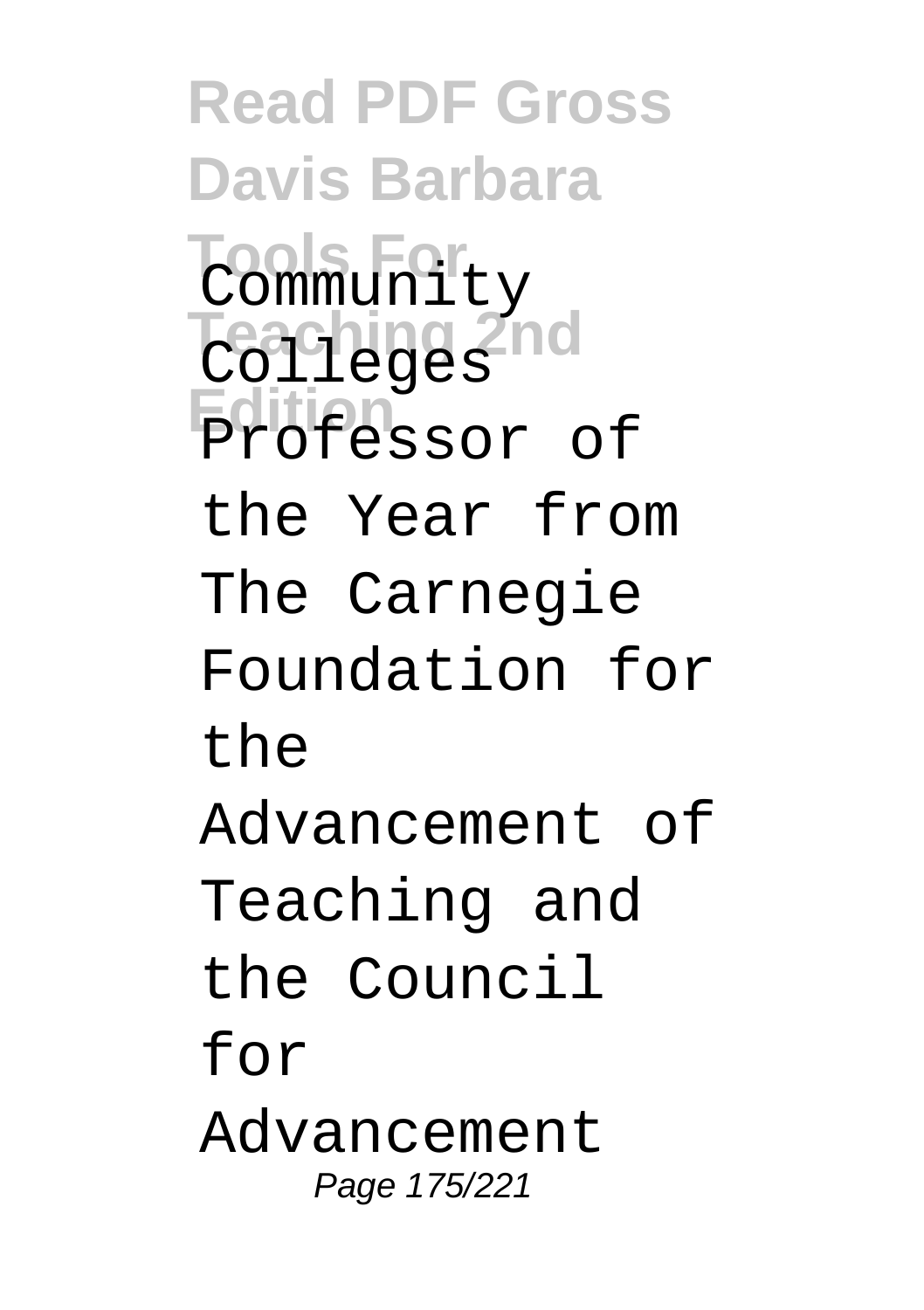**Read PDF Gross Davis Barbara Tools For** and Support of **Teaching 2nd** Education **Edition** "Thank you Carnegie Mellon for making accessible what has previously been inaccessible to those of us Page 176/221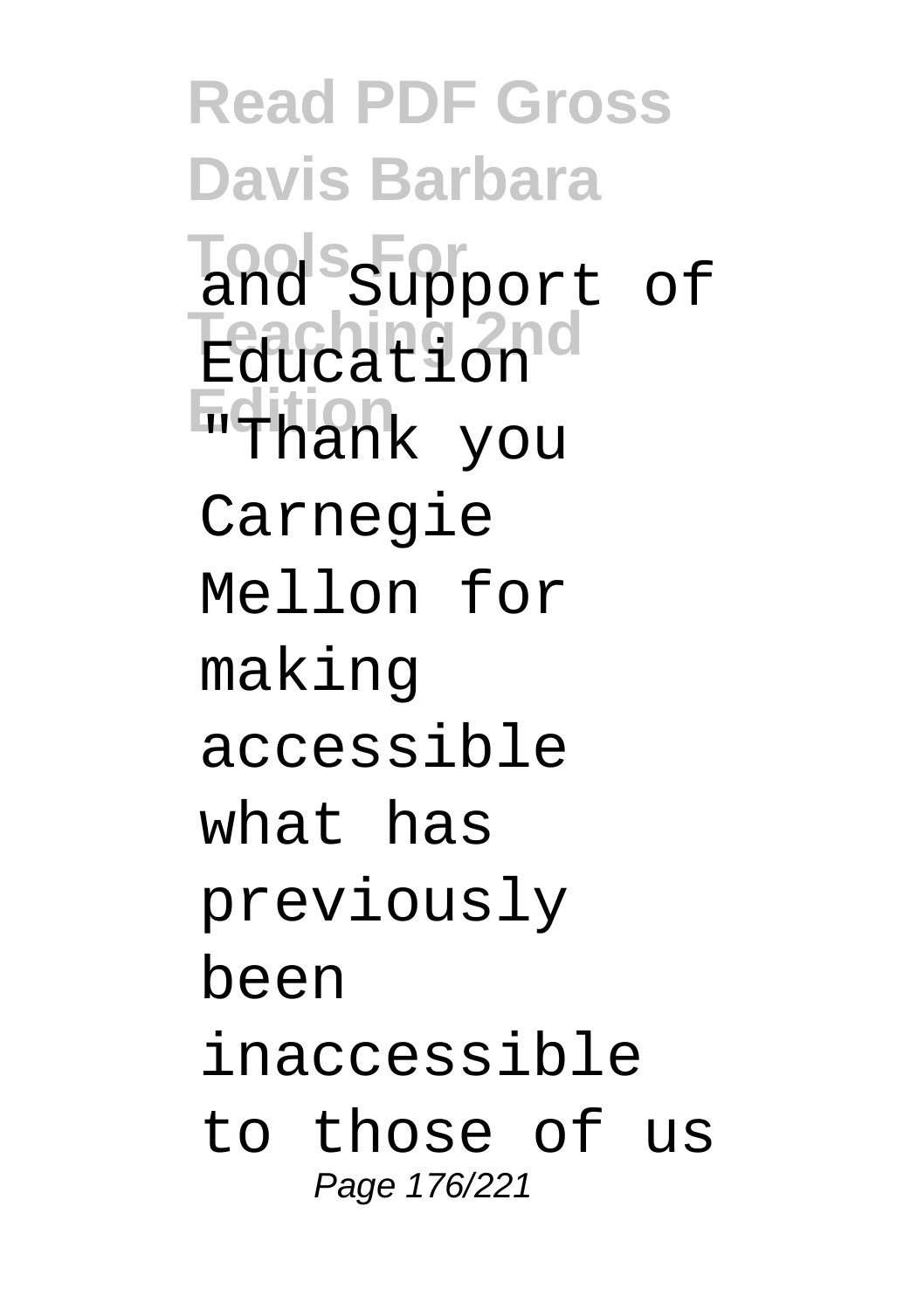**Read PDF Gross Davis Barbara Tools For** who are not **Teaching 2nd** learning **Edition** scientists. Your focus on the essence of learning combined with concrete examples of the daily challenges of teaching and Page 177/221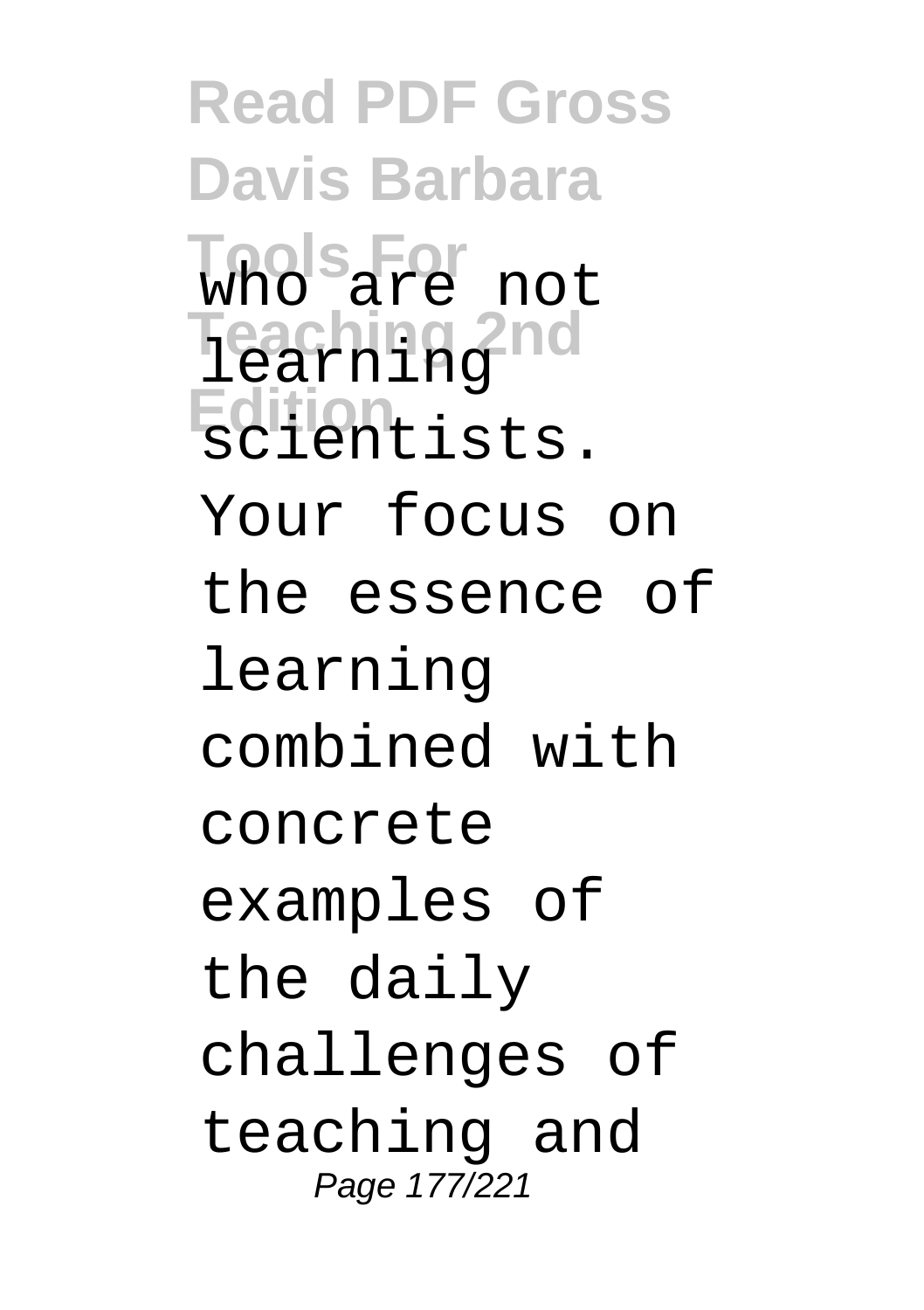**Read PDF Gross Davis Barbara Tools For** clear tactical **Teaching 2nd** strategies for **Edition** faculty to consider is a welcome work. I will recommend this book to all my colleagues." —Catherine M. Casserly, senior Page 178/221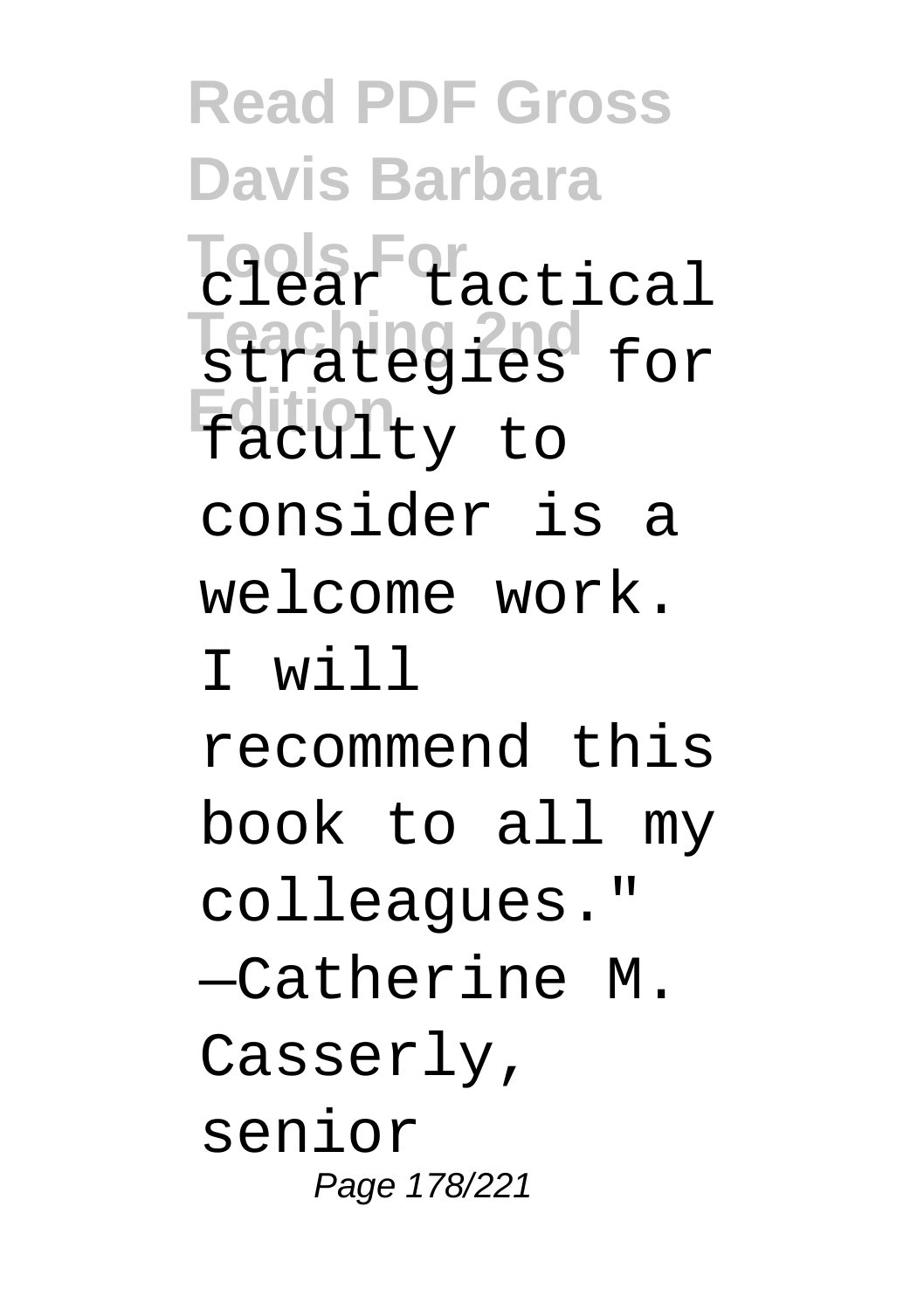**Read PDF Gross Davis Barbara Tools For** partner, The **Teaching 2nd** Carnegie **Edition** Foundation for the Advancement of Teaching "As you read about each of the seven basic learning principles in this book, you Page 179/221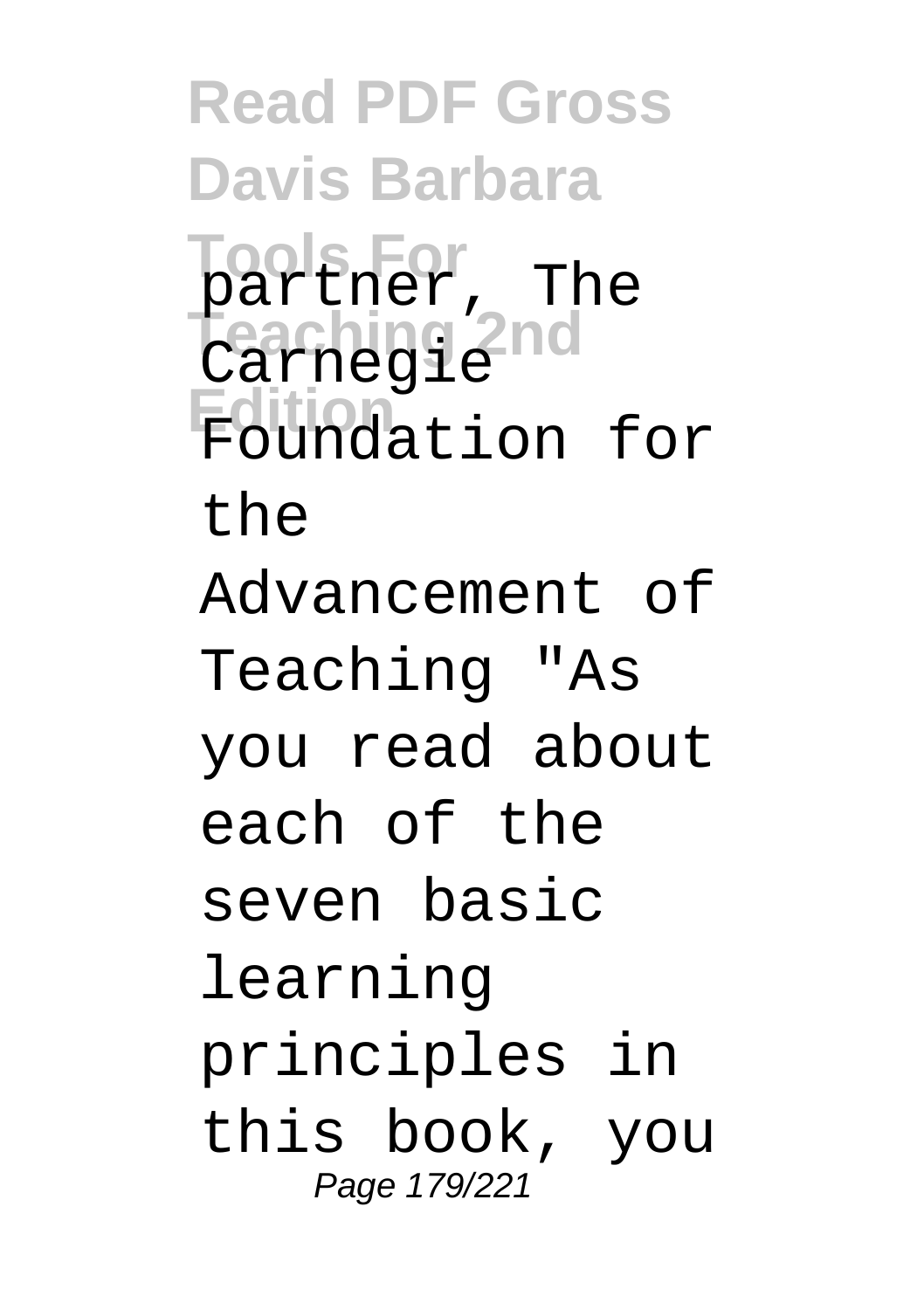**Read PDF Gross Davis Barbara Tools For** will find **Teaching 2nd** advice that is **Edition** grounded in learning theory, based on research evidence, relevant to college teaching, and easy to understand. Page 180/221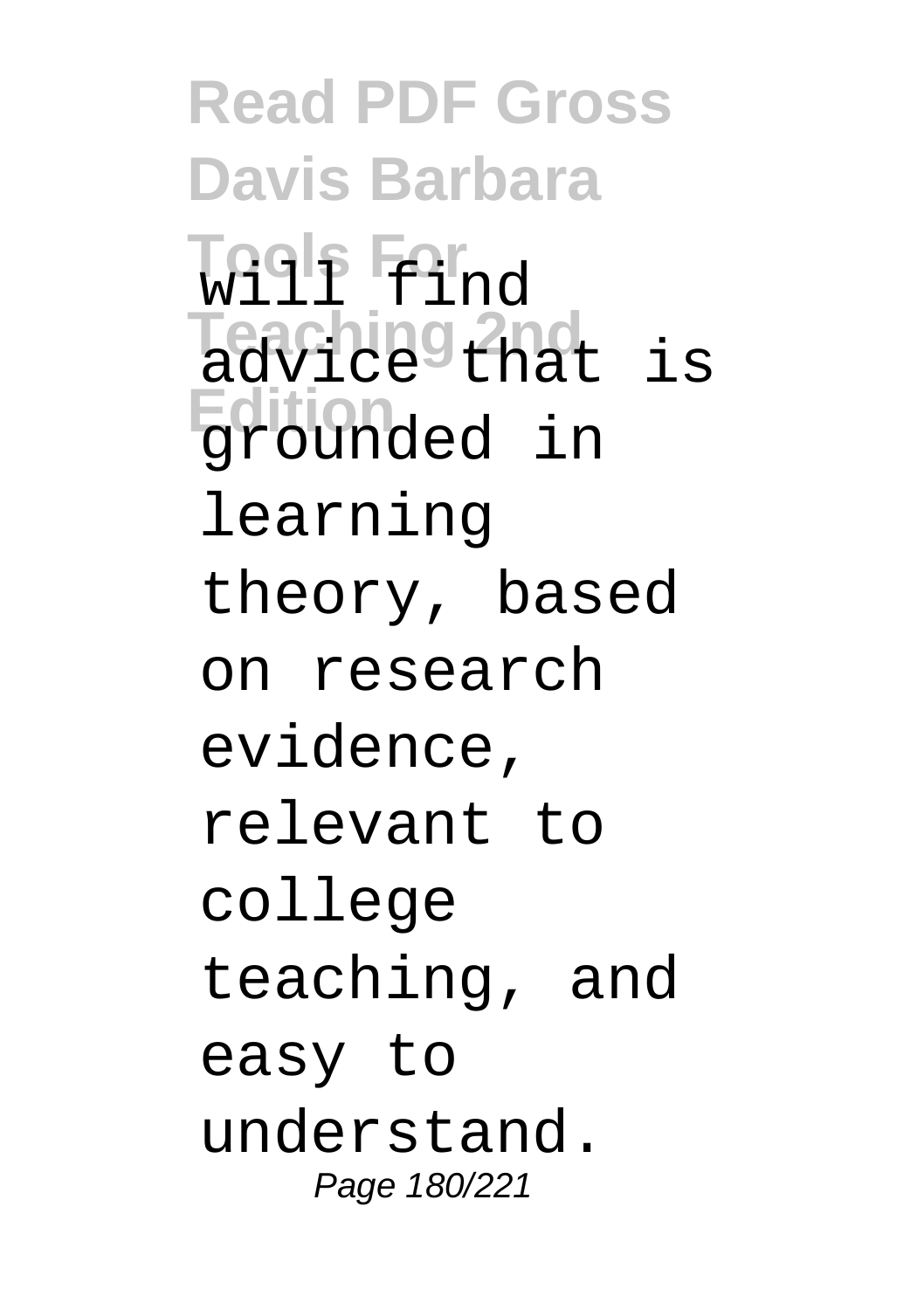**Read PDF Gross Davis Barbara Tools For** The authors **Teaching 2nd** have extensive **Edition** knowledge and experience in applying the science of learning to college teaching, and they graciously share it with Page 181/221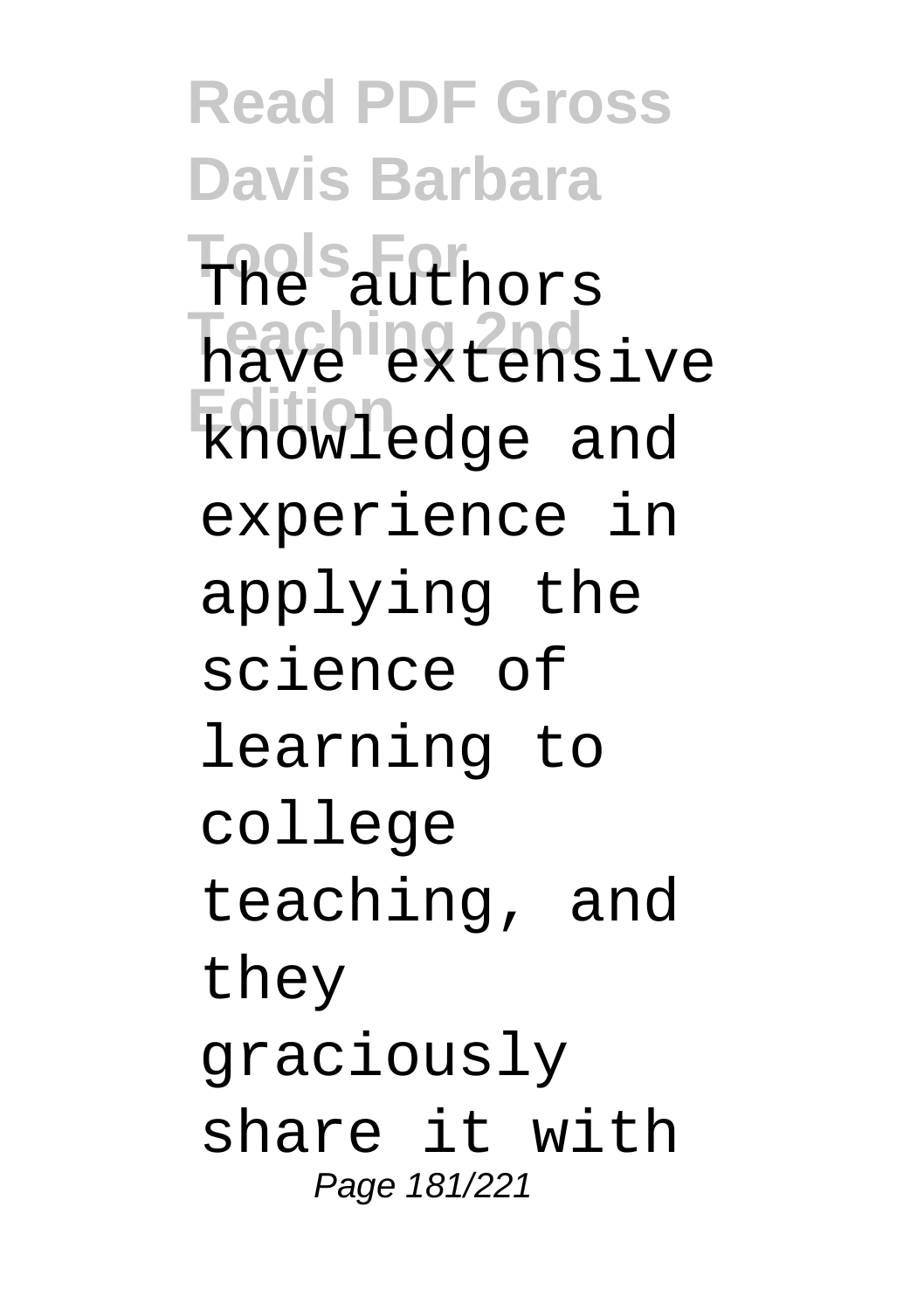**Read PDF Gross Davis Barbara Tools For** you in this **Teaching 2nd** organized and **Edition** readable book." —From the Foreword by Richard E. Mayer, professor of psychology, University of California, Santa Barbara; Page 182/221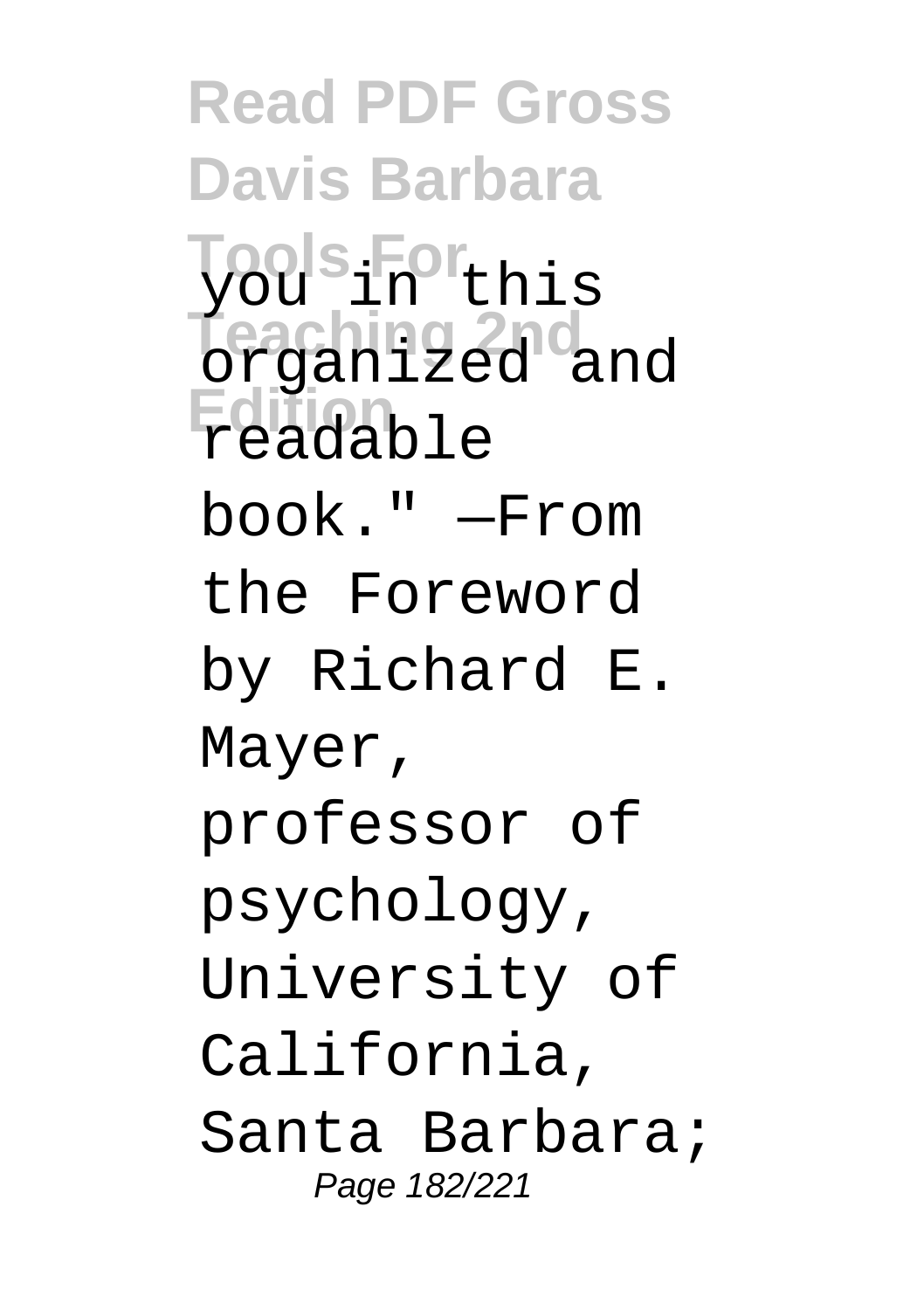**Read PDF Gross Davis Barbara Tools For Teaching 2nd** Learning and **Edition** the Science of coauthor, e-Instruction; and author, Multimedia Learning This open access book offers pioneering insights and Page 183/221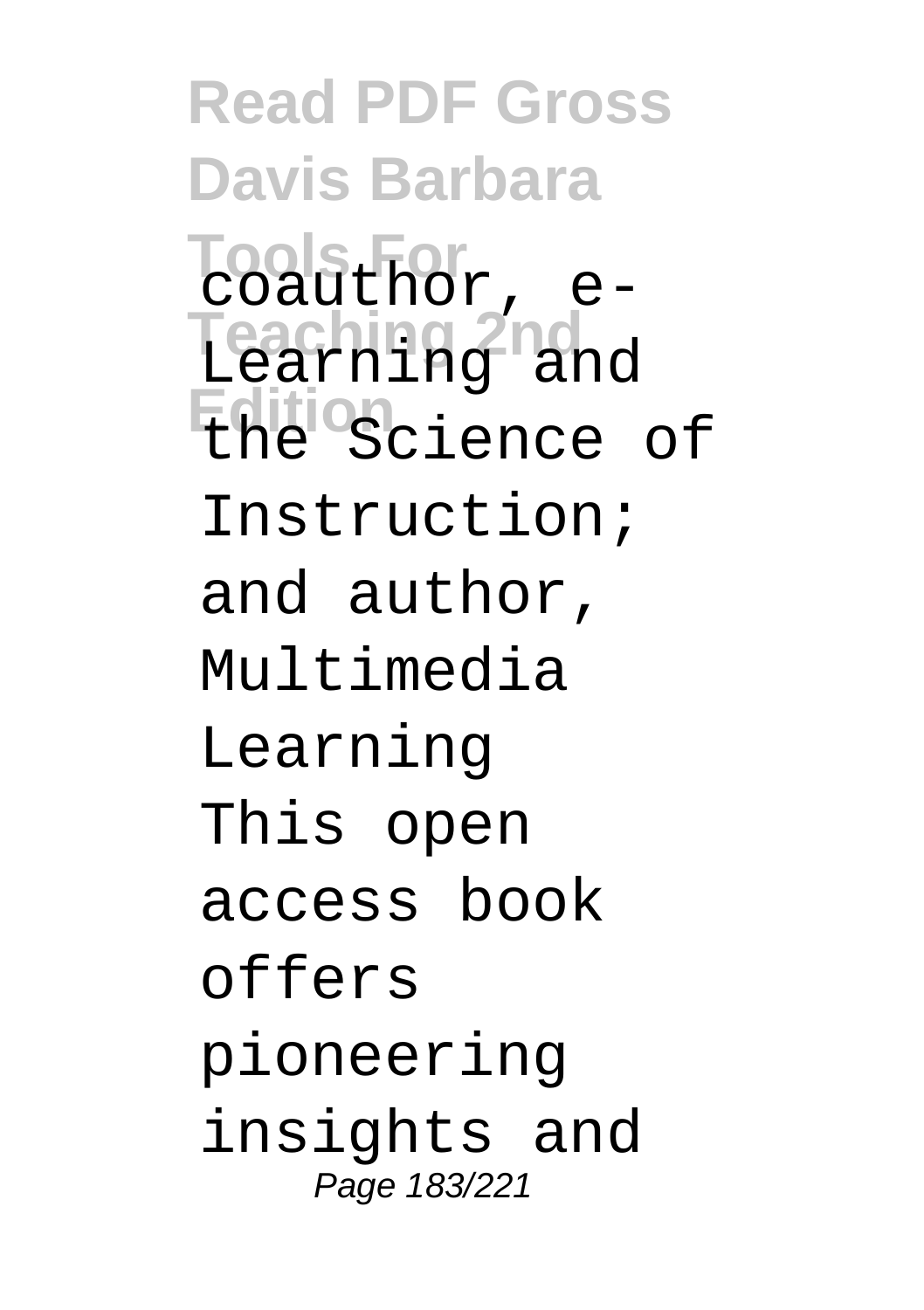**Read PDF Gross Davis Barbara Tools For** practical **Teaching 2nd** methods for **Edition** promoting diversity and inclusion in higher education classrooms and curricula. It highlights the growing importance of Page 184/221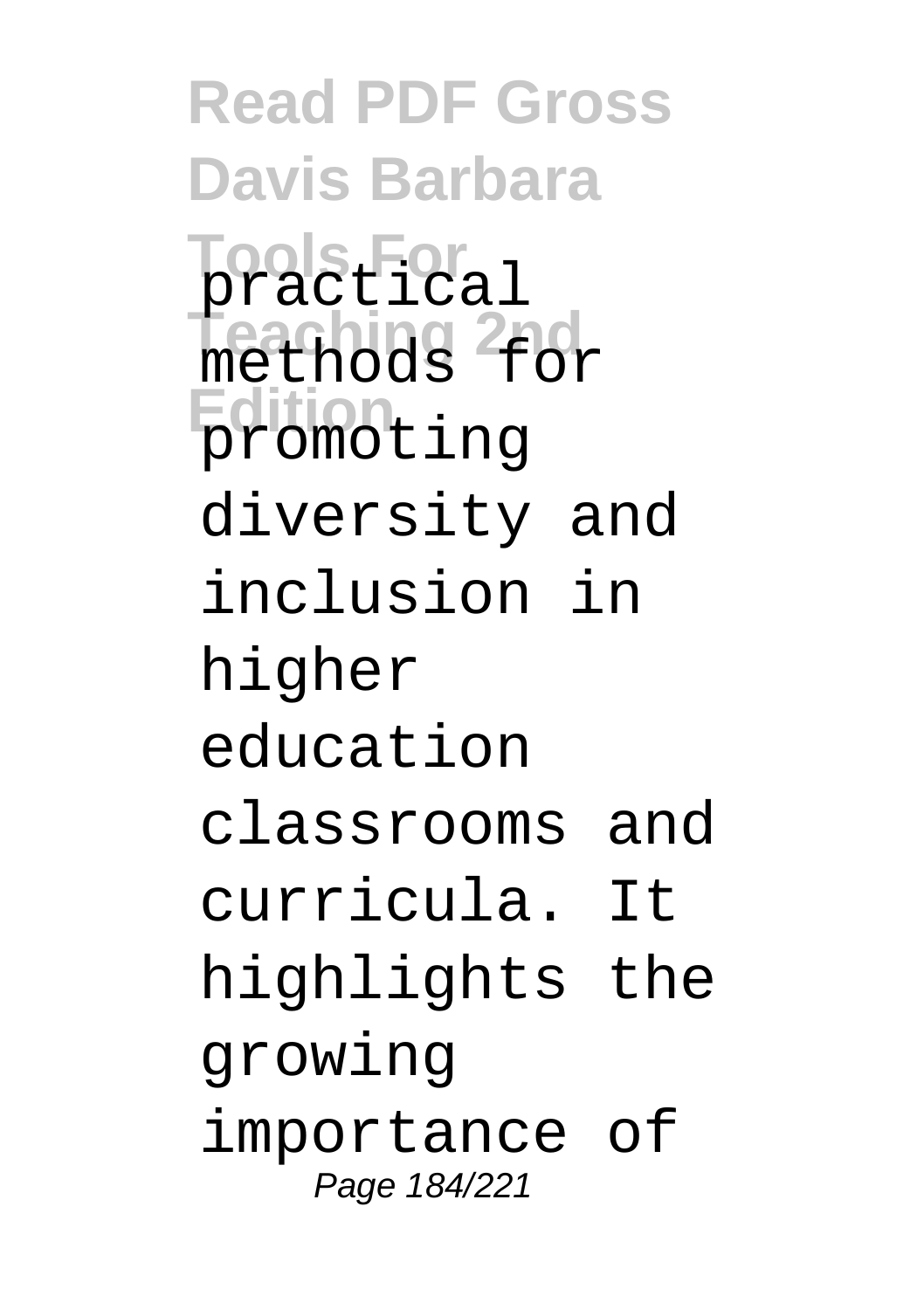**Read PDF Gross Davis Barbara Tools For** international **Teaching 2nd** education **Edition** programs in Asia and the value of understanding student diversity in a changing, evermore interconnected world. The Page 185/221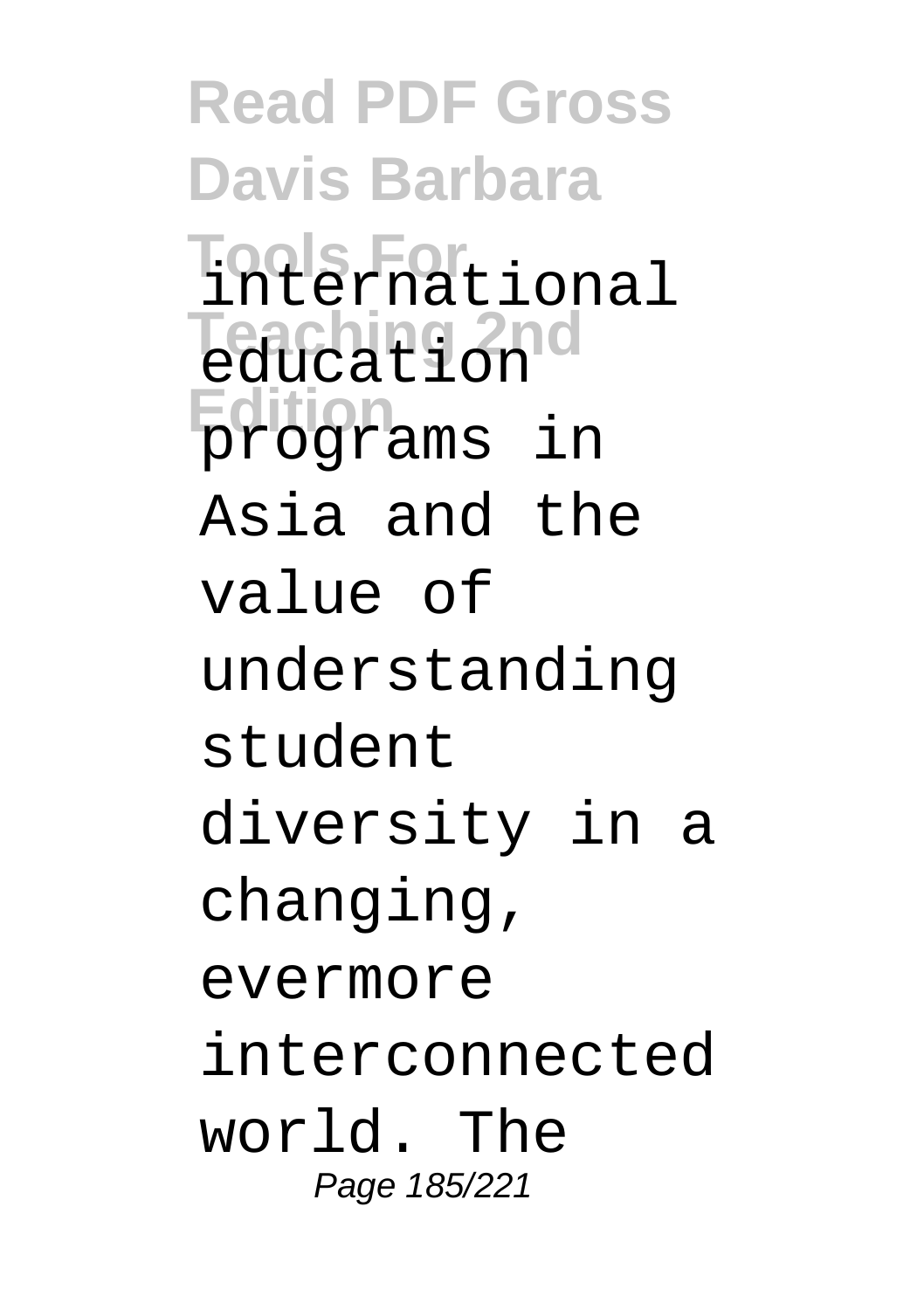**Read PDF Gross Davis Barbara Tools For** book explores **Teaching 2nd** diversity **Edition** across physical, psychological and cogitative traits, socioeconomic backgrounds, value systems, traditions and emerging Page 186/221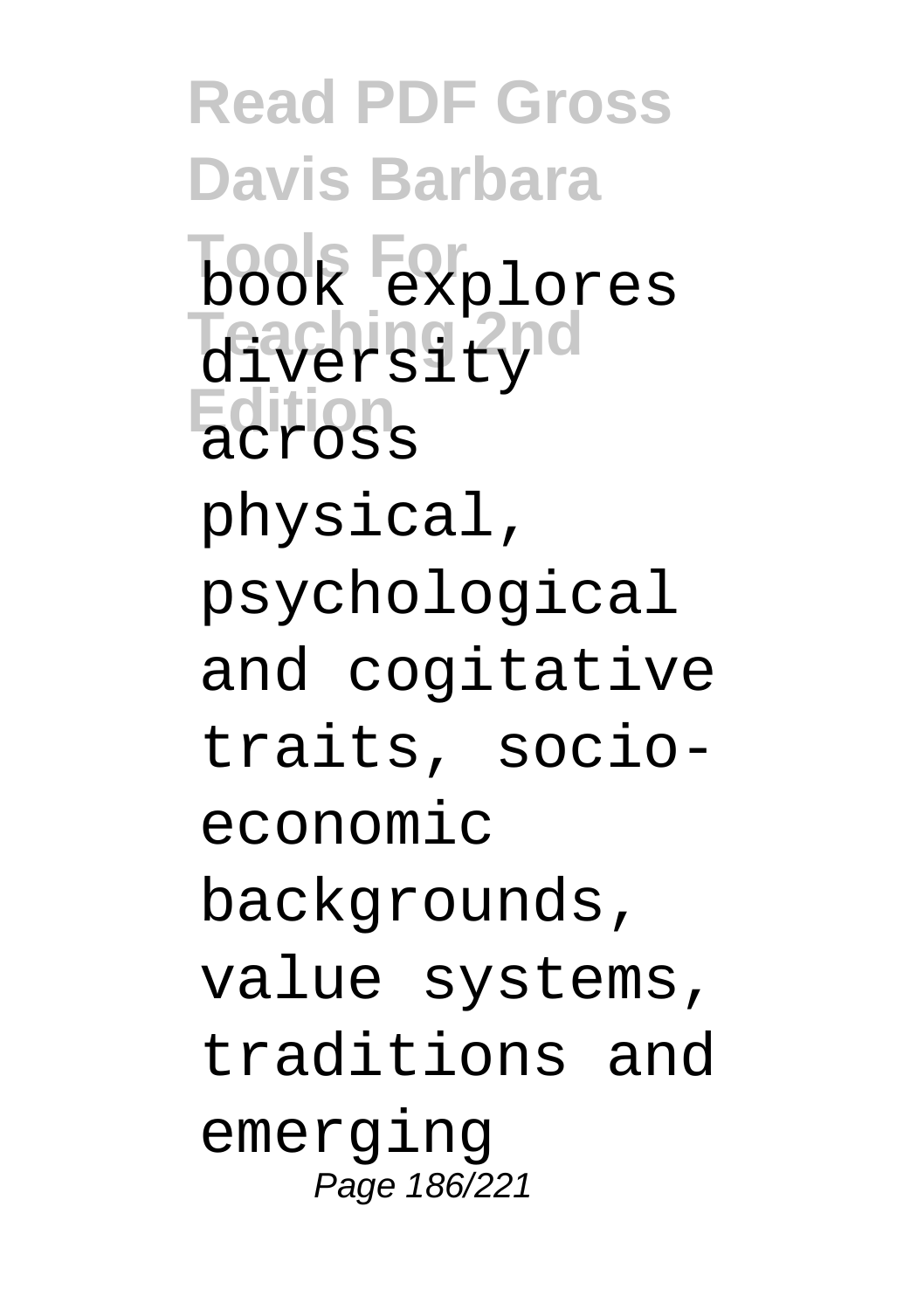**Read PDF Gross Davis Barbara Tools For** identities, as **Teaching 2nd** well as **Edition** diverse expectations around teaching, grading, and assessment. Chapters detail significant trends in Page 187/221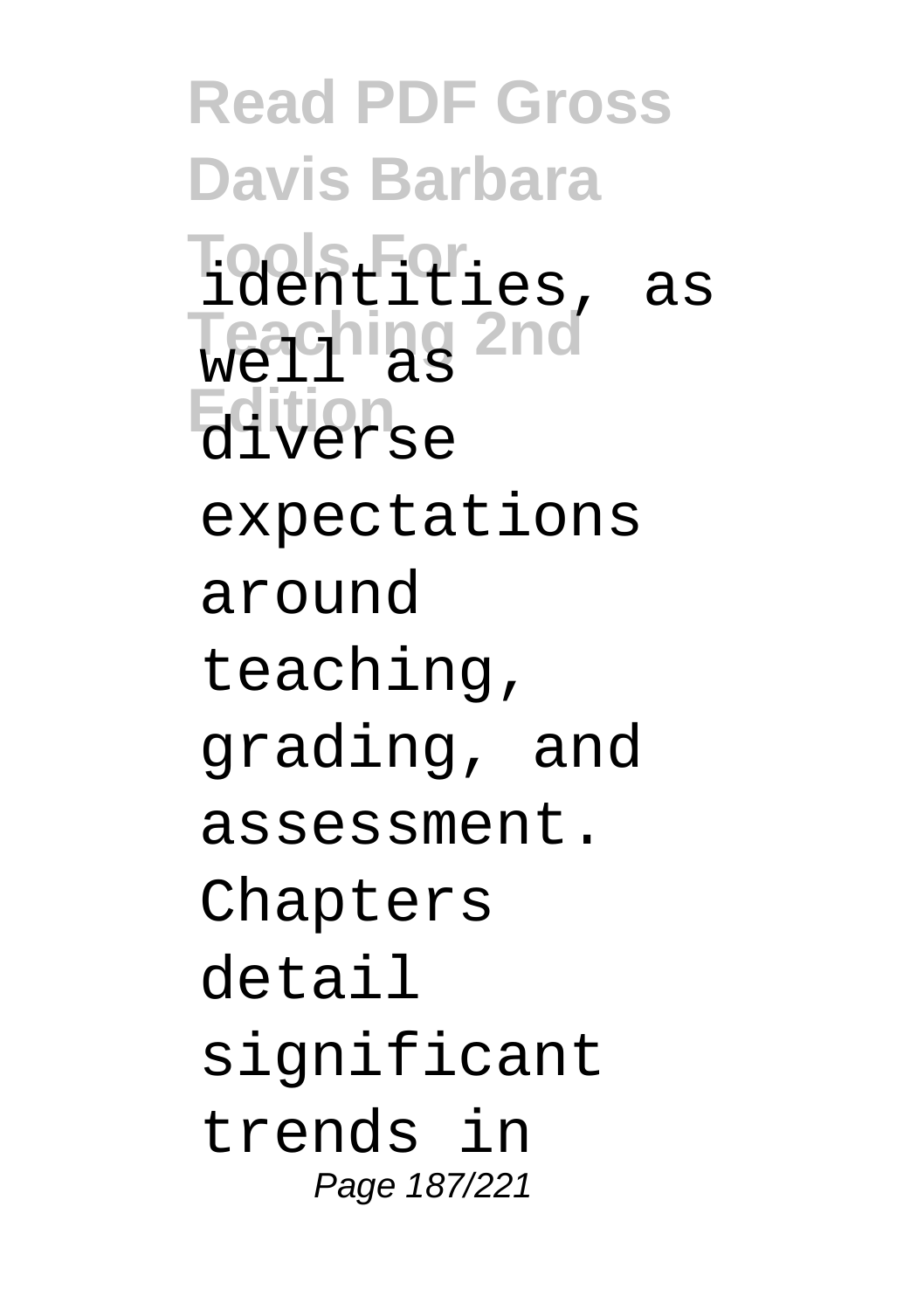**Read PDF Gross Davis Barbara Tools For** active **Teaching 2nd** learning **Edition** pedagogy, writing programs, language acquisition, and implications for teaching in the liberal arts, adult Page 188/221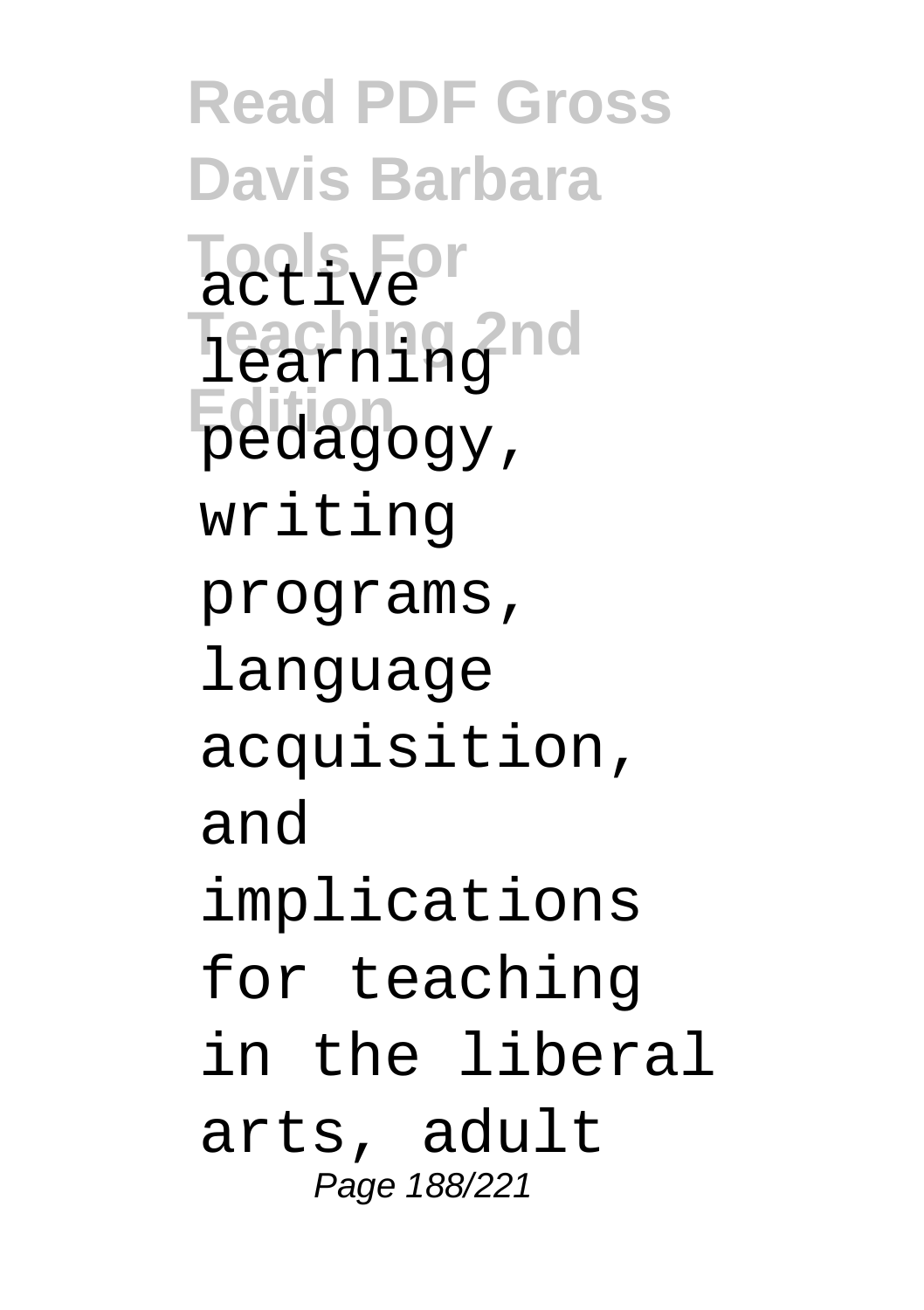**Read PDF Gross Davis Barbara Tools For Teaching 2nd Edition** women, and learners, girls and Confucian heritage communities. A quality, relevant, 21st Century education should address multifaceted Page 189/221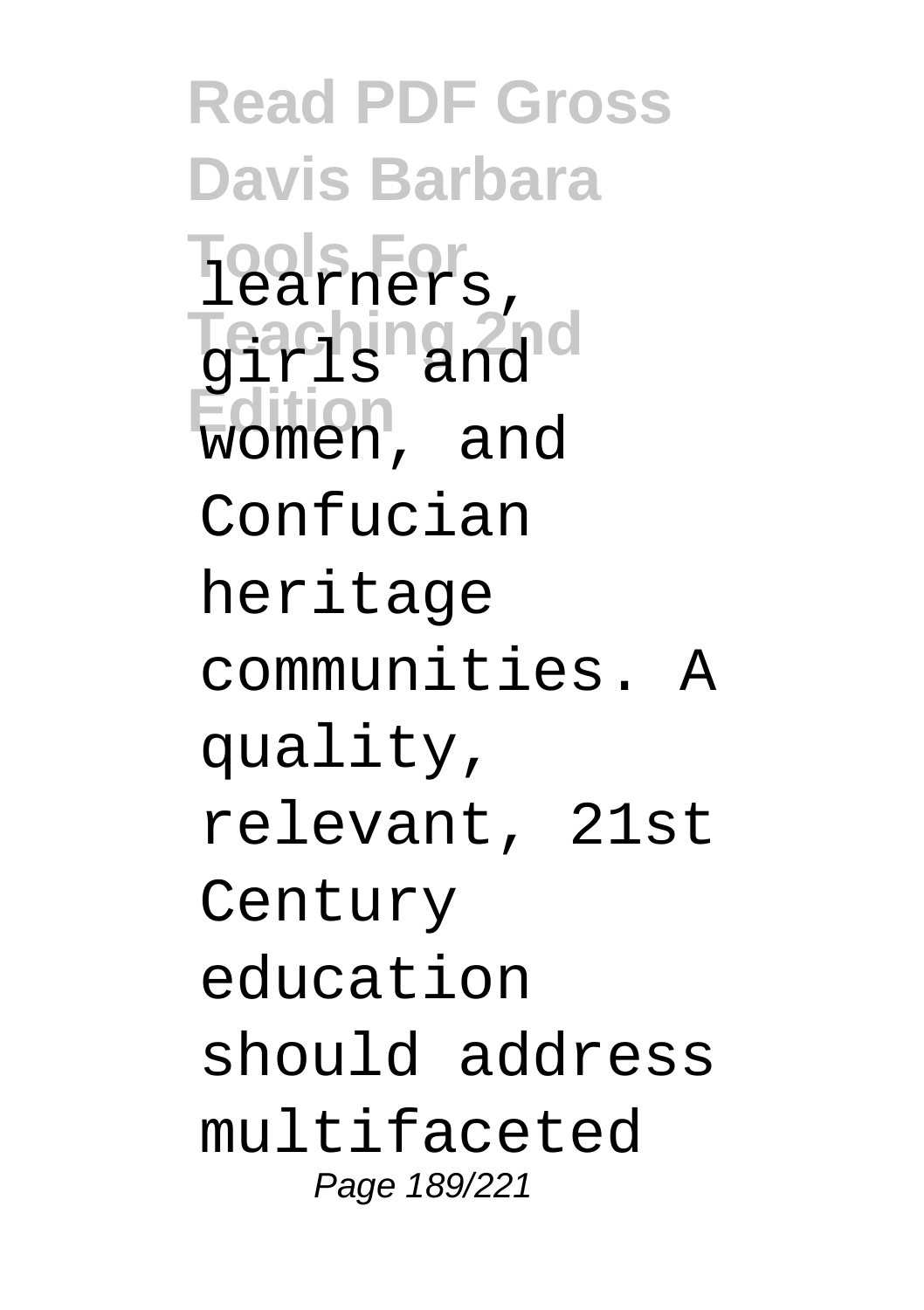**Read PDF Gross Davis Barbara Tools For** and **Teaching 2nd** intersecting **Edition** forms of diversity to equip students for deep lifelong learning inside and outside the classroom. This timely volume Page 190/221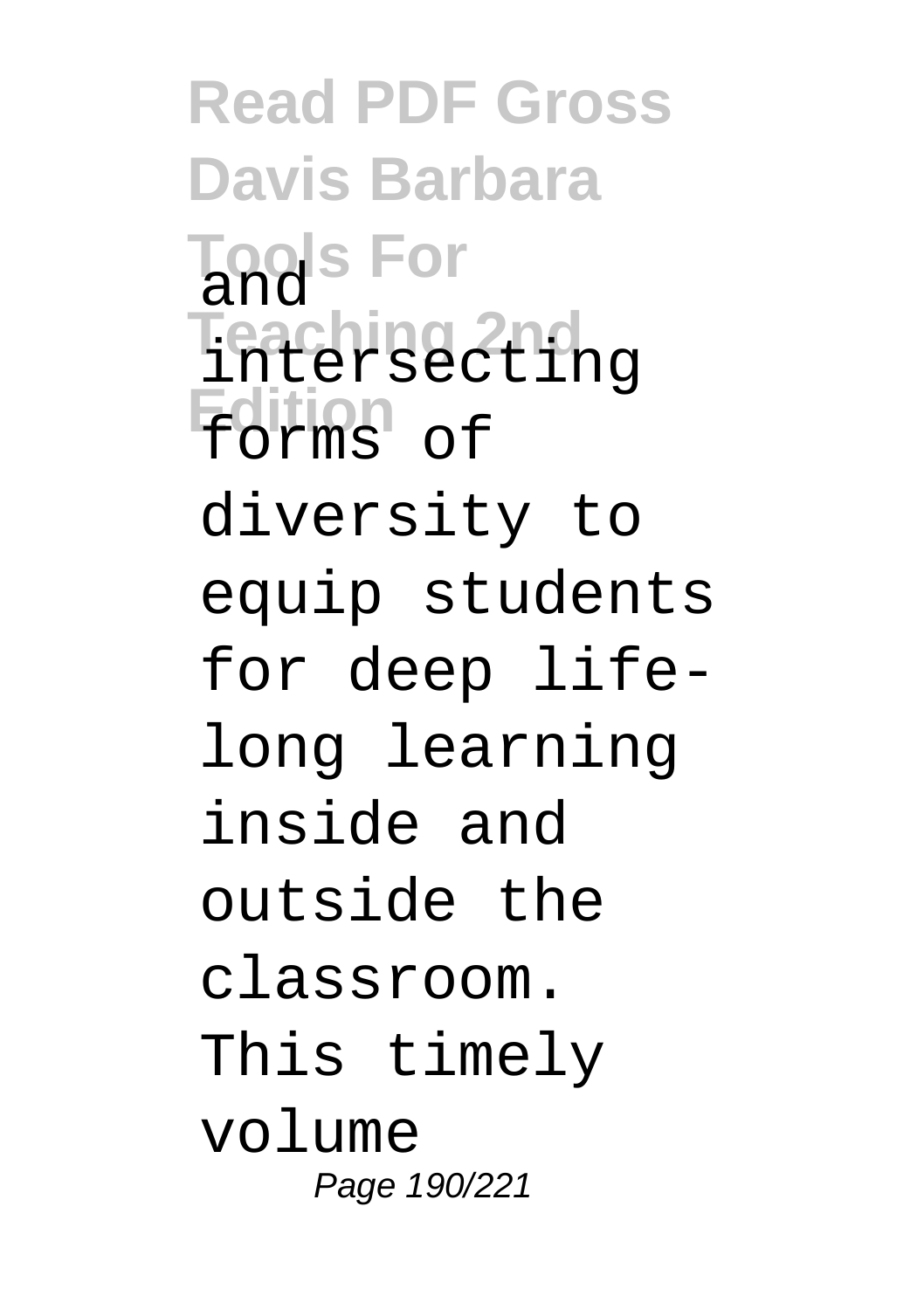**Read PDF Gross Davis Barbara Tools For** provides a **Teaching 2nd** unique toolkit **Edition** for educators, policy-makers, and professional development experts. This indispensable handbook provides Page 191/221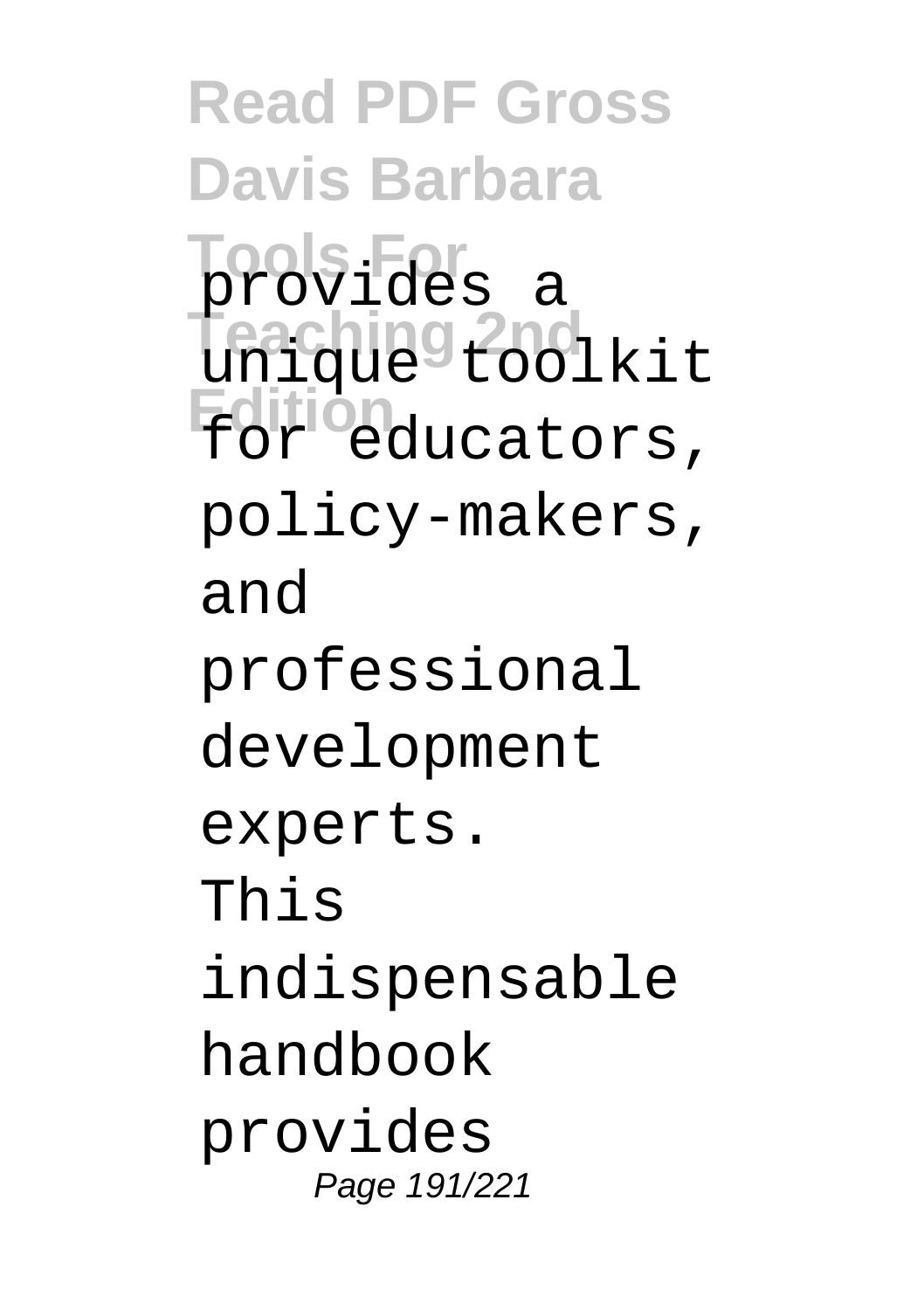**Read PDF Gross Davis Barbara Tools For** helpful **Teaching 2nd** strategies for **Edition**<br>dealing with both the everyday challenges of university teaching and those that arise in efforts to maximize Page 192/221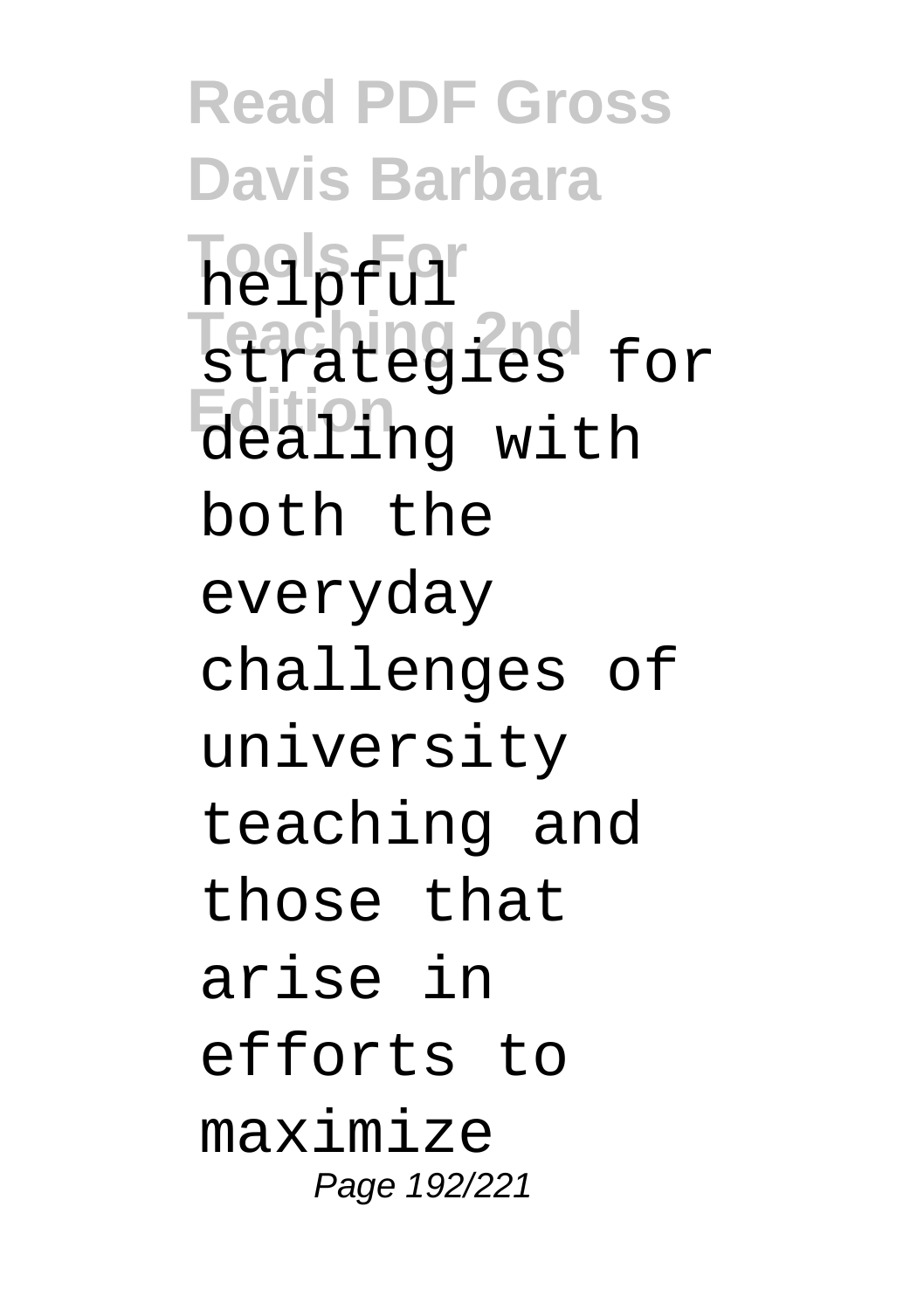**Read PDF Gross Davis Barbara Tools For** learning for **Teaching 2nd** every student. **Edition** The suggested strategies are supported by research and adaptable to specific classroom situations. Rather than suggest a "set Page 193/221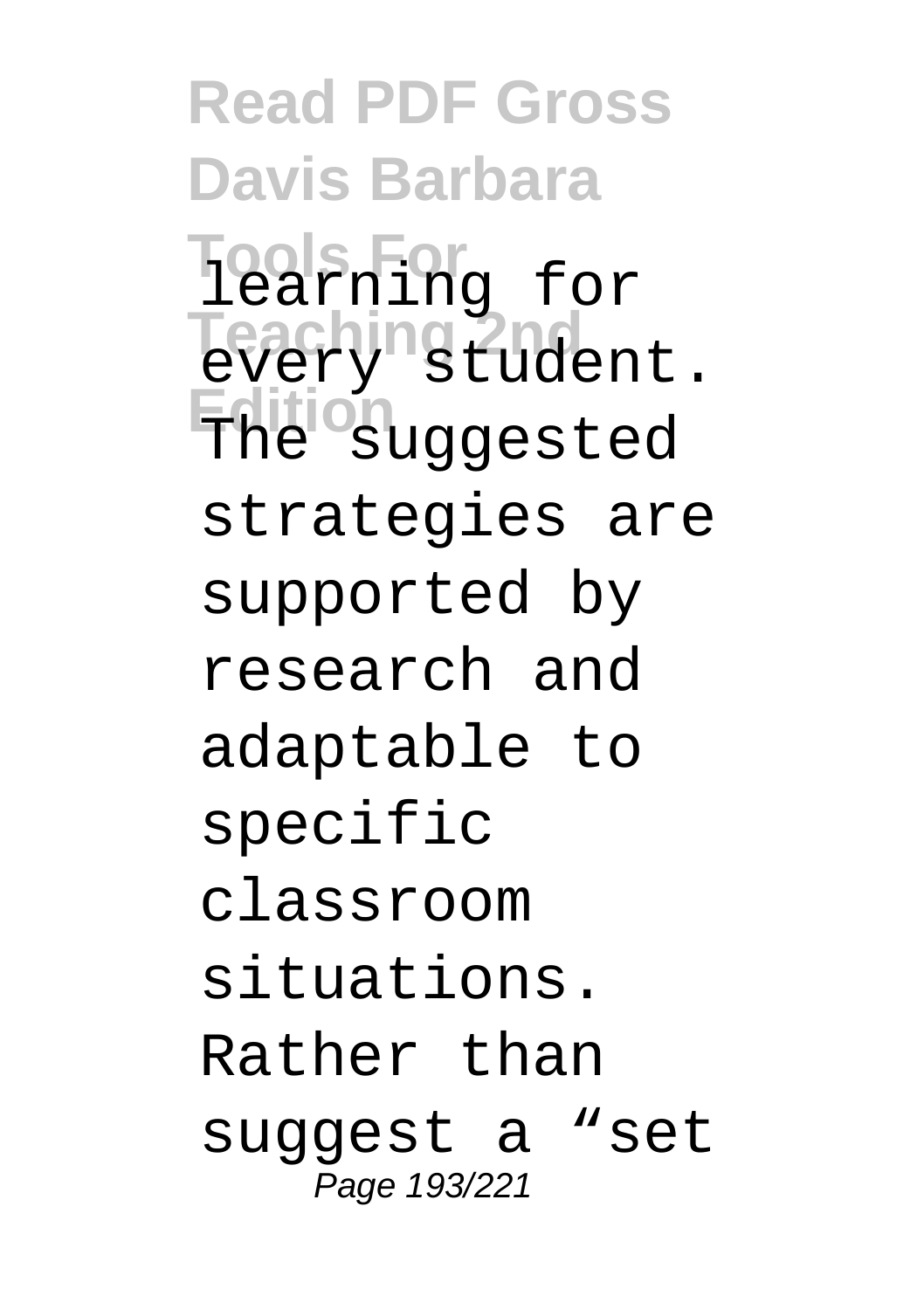**Read PDF Gross Davis Barbara Tools For** of recipes" to **Teaching 2nd** be followed **Edition** mechanically, the book gives instructors the tools they need to deal with the everchanging dynamics of teaching and learning. Page 194/221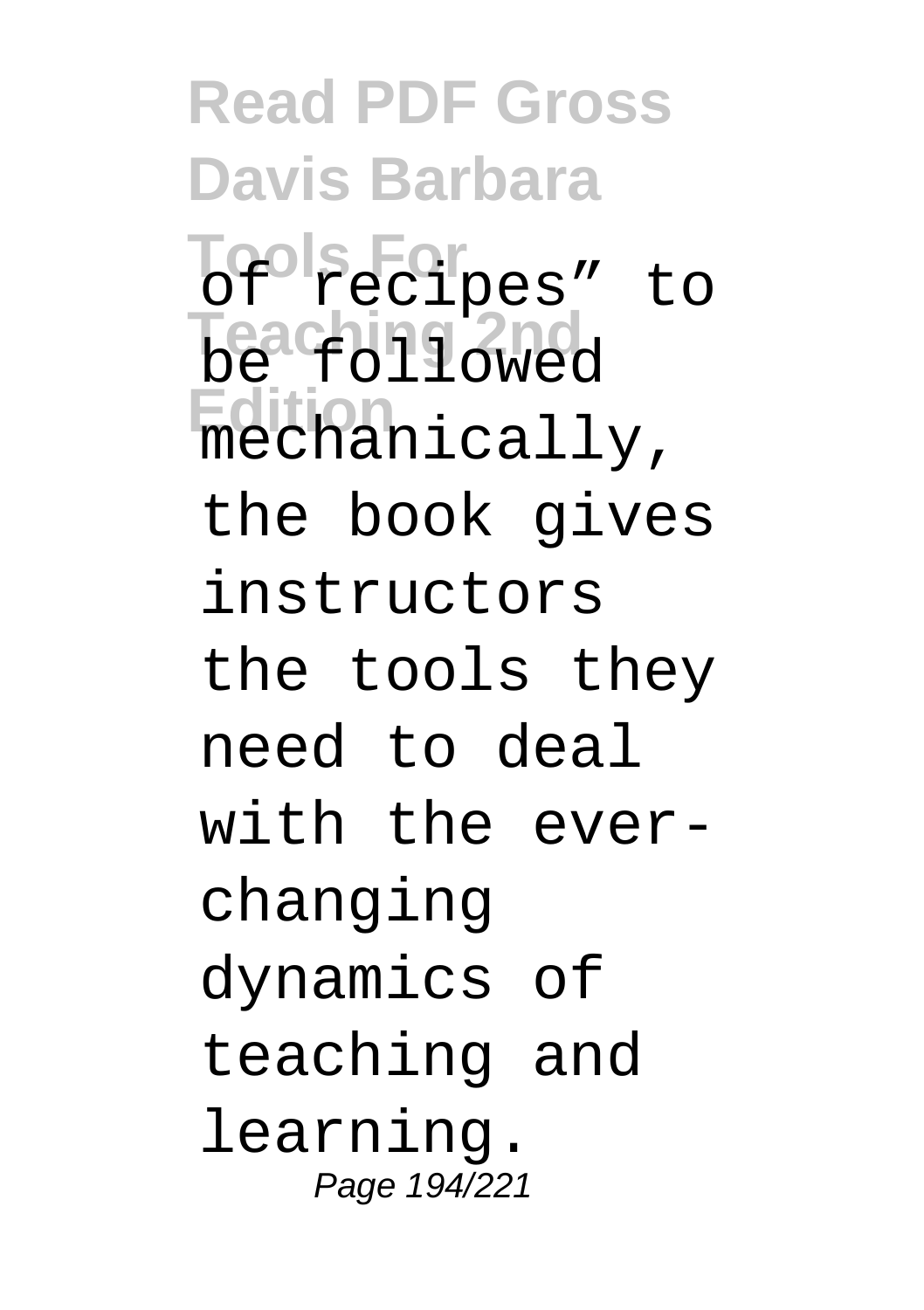**Read PDF Gross Davis Barbara Tools For** Available with **Teaching 2nd** InfoTrac **Edition** Student Collections ht tp://gocengage .com/infotrac. Important Notice: Media content referenced within the product Page 195/221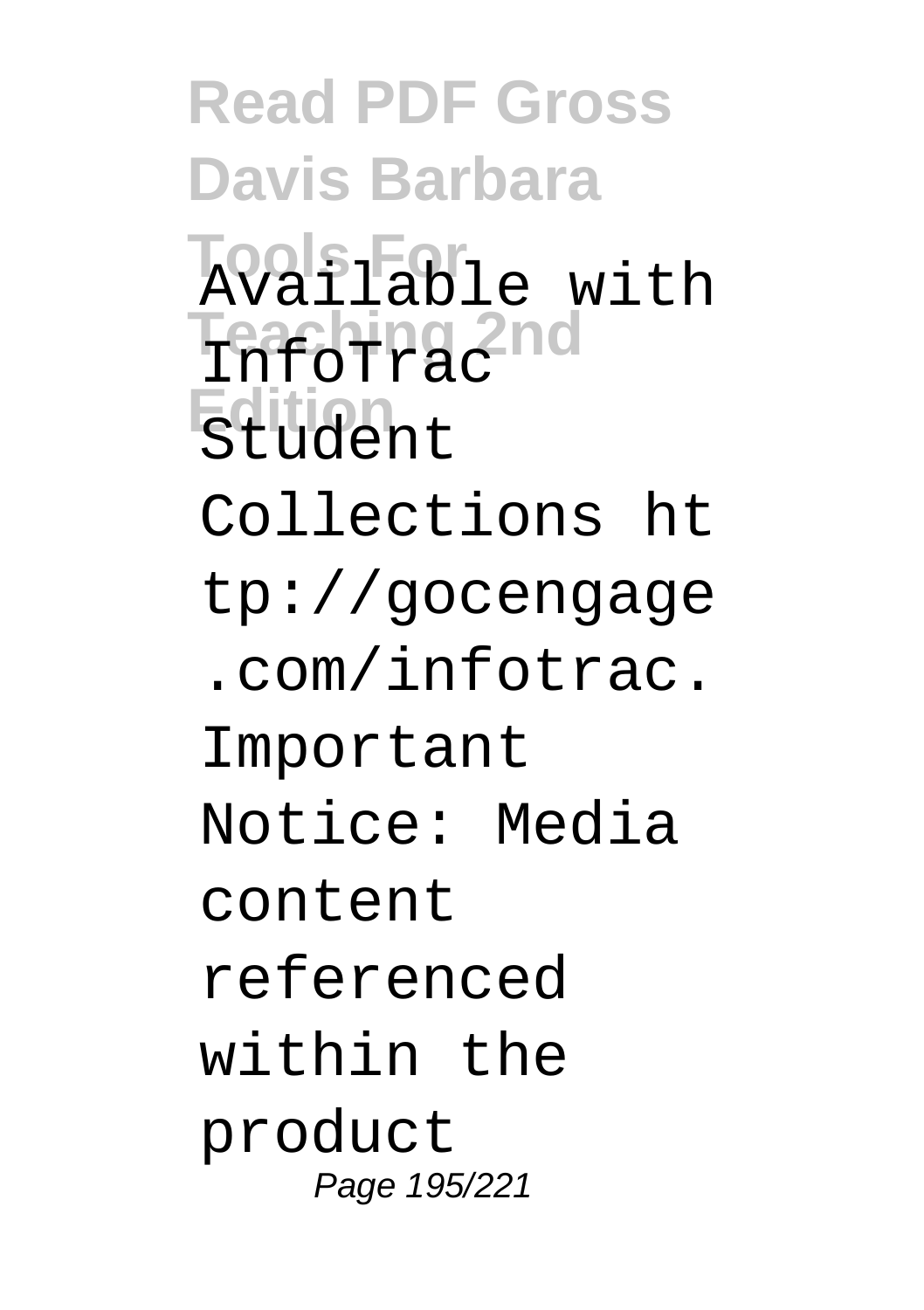**Read PDF Gross Davis Barbara Tools For** description or **Teaching 2nd** the product **Edition** text may not be available in the ebook version. Planning Instruction for Adult Learners How Colleges Develop Page 196/221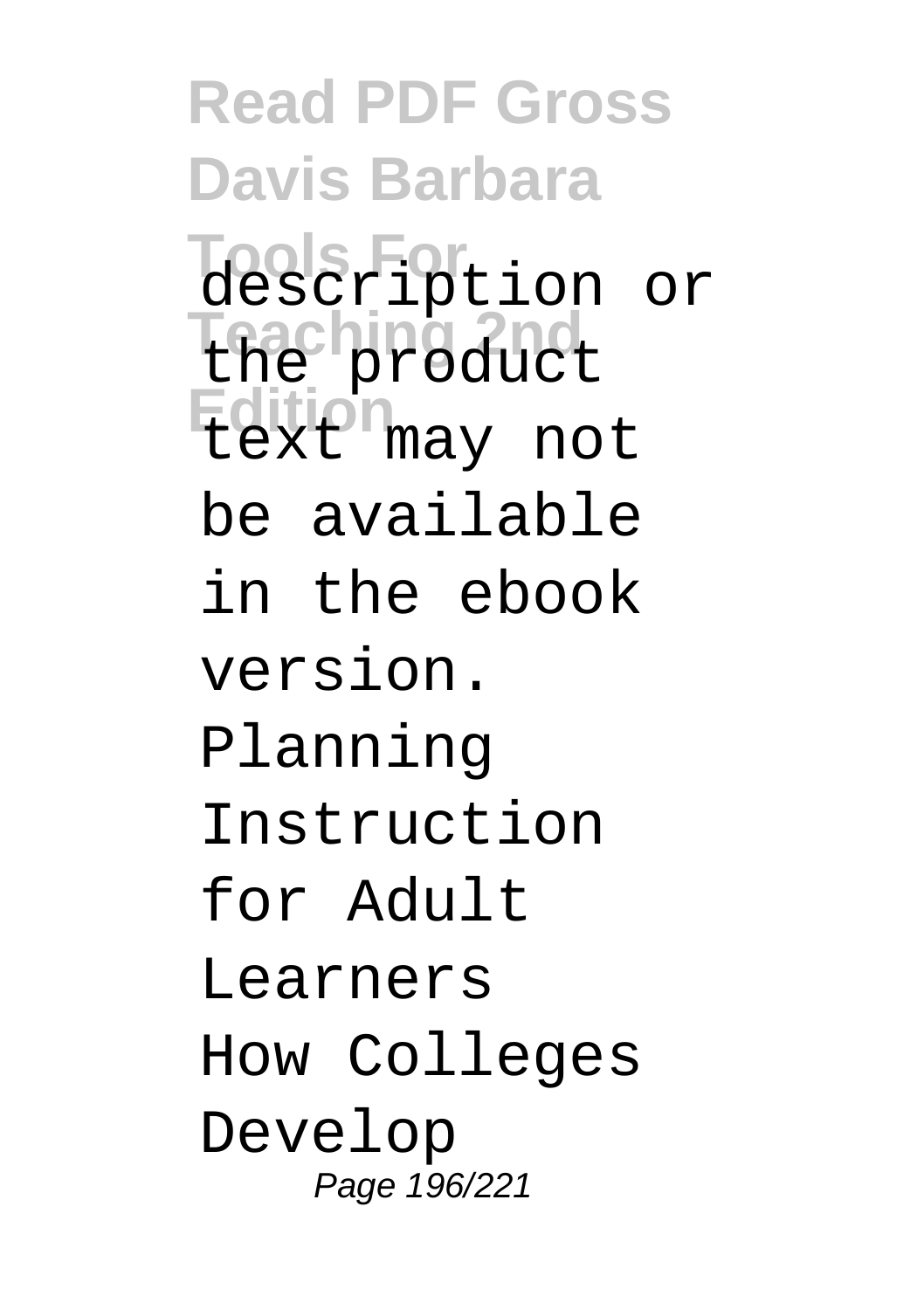**Read PDF Gross Davis Barbara Tools For Teaching 2nd** Purposefully **Edition** Cultures of Students Education and Practices of Teaching Putting Students First Diversity and Inclusion in Global Higher Education Page 197/221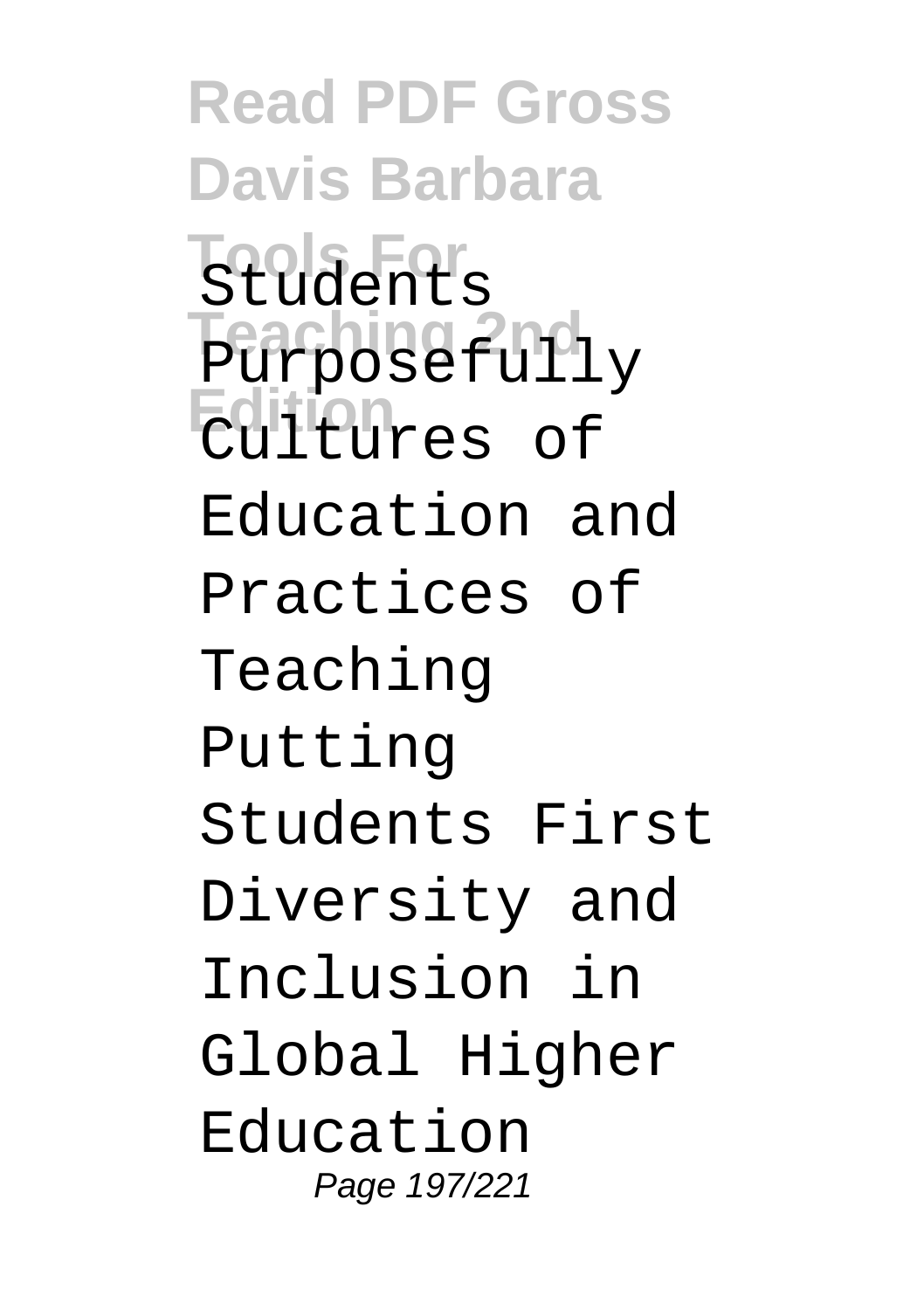**Read PDF Gross Davis Barbara Tools For** Seven Research-**Teaching 2nd** Based **Edition** Principles for Smart Teaching Evidence for the World's Best Investment *Master The Latest Educational Technology To Teach 21st* Page 198/221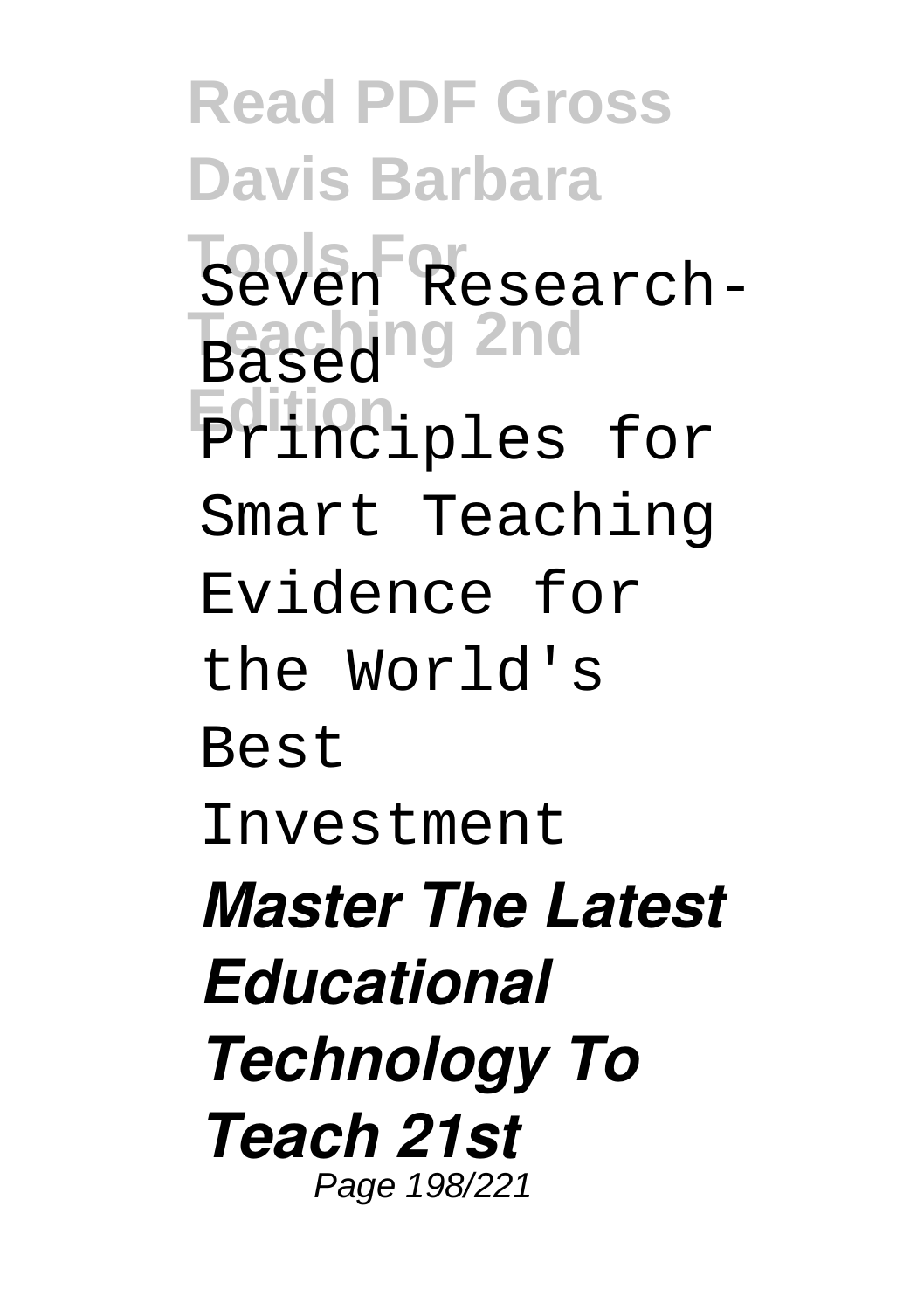**Read PDF Gross Davis Barbara Tools For** *Century Skills. To* **Teaching 2nd** *prepare students* **to thrive in the** *classroom and beyond, educators must place the proper emphasis on technology leadership. First published in 2009, this book's* Page 199/221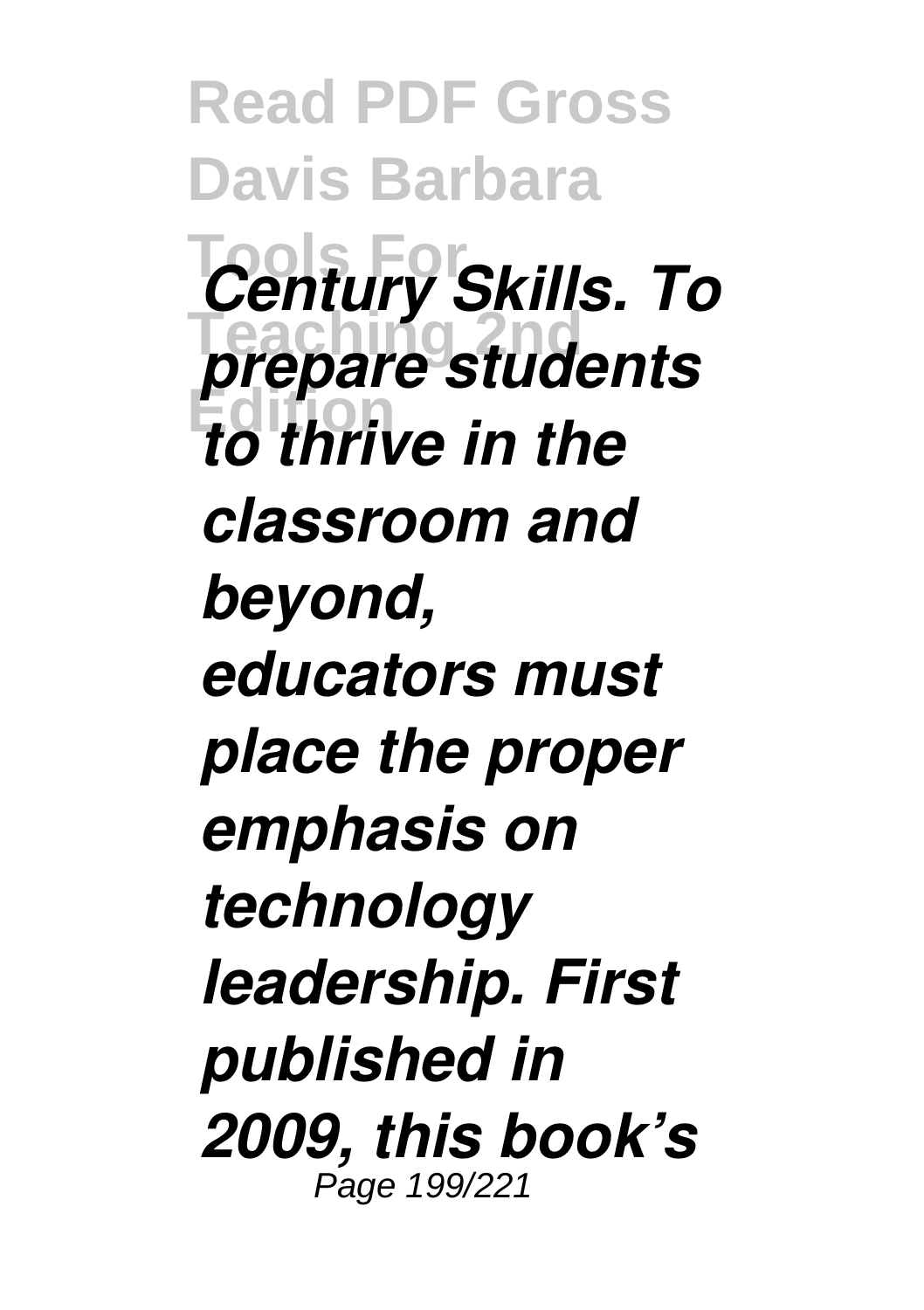**Read PDF Gross Davis Barbara Tools For** *second edition* **Teaching 2nd** *features 80%* **Edition** *brand-new material addressing the latest technological developments, combined with the authors' tested methods for applying them* Page 200/221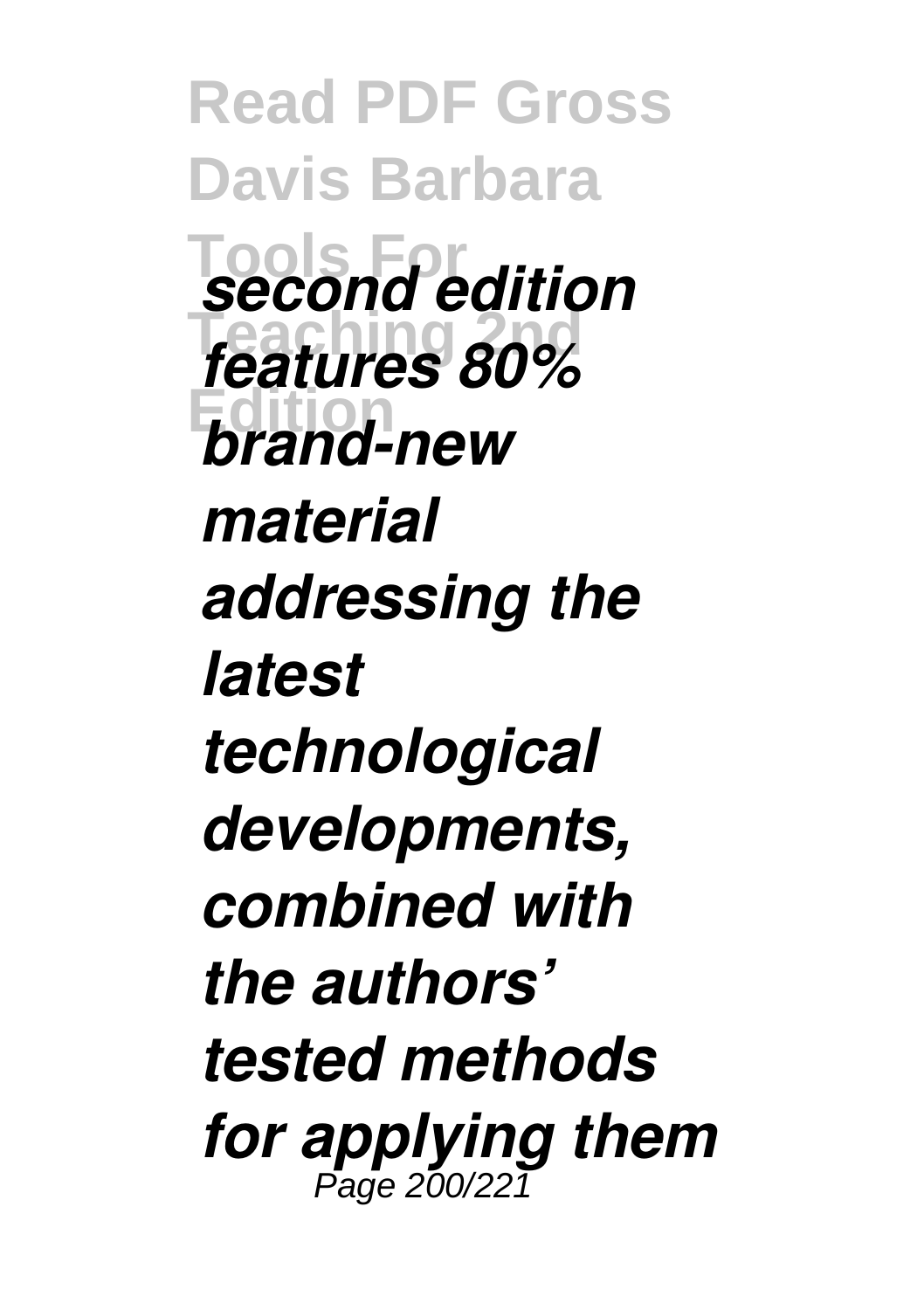**Read PDF Gross Davis Barbara Tools For** *in schools.* **Features include: Edition** *Aligning technology to the ISLLC Standards, ISTE Standards, and Common Core State Standards Comprehensive guides to the newest* Page 201/221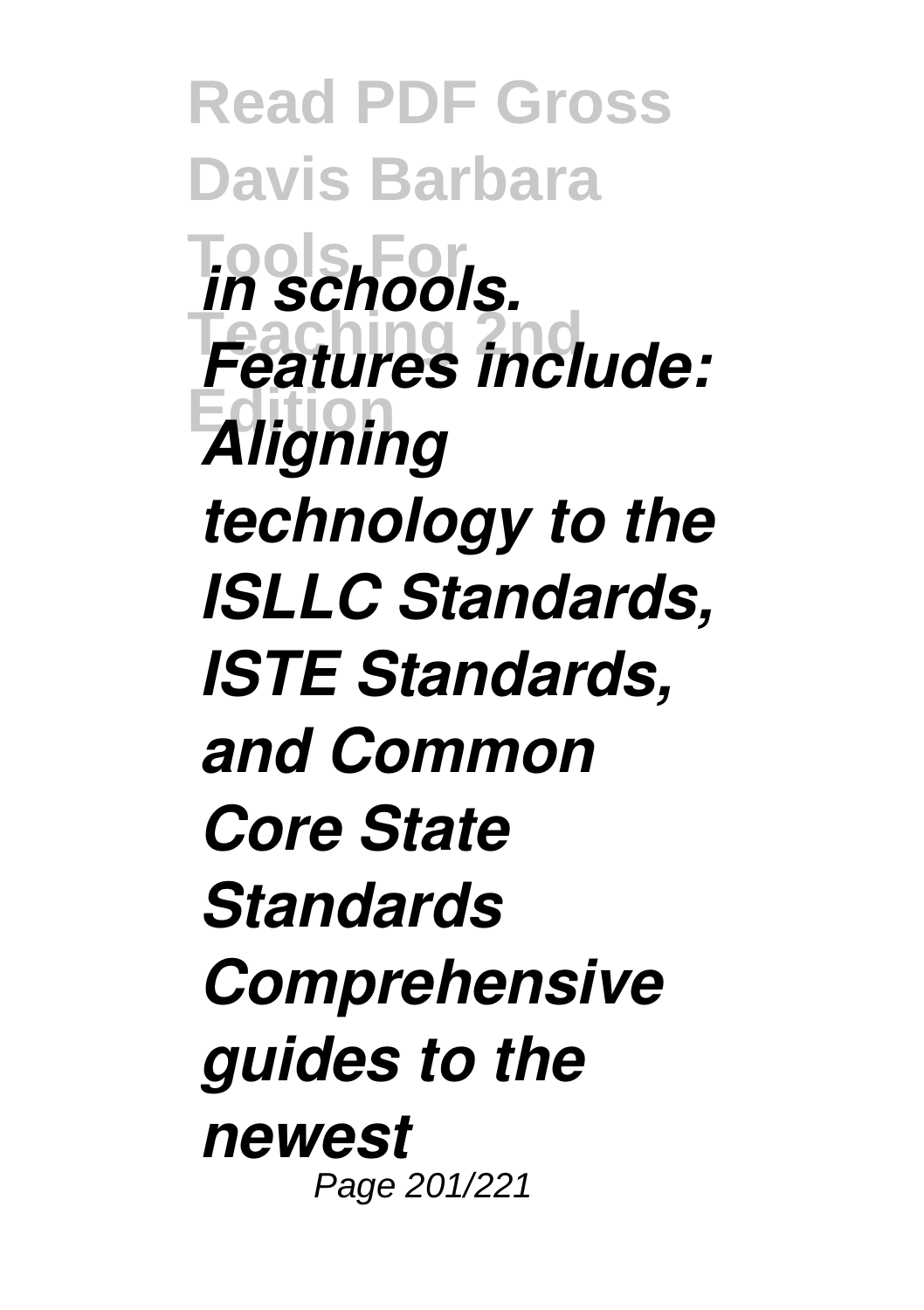**Read PDF Gross Davis Barbara Tools For** *technologies and trends that* **Edition** *school leaders need to know A companion website featuring a massive volume of resources for additional progress "Another book on* Page 202/221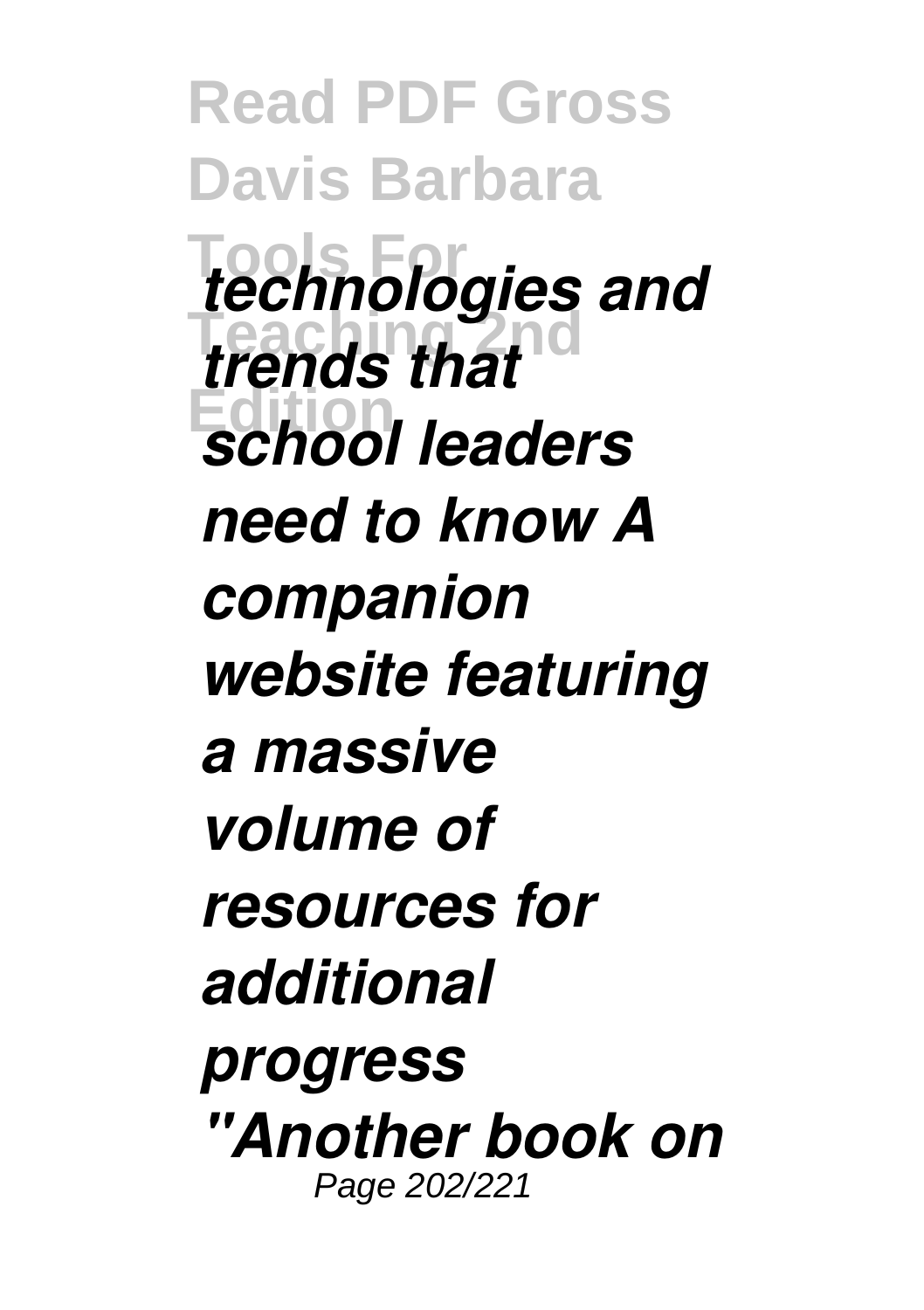**Read PDF Gross Davis Barbara** *College* **Teaching 2nd** *teaching?" you* **Edition** *may ask. "Surely too many have been written already!" Dr Davis hopes that professors with find this to be a different book on college teaching, because it* Page 203/221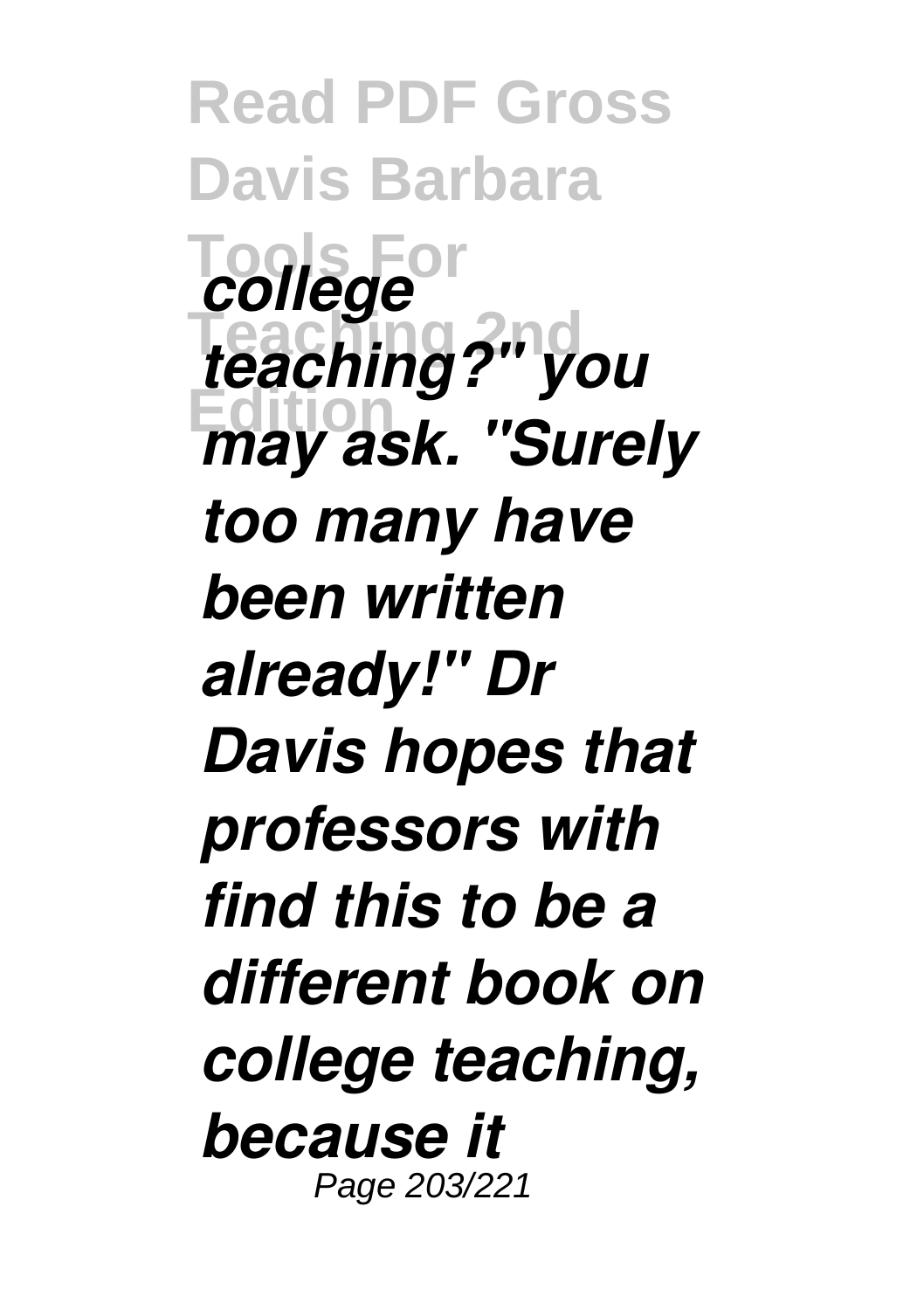**Read PDF Gross Davis Barbara Tools For** *explores in depth* some viable **Edition** *teaching strategies for the college classroom. This book has grown out of a course on college teaching offered regularly at the University of* Page 204/221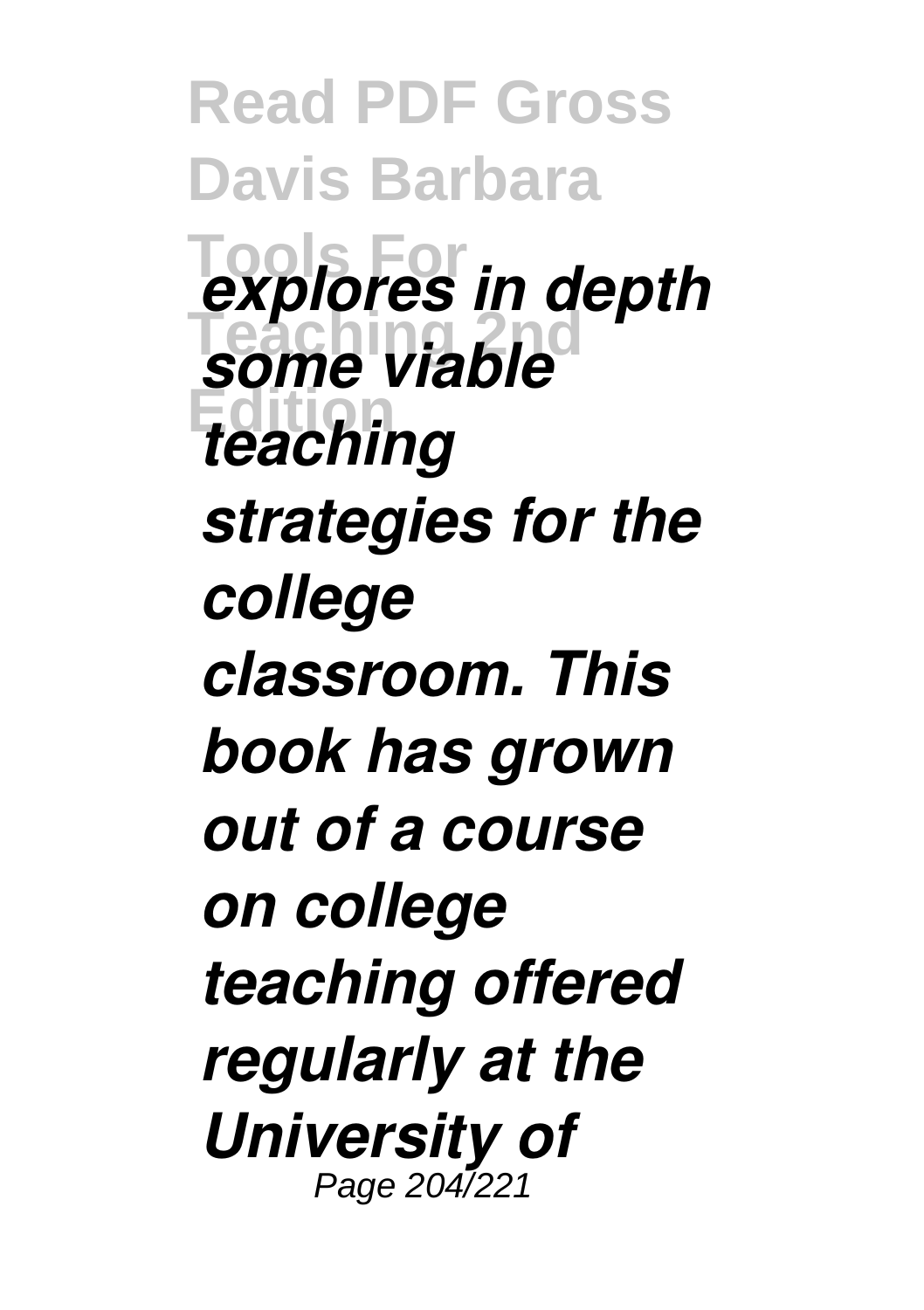**Read PDF Gross Davis Barbara Tools For** *Denver.* **Teaching 2nd** *As the number of* **Edition** *prisoners in the UK, USA and elsewhere continues to rise, so have concerns risen about the damaging short term and long term effects this has on prisoners.* Page 205/221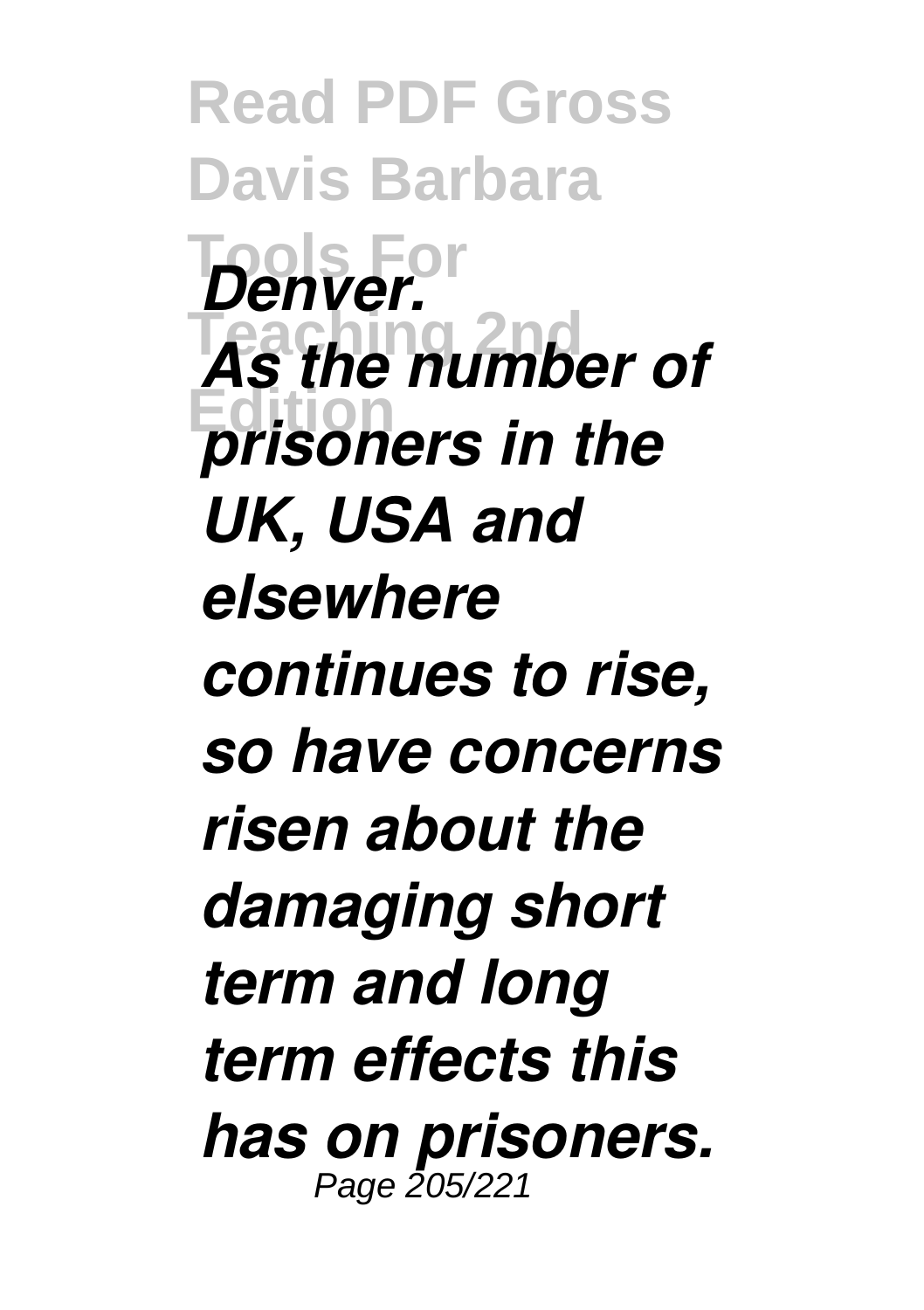**Read PDF Gross Davis Barbara Tools For** *This book brings* **The 2001 2nd 2nd 2016 Edition** *of leading authorities in this field, both academics and practitioners, to address the complex issues this has raised, to assess the implications and* Page 206/221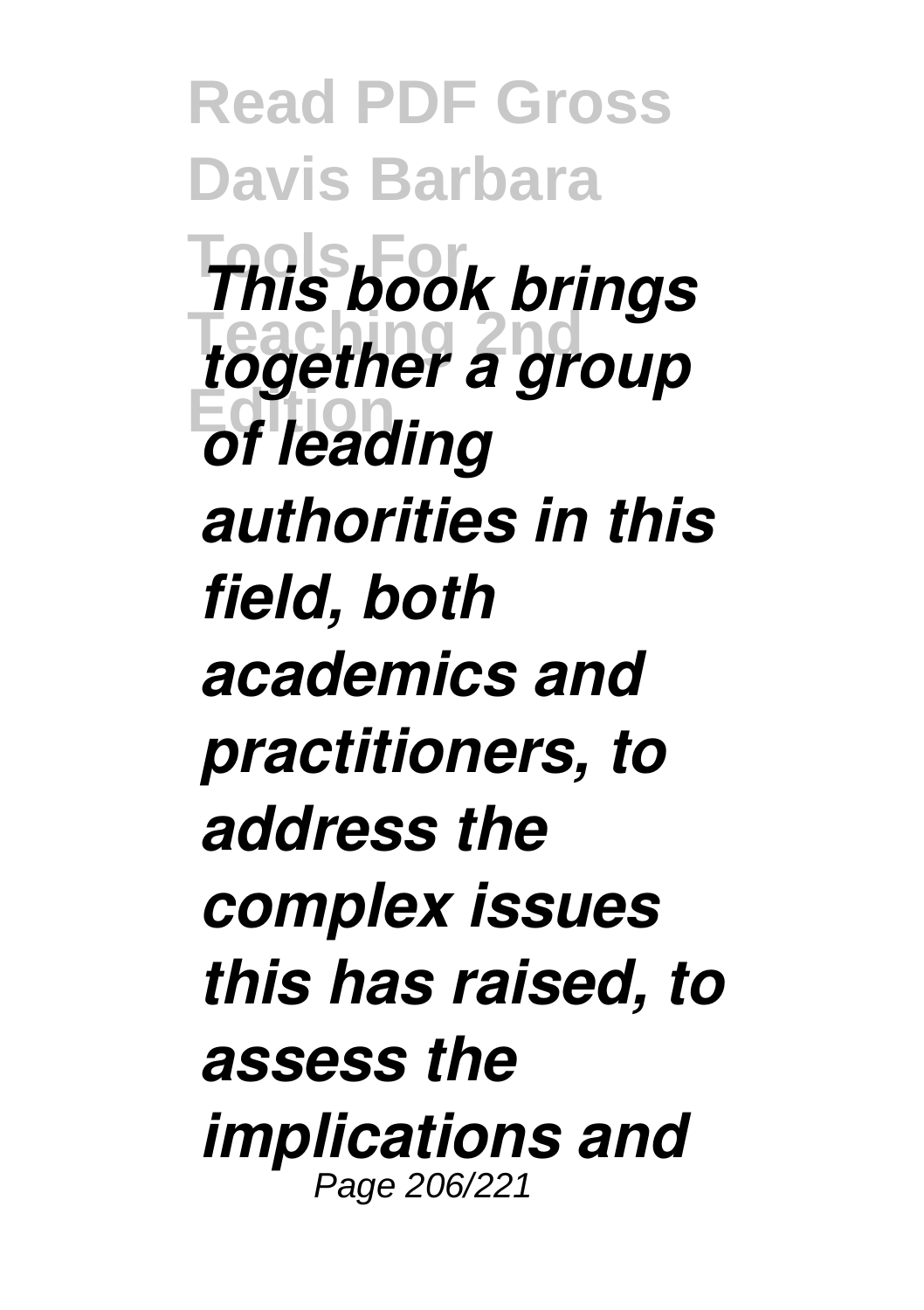**Read PDF Gross Davis Barbara Tools For** *results of* **Tesearch in this Edition** *field, and to suggest ways of mitigating the often devastating personal and psychological consequences of imprisonment. The SAGE Handbook of* Page 207/221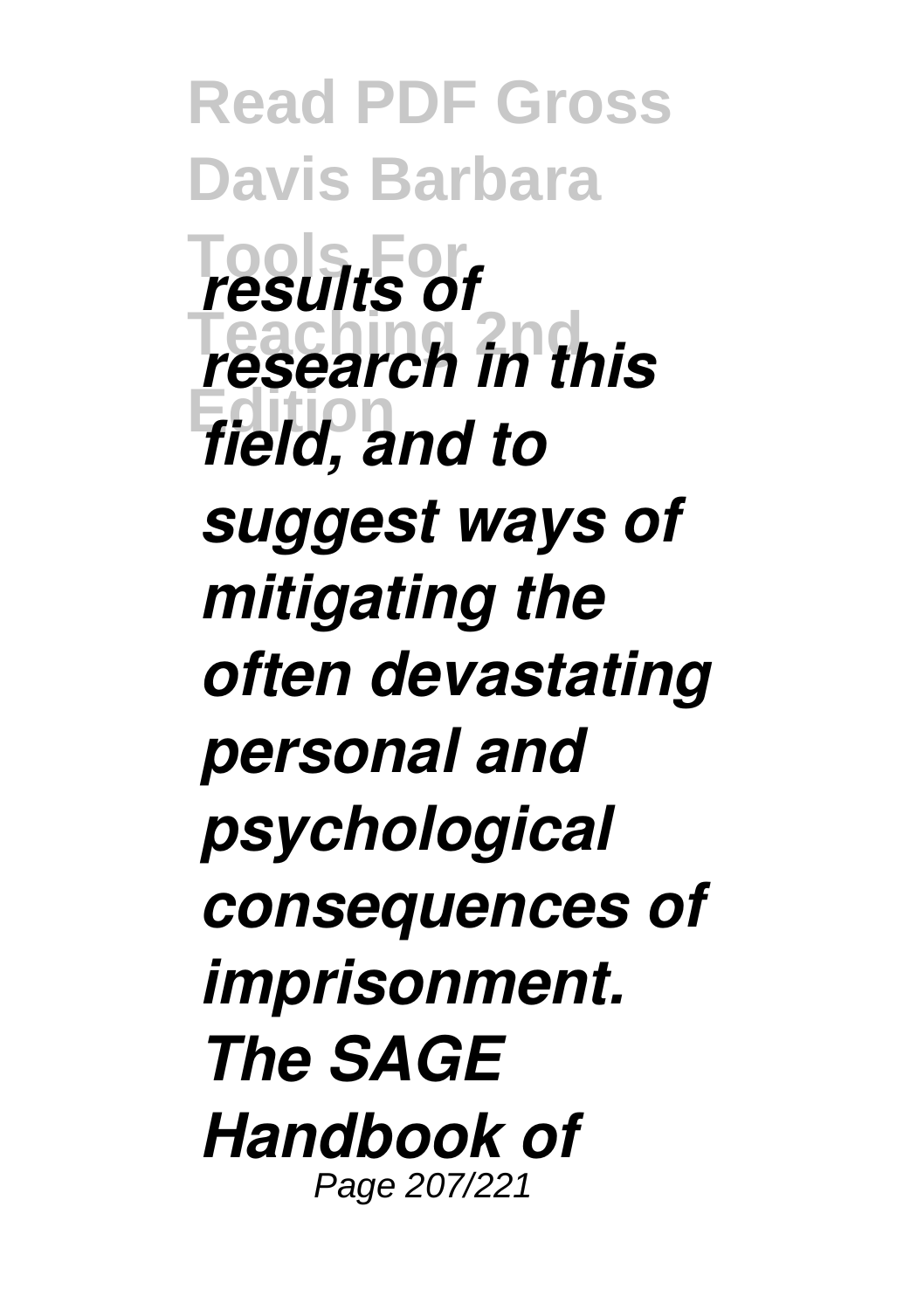**Read PDF Gross Davis Barbara Tools For** *Qualitative Data* **Teaching 2nd** *Collection is a* **Edition** *timely overview of the methodological developments available to social science researchers, covering key themes including:* Page 208/221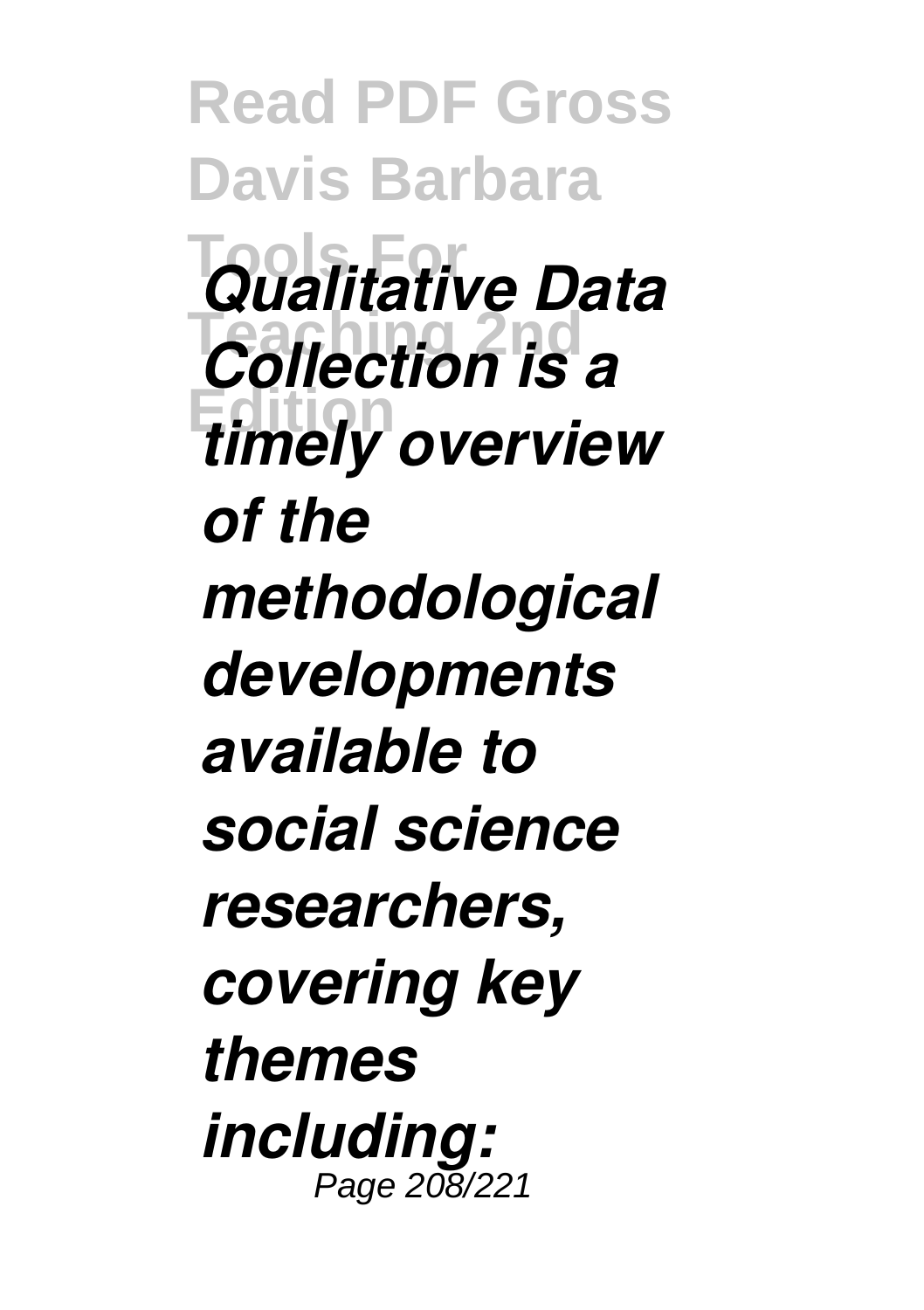**Read PDF Gross Davis Barbara Tools For** *Concepts,* **Teaching 2nd** *Contexts, Basics* **Edition** *Verbal Data Digital and Internet Data Triangulation and Mixed Methods Collecting Data in Specific Populations. Island of the Blue Dolphins* Page 209/221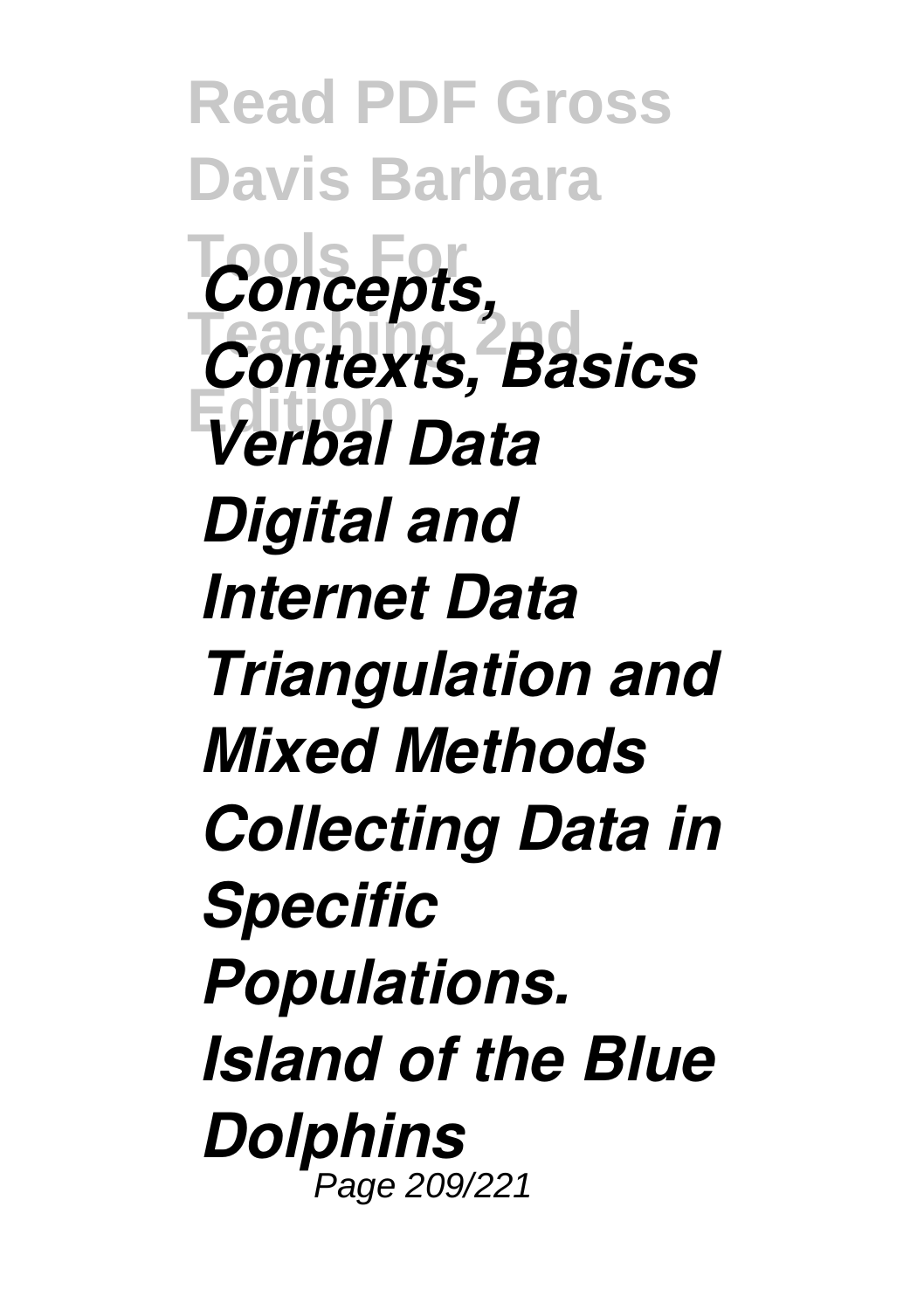**Read PDF Gross Davis Barbara Tools For** *Leading 21st* **Teaching 2nd** *Century Schools* **Edition** *The Question of Competence Effective Superint endent-School Board Practices Teaching Strategies For The College Classroom*

Page 210/221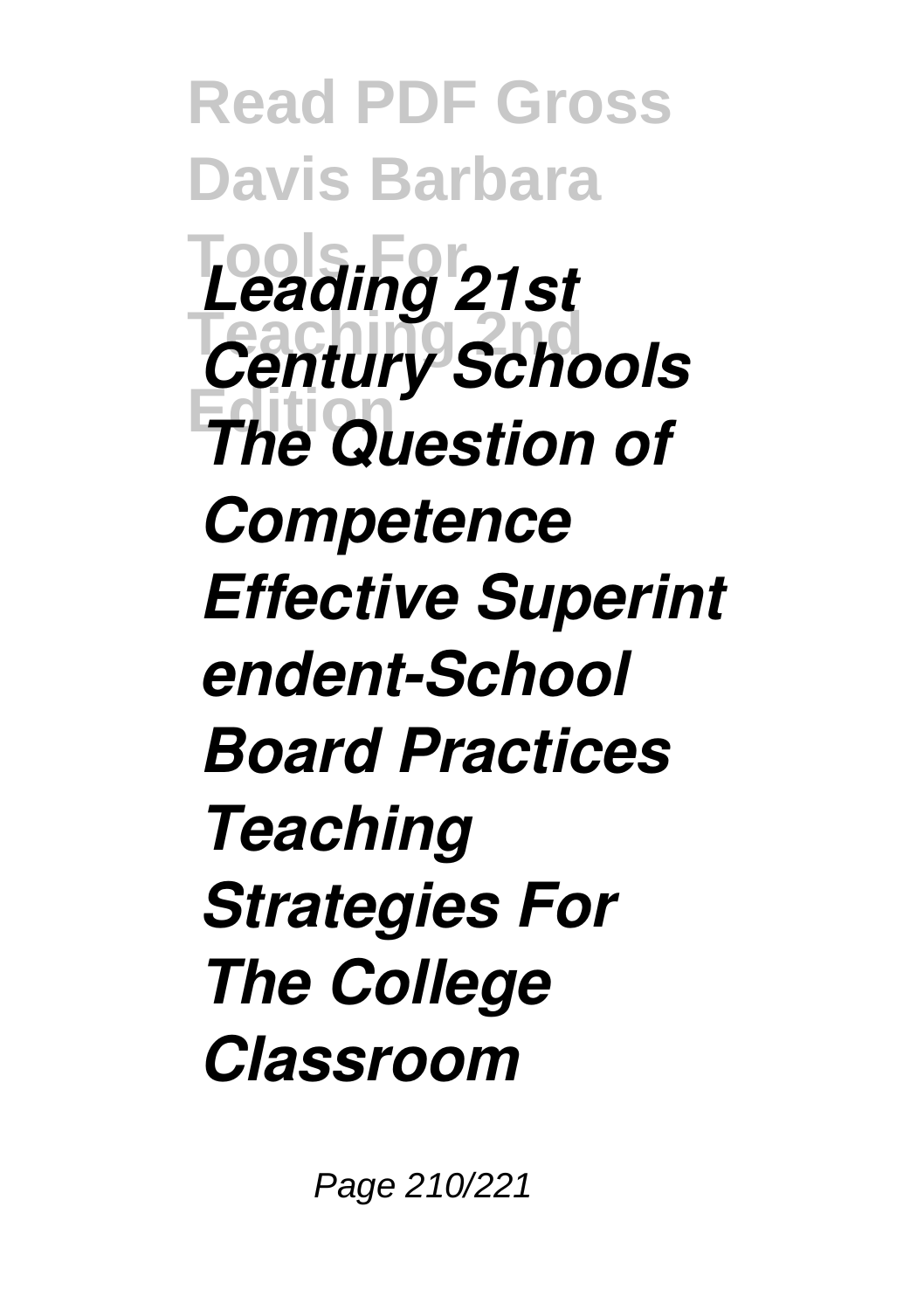## **Read PDF Gross Davis Barbara Tools For** *The Essential* **College**<sup>2nd</sup> **Edition** *Professor*

The global icon, awardwinning singer, songwriter, producer, actress, mother, daughter, sister, storyteller and artist finally tells the unfiltered story of her life in The Meaning of Mariah Carey. It took

Page 211/221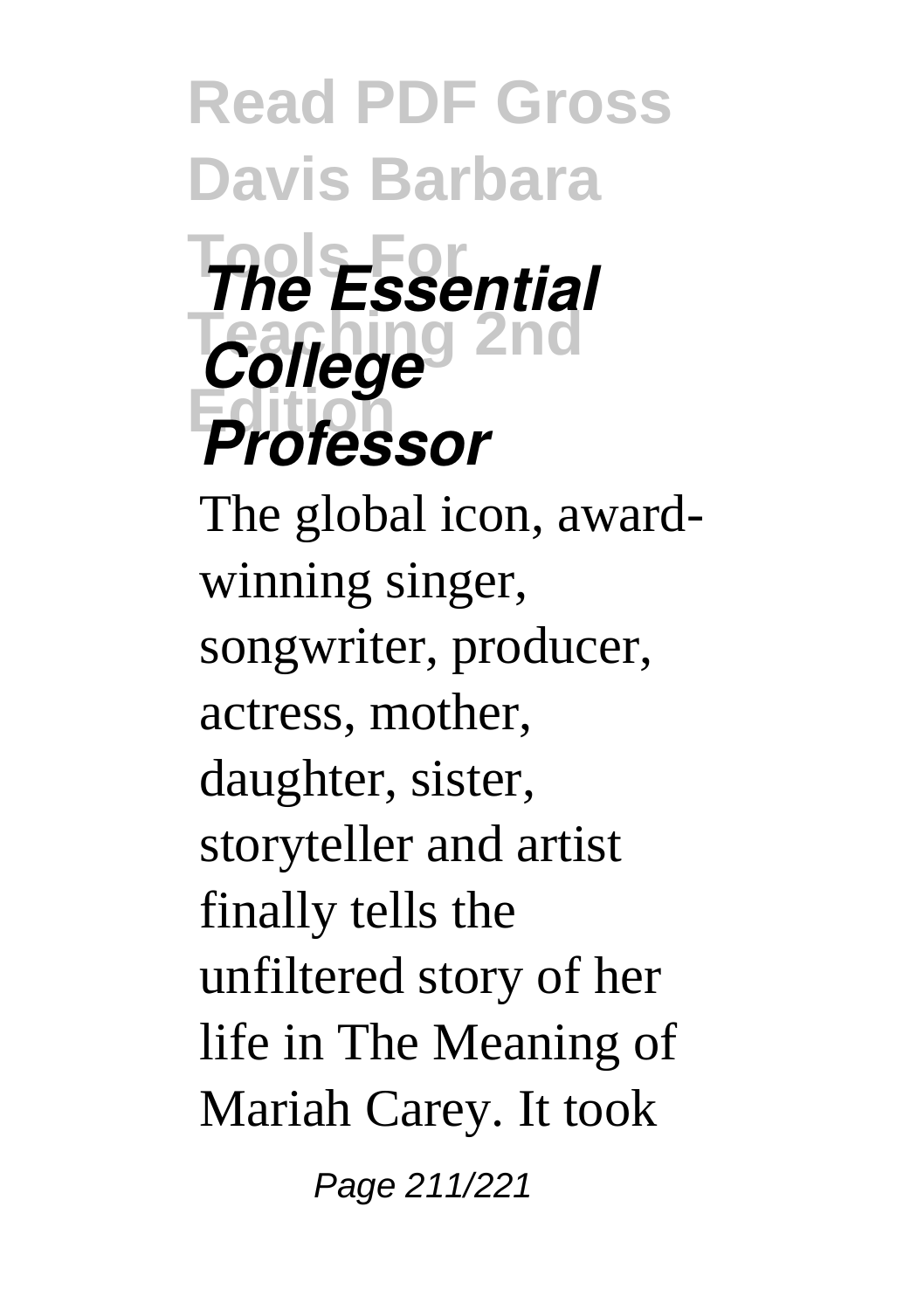## **Read PDF Gross Davis Barbara**

**Tools For** me a lifetime to have the **Teaching 2nd** the clarity **Edition** to write my memoir. I want to tell the story of the moments – the ups and downs, the triumphs and traumas, the debacles and the dreams – that contributed to the person I am today. Though there have been countless stories about me throughout my career and very public Page 212/221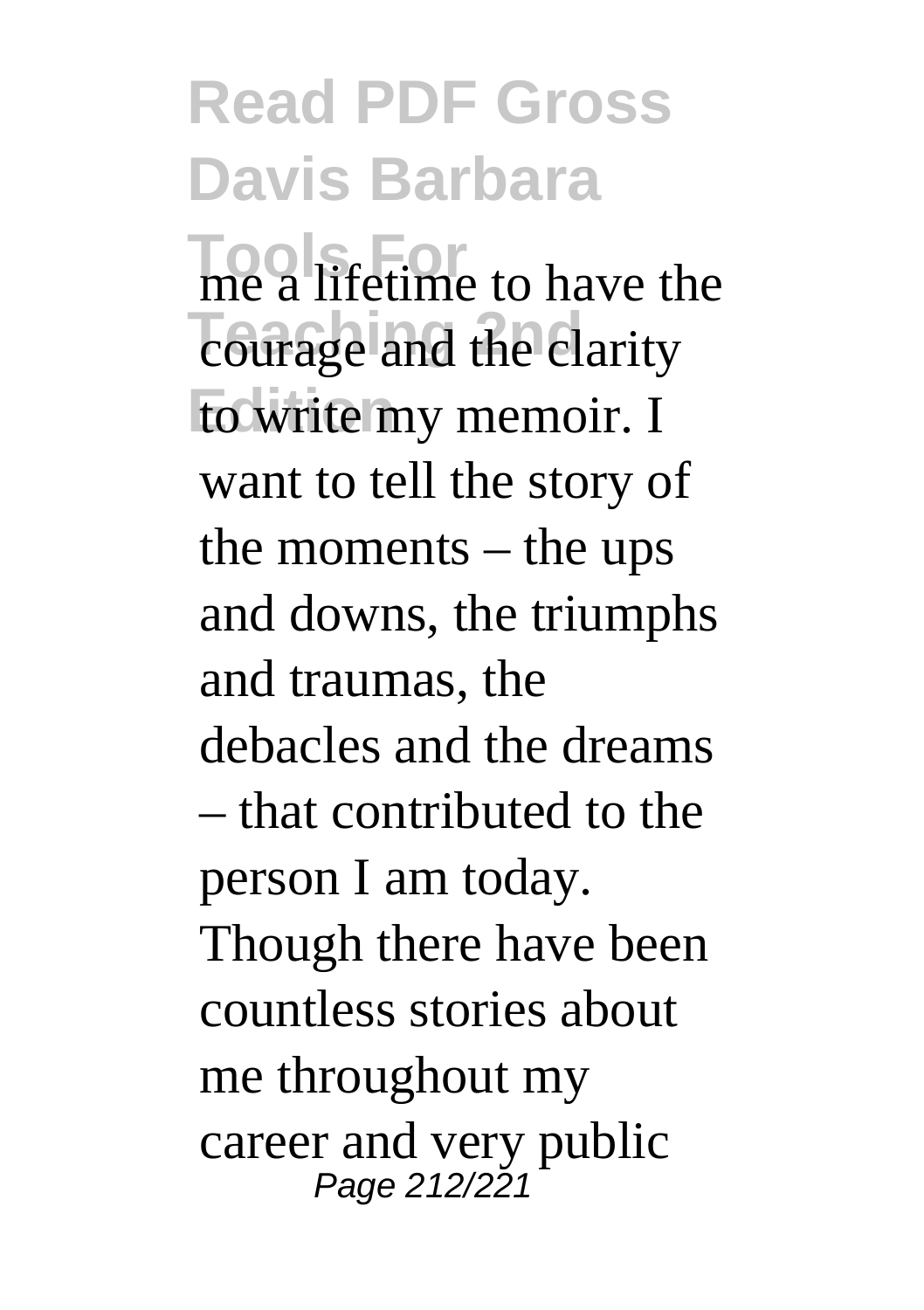**Read PDF Gross Davis Barbara** personal life, it's been  $impossible$ <sub>to</sub><sup>2</sup>nd communicate the complexities and depths of my experience in any single magazine article or a ten-minute television interview. And even then, my words were filtered through someone else's lens, largely satisfying someone else's assignment to define Page 213/221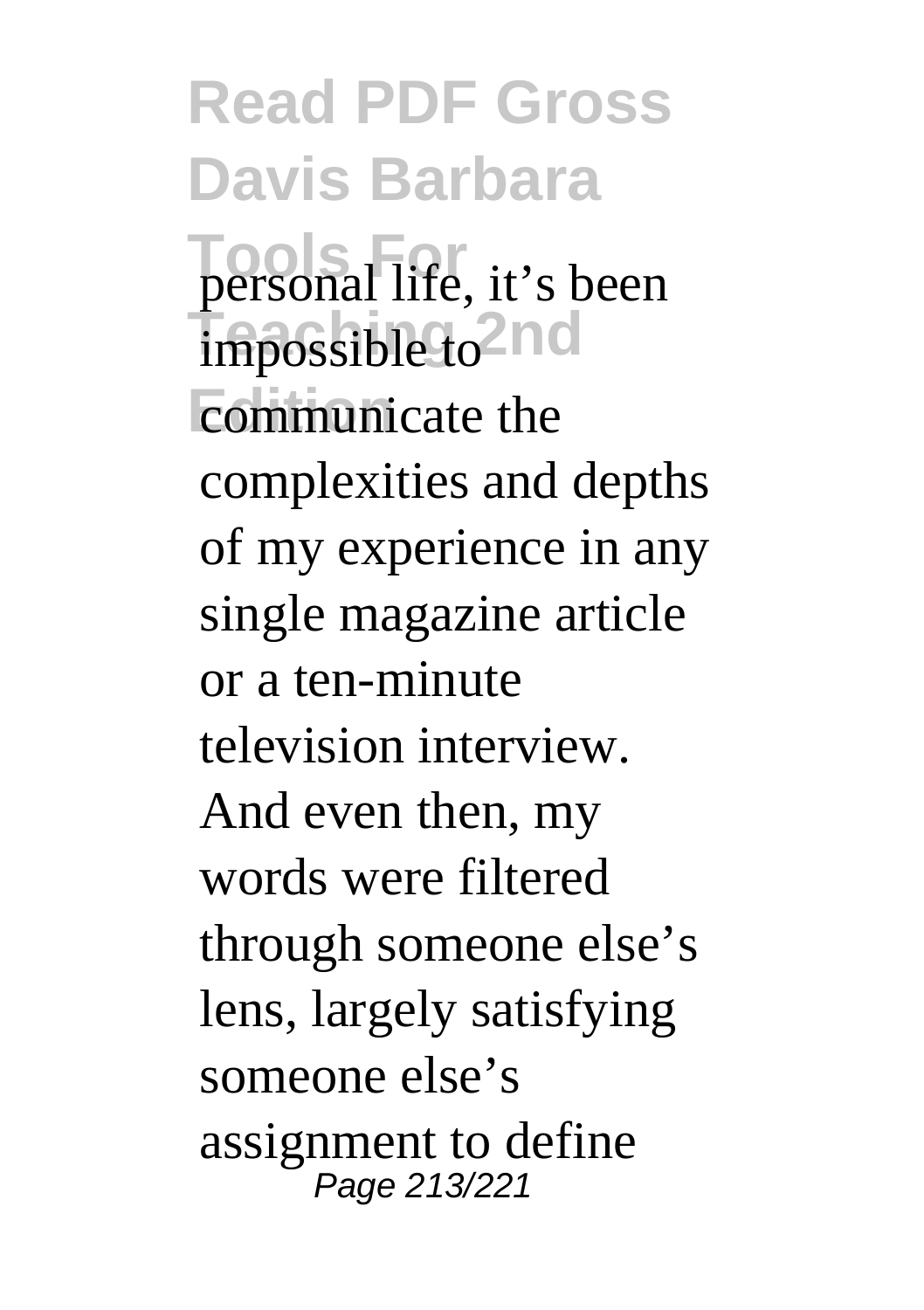**Read PDF Gross Davis Barbara Tools For** me. This book is composed of my memories, my mishaps, my struggles, my survival and my songs. Unfiltered. I went deep into my childhood and gave the scared little girl inside of me a big voice. I let the abandoned and ambitious adolescent have her say, and the betrayed and triumphant woman I became tell her Page 214/221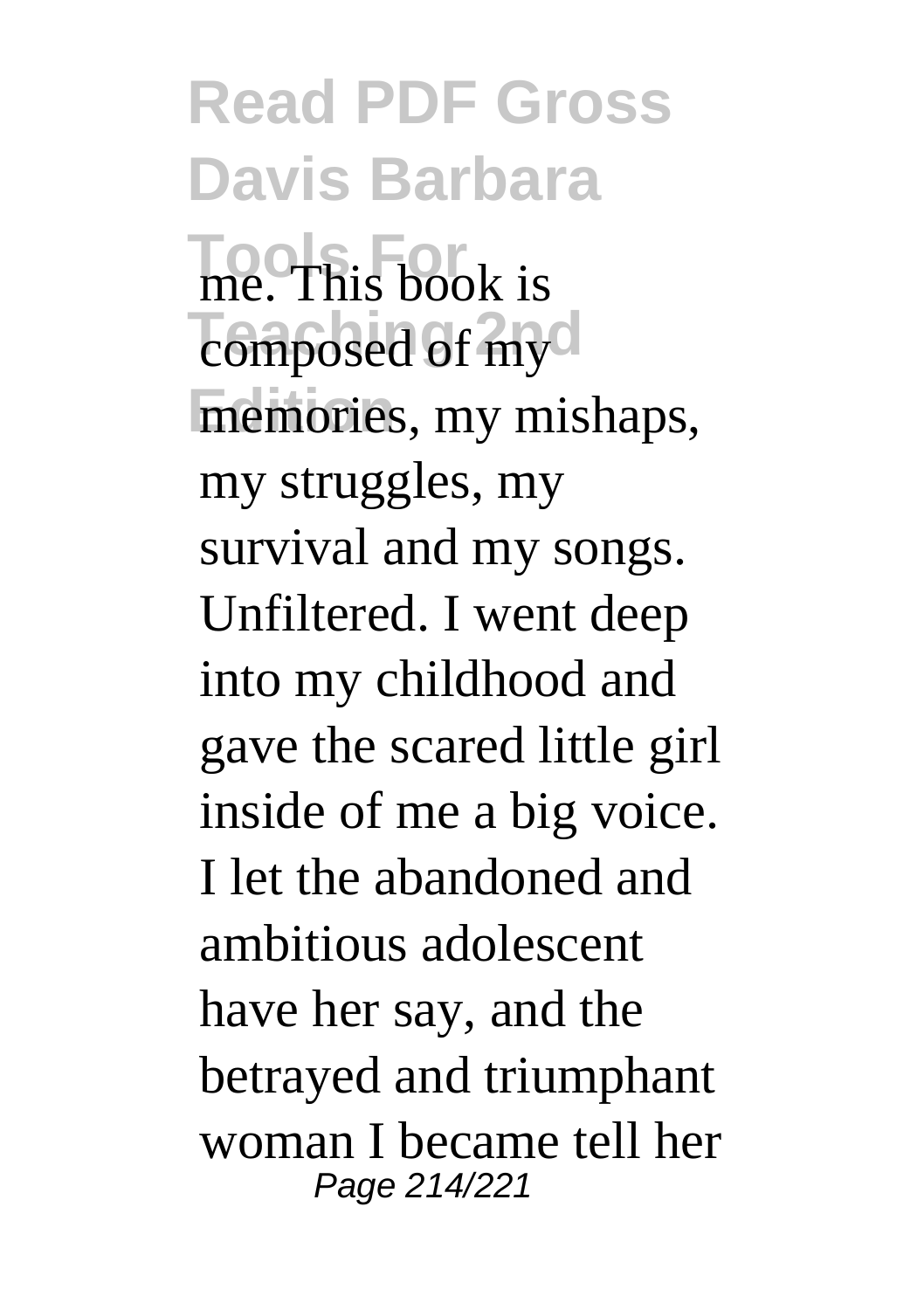**Read PDF Gross Davis Barbara Tools** For **Writing** this memoir was incredibly hard, humbling and healing. My sincere hope is that you are moved to a new understanding, not only about me, but also about the resilience of the human spirit. Love, Mariah Tracing the full history of traditionally white college fraternities in Page 215/221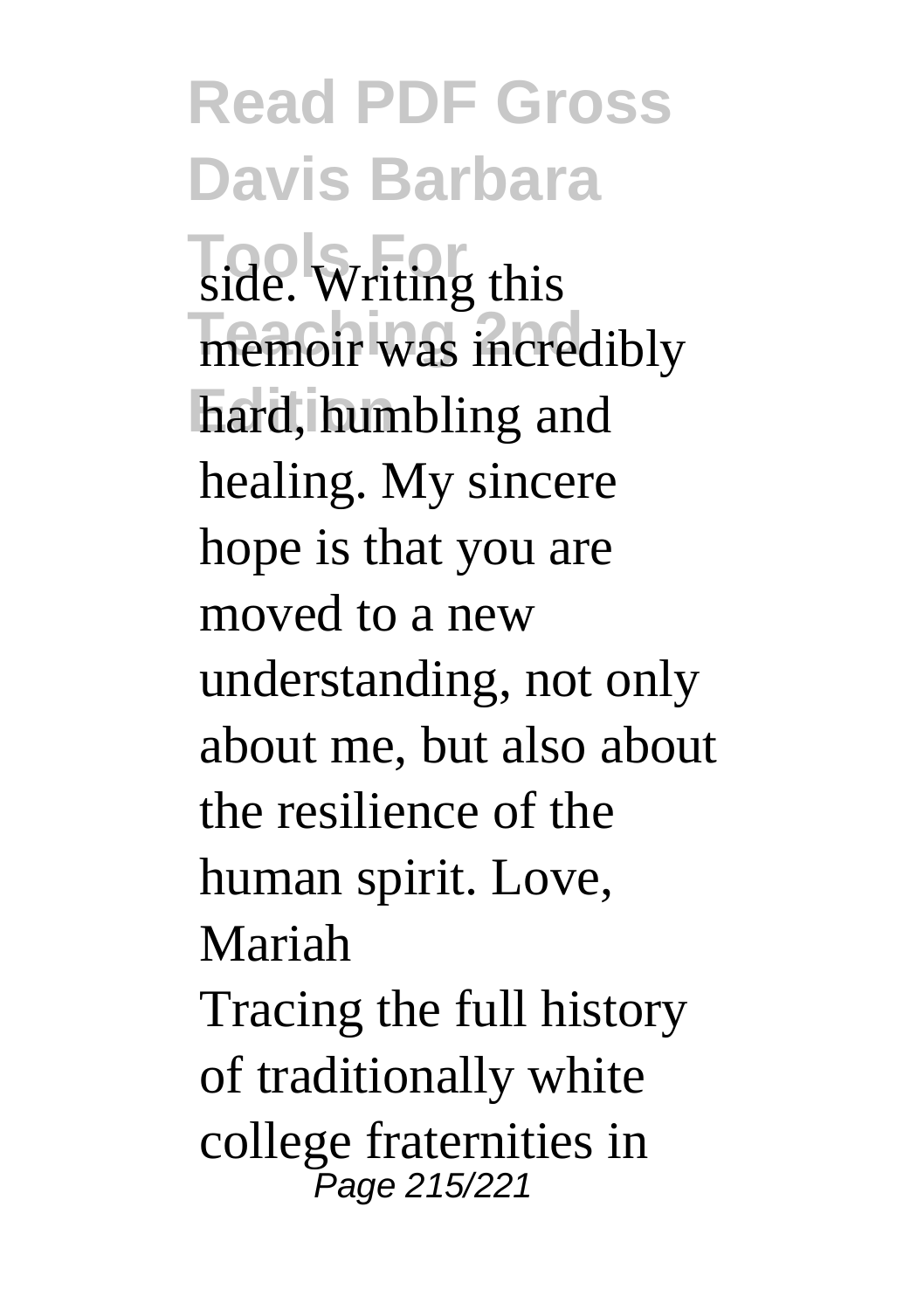## **Read PDF Gross Davis Barbara America** from their days **In antebellum all male** schools to the sprawling modern-day college

campus, Nicholas Syrett reveals how fraternity brothers have defined masculinity over the course of their 180-year history. Based on extensive research at twelve different schools and analyzing at least twenty national Page 216/221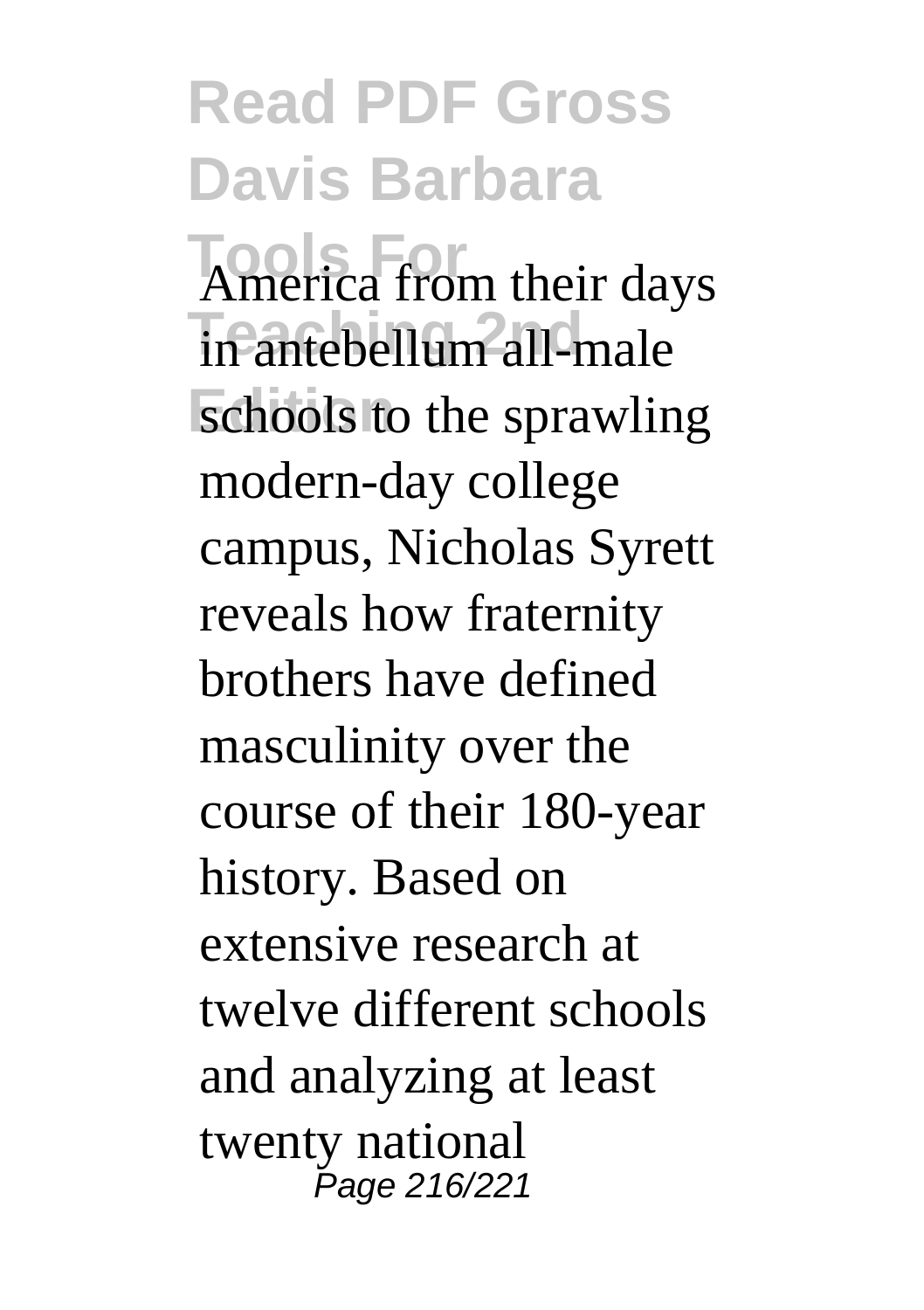**Read PDF Gross Davis Barbara Tools For** fraternities, The **Company He Keeps** explores many factors--such as class, religiosity, race, sexuality, athleticism, intelligence, and recklessness--that have contributed to particular versions of fraternal masculinity at different times. Syrett demonstrates the ways that fraternity brothers' Page 217/221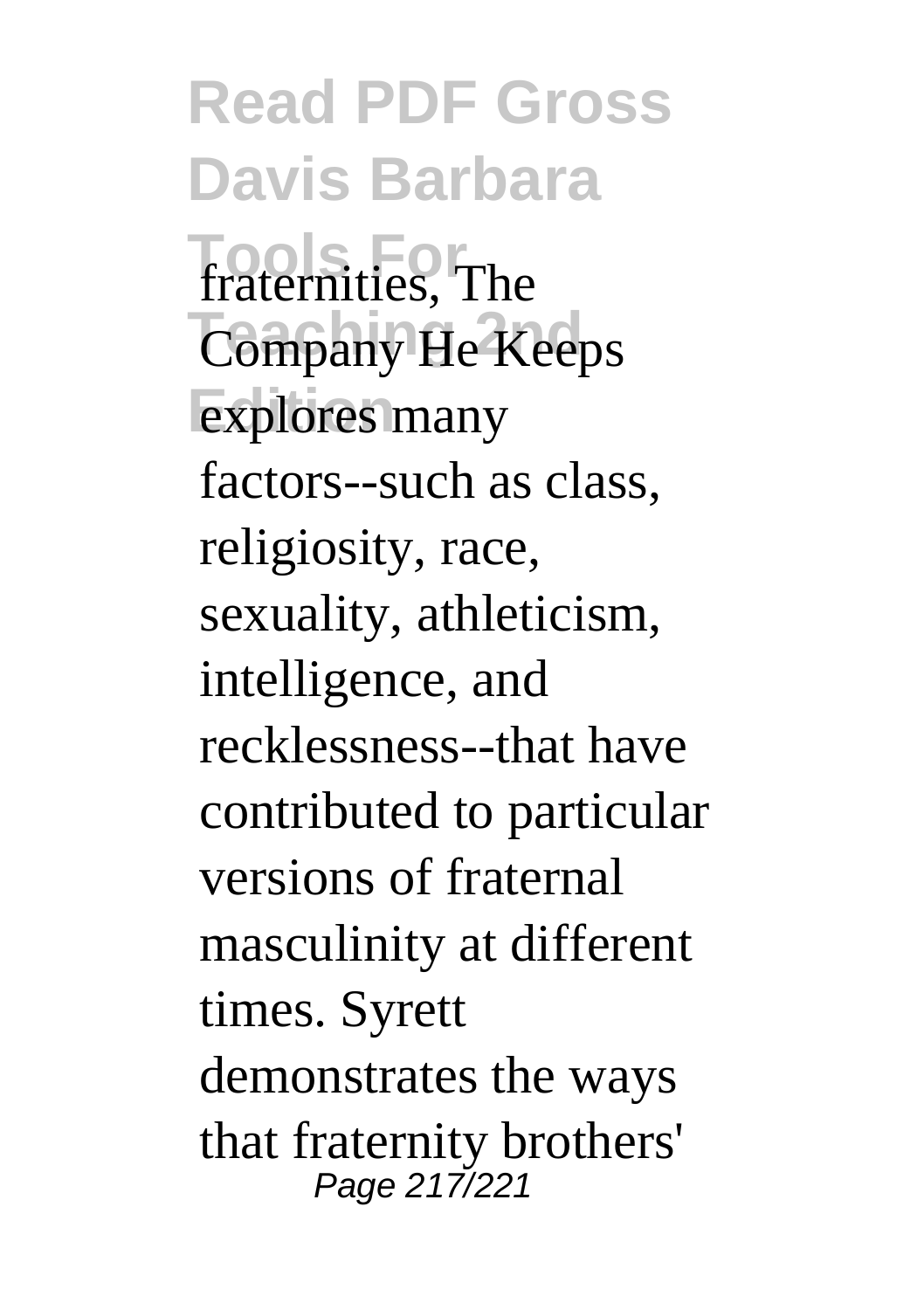**Read PDF Gross Davis Barbara Tools For** masculinity has had consequences for other students on campus as well, emphasizing the exclusion of different groups of classmates and the sexual exploitation of female college students. This is the long-awaited update on the bestselling book that offers a practical, accessible reference manual for Page 218/221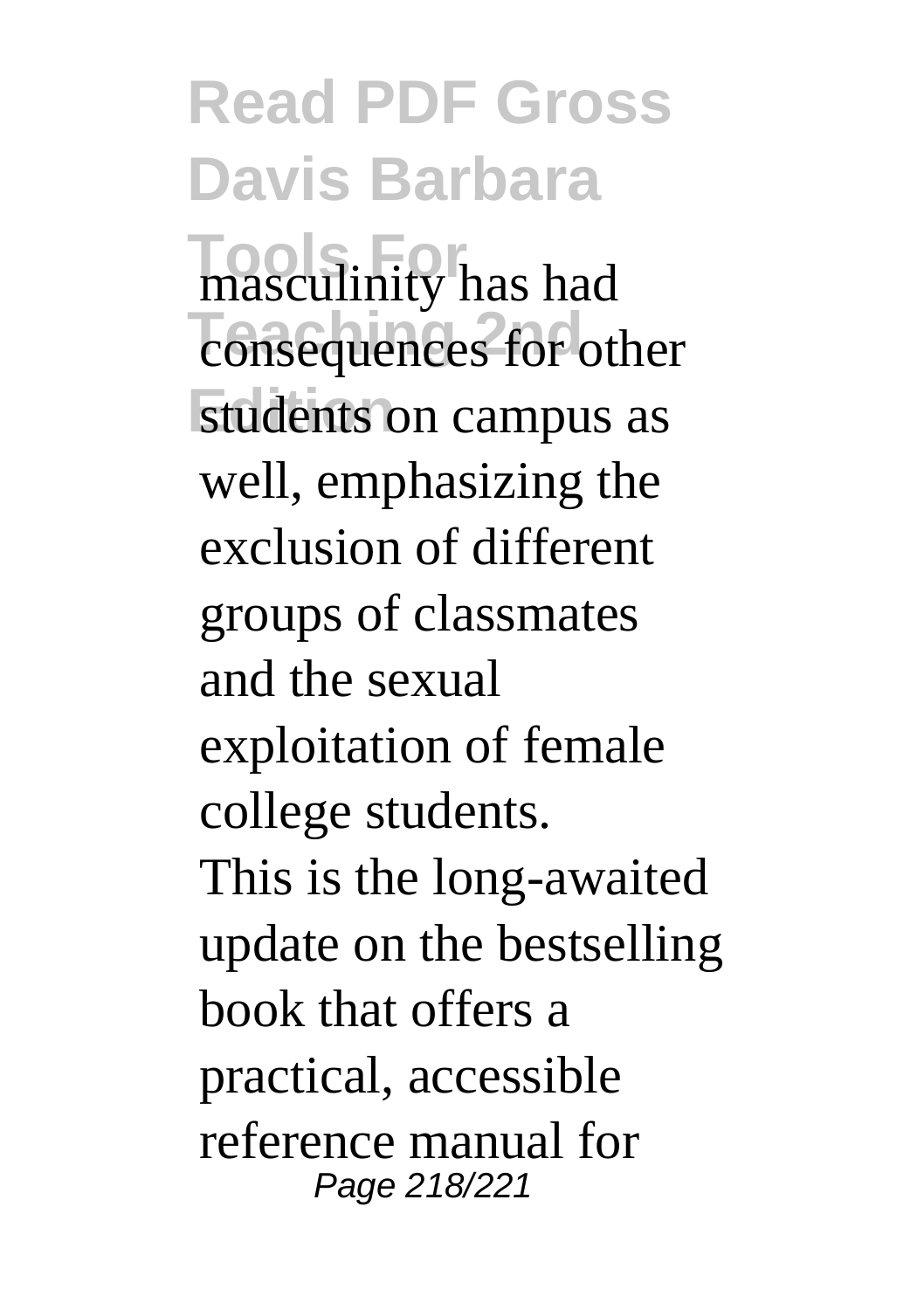**Read PDF Gross Davis Barbara** faculty in any discipline. **This new edition** contains up-to-date information on technology as well as expanding on the ideas and strategies presented in the first edition. It includes more than sixtyone chapters designed to improve the teaching of beginning, mid-career, or senior faculty members. The topics Page 219/221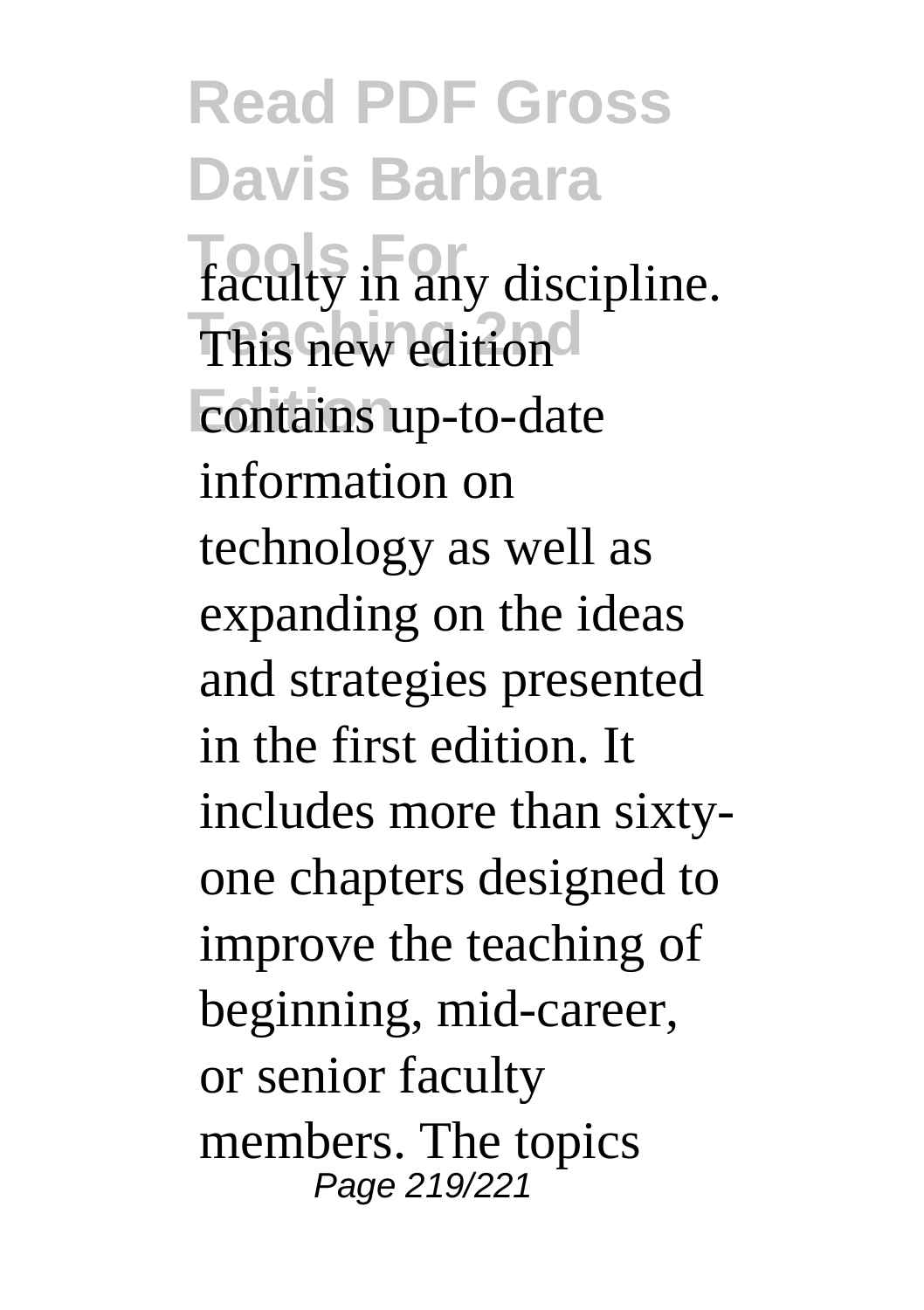**Read PDF Gross Davis Barbara Tools** For **The Tools** tasks of teaching as well as broader concerns, such as diversity and inclusion in the classroom and technology in educational settings. Science Teaching Reconsidered Managerial Imperative and the Practice of Leadership in Schools, The Page 220/221